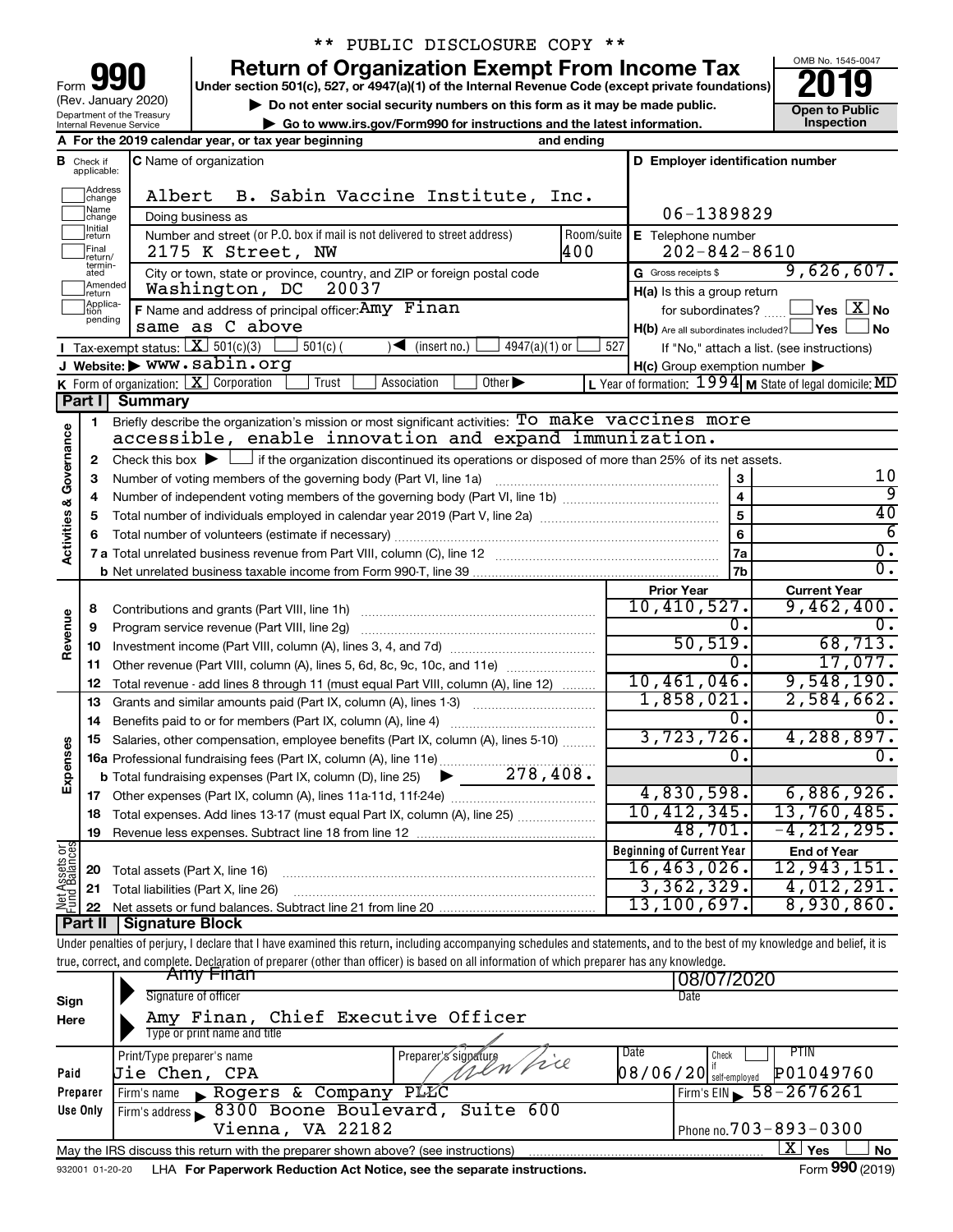|              | 06-1389829<br>Albert B. Sabin Vaccine Institute, Inc.<br>Page 2<br>Form 990 (2019)                                                                  |
|--------------|-----------------------------------------------------------------------------------------------------------------------------------------------------|
|              | <b>Part III   Statement of Program Service Accomplishments</b><br> X                                                                                |
| $\mathbf{1}$ | Briefly describe the organization's mission:                                                                                                        |
|              | To make vaccines more accessible, enable innovation and expand                                                                                      |
|              | immunization across the globe.                                                                                                                      |
|              |                                                                                                                                                     |
| $\mathbf{2}$ | Did the organization undertake any significant program services during the year which were not listed on the                                        |
|              | $\Box$ Yes $\Box X$ No<br>prior Form 990 or 990-EZ?                                                                                                 |
|              | If "Yes," describe these new services on Schedule O.                                                                                                |
| 3            | $\Box$ Yes $[\overline{X}]$ No<br>Did the organization cease conducting, or make significant changes in how it conducts, any program services?      |
|              | If "Yes," describe these changes on Schedule O.                                                                                                     |
| 4            | Describe the organization's program service accomplishments for each of its three largest program services, as measured by expenses.                |
|              | Section 501(c)(3) and 501(c)(4) organizations are required to report the amount of grants and allocations to others, the total expenses, and        |
|              | revenue, if any, for each program service reported.<br>4,554,216. including grants of \$2,170,035. ) (Revenue \$<br><b>4a</b> (Code: ) (Expenses \$ |
|              | Vaccine Access and Uptake:                                                                                                                          |
|              | Despite scientific advances and international support, 1.5 million                                                                                  |
|              | people still die each year from diseases that could have been prevented                                                                             |
|              | by routine immunization. Sabin works with key decision makers and                                                                                   |
|              | immunization experts at the country and global level to build                                                                                       |
|              | resilient, sustainable national immunization programs to reach every<br>child.                                                                      |
|              |                                                                                                                                                     |
|              | Sabin is an adviser, a convener and a catalyst of systemic change,                                                                                  |
|              | bringing together researchers, national government officials and                                                                                    |
|              | immunization specialists at all levels to support the introduction and                                                                              |
|              | expansion of new and under-utilized vaccines. In order to make informed                                                                             |
| 4b           | $(\text{Code:}\n \begin{array}{c}\n \text{[Code:}\n \end{array})$ (Expenses \$ 5,130,298. including grants of \$ 64,627.) (Revenue \$               |
|              | Vaccine Knowledge and Innovation:<br>The immunization landscape is constantly evolving. Immunization                                                |
|              | professionals are faced with the challenge of staying up-to-date on new                                                                             |
|              | vaccines, changing policies and recommendations, and developments in                                                                                |
|              | vaccine science, while the general public is inundated with                                                                                         |
|              | information, making it difficult to discern truth from fiction.                                                                                     |
|              |                                                                                                                                                     |
|              | Sabin drives meaningful, well-informed conversations on emerging and<br>established issues across the field of immunization and provides            |
|              | training and education on the latest in vaccine science and policy to                                                                               |
|              | immunization professionals, policymakers and journalists, among others.                                                                             |
|              |                                                                                                                                                     |
| 4с           | $350,000.$ ) (Revenue \$<br>) (Expenses $$1,878,388$ . $~$ including grants of \$<br>(Code:                                                         |
|              | Vaccine Research and Development:                                                                                                                   |
|              | The Sabin Vaccine Institute supports innovative technologies and<br>approaches in vaccine research and development to combat infectious and         |
|              | emerging threats to global health. Sabin's R&D strategy is to advance                                                                               |
|              | the development of vaccine candidates that have demonstrated early                                                                                  |
|              | scientific value but have little commercial value, targeting diseases                                                                               |
|              | that impact the world's most vulnerable populations. Sabin leverages                                                                                |
|              | the expertise of partners in the academic, public and private sectors,                                                                              |
|              | and promotes open-source research.                                                                                                                  |
|              |                                                                                                                                                     |
|              | Ebola has taken the lives of more than 13,000 people in recent years.<br>To protect communities across the globe from the critical threat posed     |
|              | 4d Other program services (Describe on Schedule O.)                                                                                                 |
|              | (Expenses \$<br>including grants of \$<br>(Revenue \$                                                                                               |
|              | 11,562,902.<br>4e Total program service expenses >                                                                                                  |
|              | Form 990 (2019)                                                                                                                                     |

(2019)

See Schedule O for Continuation(s)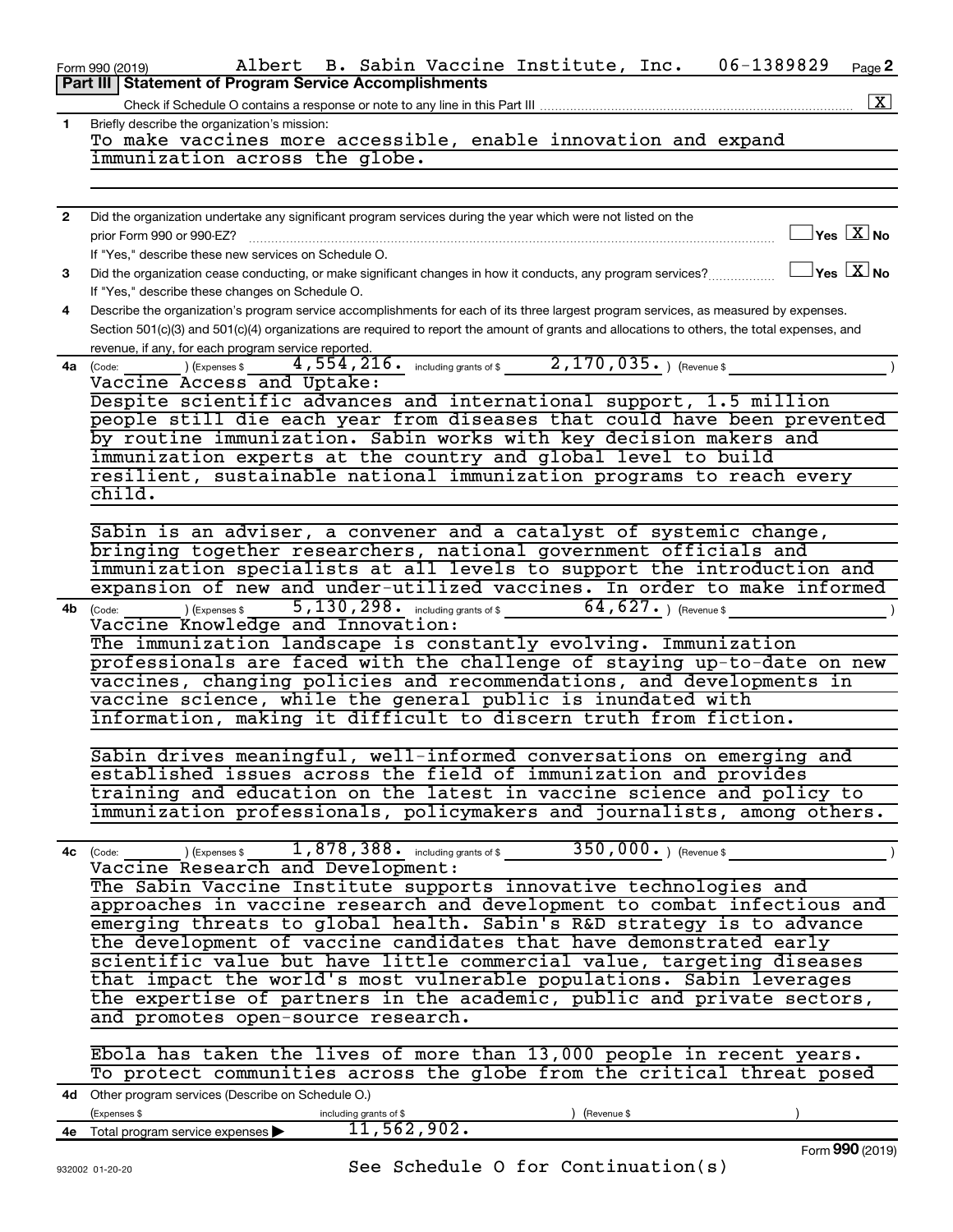|  | Form 990 (2019) | Albert | в. | Sabin | Vaccine | Institute, | Inc. | 89829<br>$06 -$<br>י הנ | Page <b>3</b> |
|--|-----------------|--------|----|-------|---------|------------|------|-------------------------|---------------|
|--|-----------------|--------|----|-------|---------|------------|------|-------------------------|---------------|

|    | Part IV   Checklist of Required Schedules                                                                                                                                                                                           |                 |                         |                            |
|----|-------------------------------------------------------------------------------------------------------------------------------------------------------------------------------------------------------------------------------------|-----------------|-------------------------|----------------------------|
|    |                                                                                                                                                                                                                                     |                 | Yes                     | No.                        |
| 1  | Is the organization described in section 501(c)(3) or $4947(a)(1)$ (other than a private foundation)?                                                                                                                               |                 |                         |                            |
|    | If "Yes," complete Schedule A                                                                                                                                                                                                       | 1               | X                       |                            |
| 2  |                                                                                                                                                                                                                                     | $\overline{2}$  | $\overline{\text{x}}$   |                            |
| 3  | Did the organization engage in direct or indirect political campaign activities on behalf of or in opposition to candidates for                                                                                                     |                 |                         |                            |
|    | public office? If "Yes," complete Schedule C, Part I                                                                                                                                                                                | 3               |                         | x                          |
| 4  | Section 501(c)(3) organizations. Did the organization engage in lobbying activities, or have a section 501(h) election in effect                                                                                                    |                 |                         |                            |
|    |                                                                                                                                                                                                                                     | 4               | х                       |                            |
| 5  | Is the organization a section 501(c)(4), 501(c)(5), or 501(c)(6) organization that receives membership dues, assessments, or                                                                                                        |                 |                         |                            |
|    |                                                                                                                                                                                                                                     | 5               |                         | x                          |
| 6  | Did the organization maintain any donor advised funds or any similar funds or accounts for which donors have the right to                                                                                                           |                 |                         |                            |
|    | provide advice on the distribution or investment of amounts in such funds or accounts? If "Yes," complete Schedule D, Part I                                                                                                        | 6               |                         | x                          |
| 7  | Did the organization receive or hold a conservation easement, including easements to preserve open space,                                                                                                                           |                 |                         |                            |
|    | the environment, historic land areas, or historic structures? If "Yes," complete Schedule D, Part II                                                                                                                                | $\overline{7}$  |                         | x                          |
| 8  | Did the organization maintain collections of works of art, historical treasures, or other similar assets? If "Yes," complete                                                                                                        |                 |                         |                            |
|    |                                                                                                                                                                                                                                     | 8               |                         | x                          |
| 9  | Did the organization report an amount in Part X, line 21, for escrow or custodial account liability, serve as a custodian for                                                                                                       |                 |                         |                            |
|    | amounts not listed in Part X; or provide credit counseling, debt management, credit repair, or debt negotiation services?                                                                                                           |                 |                         |                            |
|    |                                                                                                                                                                                                                                     | 9               |                         | X                          |
| 10 | Did the organization, directly or through a related organization, hold assets in donor-restricted endowments                                                                                                                        |                 |                         | x                          |
|    | If the organization's answer to any of the following questions is "Yes," then complete Schedule D, Parts VI, VII, VIII, IX, or X                                                                                                    | 10              |                         |                            |
| 11 | as applicable.                                                                                                                                                                                                                      |                 |                         |                            |
|    | a Did the organization report an amount for land, buildings, and equipment in Part X, line 10? If "Yes," complete Schedule D,                                                                                                       |                 |                         |                            |
|    | Part VI                                                                                                                                                                                                                             | 11a             | X                       |                            |
|    | <b>b</b> Did the organization report an amount for investments - other securities in Part X, line 12, that is 5% or more of its total                                                                                               |                 |                         |                            |
|    |                                                                                                                                                                                                                                     | 11b             |                         | x                          |
|    | c Did the organization report an amount for investments - program related in Part X, line 13, that is 5% or more of its total                                                                                                       |                 |                         |                            |
|    |                                                                                                                                                                                                                                     | 11c             |                         | x                          |
|    | d Did the organization report an amount for other assets in Part X, line 15, that is 5% or more of its total assets reported in                                                                                                     |                 |                         |                            |
|    |                                                                                                                                                                                                                                     | 11d             |                         | х                          |
|    | e Did the organization report an amount for other liabilities in Part X, line 25? If "Yes," complete Schedule D, Part X                                                                                                             | 11e             | $\overline{\mathbf{X}}$ |                            |
| f  | Did the organization's separate or consolidated financial statements for the tax year include a footnote that addresses                                                                                                             |                 |                         |                            |
|    | the organization's liability for uncertain tax positions under FIN 48 (ASC 740)? If "Yes," complete Schedule D, Part X                                                                                                              | 11f             | X                       |                            |
|    | 12a Did the organization obtain separate, independent audited financial statements for the tax year? If "Yes," complete                                                                                                             |                 |                         |                            |
|    |                                                                                                                                                                                                                                     | 12a             | X                       |                            |
|    | b Was the organization included in consolidated, independent audited financial statements for the tax year?                                                                                                                         |                 |                         | х                          |
|    | If "Yes," and if the organization answered "No" to line 12a, then completing Schedule D, Parts XI and XII is optional                                                                                                               | 12b<br>13       |                         | $\overline{\textbf{x}}$    |
| 13 |                                                                                                                                                                                                                                     | 14a             |                         | $\overline{\mathbf{X}}$    |
|    | 14a Did the organization maintain an office, employees, or agents outside of the United States?<br><b>b</b> Did the organization have aggregate revenues or expenses of more than \$10,000 from grantmaking, fundraising, business, |                 |                         |                            |
|    | investment, and program service activities outside the United States, or aggregate foreign investments valued at \$100,000                                                                                                          |                 |                         |                            |
|    |                                                                                                                                                                                                                                     | 14b             | х                       |                            |
| 15 | Did the organization report on Part IX, column (A), line 3, more than \$5,000 of grants or other assistance to or for any                                                                                                           |                 |                         |                            |
|    | foreign organization? If "Yes," complete Schedule F, Parts II and IV                                                                                                                                                                | 15              | х                       |                            |
| 16 | Did the organization report on Part IX, column (A), line 3, more than \$5,000 of aggregate grants or other assistance to                                                                                                            |                 |                         |                            |
|    |                                                                                                                                                                                                                                     | 16              | х                       |                            |
| 17 | Did the organization report a total of more than \$15,000 of expenses for professional fundraising services on Part IX,                                                                                                             |                 |                         |                            |
|    |                                                                                                                                                                                                                                     | 17              |                         | X                          |
| 18 | Did the organization report more than \$15,000 total of fundraising event gross income and contributions on Part VIII, lines                                                                                                        |                 |                         |                            |
|    |                                                                                                                                                                                                                                     | 18              |                         | X                          |
| 19 | Did the organization report more than \$15,000 of gross income from gaming activities on Part VIII, line 9a? If "Yes,"                                                                                                              |                 |                         |                            |
|    |                                                                                                                                                                                                                                     | 19              |                         | x<br>$\overline{\text{X}}$ |
|    |                                                                                                                                                                                                                                     | 20a             |                         |                            |
|    |                                                                                                                                                                                                                                     | 20 <sub>b</sub> |                         |                            |
| 21 | Did the organization report more than \$5,000 of grants or other assistance to any domestic organization or<br>domestic government on Part IX, column (A), line 1? If "Yes," complete Schedule I, Parts I and II                    | 21              | X                       |                            |
|    |                                                                                                                                                                                                                                     |                 |                         | $000 \text{ hours}$        |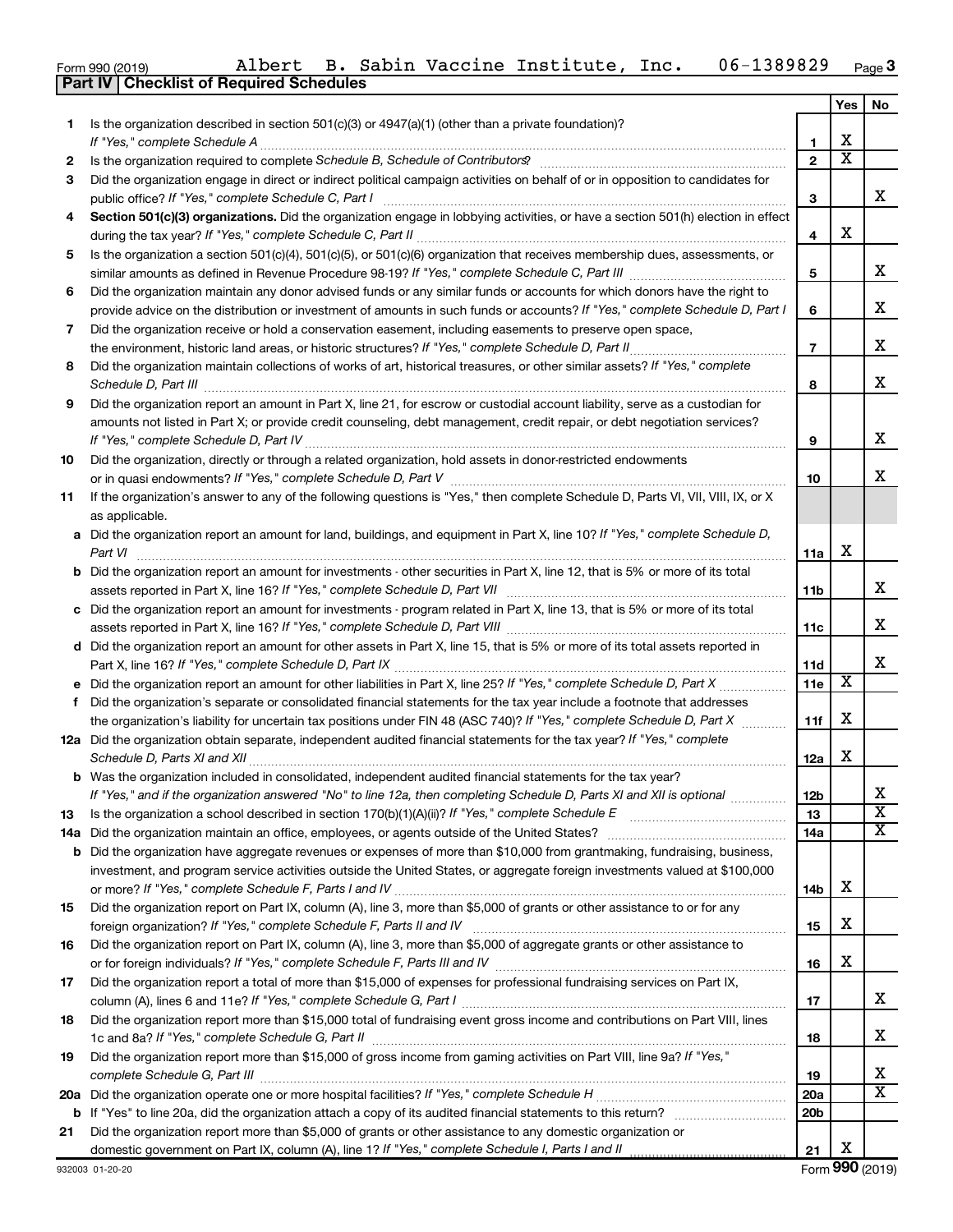Form 990 (2019) Albert B. Sabin Vaccine Institute, Inc. 06-1389829 <sub>Page</sub> 4 **Part IV Checklist of Required Schedules** Albert B. Sabin Vaccine Institute, Inc. 06-1389829

*(continued)*

|               |                                                                                                                                                                                                  |                 | Yes | No                      |
|---------------|--------------------------------------------------------------------------------------------------------------------------------------------------------------------------------------------------|-----------------|-----|-------------------------|
| 22            | Did the organization report more than \$5,000 of grants or other assistance to or for domestic individuals on                                                                                    |                 |     |                         |
|               | Part IX, column (A), line 2? If "Yes," complete Schedule I, Parts I and III [11]] [11]] [11] [11] [11] [11] [1                                                                                   | 22              |     | х                       |
| 23            | Did the organization answer "Yes" to Part VII, Section A, line 3, 4, or 5 about compensation of the organization's current                                                                       |                 |     |                         |
|               | and former officers, directors, trustees, key employees, and highest compensated employees? If "Yes," complete                                                                                   |                 | x   |                         |
|               |                                                                                                                                                                                                  | 23              |     |                         |
|               | 24a Did the organization have a tax-exempt bond issue with an outstanding principal amount of more than \$100,000 as of the                                                                      |                 |     |                         |
|               | last day of the year, that was issued after December 31, 2002? If "Yes," answer lines 24b through 24d and complete                                                                               | 24a             |     | x                       |
|               |                                                                                                                                                                                                  | 24 <sub>b</sub> |     |                         |
|               | c Did the organization maintain an escrow account other than a refunding escrow at any time during the year to defease                                                                           |                 |     |                         |
|               |                                                                                                                                                                                                  | 24c             |     |                         |
|               |                                                                                                                                                                                                  | 24d             |     |                         |
|               | 25a Section 501(c)(3), 501(c)(4), and 501(c)(29) organizations. Did the organization engage in an excess benefit                                                                                 |                 |     |                         |
|               |                                                                                                                                                                                                  | 25a             |     | x                       |
|               | b Is the organization aware that it engaged in an excess benefit transaction with a disqualified person in a prior year, and                                                                     |                 |     |                         |
|               | that the transaction has not been reported on any of the organization's prior Forms 990 or 990-EZ? If "Yes," complete                                                                            |                 |     |                         |
|               | Schedule L, Part I                                                                                                                                                                               | 25b             |     | X                       |
| 26            | Did the organization report any amount on Part X, line 5 or 22, for receivables from or payables to any current                                                                                  |                 |     |                         |
|               | or former officer, director, trustee, key employee, creator or founder, substantial contributor, or 35%                                                                                          |                 |     |                         |
|               | controlled entity or family member of any of these persons? If "Yes," complete Schedule L, Part II                                                                                               | 26              |     | х                       |
| 27            | Did the organization provide a grant or other assistance to any current or former officer, director, trustee, key employee,                                                                      |                 |     |                         |
|               | creator or founder, substantial contributor or employee thereof, a grant selection committee member, or to a 35% controlled                                                                      |                 |     | х                       |
|               | entity (including an employee thereof) or family member of any of these persons? If "Yes," complete Schedule L, Part III                                                                         | 27              |     |                         |
| 28            | Was the organization a party to a business transaction with one of the following parties (see Schedule L, Part IV                                                                                |                 |     |                         |
|               | instructions, for applicable filing thresholds, conditions, and exceptions):<br>A current or former officer, director, trustee, key employee, creator or founder, or substantial contributor? If |                 |     |                         |
| а             |                                                                                                                                                                                                  | 28a             |     | X                       |
|               |                                                                                                                                                                                                  | 28 <sub>b</sub> |     | $\overline{\mathbf{x}}$ |
|               | c A 35% controlled entity of one or more individuals and/or organizations described in lines 28a or 28b?/f                                                                                       |                 |     |                         |
|               |                                                                                                                                                                                                  | 28c             |     | x                       |
| 29            |                                                                                                                                                                                                  | 29              |     | $\overline{\mathtt{x}}$ |
| 30            | Did the organization receive contributions of art, historical treasures, or other similar assets, or qualified conservation                                                                      |                 |     |                         |
|               |                                                                                                                                                                                                  | 30              |     | X                       |
| 31            | Did the organization liquidate, terminate, or dissolve and cease operations? If "Yes," complete Schedule N, Part I                                                                               | 31              |     | $\overline{\mathtt{x}}$ |
| 32            | Did the organization sell, exchange, dispose of, or transfer more than 25% of its net assets? If "Yes," complete                                                                                 | 32              |     | X                       |
| 33            | Did the organization own 100% of an entity disregarded as separate from the organization under Regulations                                                                                       |                 |     |                         |
|               | sections 301.7701-2 and 301.7701-3? If "Yes," complete Schedule R, Part I                                                                                                                        | 33              |     | X                       |
| 34            | Was the organization related to any tax-exempt or taxable entity? If "Yes," complete Schedule R, Part II, III, or IV, and                                                                        |                 |     |                         |
|               | Part V, line 1                                                                                                                                                                                   | 34              |     | х                       |
|               | 35a Did the organization have a controlled entity within the meaning of section 512(b)(13)?                                                                                                      | 35a             |     | $\overline{\mathtt{x}}$ |
|               | b If "Yes" to line 35a, did the organization receive any payment from or engage in any transaction with a controlled entity                                                                      |                 |     |                         |
|               |                                                                                                                                                                                                  | 35 <sub>b</sub> |     |                         |
| 36            | Section 501(c)(3) organizations. Did the organization make any transfers to an exempt non-charitable related organization?                                                                       |                 |     |                         |
|               |                                                                                                                                                                                                  | 36              |     | X                       |
| 37            | Did the organization conduct more than 5% of its activities through an entity that is not a related organization                                                                                 |                 |     |                         |
|               |                                                                                                                                                                                                  | 37              |     | X                       |
| 38            | Did the organization complete Schedule O and provide explanations in Schedule O for Part VI, lines 11b and 19?                                                                                   |                 | х   |                         |
| <b>Part V</b> | Note: All Form 990 filers are required to complete Schedule O<br><b>Statements Regarding Other IRS Filings and Tax Compliance</b>                                                                | 38              |     |                         |
|               | Check if Schedule O contains a response or note to any line in this Part V                                                                                                                       |                 |     |                         |
|               |                                                                                                                                                                                                  |                 | Yes | No                      |
|               | 39<br>1a                                                                                                                                                                                         |                 |     |                         |
| b             | 0<br>Enter the number of Forms W-2G included in line 1a. Enter -0- if not applicable<br>1b                                                                                                       |                 |     |                         |
|               | c Did the organization comply with backup withholding rules for reportable payments to vendors and reportable gaming                                                                             |                 |     |                         |
|               |                                                                                                                                                                                                  | 1c              | х   |                         |
|               | 932004 01-20-20                                                                                                                                                                                  |                 |     | Form 990 (2019)         |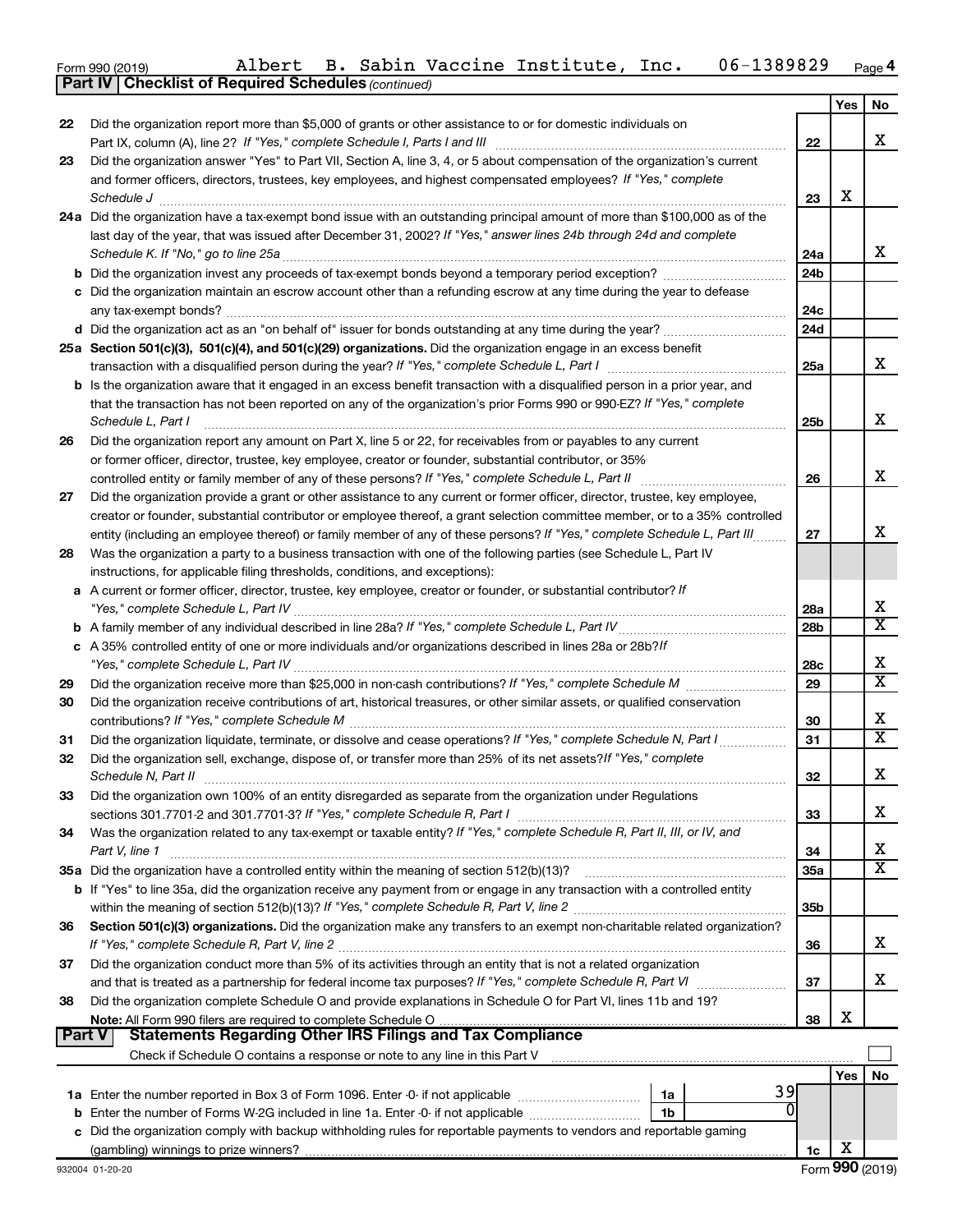| Form 990 (2019) |  |  | Albert B. Sabin Vaccine Institute, Inc.                                             | 06-1389829 | Page ${\bf 5}$ |
|-----------------|--|--|-------------------------------------------------------------------------------------|------------|----------------|
|                 |  |  | <b>Part V</b> Statements Regarding Other IRS Filings and Tax Compliance (continued) |            |                |

|     |                                                                                                                                                 |                | Yes | No |  |  |  |
|-----|-------------------------------------------------------------------------------------------------------------------------------------------------|----------------|-----|----|--|--|--|
|     | 2a Enter the number of employees reported on Form W-3, Transmittal of Wage and Tax Statements,                                                  |                |     |    |  |  |  |
|     | 40<br>filed for the calendar year ending with or within the year covered by this return <i>[[[[[[[[[[[[[]]]</i> ]]<br>2a                        |                |     |    |  |  |  |
|     |                                                                                                                                                 | 2 <sub>b</sub> | X   |    |  |  |  |
|     | <b>Note:</b> If the sum of lines 1a and 2a is greater than 250, you may be required to e-file (see instructions) <i></i>                        |                |     |    |  |  |  |
|     | 3a Did the organization have unrelated business gross income of \$1,000 or more during the year?                                                | За             |     | x  |  |  |  |
| b   | If "Yes," has it filed a Form 990 T for this year? If "No" to line 3b, provide an explanation on Schedule O manumerrous                         | 3b             |     |    |  |  |  |
|     | 4a At any time during the calendar year, did the organization have an interest in, or a signature or other authority over, a                    |                |     |    |  |  |  |
|     | financial account in a foreign country (such as a bank account, securities account, or other financial account)?                                | 4a             |     | x  |  |  |  |
|     | <b>b</b> If "Yes," enter the name of the foreign country $\blacktriangleright$                                                                  |                |     |    |  |  |  |
|     | See instructions for filing requirements for FinCEN Form 114, Report of Foreign Bank and Financial Accounts (FBAR).                             |                |     |    |  |  |  |
| 5а  |                                                                                                                                                 | 5a             |     | х  |  |  |  |
| b   |                                                                                                                                                 | 5 <sub>b</sub> |     | X  |  |  |  |
| с   |                                                                                                                                                 | 5 <sub>c</sub> |     |    |  |  |  |
| 6а  | Does the organization have annual gross receipts that are normally greater than \$100,000, and did the organization solicit                     | 6a             |     | х  |  |  |  |
|     | If "Yes," did the organization include with every solicitation an express statement that such contributions or gifts                            |                |     |    |  |  |  |
| b   |                                                                                                                                                 | 6b             |     |    |  |  |  |
| 7   | Organizations that may receive deductible contributions under section 170(c).                                                                   |                |     |    |  |  |  |
| а   | Did the organization receive a payment in excess of \$75 made partly as a contribution and partly for goods and services provided to the payor? | 7a             |     | x  |  |  |  |
| b   |                                                                                                                                                 | 7b             |     |    |  |  |  |
| с   | Did the organization sell, exchange, or otherwise dispose of tangible personal property for which it was required                               |                |     |    |  |  |  |
|     |                                                                                                                                                 | 7c             |     | x  |  |  |  |
|     | 7d                                                                                                                                              |                |     |    |  |  |  |
| е   | Did the organization receive any funds, directly or indirectly, to pay premiums on a personal benefit contract?                                 | 7e             |     | х  |  |  |  |
| f.  |                                                                                                                                                 | 7f             |     | X  |  |  |  |
| g   | If the organization received a contribution of qualified intellectual property, did the organization file Form 8899 as required?                |                |     |    |  |  |  |
| h   | If the organization received a contribution of cars, boats, airplanes, or other vehicles, did the organization file a Form 1098-C?              |                |     |    |  |  |  |
| 8   | Sponsoring organizations maintaining donor advised funds. Did a donor advised fund maintained by the                                            |                |     |    |  |  |  |
|     |                                                                                                                                                 |                |     |    |  |  |  |
| 9   | Sponsoring organizations maintaining donor advised funds.                                                                                       |                |     |    |  |  |  |
| а   | Did the sponsoring organization make any taxable distributions under section 4966?                                                              | 9а             |     |    |  |  |  |
| b   |                                                                                                                                                 | 9b             |     |    |  |  |  |
| 10  | Section 501(c)(7) organizations. Enter:                                                                                                         |                |     |    |  |  |  |
| а   | 10a<br>10 <sub>b</sub><br>Gross receipts, included on Form 990, Part VIII, line 12, for public use of club facilities                           |                |     |    |  |  |  |
| 11  | Section 501(c)(12) organizations. Enter:                                                                                                        |                |     |    |  |  |  |
|     | 11a                                                                                                                                             |                |     |    |  |  |  |
| b   | Gross income from other sources (Do not net amounts due or paid to other sources against                                                        |                |     |    |  |  |  |
|     | 11b                                                                                                                                             |                |     |    |  |  |  |
|     | 12a Section 4947(a)(1) non-exempt charitable trusts. Is the organization filing Form 990 in lieu of Form 1041?                                  | 12a            |     |    |  |  |  |
| b   | 12 <sub>b</sub><br>If "Yes," enter the amount of tax-exempt interest received or accrued during the year                                        |                |     |    |  |  |  |
| 13  | Section 501(c)(29) qualified nonprofit health insurance issuers.                                                                                |                |     |    |  |  |  |
| а   |                                                                                                                                                 | 13a            |     |    |  |  |  |
|     | Note: See the instructions for additional information the organization must report on Schedule O.                                               |                |     |    |  |  |  |
|     | <b>b</b> Enter the amount of reserves the organization is required to maintain by the states in which the                                       |                |     |    |  |  |  |
|     | 13 <sub>b</sub>                                                                                                                                 |                |     |    |  |  |  |
| с   | 13 <sub>c</sub>                                                                                                                                 | 14a            |     | х  |  |  |  |
| 14a | Did the organization receive any payments for indoor tanning services during the tax year?                                                      |                |     |    |  |  |  |
| b   | If "Yes," has it filed a Form 720 to report these payments? If "No," provide an explanation on Schedule O                                       | 14b            |     |    |  |  |  |
| 15  | Is the organization subject to the section 4960 tax on payment(s) of more than \$1,000,000 in remuneration or                                   |                |     |    |  |  |  |
|     | excess parachute payment(s) during the year?                                                                                                    | 15             |     | x. |  |  |  |
|     | If "Yes," see instructions and file Form 4720, Schedule N.                                                                                      |                |     | х  |  |  |  |
| 16  | Is the organization an educational institution subject to the section 4968 excise tax on net investment income?                                 | 16             |     |    |  |  |  |
|     | If "Yes," complete Form 4720, Schedule O.                                                                                                       |                |     |    |  |  |  |

Form (2019) **990**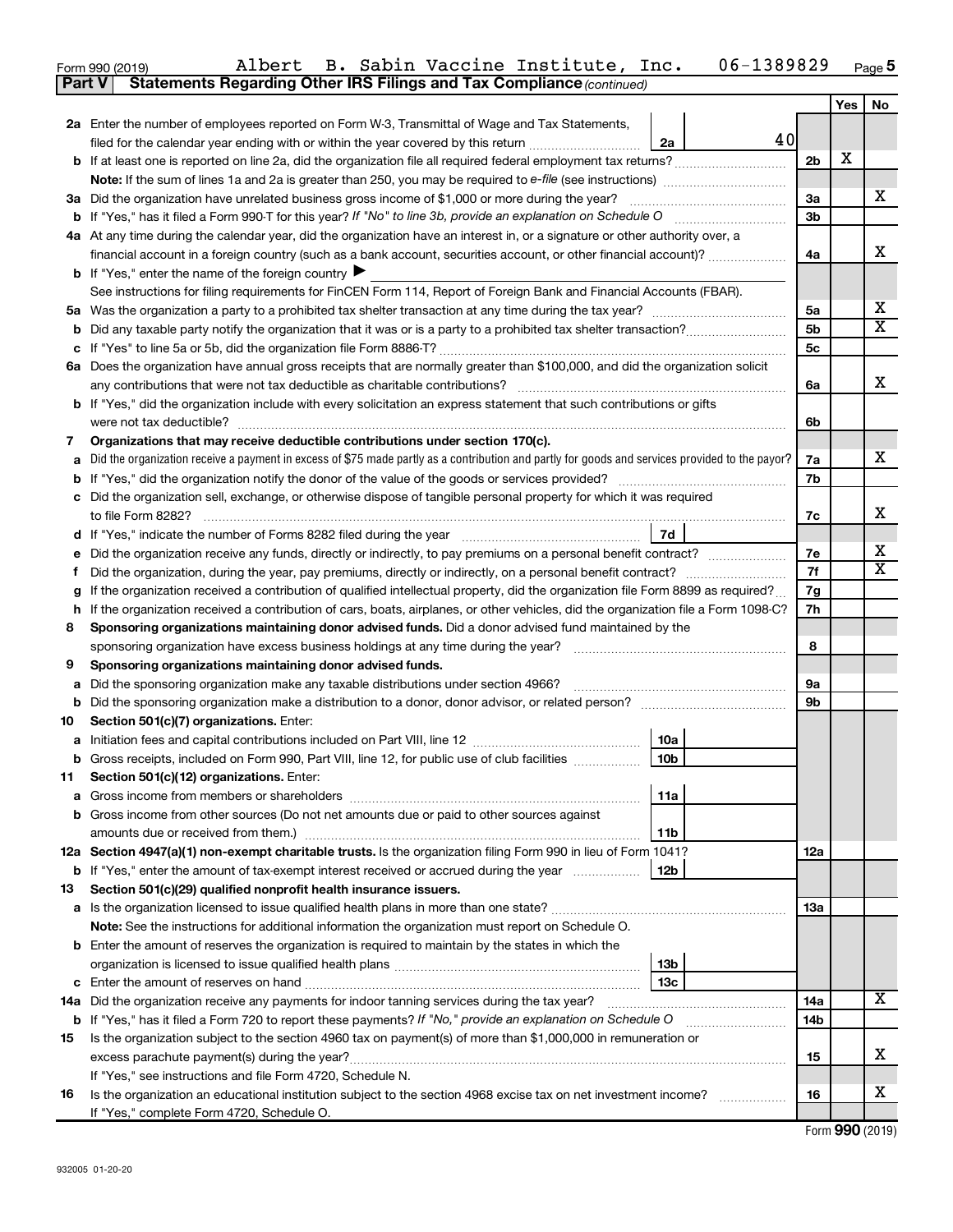|  | Form 990 (2019) |  |
|--|-----------------|--|
|  |                 |  |

## Form 990 (2019) Page Albert B. Sabin Vaccine Institute, Inc. 06-1389829

**6**

**Part VI** Governance, Management, and Disclosure For each "Yes" response to lines 2 through 7b below, and for a "No" response *to line 8a, 8b, or 10b below, describe the circumstances, processes, or changes on Schedule O. See instructions.*

|    | Check if Schedule O contains a response or note to any line in this Part VI [11] [12] Check if Schedule O contains a response or note to any line in this Part VI |                 |                         | $\overline{\text{X}}$   |
|----|-------------------------------------------------------------------------------------------------------------------------------------------------------------------|-----------------|-------------------------|-------------------------|
|    | <b>Section A. Governing Body and Management</b>                                                                                                                   |                 |                         |                         |
|    |                                                                                                                                                                   |                 | Yes                     | No.                     |
|    | 10 <sub>l</sub><br>1a Enter the number of voting members of the governing body at the end of the tax year<br>1a                                                   |                 |                         |                         |
|    | If there are material differences in voting rights among members of the governing body, or if the governing                                                       |                 |                         |                         |
|    | body delegated broad authority to an executive committee or similar committee, explain on Schedule O.                                                             |                 |                         |                         |
| b  | 9<br>Enter the number of voting members included on line 1a, above, who are independent<br>1b                                                                     |                 |                         |                         |
| 2  | Did any officer, director, trustee, or key employee have a family relationship or a business relationship with any other                                          |                 |                         |                         |
|    |                                                                                                                                                                   | 2               |                         | х                       |
| 3  | Did the organization delegate control over management duties customarily performed by or under the direct supervision                                             |                 |                         |                         |
|    |                                                                                                                                                                   | 3               |                         | x                       |
| 4  | Did the organization make any significant changes to its governing documents since the prior Form 990 was filed?                                                  | 4               |                         | $\overline{\text{x}}$   |
| 5  |                                                                                                                                                                   | 5               |                         | $\overline{\mathbf{x}}$ |
| 6  |                                                                                                                                                                   | 6               |                         | $\overline{\text{x}}$   |
| 7а | Did the organization have members, stockholders, or other persons who had the power to elect or appoint one or                                                    |                 |                         |                         |
|    | more members of the governing body?                                                                                                                               | 7a              |                         | х                       |
|    | <b>b</b> Are any governance decisions of the organization reserved to (or subject to approval by) members, stockholders, or                                       |                 |                         |                         |
|    | persons other than the governing body?                                                                                                                            | 7b              |                         | x                       |
| 8  | Did the organization contemporaneously document the meetings held or written actions undertaken during the year by the following:                                 |                 |                         |                         |
|    |                                                                                                                                                                   | 8а              | x                       |                         |
| b  |                                                                                                                                                                   | 8b              | $\overline{\mathbf{x}}$ |                         |
| 9  | Is there any officer, director, trustee, or key employee listed in Part VII, Section A, who cannot be reached at the                                              |                 |                         |                         |
|    |                                                                                                                                                                   | 9               |                         | x                       |
|    | Section B. Policies (This Section B requests information about policies not required by the Internal Revenue Code.)                                               |                 |                         |                         |
|    |                                                                                                                                                                   |                 | Yes                     | No                      |
|    |                                                                                                                                                                   | 10a             |                         | x                       |
|    | b If "Yes," did the organization have written policies and procedures governing the activities of such chapters, affiliates,                                      |                 |                         |                         |
|    | and branches to ensure their operations are consistent with the organization's exempt purposes? www.www.www.www.                                                  | 10b             |                         |                         |
|    | 11a Has the organization provided a complete copy of this Form 990 to all members of its governing body before filing the form?                                   | 11a             | X                       |                         |
| b  | Describe in Schedule O the process, if any, used by the organization to review this Form 990.                                                                     |                 |                         |                         |
|    |                                                                                                                                                                   | 12a             | х                       |                         |
| b  | Were officers, directors, or trustees, and key employees required to disclose annually interests that could give rise to conflicts?                               | 12 <sub>b</sub> | $\overline{\textbf{x}}$ |                         |
| c  | Did the organization regularly and consistently monitor and enforce compliance with the policy? If "Yes," describe                                                |                 |                         |                         |
|    | in Schedule O how this was done                                                                                                                                   | 12c             | х                       |                         |
| 13 |                                                                                                                                                                   | 13              | $\overline{\textbf{x}}$ |                         |
| 14 | Did the organization have a written document retention and destruction policy? [11] manufaction manufaction in                                                    | 14              | $\overline{\textbf{x}}$ |                         |
| 15 | Did the process for determining compensation of the following persons include a review and approval by independent                                                |                 |                         |                         |
|    | persons, comparability data, and contemporaneous substantiation of the deliberation and decision?                                                                 |                 |                         |                         |
|    |                                                                                                                                                                   | 15a             | x                       |                         |
|    |                                                                                                                                                                   | 15b             | $\overline{\textbf{x}}$ |                         |
|    | If "Yes" to line 15a or 15b, describe the process in Schedule O (see instructions).                                                                               |                 |                         |                         |
|    | 16a Did the organization invest in, contribute assets to, or participate in a joint venture or similar arrangement with a                                         |                 |                         |                         |
|    | taxable entity during the year?                                                                                                                                   | 16a             |                         | x                       |
|    | b If "Yes," did the organization follow a written policy or procedure requiring the organization to evaluate its participation                                    |                 |                         |                         |
|    | in joint venture arrangements under applicable federal tax law, and take steps to safeguard the organization's                                                    |                 |                         |                         |
|    | exempt status with respect to such arrangements?                                                                                                                  | 16b             |                         |                         |
|    | <b>Section C. Disclosure</b>                                                                                                                                      |                 |                         |                         |
| 17 | List the states with which a copy of this Form 990 is required to be filed $\blacktriangleright$ MD, DC, NY, CA, FL                                               |                 |                         |                         |
| 18 | Section 6104 requires an organization to make its Forms 1023 (1024 or 1024-A, if applicable), 990, and 990-T (Section 501(c)(3)s only) available                  |                 |                         |                         |
|    | for public inspection. Indicate how you made these available. Check all that apply.                                                                               |                 |                         |                         |
|    | $\lfloor x \rfloor$ Upon request<br>Other (explain on Schedule O)<br>Another's website<br>Own website                                                             |                 |                         |                         |
| 19 | Describe on Schedule O whether (and if so, how) the organization made its governing documents, conflict of interest policy, and financial                         |                 |                         |                         |
|    | statements available to the public during the tax year.                                                                                                           |                 |                         |                         |
| 20 | State the name, address, and telephone number of the person who possesses the organization's books and records                                                    |                 |                         |                         |
|    | The Organization - $202-842-8610$                                                                                                                                 |                 |                         |                         |
|    | 20037<br>2175 K Street, NW, No. 400, Washington, DC                                                                                                               |                 |                         |                         |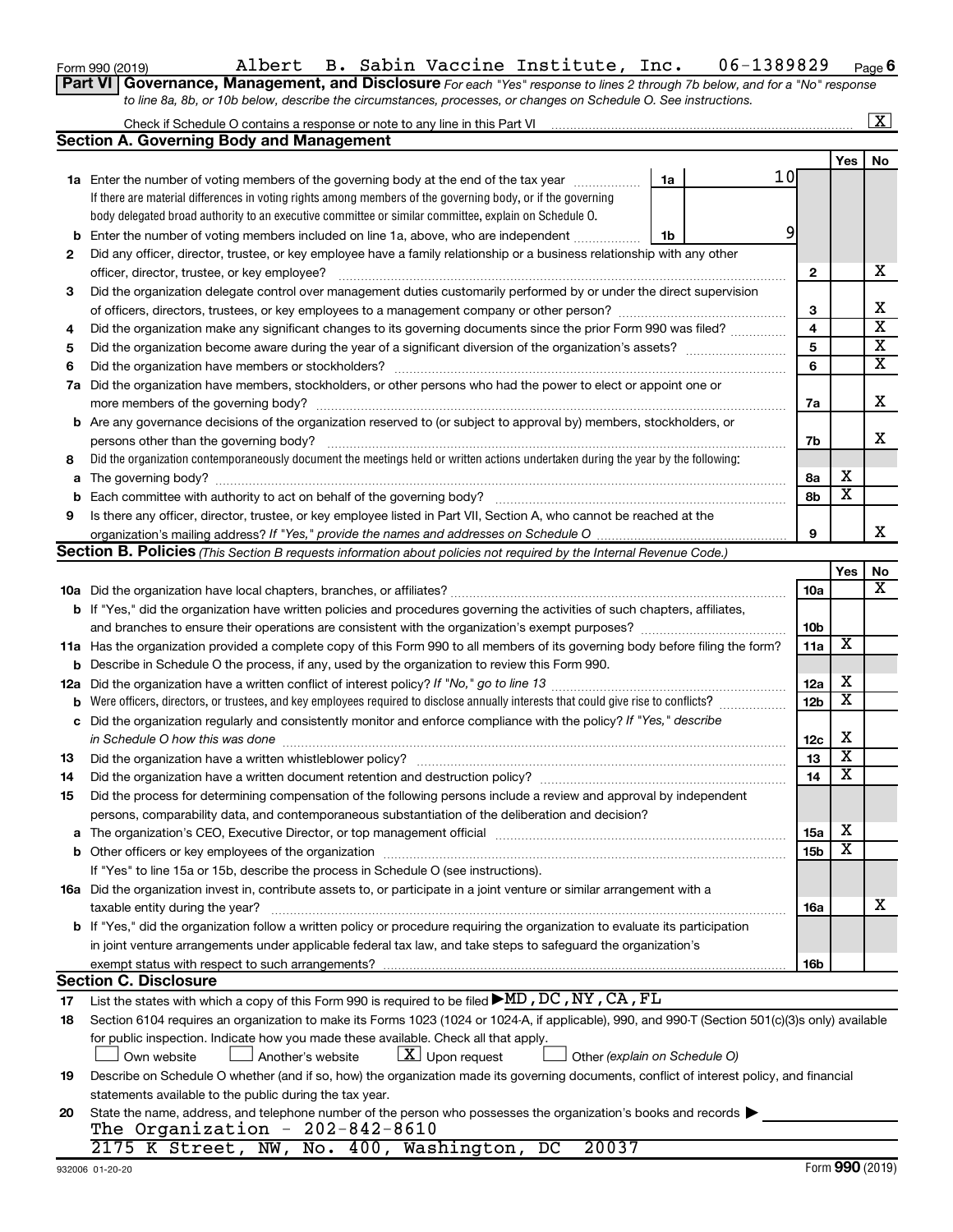$\Box$ 

|  | Part VII Compensation of Officers, Directors, Trustees, Key Employees, Highest Compensated |  |
|--|--------------------------------------------------------------------------------------------|--|
|  | <b>Employees, and Independent Contractors</b>                                              |  |

Check if Schedule O contains a response or note to any line in this Part VII

**Section A. Officers, Directors, Trustees, Key Employees, and Highest Compensated Employees**

**1a**  Complete this table for all persons required to be listed. Report compensation for the calendar year ending with or within the organization's tax year.  $\bullet$  List all of the organization's current officers, directors, trustees (whether individuals or organizations), regardless of amount of compensation.

Enter -0- in columns (D), (E), and (F) if no compensation was paid.

**•** List all of the organization's current key employees, if any. See instructions for definition of "key employee."

• List the organization's five *current* highest compensated employees (other than an officer, director, trustee, or key employee) who received reportable compensation (Box 5 of Form W-2 and/or Box 7 of Form 1099-MISC) of more than \$100,000 from the organization and any related organizations.

 $\bullet$  List all of the organization's former officers, key employees, and highest compensated employees who received more than \$100,000 of reportable compensation from the organization and any related organizations.

**•** List all of the organization's former directors or trustees that received, in the capacity as a former director or trustee of the organization, more than \$10,000 of reportable compensation from the organization and any related organizations.

See instructions for the order in which to list the persons above.

Check this box if neither the organization nor any related organization compensated any current officer, director, or trustee.  $\Box$ 

| (A)                                  | (B)                  |                                |                                 |             | (C)          |                                   |        | (D)                             | (E)             | (F)                      |
|--------------------------------------|----------------------|--------------------------------|---------------------------------|-------------|--------------|-----------------------------------|--------|---------------------------------|-----------------|--------------------------|
| Name and title                       | Average              |                                | (do not check more than one     | Position    |              |                                   |        | Reportable                      | Reportable      | Estimated                |
|                                      | hours per            |                                | box, unless person is both an   |             |              |                                   |        | compensation                    | compensation    | amount of                |
|                                      | week                 |                                | officer and a director/trustee) |             |              |                                   |        | from                            | from related    | other                    |
|                                      | (list any            |                                |                                 |             |              |                                   |        | the                             | organizations   | compensation             |
|                                      | hours for<br>related |                                |                                 |             |              |                                   |        | organization<br>(W-2/1099-MISC) | (W-2/1099-MISC) | from the<br>organization |
|                                      | organizations        |                                |                                 |             |              |                                   |        |                                 |                 | and related              |
|                                      | below                |                                |                                 |             |              |                                   |        |                                 |                 | organizations            |
|                                      | line)                | Individual trustee or director | nstitutional trustee            | Officer     | Key employee | Highest compensated<br>  employee | Former |                                 |                 |                          |
| (1) Finan, Amy                       | 40.00                |                                |                                 |             |              |                                   |        |                                 |                 |                          |
| Trustee, Officer - CEO; Ex Officio   |                      | X                              |                                 | X           |              |                                   |        | 372,297.                        | 0.              | 22,010.                  |
| Dubovsky, Filip<br>(2)               | 2.00                 |                                |                                 |             |              |                                   |        |                                 |                 |                          |
| Trustee (as of 8/17/19)              |                      | X                              |                                 |             |              |                                   |        | $\mathbf 0$ .                   | $\mathbf 0$ .   | $0$ .                    |
| (3) Fox, Elizabeth                   | 2.00                 |                                |                                 |             |              |                                   |        |                                 |                 |                          |
| Trustee (as of 7/1/19)               |                      | X                              |                                 |             |              |                                   |        | $\mathbf 0$ .                   | 0.              | 0.                       |
| (4) Holman, Wendy                    | 2.00                 |                                |                                 |             |              |                                   |        |                                 |                 |                          |
| Trustee                              |                      | X                              |                                 |             |              |                                   |        | $\mathbf 0$ .                   | $\mathbf 0$ .   | 0.                       |
| (5) Hoos, Axel                       | 2.00                 |                                |                                 |             |              |                                   |        |                                 |                 |                          |
| Trustee, Chairman                    |                      | X                              |                                 | X           |              |                                   |        | $\mathbf 0$ .                   | 0.              | 0.                       |
| (6) Omer, Saad                       | 2.00                 |                                |                                 |             |              |                                   |        |                                 |                 |                          |
| Trustee (as of 7/1/19)               |                      | X                              |                                 |             |              |                                   |        | $\mathbf 0$ .                   | 0.              | $\boldsymbol{0}$ .       |
| (7) Rabinovich, Regina               | 2.00                 |                                |                                 |             |              |                                   |        |                                 |                 |                          |
| Trustee                              |                      | X                              |                                 |             |              |                                   |        | $\mathbf 0$ .                   | $\mathbf 0$ .   | $\mathbf 0$ .            |
| (8) Salisbury, David                 | 2.00                 |                                |                                 |             |              |                                   |        |                                 |                 |                          |
| Trustee (as of $12/1/19$ )           |                      | X                              |                                 |             |              |                                   |        | 0.                              | 0.              | 0.                       |
| (9)<br>Shea, Jaqueline               | 2.00                 |                                |                                 |             |              |                                   |        |                                 |                 |                          |
| Trustee (as of $7/1/19$ )            |                      | X                              |                                 |             |              |                                   |        | $\mathbf 0$ .                   | $\mathbf 0$ .   | 0.                       |
| (10) Thoren, Peter                   | 2.00                 |                                |                                 |             |              |                                   |        |                                 |                 |                          |
| Trustee, Vice Chairman               |                      | X                              |                                 | X           |              |                                   |        | $\mathbf 0$ .                   | 0.              | 0.                       |
| (11) Marine, Michael                 | 2.00                 |                                |                                 |             |              |                                   |        |                                 |                 |                          |
| Trustee, Secretary (until 12/10/19)  |                      | X                              |                                 | $\mathbf X$ |              |                                   |        | $\mathbf 0$ .                   | $\mathbf 0$ .   | $\mathbf 0$ .            |
| (12) Russell, Philip                 | 2.00                 |                                |                                 |             |              |                                   |        |                                 |                 |                          |
| Trustee (until $12/10/19$ )          |                      | X                              |                                 |             |              |                                   |        | 0.                              | $\mathbf 0$ .   | $0$ .                    |
| (13) Davis, Brian                    | 40.00                |                                |                                 |             |              |                                   |        |                                 |                 |                          |
| Officer - COO                        |                      |                                |                                 | X           |              |                                   |        | 290,903.                        | 0.              | 35,551.                  |
| (14) Gellin, Bruce                   | 40.00                |                                |                                 |             |              |                                   |        |                                 |                 |                          |
| Officer - President, Global Immuniza |                      |                                |                                 | $\mathbf X$ |              |                                   |        | 359,118.                        | $\mathbf 0$ .   | 17,139.                  |
| (15) Fluder, Jennifer                | 40.00                |                                |                                 |             |              |                                   |        |                                 |                 |                          |
| Director, Global Community Engagemen |                      |                                |                                 |             |              | X                                 |        | 146,178.                        | 0.              | 7,031.                   |
| (16) Garrett, Denise                 | 40.00                |                                |                                 |             |              |                                   |        |                                 |                 |                          |
| Vice President, Typhoid Programs     |                      |                                |                                 |             |              | $\mathbf X$                       |        | 226,253.                        | 0.              | 25,632.                  |
| (17) Hayward, Tara                   | 40.00                |                                |                                 |             |              |                                   |        |                                 |                 |                          |
| Vice President, Resource Development |                      |                                |                                 |             |              | X                                 |        | 175, 153.                       | 0.              | 23, 257.                 |
| 932007 01-20-20                      |                      |                                |                                 |             |              |                                   |        |                                 |                 | Form 990 (2019)          |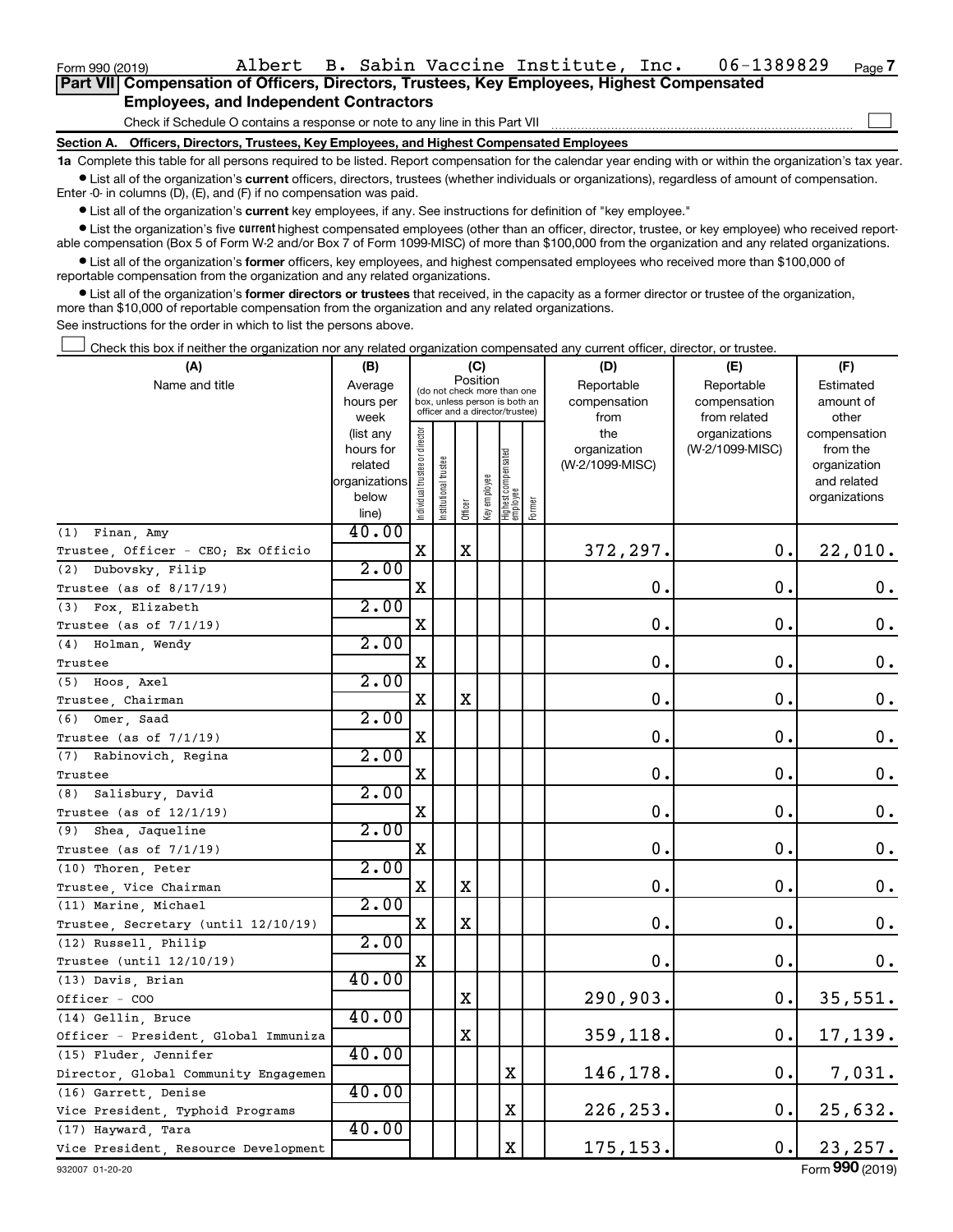| Albert<br>Form 990 (2019)                                                                                                                  |                        |                       |                                                                  |         |              |                                  |                       | B. Sabin Vaccine Institute, Inc. | 06-1389829                       |                  |              | Page 8                   |
|--------------------------------------------------------------------------------------------------------------------------------------------|------------------------|-----------------------|------------------------------------------------------------------|---------|--------------|----------------------------------|-----------------------|----------------------------------|----------------------------------|------------------|--------------|--------------------------|
| <b>Part VII</b><br>Section A. Officers, Directors, Trustees, Key Employees, and Highest Compensated Employees (continued)                  |                        |                       |                                                                  |         |              |                                  |                       |                                  |                                  |                  |              |                          |
| (A)                                                                                                                                        | (B)                    |                       |                                                                  | (C)     |              |                                  |                       | (D)                              | (E)                              | (F)              |              |                          |
| Name and title                                                                                                                             | Average                |                       | (do not check more than one                                      |         | Position     |                                  |                       | Reportable                       | Reportable                       |                  |              | Estimated                |
|                                                                                                                                            | hours per              |                       | box, unless person is both an<br>officer and a director/trustee) |         |              |                                  |                       | compensation                     | compensation                     |                  |              | amount of                |
|                                                                                                                                            | week                   |                       |                                                                  |         |              |                                  |                       | from                             | from related                     |                  |              | other                    |
|                                                                                                                                            | (list any<br>hours for | director              |                                                                  |         |              |                                  |                       | the<br>organization              | organizations<br>(W-2/1099-MISC) |                  |              | compensation<br>from the |
|                                                                                                                                            | related                |                       |                                                                  |         |              |                                  |                       | (W-2/1099-MISC)                  |                                  |                  |              | organization             |
|                                                                                                                                            | organizations          |                       |                                                                  |         |              |                                  |                       |                                  |                                  |                  |              | and related              |
|                                                                                                                                            | below                  | Individual trustee or | Institutional trustee                                            |         |              |                                  |                       |                                  |                                  |                  |              | organizations            |
|                                                                                                                                            | line)                  |                       |                                                                  | Officer | Key employee | Highest compensated<br> employee | Former                |                                  |                                  |                  |              |                          |
| (18) Knobler, Stacey                                                                                                                       | 40.00                  |                       |                                                                  |         |              |                                  |                       |                                  |                                  |                  |              |                          |
| Director, Influenza Vaccine Innovati                                                                                                       |                        |                       |                                                                  |         |              | X                                |                       | 174,471.                         |                                  | 0.               |              | 7,803.                   |
| (19) Woodin, Mary Beth                                                                                                                     | 40.00                  |                       |                                                                  |         |              |                                  |                       |                                  |                                  |                  |              |                          |
| Vice President, Communications                                                                                                             |                        |                       |                                                                  |         |              | X                                |                       | 190,580.                         |                                  | 0.               |              | 29,235.                  |
|                                                                                                                                            |                        |                       |                                                                  |         |              |                                  |                       |                                  |                                  |                  |              |                          |
|                                                                                                                                            |                        |                       |                                                                  |         |              |                                  |                       |                                  |                                  |                  |              |                          |
|                                                                                                                                            |                        |                       |                                                                  |         |              |                                  |                       |                                  |                                  |                  |              |                          |
|                                                                                                                                            |                        |                       |                                                                  |         |              |                                  |                       |                                  |                                  |                  |              |                          |
|                                                                                                                                            |                        |                       |                                                                  |         |              |                                  |                       |                                  |                                  |                  |              |                          |
|                                                                                                                                            |                        |                       |                                                                  |         |              |                                  |                       |                                  |                                  |                  |              |                          |
|                                                                                                                                            |                        |                       |                                                                  |         |              |                                  |                       |                                  |                                  |                  |              |                          |
|                                                                                                                                            |                        |                       |                                                                  |         |              |                                  |                       |                                  |                                  |                  |              |                          |
|                                                                                                                                            |                        |                       |                                                                  |         |              |                                  |                       |                                  |                                  |                  |              |                          |
|                                                                                                                                            |                        |                       |                                                                  |         |              |                                  |                       |                                  |                                  |                  |              |                          |
|                                                                                                                                            |                        |                       |                                                                  |         |              |                                  |                       |                                  |                                  |                  |              |                          |
|                                                                                                                                            |                        |                       |                                                                  |         |              |                                  |                       |                                  |                                  |                  |              |                          |
|                                                                                                                                            |                        |                       |                                                                  |         |              |                                  |                       |                                  |                                  |                  |              |                          |
|                                                                                                                                            |                        |                       |                                                                  |         |              |                                  |                       |                                  |                                  |                  |              |                          |
| 1b Subtotal                                                                                                                                |                        |                       |                                                                  |         |              |                                  | $\blacktriangleright$ | 1,934,953.                       |                                  | $\overline{0}$ . |              | 167,658.                 |
|                                                                                                                                            |                        |                       |                                                                  |         |              |                                  |                       | $\overline{0}$ .                 |                                  | σ.               |              | $0$ .                    |
|                                                                                                                                            |                        |                       |                                                                  |         |              |                                  |                       | 1,934,953.                       |                                  | $\overline{0}$ . |              | 167,658.                 |
| Total number of individuals (including but not limited to those listed above) who received more than \$100,000 of reportable<br>2          |                        |                       |                                                                  |         |              |                                  |                       |                                  |                                  |                  |              |                          |
| compensation from the organization $\blacktriangleright$                                                                                   |                        |                       |                                                                  |         |              |                                  |                       |                                  |                                  |                  |              | 12                       |
|                                                                                                                                            |                        |                       |                                                                  |         |              |                                  |                       |                                  |                                  |                  |              | No<br>Yes                |
| 3<br>Did the organization list any former officer, director, trustee, key employee, or highest compensated employee on                     |                        |                       |                                                                  |         |              |                                  |                       |                                  |                                  |                  |              |                          |
|                                                                                                                                            |                        |                       |                                                                  |         |              |                                  |                       |                                  |                                  |                  | 3            | X                        |
| For any individual listed on line 1a, is the sum of reportable compensation and other compensation from the organization                   |                        |                       |                                                                  |         |              |                                  |                       |                                  |                                  |                  |              |                          |
| and related organizations greater than \$150,000? If "Yes," complete Schedule J for such individual                                        |                        |                       |                                                                  |         |              |                                  |                       |                                  |                                  |                  | 4            | х                        |
| Did any person listed on line 1a receive or accrue compensation from any unrelated organization or individual for services<br>5            |                        |                       |                                                                  |         |              |                                  |                       |                                  |                                  |                  |              |                          |
| rendered to the organization? If "Yes," complete Schedule J for such person.                                                               |                        |                       |                                                                  |         |              |                                  |                       |                                  |                                  |                  | 5            | X                        |
| <b>Section B. Independent Contractors</b>                                                                                                  |                        |                       |                                                                  |         |              |                                  |                       |                                  |                                  |                  |              |                          |
| Complete this table for your five highest compensated independent contractors that received more than \$100,000 of compensation from<br>1. |                        |                       |                                                                  |         |              |                                  |                       |                                  |                                  |                  |              |                          |
| the organization. Report compensation for the calendar year ending with or within the organization's tax year.                             |                        |                       |                                                                  |         |              |                                  |                       |                                  |                                  |                  |              |                          |
| (A)                                                                                                                                        |                        |                       |                                                                  |         |              |                                  |                       | (B)                              |                                  |                  | (C)          |                          |
| Name and business address                                                                                                                  |                        |                       |                                                                  |         |              |                                  |                       | Description of services          |                                  |                  | Compensation |                          |
| Dalberg Consulting US LLC, 99 Madison Ave,                                                                                                 |                        |                       |                                                                  |         |              |                                  |                       | Platform development             |                                  |                  |              |                          |
| Floor 17, New York, NY 10016                                                                                                               |                        |                       |                                                                  |         |              |                                  |                       | for Boost program                |                                  |                  |              | 542,442.                 |
| <b>BDO USA LLP</b>                                                                                                                         |                        |                       |                                                                  |         |              |                                  |                       | Support R&D QA, PM, &            |                                  |                  |              |                          |
| PO Box 642743, Pittsburgh, PA 15264-2743                                                                                                   |                        |                       |                                                                  |         |              |                                  |                       | govt. compliance                 |                                  |                  |              | 495,265.                 |
| The Boston Consulting Group, Inc.                                                                                                          |                        |                       |                                                                  |         |              |                                  |                       | Review business plan             |                                  |                  |              |                          |
| PO Box 75200, Chicago, IL 60675-5200                                                                                                       |                        |                       |                                                                  |         |              |                                  |                       | for Flu program                  |                                  |                  |              | 399,072.                 |
| Cult Health, 261 Fifth Avenue, Suite 1002,                                                                                                 |                        |                       |                                                                  |         |              |                                  |                       | Branding &                       |                                  |                  |              |                          |
| New York, NY 10016                                                                                                                         |                        |                       |                                                                  |         |              |                                  |                       | promotions Flu prog.             |                                  |                  |              | 343,117.                 |
| The Aspen Institute<br>Convene stakeholders                                                                                                |                        |                       |                                                                  |         |              |                                  |                       |                                  |                                  |                  |              |                          |
| 2300 N Street, NW, Washington, DC 20037<br>for VAD program                                                                                 |                        |                       |                                                                  |         |              |                                  |                       |                                  | 299,247.                         |                  |              |                          |
| Total number of independent contractors (including but not limited to those listed above) who received more than<br>$\mathbf{2}$           |                        |                       |                                                                  |         |              |                                  |                       |                                  |                                  |                  |              |                          |
| \$100,000 of compensation from the organization                                                                                            |                        |                       |                                                                  |         |              | 9                                |                       |                                  |                                  |                  |              |                          |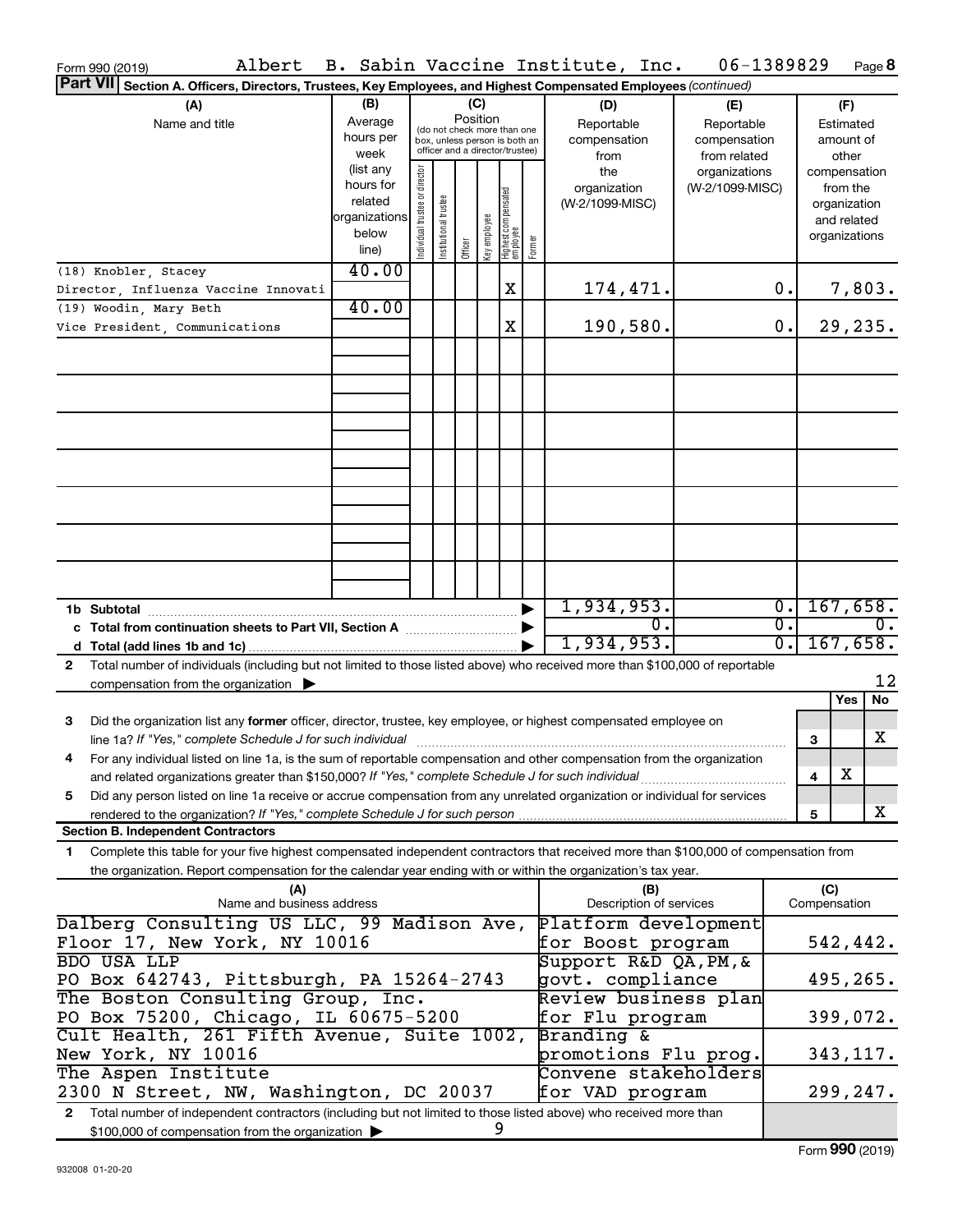|                                                           |                  |             | Albert<br>Form 990 (2019)                                                                                            |     |                  |                                | B. Sabin Vaccine Institute, Inc. |                                              | 06-1389829                                      | Page 9                                                          |
|-----------------------------------------------------------|------------------|-------------|----------------------------------------------------------------------------------------------------------------------|-----|------------------|--------------------------------|----------------------------------|----------------------------------------------|-------------------------------------------------|-----------------------------------------------------------------|
|                                                           | <b>Part VIII</b> |             | <b>Statement of Revenue</b>                                                                                          |     |                  |                                |                                  |                                              |                                                 |                                                                 |
|                                                           |                  |             |                                                                                                                      |     |                  |                                |                                  |                                              |                                                 |                                                                 |
|                                                           |                  |             |                                                                                                                      |     |                  |                                | (A)<br>Total revenue             | (B)<br>Related or exempt<br>function revenue | $\overline{C}$<br>Unrelated<br>business revenue | (D)<br>Revenue excluded<br>from tax under<br>sections 512 - 514 |
|                                                           |                  |             | 1 a Federated campaigns                                                                                              |     | 1a               |                                |                                  |                                              |                                                 |                                                                 |
|                                                           |                  | b           | Membership dues                                                                                                      |     | 1 <sub>b</sub>   |                                |                                  |                                              |                                                 |                                                                 |
|                                                           |                  |             | c Fundraising events                                                                                                 |     | 1 <sub>c</sub>   |                                |                                  |                                              |                                                 |                                                                 |
|                                                           |                  | d           | Related organizations                                                                                                |     | 1 <sub>d</sub>   |                                |                                  |                                              |                                                 |                                                                 |
|                                                           |                  |             | e Government grants (contributions)                                                                                  |     | 1e               | 1,487,221.                     |                                  |                                              |                                                 |                                                                 |
| Contributions, Gifts, Grants<br>and Other Similar Amounts |                  |             | f All other contributions, gifts, grants, and<br>similar amounts not included above                                  |     | 1f               | 7,975,179.                     |                                  |                                              |                                                 |                                                                 |
|                                                           |                  |             | Noncash contributions included in lines 1a-1f                                                                        |     | 1g  \$           |                                |                                  |                                              |                                                 |                                                                 |
|                                                           |                  |             |                                                                                                                      |     |                  |                                | $\overline{9}$ ,462,400.         |                                              |                                                 |                                                                 |
|                                                           |                  |             |                                                                                                                      |     |                  | <b>Business Code</b>           |                                  |                                              |                                                 |                                                                 |
| Program Service<br>Revenue                                | 2 a              |             | <u> 1989 - Johann Barn, fransk politik (d. 1989)</u>                                                                 |     |                  |                                |                                  |                                              |                                                 |                                                                 |
|                                                           |                  | b           | <u> 1989 - Johann Barbara, martin amerikan basar dan basa dan basar dalam basa dalam basa dalam basa dalam basa </u> |     |                  |                                |                                  |                                              |                                                 |                                                                 |
|                                                           |                  | с           |                                                                                                                      |     |                  |                                |                                  |                                              |                                                 |                                                                 |
|                                                           |                  | d           | the control of the control of the control of the control of                                                          |     |                  |                                |                                  |                                              |                                                 |                                                                 |
|                                                           |                  | е           |                                                                                                                      |     |                  |                                |                                  |                                              |                                                 |                                                                 |
|                                                           |                  |             | f All other program service revenue                                                                                  |     |                  |                                |                                  |                                              |                                                 |                                                                 |
|                                                           | З                | a           | Investment income (including dividends, interest, and                                                                |     |                  |                                |                                  |                                              |                                                 |                                                                 |
|                                                           |                  |             |                                                                                                                      |     |                  |                                | 68,713.                          |                                              |                                                 | 68,713.                                                         |
|                                                           | 4                |             | Income from investment of tax-exempt bond proceeds                                                                   |     |                  |                                |                                  |                                              |                                                 |                                                                 |
|                                                           | 5                |             |                                                                                                                      |     |                  |                                |                                  |                                              |                                                 |                                                                 |
|                                                           |                  |             |                                                                                                                      |     | (i) Real         | (ii) Personal                  |                                  |                                              |                                                 |                                                                 |
|                                                           |                  |             | 6 a Gross rents                                                                                                      | ∣6a | 78,417.          |                                |                                  |                                              |                                                 |                                                                 |
|                                                           |                  | b           | Less: rental expenses                                                                                                | 6b  | 78,417.          |                                |                                  |                                              |                                                 |                                                                 |
|                                                           |                  | c           | Rental income or (loss)                                                                                              | 6с  | $\overline{0}$ . |                                |                                  |                                              |                                                 |                                                                 |
|                                                           |                  |             | d Net rental income or (loss)                                                                                        |     |                  |                                | $\overline{0}$ .                 |                                              |                                                 |                                                                 |
|                                                           |                  |             | 7 a Gross amount from sales of                                                                                       |     | (i) Securities   | (ii) Other                     |                                  |                                              |                                                 |                                                                 |
|                                                           |                  |             | assets other than inventory                                                                                          | 7a  |                  |                                |                                  |                                              |                                                 |                                                                 |
|                                                           |                  |             | <b>b</b> Less: cost or other basis                                                                                   |     |                  |                                |                                  |                                              |                                                 |                                                                 |
|                                                           |                  |             | and sales expenses                                                                                                   | 7b  |                  |                                |                                  |                                              |                                                 |                                                                 |
| evenue                                                    |                  |             | c Gain or (loss)                                                                                                     | 7c  |                  |                                |                                  |                                              |                                                 |                                                                 |
|                                                           |                  |             |                                                                                                                      |     |                  |                                |                                  |                                              |                                                 |                                                                 |
| Other F                                                   |                  |             | 8 a Gross income from fundraising events (not                                                                        |     |                  |                                |                                  |                                              |                                                 |                                                                 |
|                                                           |                  |             | including \$                                                                                                         |     | of               |                                |                                  |                                              |                                                 |                                                                 |
|                                                           |                  |             | contributions reported on line 1c). See                                                                              |     |                  |                                |                                  |                                              |                                                 |                                                                 |
|                                                           |                  |             |                                                                                                                      |     | 8a               |                                |                                  |                                              |                                                 |                                                                 |
|                                                           |                  |             | <b>b</b> Less: direct expenses                                                                                       |     | 8b               |                                |                                  |                                              |                                                 |                                                                 |
|                                                           |                  |             | c Net income or (loss) from fundraising events                                                                       |     |                  |                                |                                  |                                              |                                                 |                                                                 |
|                                                           |                  |             | 9 a Gross income from gaming activities. See                                                                         |     |                  |                                |                                  |                                              |                                                 |                                                                 |
|                                                           |                  |             |                                                                                                                      |     | 9a               |                                |                                  |                                              |                                                 |                                                                 |
|                                                           |                  |             | <b>b</b> Less: direct expenses <b>manually</b>                                                                       |     | 9b               |                                |                                  |                                              |                                                 |                                                                 |
|                                                           |                  |             | c Net income or (loss) from gaming activities                                                                        |     |                  |                                |                                  |                                              |                                                 |                                                                 |
|                                                           |                  |             | 10 a Gross sales of inventory, less returns                                                                          |     |                  |                                |                                  |                                              |                                                 |                                                                 |
|                                                           |                  |             |                                                                                                                      |     | 10a              |                                |                                  |                                              |                                                 |                                                                 |
|                                                           |                  |             | <b>b</b> Less: cost of goods sold                                                                                    |     | l10bl            |                                |                                  |                                              |                                                 |                                                                 |
|                                                           |                  |             | c Net income or (loss) from sales of inventory                                                                       |     |                  |                                |                                  |                                              |                                                 |                                                                 |
|                                                           |                  |             | 11 a Gain on foreign curren                                                                                          |     |                  | <b>Business Code</b><br>900099 | 10,477.                          |                                              |                                                 | 10,477.                                                         |
|                                                           |                  | $\mathbf b$ | Tax refund                                                                                                           |     |                  | 900099                         | 6,600.                           |                                              |                                                 | 6,600.                                                          |
| Miscellaneous<br>Revenue                                  |                  |             |                                                                                                                      |     |                  |                                |                                  |                                              |                                                 |                                                                 |
|                                                           |                  | c           |                                                                                                                      |     |                  |                                |                                  |                                              |                                                 |                                                                 |
|                                                           |                  |             |                                                                                                                      |     |                  |                                | 17,077.                          |                                              |                                                 |                                                                 |
|                                                           | 12               |             |                                                                                                                      |     |                  |                                | $\blacktriangleright$ 9,548,190. | $\overline{0}$ .                             | $\overline{0}$ .                                | 85,790.                                                         |
|                                                           |                  |             |                                                                                                                      |     |                  |                                |                                  |                                              |                                                 |                                                                 |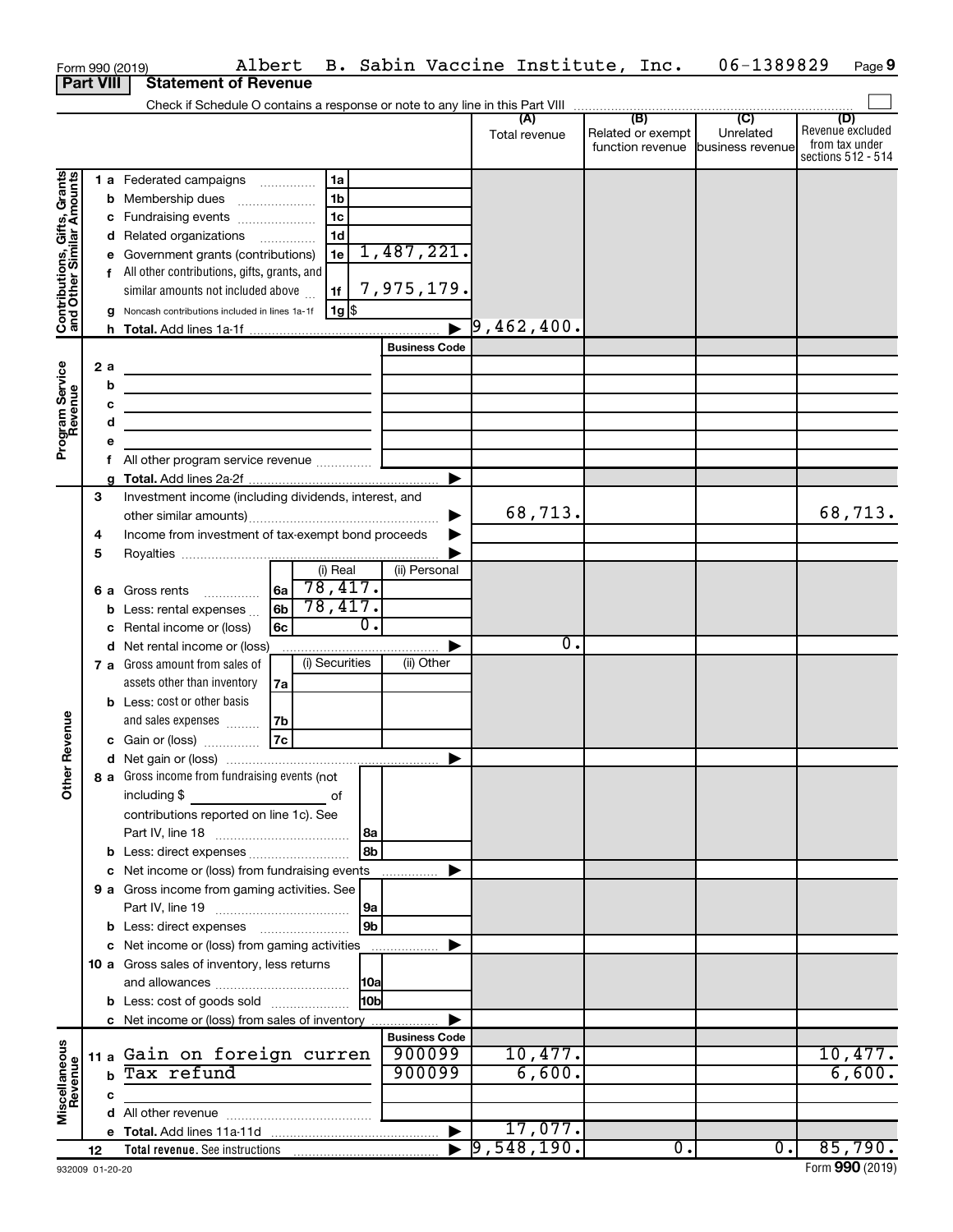### Form 990 (2019) Albert B. Sabin Vaccine Institute, Inc. 06-1389829 Page 06-1389829 Page 10 **Part IX Statement of Functional Expenses**

*Section 501(c)(3) and 501(c)(4) organizations must complete all columns. All other organizations must complete column (A).*

|              | $\mathbf{X}$<br>Check if Schedule O contains a response or note to any line in this Part IX              |                       |                                    |                                    |                                |  |  |  |  |  |
|--------------|----------------------------------------------------------------------------------------------------------|-----------------------|------------------------------------|------------------------------------|--------------------------------|--|--|--|--|--|
|              | Do not include amounts reported on lines 6b,<br>7b, 8b, 9b, and 10b of Part VIII.                        | (A)<br>Total expenses | (B)<br>Program service<br>expenses | Management and<br>general expenses | (D)<br>Fundraising<br>expenses |  |  |  |  |  |
| 1.           | Grants and other assistance to domestic organizations                                                    |                       |                                    |                                    |                                |  |  |  |  |  |
|              | and domestic governments. See Part IV, line 21                                                           | 482,048.              | 482,048.                           |                                    |                                |  |  |  |  |  |
| $\mathbf{2}$ | Grants and other assistance to domestic                                                                  |                       |                                    |                                    |                                |  |  |  |  |  |
|              | individuals. See Part IV, line 22                                                                        |                       |                                    |                                    |                                |  |  |  |  |  |
| 3            | Grants and other assistance to foreign                                                                   |                       |                                    |                                    |                                |  |  |  |  |  |
|              | organizations, foreign governments, and foreign                                                          |                       |                                    |                                    |                                |  |  |  |  |  |
|              | individuals. See Part IV, lines 15 and 16                                                                | 2,102,614.            | 2,102,614.                         |                                    |                                |  |  |  |  |  |
| 4            |                                                                                                          |                       |                                    |                                    |                                |  |  |  |  |  |
| 5            | Compensation of current officers, directors,                                                             |                       |                                    |                                    |                                |  |  |  |  |  |
|              | trustees, and key employees                                                                              | 1,097,020.            | 779,567.                           | 250,224.                           | 67,229.                        |  |  |  |  |  |
| 6            | Compensation not included above to disqualified                                                          |                       |                                    |                                    |                                |  |  |  |  |  |
|              | persons (as defined under section 4958(f)(1)) and                                                        |                       |                                    |                                    |                                |  |  |  |  |  |
|              | persons described in section 4958(c)(3)(B)                                                               |                       |                                    |                                    |                                |  |  |  |  |  |
| 7            | Other salaries and wages                                                                                 | 2,593,787.            | 1,857,600.                         | 576, 673.                          | 159,514.                       |  |  |  |  |  |
| 8            | Pension plan accruals and contributions (include                                                         |                       |                                    |                                    |                                |  |  |  |  |  |
|              | section 401(k) and 403(b) employer contributions)                                                        | 138,019.              | $\frac{52,755}{182,859}$           | 79,604.                            | $\frac{5,660}{15,996}$         |  |  |  |  |  |
| 9            |                                                                                                          | 233, 227.             |                                    | 34,372.                            |                                |  |  |  |  |  |
| 10           |                                                                                                          | 226,844.              | 160,088.                           | 52,380.                            | 14,376.                        |  |  |  |  |  |
| 11           | Fees for services (nonemployees):                                                                        |                       |                                    |                                    |                                |  |  |  |  |  |
| a            |                                                                                                          |                       |                                    |                                    |                                |  |  |  |  |  |
| b            |                                                                                                          | 88, 133.              | 88, 133.                           |                                    |                                |  |  |  |  |  |
| с            |                                                                                                          | 21,601.               |                                    | 21,601.                            |                                |  |  |  |  |  |
| d            | Lobbying                                                                                                 |                       |                                    |                                    |                                |  |  |  |  |  |
|              | Professional fundraising services. See Part IV, line 17                                                  |                       |                                    |                                    |                                |  |  |  |  |  |
| f            | Investment management fees                                                                               |                       |                                    |                                    |                                |  |  |  |  |  |
| a            | Other. (If line 11g amount exceeds 10% of line 25,                                                       |                       |                                    |                                    |                                |  |  |  |  |  |
|              | column (A) amount, list line 11g expenses on Sch O.)                                                     | 3,338,513.            | 3, 233, 107.                       | 105,001.                           | 405.                           |  |  |  |  |  |
| 12           |                                                                                                          | 763,461.              | 760,648.                           | 2,813.                             |                                |  |  |  |  |  |
| 13           |                                                                                                          | 108, 295.             | 55,778.                            | 51,192.                            | 1,325.                         |  |  |  |  |  |
| 14           |                                                                                                          | 63,528.               | 30,594.                            | 30, 301.                           | 2,633.                         |  |  |  |  |  |
| 15           |                                                                                                          |                       |                                    |                                    |                                |  |  |  |  |  |
| 16           |                                                                                                          | 499,673.              |                                    | 499,673.                           |                                |  |  |  |  |  |
| 17           |                                                                                                          | 450, 743.             | 440, 166.                          | 6,579.                             | 3,998.                         |  |  |  |  |  |
| 18           | Payments of travel or entertainment expenses                                                             |                       |                                    |                                    |                                |  |  |  |  |  |
|              | for any federal, state, or local public officials                                                        |                       |                                    |                                    |                                |  |  |  |  |  |
| 19           | Conferences, conventions, and meetings                                                                   | 1,058,176.            | 1,041,062.                         | $17,114$ .                         |                                |  |  |  |  |  |
| 20           | Interest                                                                                                 |                       |                                    |                                    |                                |  |  |  |  |  |
| 21           |                                                                                                          |                       |                                    |                                    |                                |  |  |  |  |  |
| 22           | Depreciation, depletion, and amortization                                                                | 369, 352.             | 252,600.                           | 116, 752.                          |                                |  |  |  |  |  |
| 23           | Insurance                                                                                                | 43,511.               |                                    | 43,511.                            |                                |  |  |  |  |  |
| 24           | Other expenses. Itemize expenses not covered                                                             |                       |                                    |                                    |                                |  |  |  |  |  |
|              | above (List miscellaneous expenses on line 24e. If<br>line 24e amount exceeds 10% of line 25, column (A) |                       |                                    |                                    |                                |  |  |  |  |  |
|              | amount, list line 24e expenses on Schedule O.)                                                           |                       |                                    |                                    |                                |  |  |  |  |  |
| $\mathbf{a}$ | Dues/subscriptions                                                                                       | 36,522.               | 21,682.                            | 7,836.                             | 7,004.                         |  |  |  |  |  |
|              | Recruitment                                                                                              | 24, 170.              | 16,618.                            | 7,552.                             |                                |  |  |  |  |  |
|              | Miscellaneous                                                                                            | 20,712.               | 4,455.                             | 15,989.                            | 268.                           |  |  |  |  |  |
| d            | Books & publications                                                                                     | 536.                  | 528.                               | $\overline{8}$                     |                                |  |  |  |  |  |
|              | e All other expenses                                                                                     |                       |                                    |                                    |                                |  |  |  |  |  |
| 25           | Total functional expenses. Add lines 1 through 24e                                                       | 13,760,485.           | 11,562,902.                        | 1,919,175.                         | 278,408.                       |  |  |  |  |  |
| 26           | Joint costs. Complete this line only if the organization                                                 |                       |                                    |                                    |                                |  |  |  |  |  |
|              | reported in column (B) joint costs from a combined                                                       |                       |                                    |                                    |                                |  |  |  |  |  |
|              | educational campaign and fundraising solicitation.                                                       |                       |                                    |                                    |                                |  |  |  |  |  |
|              | Check here $\blacktriangleright$<br>if following SOP 98-2 (ASC 958-720)                                  |                       |                                    |                                    |                                |  |  |  |  |  |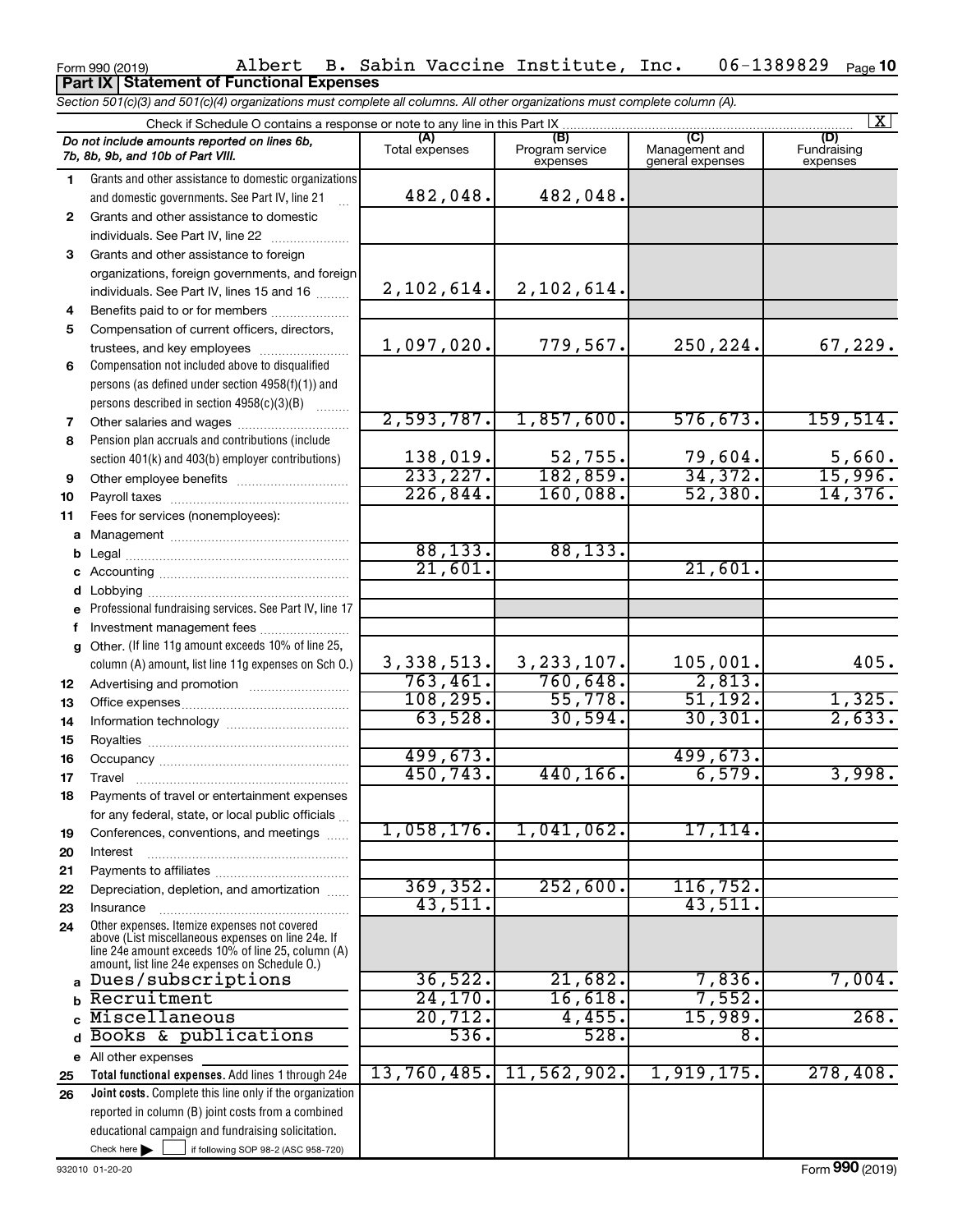| Form 990 (2019) |                               |  |
|-----------------|-------------------------------|--|
|                 | <b>Part X   Balance Sheet</b> |  |

|                             |    |                                                                                                        |                 |            | (A)<br>Beginning of year |                 | (B)<br>End of year |
|-----------------------------|----|--------------------------------------------------------------------------------------------------------|-----------------|------------|--------------------------|-----------------|--------------------|
|                             | 1  |                                                                                                        |                 |            | 1,832,931.               | $\mathbf{1}$    | 2, 222, 415.       |
|                             | 2  |                                                                                                        |                 |            | 10,611,306.              | $\overline{2}$  | 5,581,069.         |
|                             | 3  |                                                                                                        |                 |            | 393,095.                 | 3               | 1,739,049.         |
|                             | 4  |                                                                                                        |                 |            | 8,150.                   | $\overline{4}$  | 269.               |
|                             | 5  | Loans and other receivables from any current or former officer, director,                              |                 |            |                          |                 |                    |
|                             |    | trustee, key employee, creator or founder, substantial contributor, or 35%                             |                 |            |                          |                 |                    |
|                             |    |                                                                                                        |                 |            |                          | 5               |                    |
|                             | 6  | Loans and other receivables from other disqualified persons (as defined                                |                 |            |                          |                 |                    |
| Assets                      |    | under section 4958(f)(1)), and persons described in section 4958(c)(3)(B)                              |                 |            |                          | 6               |                    |
|                             | 7  |                                                                                                        |                 |            |                          | $\overline{7}$  |                    |
|                             | 8  |                                                                                                        |                 |            |                          | 8               |                    |
|                             | 9  | Prepaid expenses and deferred charges                                                                  |                 |            | 116, 160.                | $\mathbf{9}$    | 197,831.           |
|                             |    | 10a Land, buildings, and equipment: cost or other                                                      |                 |            |                          |                 |                    |
|                             |    | basis. Complete Part VI of Schedule D                                                                  | 10a             | 1,521,946. |                          |                 |                    |
|                             |    | <b>b</b> Less: accumulated depreciation <i>mimimimimi</i>                                              | 10 <sub>b</sub> | 617,884.   | 1,020,814.               | 10 <sub>c</sub> | 904,062.           |
|                             | 11 |                                                                                                        |                 |            | 268, 217.                | 11              | 338,703.           |
|                             | 12 |                                                                                                        |                 |            |                          | 12              |                    |
|                             | 13 |                                                                                                        |                 |            |                          | 13              |                    |
|                             | 14 |                                                                                                        |                 |            | 2, 212, 353.             | 14              | 1,959,753.         |
|                             | 15 |                                                                                                        |                 |            |                          | 15              |                    |
|                             | 16 |                                                                                                        |                 |            | 16,463,026.              | 16              | 12,943,151.        |
|                             | 17 |                                                                                                        |                 |            | 1,424,511.               | 17              | 2,087,136.         |
|                             | 18 |                                                                                                        |                 | 18         |                          |                 |                    |
|                             | 19 |                                                                                                        | 5,969.          | 19         | 6,908.                   |                 |                    |
|                             | 20 |                                                                                                        |                 |            | 20                       |                 |                    |
|                             | 21 | Escrow or custodial account liability. Complete Part IV of Schedule D                                  |                 |            |                          | 21              |                    |
|                             | 22 | Loans and other payables to any current or former officer, director,                                   |                 |            |                          |                 |                    |
| Liabilities                 |    | trustee, key employee, creator or founder, substantial contributor, or 35%                             |                 |            |                          |                 |                    |
|                             |    |                                                                                                        |                 |            |                          | 22              |                    |
|                             | 23 | Secured mortgages and notes payable to unrelated third parties <i>manumum</i>                          |                 |            |                          | 23              |                    |
|                             | 24 | Unsecured notes and loans payable to unrelated third parties                                           |                 |            |                          | 24              |                    |
|                             | 25 | Other liabilities (including federal income tax, payables to related third                             |                 |            |                          |                 |                    |
|                             |    | parties, and other liabilities not included on lines 17-24). Complete Part X                           |                 |            |                          |                 |                    |
|                             |    |                                                                                                        |                 |            | 1,931,849.               | 25              | 1,918,247.         |
|                             | 26 | Total liabilities. Add lines 17 through 25                                                             |                 |            | 3,362,329.               | 26              | 4,012,291.         |
|                             |    | Organizations that follow FASB ASC 958, check here $\blacktriangleright \lfloor \underline{X} \rfloor$ |                 |            |                          |                 |                    |
|                             |    | and complete lines 27, 28, 32, and 33.                                                                 |                 |            |                          |                 |                    |
|                             | 27 |                                                                                                        |                 |            | 1,774,230.               | 27              | 1,204,781.         |
|                             | 28 |                                                                                                        | 11,326,467.     | 28         | 7,726,079.               |                 |                    |
|                             |    | Organizations that do not follow FASB ASC 958, check here $\blacktriangleright$                        |                 |            |                          |                 |                    |
|                             |    | and complete lines 29 through 33.                                                                      |                 |            |                          |                 |                    |
|                             | 29 |                                                                                                        |                 |            |                          | 29              |                    |
| Net Assets or Fund Balances | 30 | Paid-in or capital surplus, or land, building, or equipment fund                                       |                 |            |                          | 30              |                    |
|                             | 31 | Retained earnings, endowment, accumulated income, or other funds                                       |                 |            |                          | 31              |                    |
|                             | 32 |                                                                                                        |                 |            | 13, 100, 697.            | 32              | 8,930,860.         |
|                             | 33 |                                                                                                        |                 |            | 16,463,026.              | 33              | 12,943,151.        |

Form (2019) **990**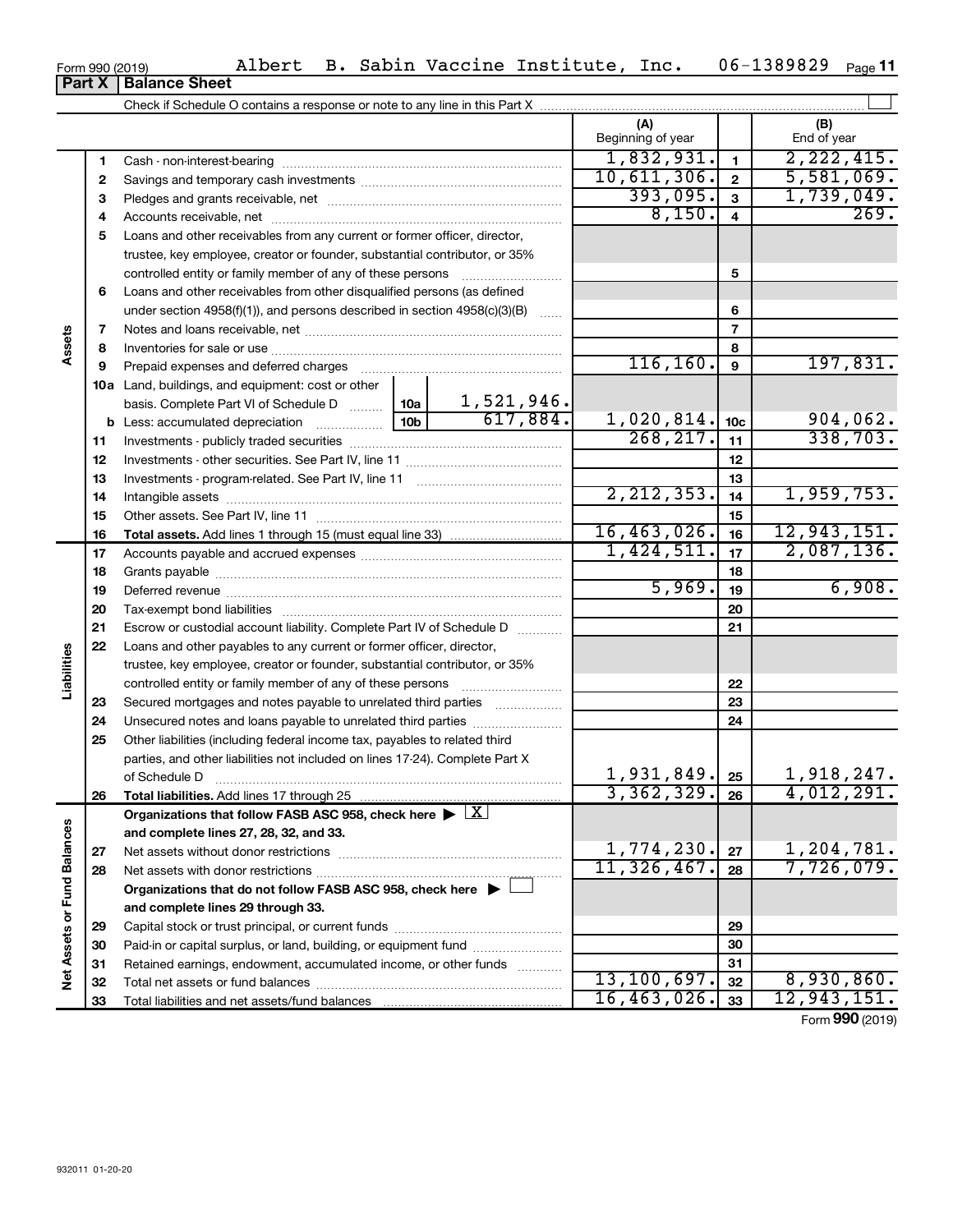|    | Albert<br>B. Sabin Vaccine Institute, Inc.<br>Form 990 (2019)                                                                                                                                                                  | 06-1389829              |                 |            | Page 12      |
|----|--------------------------------------------------------------------------------------------------------------------------------------------------------------------------------------------------------------------------------|-------------------------|-----------------|------------|--------------|
|    | Part XI<br><b>Reconciliation of Net Assets</b>                                                                                                                                                                                 |                         |                 |            |              |
|    |                                                                                                                                                                                                                                |                         |                 |            | $\mathbf{X}$ |
|    |                                                                                                                                                                                                                                |                         |                 |            |              |
|    |                                                                                                                                                                                                                                | $\mathbf{1}$            | 9,548,190.      |            |              |
| 2  |                                                                                                                                                                                                                                | $\mathbf{2}$            | 13,760,485.     |            |              |
| З  | Revenue less expenses. Subtract line 2 from line 1                                                                                                                                                                             | 3                       | $-4, 212, 295.$ |            |              |
| 4  |                                                                                                                                                                                                                                | $\overline{\mathbf{A}}$ | 13, 100, 697.   |            |              |
| 5  | Net unrealized gains (losses) on investments [111] www.martime.community.community.community.community.communi                                                                                                                 | 5                       |                 |            | 52, 245.     |
| 6  | Donated services and use of facilities [[111] matter contracts and all the services and use of facilities [[11                                                                                                                 | 6                       |                 |            |              |
| 7  | Investment expenses www.communication.communication.com/interaction.com/interaction.com/interaction.com/interaction.com/interaction.com/interaction.com/interaction.com/interaction.com/interaction.com/interaction.com/intera | $\overline{7}$          |                 |            |              |
| 8  |                                                                                                                                                                                                                                | 8                       |                 |            |              |
| 9  | Other changes in net assets or fund balances (explain on Schedule O) [11] [2000] [2000] [2000] [2000] [2000] [                                                                                                                 | $\mathbf{Q}$            |                 |            | $-9,787.$    |
| 10 | Net assets or fund balances at end of year. Combine lines 3 through 9 (must equal Part X, line 32,                                                                                                                             |                         |                 |            |              |
|    |                                                                                                                                                                                                                                | 10                      | 8,930,860.      |            |              |
|    | Part XII Financial Statements and Reporting                                                                                                                                                                                    |                         |                 |            |              |
|    |                                                                                                                                                                                                                                |                         |                 |            | $\mathbf{x}$ |
|    |                                                                                                                                                                                                                                |                         |                 | Yes        | <b>No</b>    |
| 1  | $\lfloor X \rfloor$ Accrual $\lfloor \rfloor$ Other<br>Accounting method used to prepare the Form 990: $\Box$ Cash                                                                                                             |                         |                 |            |              |
|    | If the organization changed its method of accounting from a prior year or checked "Other," explain in Schedule O.                                                                                                              |                         |                 |            |              |
|    | 2a Were the organization's financial statements compiled or reviewed by an independent accountant?                                                                                                                             |                         | 2a              |            | X            |
|    | If "Yes," check a box below to indicate whether the financial statements for the year were compiled or reviewed on a                                                                                                           |                         |                 |            |              |
|    | separate basis, consolidated basis, or both:                                                                                                                                                                                   |                         |                 |            |              |
|    | Both consolidated and separate basis<br>Separate basis<br>Consolidated basis                                                                                                                                                   |                         |                 |            |              |
|    |                                                                                                                                                                                                                                |                         | 2 <sub>b</sub>  | х          |              |
|    | If "Yes," check a box below to indicate whether the financial statements for the year were audited on a separate basis,                                                                                                        |                         |                 |            |              |
|    | consolidated basis, or both:                                                                                                                                                                                                   |                         |                 |            |              |
|    | $ \mathbf{X} $ Separate basis<br>Consolidated basis<br>Both consolidated and separate basis                                                                                                                                    |                         |                 |            |              |
|    | c If "Yes" to line 2a or 2b, does the organization have a committee that assumes responsibility for oversight of the audit,                                                                                                    |                         |                 |            |              |
|    | review, or compilation of its financial statements and selection of an independent accountant?                                                                                                                                 |                         | 2c              | х          |              |
|    | If the organization changed either its oversight process or selection process during the tax year, explain on Schedule O.                                                                                                      |                         |                 |            |              |
|    | 3a As a result of a federal award, was the organization required to undergo an audit or audits as set forth in the Single Audit                                                                                                |                         |                 |            |              |
|    | Act and OMB Circular A-133?                                                                                                                                                                                                    |                         | За              |            | x            |
|    | b If "Yes," did the organization undergo the required audit or audits? If the organization did not undergo the required audit                                                                                                  |                         |                 |            |              |
|    |                                                                                                                                                                                                                                |                         | 3b              | <b>000</b> |              |

Form (2019) **990**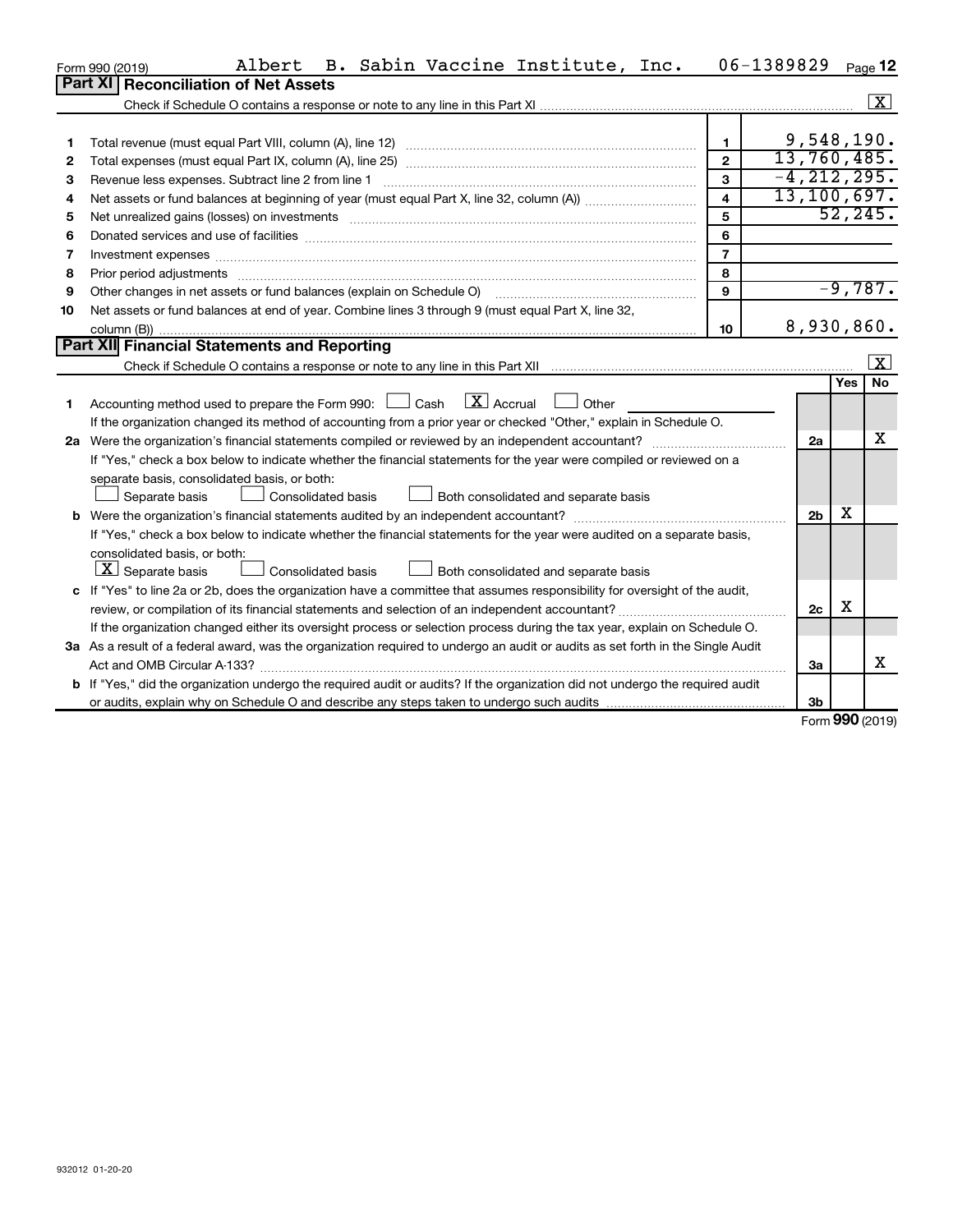| <b>SCHEDULE A</b> |  |
|-------------------|--|
|-------------------|--|

Department of the Treasury Internal Revenue Service

| (Form 990 or 990-EZ) |  |  |
|----------------------|--|--|

Form 990 or 990-EZ)<br>
Complete if the organization is a section 501(c)(3) organization or a section<br> **Public Charity Status and Public Support** 

**4947(a)(1) nonexempt charitable trust. | Attach to Form 990 or Form 990-EZ.** 

**| Go to www.irs.gov/Form990 for instructions and the latest information.**

| OMB No. 1545-0047                   |
|-------------------------------------|
| 019                                 |
| <b>Open to Public</b><br>Inspection |

|               |   | Name of the organization                                                                                                                      |  |          |                                                        |                                                                |    |                            |  | <b>Employer identification number</b> |  |  |
|---------------|---|-----------------------------------------------------------------------------------------------------------------------------------------------|--|----------|--------------------------------------------------------|----------------------------------------------------------------|----|----------------------------|--|---------------------------------------|--|--|
|               |   | Albert                                                                                                                                        |  |          | B. Sabin Vaccine Institute, Inc.                       |                                                                |    |                            |  | 06-1389829                            |  |  |
| <b>Part I</b> |   | Reason for Public Charity Status (All organizations must complete this part.) See instructions.                                               |  |          |                                                        |                                                                |    |                            |  |                                       |  |  |
|               |   | The organization is not a private foundation because it is: (For lines 1 through 12, check only one box.)                                     |  |          |                                                        |                                                                |    |                            |  |                                       |  |  |
| 1             |   | A church, convention of churches, or association of churches described in section 170(b)(1)(A)(i).                                            |  |          |                                                        |                                                                |    |                            |  |                                       |  |  |
| 2             |   | A school described in section 170(b)(1)(A)(ii). (Attach Schedule E (Form 990 or 990-EZ).)                                                     |  |          |                                                        |                                                                |    |                            |  |                                       |  |  |
| 3             |   | A hospital or a cooperative hospital service organization described in section 170(b)(1)(A)(iii).                                             |  |          |                                                        |                                                                |    |                            |  |                                       |  |  |
| 4             |   | A medical research organization operated in conjunction with a hospital described in section 170(b)(1)(A)(iii). Enter the hospital's name,    |  |          |                                                        |                                                                |    |                            |  |                                       |  |  |
|               |   | city, and state:                                                                                                                              |  |          |                                                        |                                                                |    |                            |  |                                       |  |  |
| 5             |   | An organization operated for the benefit of a college or university owned or operated by a governmental unit described in                     |  |          |                                                        |                                                                |    |                            |  |                                       |  |  |
|               |   | section 170(b)(1)(A)(iv). (Complete Part II.)                                                                                                 |  |          |                                                        |                                                                |    |                            |  |                                       |  |  |
|               |   |                                                                                                                                               |  |          |                                                        |                                                                |    |                            |  |                                       |  |  |
| 6             |   | A federal, state, or local government or governmental unit described in section 170(b)(1)(A)(v).                                              |  |          |                                                        |                                                                |    |                            |  |                                       |  |  |
| 7             | X | An organization that normally receives a substantial part of its support from a governmental unit or from the general public described in     |  |          |                                                        |                                                                |    |                            |  |                                       |  |  |
|               |   | section 170(b)(1)(A)(vi). (Complete Part II.)                                                                                                 |  |          |                                                        |                                                                |    |                            |  |                                       |  |  |
| 8             |   | A community trust described in section 170(b)(1)(A)(vi). (Complete Part II.)                                                                  |  |          |                                                        |                                                                |    |                            |  |                                       |  |  |
| 9             |   | An agricultural research organization described in section 170(b)(1)(A)(ix) operated in conjunction with a land-grant college                 |  |          |                                                        |                                                                |    |                            |  |                                       |  |  |
|               |   | or university or a non-land-grant college of agriculture (see instructions). Enter the name, city, and state of the college or                |  |          |                                                        |                                                                |    |                            |  |                                       |  |  |
|               |   | university:                                                                                                                                   |  |          |                                                        |                                                                |    |                            |  |                                       |  |  |
| 10            |   | An organization that normally receives: (1) more than 33 1/3% of its support from contributions, membership fees, and gross receipts from     |  |          |                                                        |                                                                |    |                            |  |                                       |  |  |
|               |   | activities related to its exempt functions - subject to certain exceptions, and (2) no more than 33 1/3% of its support from gross investment |  |          |                                                        |                                                                |    |                            |  |                                       |  |  |
|               |   | income and unrelated business taxable income (less section 511 tax) from businesses acquired by the organization after June 30, 1975.         |  |          |                                                        |                                                                |    |                            |  |                                       |  |  |
|               |   | See section 509(a)(2). (Complete Part III.)                                                                                                   |  |          |                                                        |                                                                |    |                            |  |                                       |  |  |
| 11            |   | An organization organized and operated exclusively to test for public safety. See section 509(a)(4).                                          |  |          |                                                        |                                                                |    |                            |  |                                       |  |  |
| 12            |   | An organization organized and operated exclusively for the benefit of, to perform the functions of, or to carry out the purposes of one or    |  |          |                                                        |                                                                |    |                            |  |                                       |  |  |
|               |   | more publicly supported organizations described in section 509(a)(1) or section 509(a)(2). See section 509(a)(3). Check the box in            |  |          |                                                        |                                                                |    |                            |  |                                       |  |  |
|               |   | lines 12a through 12d that describes the type of supporting organization and complete lines 12e, 12f, and 12g.                                |  |          |                                                        |                                                                |    |                            |  |                                       |  |  |
| а             |   | Type I. A supporting organization operated, supervised, or controlled by its supported organization(s), typically by giving                   |  |          |                                                        |                                                                |    |                            |  |                                       |  |  |
|               |   | the supported organization(s) the power to regularly appoint or elect a majority of the directors or trustees of the supporting               |  |          |                                                        |                                                                |    |                            |  |                                       |  |  |
|               |   | organization. You must complete Part IV, Sections A and B.                                                                                    |  |          |                                                        |                                                                |    |                            |  |                                       |  |  |
|               |   |                                                                                                                                               |  |          |                                                        |                                                                |    |                            |  |                                       |  |  |
| b             |   | Type II. A supporting organization supervised or controlled in connection with its supported organization(s), by having                       |  |          |                                                        |                                                                |    |                            |  |                                       |  |  |
|               |   | control or management of the supporting organization vested in the same persons that control or manage the supported                          |  |          |                                                        |                                                                |    |                            |  |                                       |  |  |
|               |   | organization(s). You must complete Part IV, Sections A and C.                                                                                 |  |          |                                                        |                                                                |    |                            |  |                                       |  |  |
| с             |   | Type III functionally integrated. A supporting organization operated in connection with, and functionally integrated with,                    |  |          |                                                        |                                                                |    |                            |  |                                       |  |  |
|               |   | its supported organization(s) (see instructions). You must complete Part IV, Sections A, D, and E.                                            |  |          |                                                        |                                                                |    |                            |  |                                       |  |  |
| d             |   | Type III non-functionally integrated. A supporting organization operated in connection with its supported organization(s)                     |  |          |                                                        |                                                                |    |                            |  |                                       |  |  |
|               |   | that is not functionally integrated. The organization generally must satisfy a distribution requirement and an attentiveness                  |  |          |                                                        |                                                                |    |                            |  |                                       |  |  |
|               |   | requirement (see instructions). You must complete Part IV, Sections A and D, and Part V.                                                      |  |          |                                                        |                                                                |    |                            |  |                                       |  |  |
| е             |   | Check this box if the organization received a written determination from the IRS that it is a Type I, Type II, Type III                       |  |          |                                                        |                                                                |    |                            |  |                                       |  |  |
|               |   | functionally integrated, or Type III non-functionally integrated supporting organization.                                                     |  |          |                                                        |                                                                |    |                            |  |                                       |  |  |
| f             |   | Enter the number of supported organizations                                                                                                   |  |          |                                                        |                                                                |    |                            |  |                                       |  |  |
| g             |   | Provide the following information about the supported organization(s).                                                                        |  |          |                                                        |                                                                |    |                            |  |                                       |  |  |
|               |   | (i) Name of supported                                                                                                                         |  | (ii) EIN | (iii) Type of organization<br>(described on lines 1-10 | (iv) Is the organization listed<br>in your governing document? |    | (v) Amount of monetary     |  | (vi) Amount of other                  |  |  |
|               |   | organization                                                                                                                                  |  |          | above (see instructions))                              | Yes                                                            | No | support (see instructions) |  | support (see instructions)            |  |  |
|               |   |                                                                                                                                               |  |          |                                                        |                                                                |    |                            |  |                                       |  |  |
|               |   |                                                                                                                                               |  |          |                                                        |                                                                |    |                            |  |                                       |  |  |
|               |   |                                                                                                                                               |  |          |                                                        |                                                                |    |                            |  |                                       |  |  |
|               |   |                                                                                                                                               |  |          |                                                        |                                                                |    |                            |  |                                       |  |  |
|               |   |                                                                                                                                               |  |          |                                                        |                                                                |    |                            |  |                                       |  |  |
|               |   |                                                                                                                                               |  |          |                                                        |                                                                |    |                            |  |                                       |  |  |
|               |   |                                                                                                                                               |  |          |                                                        |                                                                |    |                            |  |                                       |  |  |
|               |   |                                                                                                                                               |  |          |                                                        |                                                                |    |                            |  |                                       |  |  |
|               |   |                                                                                                                                               |  |          |                                                        |                                                                |    |                            |  |                                       |  |  |
|               |   |                                                                                                                                               |  |          |                                                        |                                                                |    |                            |  |                                       |  |  |
|               |   |                                                                                                                                               |  |          |                                                        |                                                                |    |                            |  |                                       |  |  |
| Total         |   |                                                                                                                                               |  |          |                                                        |                                                                |    |                            |  |                                       |  |  |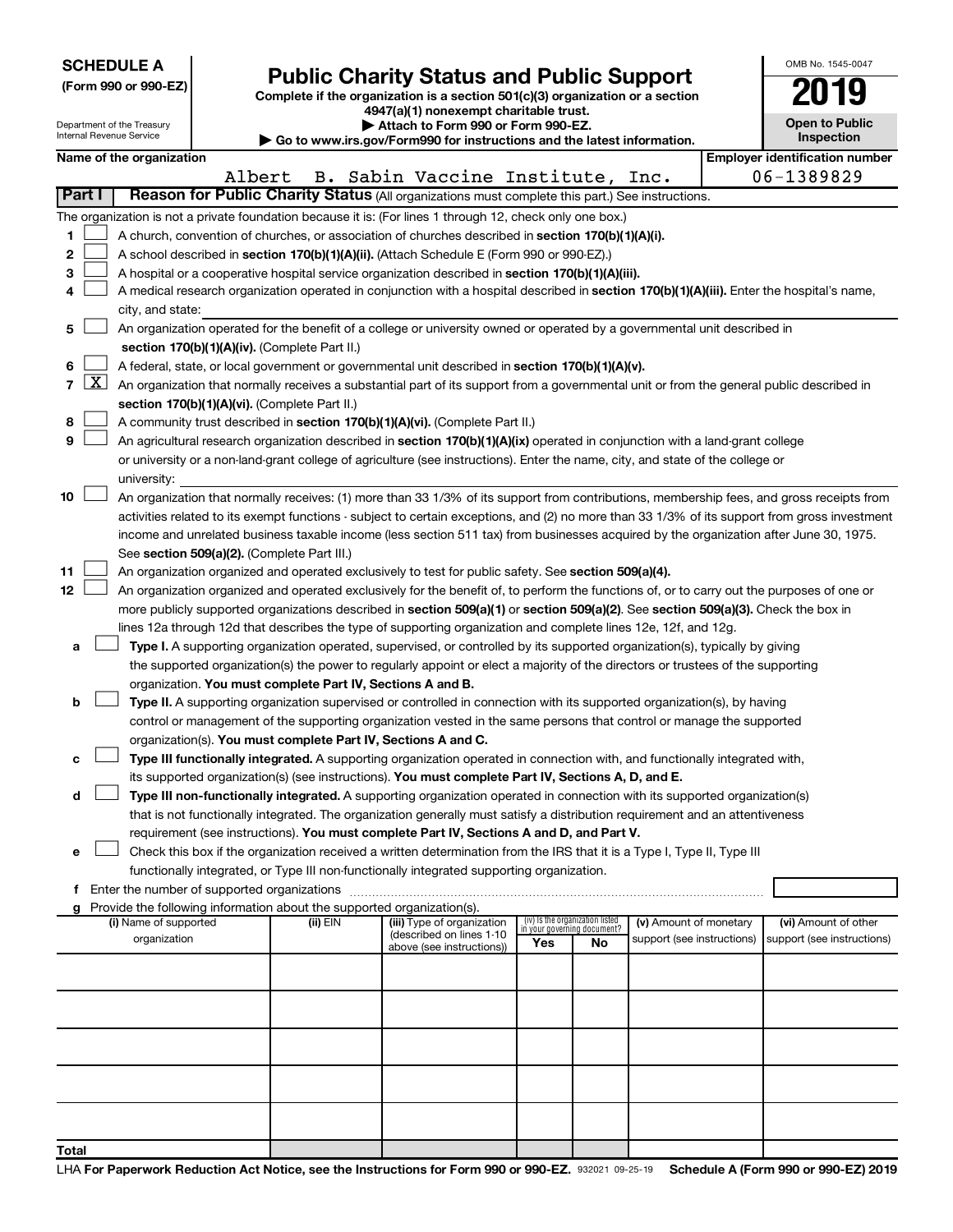#### Schedule A (Form 990 or 990-EZ) 2019 <code>AlDert B.</code> Sabin Vaccine Institute, Inc.06-1389829  $\,$  Page <code>2</code> **Part II Support Schedule for Organizations Described in Sections 170(b)(1)(A)(iv) and 170(b)(1)(A)(vi)** Albert B. Sabin Vaccine Institute, Inc.06-1389829

(Complete only if you checked the box on line 5, 7, or 8 of Part I or if the organization failed to qualify under Part III. If the organization fails to qualify under the tests listed below, please complete Part III.)

| Calendar year (or fiscal year beginning in)<br>(a) 2015<br>(b) 2016<br>$(d)$ 2018<br>(f) Total<br>$(c)$ 2017<br>(e) 2019<br>1 Gifts, grants, contributions, and<br>membership fees received. (Do not<br>14,719,648.<br>8,075,830.<br>10,410,527.<br>9,462,400.<br>include any "unusual grants.")<br>17,896,741.<br>2 Tax revenues levied for the organ-<br>ization's benefit and either paid to<br>or expended on its behalf<br>3 The value of services or facilities<br>furnished by a governmental unit to<br>the organization without charge<br>14,719,648.<br>8,075,830.<br>10,410,527.<br>17,896,741.<br>9,462,400<br>4 Total. Add lines 1 through 3<br>5 The portion of total contributions<br>by each person (other than a<br>governmental unit or publicly<br>supported organization) included<br>on line 1 that exceeds 2% of the<br>amount shown on line 11,<br>column (f)<br>31, 175, 192.<br>29, 389, 954.<br>6 Public support. Subtract line 5 from line 4.<br><b>Section B. Total Support</b><br>Calendar year (or fiscal year beginning in)<br>(a) 2015<br>(b) 2016<br>$(c)$ 2017<br>$(d)$ 2018<br>(f) Total<br>(e) 2019<br>14,719,648<br>8,075,830<br>10,410,527<br>9,462,400<br>60, 565, 146.<br>17,896,741<br><b>7</b> Amounts from line 4<br>8 Gross income from interest,<br>dividends, payments received on<br>securities loans, rents, royalties,<br>147, 130.<br>27,774.<br>27,008.<br>98, 272.<br>323,940.<br>23,756.<br>and income from similar sources<br>9 Net income from unrelated business<br>activities, whether or not the<br>business is regularly carried on<br>10 Other income. Do not include gain<br>or loss from the sale of capital<br>31,650.<br>15,222.<br>17,077.<br>63,949.<br>assets (Explain in Part VI.)<br>60,953,035.<br>11 Total support. Add lines 7 through 10<br>39,300.<br>12<br><b>12</b> Gross receipts from related activities, etc. (see instructions)<br>13 First five years. If the Form 990 is for the organization's first, second, third, fourth, or fifth tax year as a section 501(c)(3) | <b>Section A. Public Support</b>           |  |  |                                          |
|----------------------------------------------------------------------------------------------------------------------------------------------------------------------------------------------------------------------------------------------------------------------------------------------------------------------------------------------------------------------------------------------------------------------------------------------------------------------------------------------------------------------------------------------------------------------------------------------------------------------------------------------------------------------------------------------------------------------------------------------------------------------------------------------------------------------------------------------------------------------------------------------------------------------------------------------------------------------------------------------------------------------------------------------------------------------------------------------------------------------------------------------------------------------------------------------------------------------------------------------------------------------------------------------------------------------------------------------------------------------------------------------------------------------------------------------------------------------------------------------------------------------------------------------------------------------------------------------------------------------------------------------------------------------------------------------------------------------------------------------------------------------------------------------------------------------------------------------------------------------------------------------------------------------------------------------------------------------------------------------------------------------------------------------------------|--------------------------------------------|--|--|------------------------------------------|
|                                                                                                                                                                                                                                                                                                                                                                                                                                                                                                                                                                                                                                                                                                                                                                                                                                                                                                                                                                                                                                                                                                                                                                                                                                                                                                                                                                                                                                                                                                                                                                                                                                                                                                                                                                                                                                                                                                                                                                                                                                                          |                                            |  |  |                                          |
|                                                                                                                                                                                                                                                                                                                                                                                                                                                                                                                                                                                                                                                                                                                                                                                                                                                                                                                                                                                                                                                                                                                                                                                                                                                                                                                                                                                                                                                                                                                                                                                                                                                                                                                                                                                                                                                                                                                                                                                                                                                          |                                            |  |  |                                          |
|                                                                                                                                                                                                                                                                                                                                                                                                                                                                                                                                                                                                                                                                                                                                                                                                                                                                                                                                                                                                                                                                                                                                                                                                                                                                                                                                                                                                                                                                                                                                                                                                                                                                                                                                                                                                                                                                                                                                                                                                                                                          |                                            |  |  |                                          |
|                                                                                                                                                                                                                                                                                                                                                                                                                                                                                                                                                                                                                                                                                                                                                                                                                                                                                                                                                                                                                                                                                                                                                                                                                                                                                                                                                                                                                                                                                                                                                                                                                                                                                                                                                                                                                                                                                                                                                                                                                                                          |                                            |  |  | 60, 565, 146.                            |
|                                                                                                                                                                                                                                                                                                                                                                                                                                                                                                                                                                                                                                                                                                                                                                                                                                                                                                                                                                                                                                                                                                                                                                                                                                                                                                                                                                                                                                                                                                                                                                                                                                                                                                                                                                                                                                                                                                                                                                                                                                                          |                                            |  |  |                                          |
|                                                                                                                                                                                                                                                                                                                                                                                                                                                                                                                                                                                                                                                                                                                                                                                                                                                                                                                                                                                                                                                                                                                                                                                                                                                                                                                                                                                                                                                                                                                                                                                                                                                                                                                                                                                                                                                                                                                                                                                                                                                          |                                            |  |  |                                          |
|                                                                                                                                                                                                                                                                                                                                                                                                                                                                                                                                                                                                                                                                                                                                                                                                                                                                                                                                                                                                                                                                                                                                                                                                                                                                                                                                                                                                                                                                                                                                                                                                                                                                                                                                                                                                                                                                                                                                                                                                                                                          |                                            |  |  |                                          |
|                                                                                                                                                                                                                                                                                                                                                                                                                                                                                                                                                                                                                                                                                                                                                                                                                                                                                                                                                                                                                                                                                                                                                                                                                                                                                                                                                                                                                                                                                                                                                                                                                                                                                                                                                                                                                                                                                                                                                                                                                                                          |                                            |  |  |                                          |
|                                                                                                                                                                                                                                                                                                                                                                                                                                                                                                                                                                                                                                                                                                                                                                                                                                                                                                                                                                                                                                                                                                                                                                                                                                                                                                                                                                                                                                                                                                                                                                                                                                                                                                                                                                                                                                                                                                                                                                                                                                                          |                                            |  |  |                                          |
|                                                                                                                                                                                                                                                                                                                                                                                                                                                                                                                                                                                                                                                                                                                                                                                                                                                                                                                                                                                                                                                                                                                                                                                                                                                                                                                                                                                                                                                                                                                                                                                                                                                                                                                                                                                                                                                                                                                                                                                                                                                          |                                            |  |  |                                          |
|                                                                                                                                                                                                                                                                                                                                                                                                                                                                                                                                                                                                                                                                                                                                                                                                                                                                                                                                                                                                                                                                                                                                                                                                                                                                                                                                                                                                                                                                                                                                                                                                                                                                                                                                                                                                                                                                                                                                                                                                                                                          |                                            |  |  | 60, 565, 146.                            |
|                                                                                                                                                                                                                                                                                                                                                                                                                                                                                                                                                                                                                                                                                                                                                                                                                                                                                                                                                                                                                                                                                                                                                                                                                                                                                                                                                                                                                                                                                                                                                                                                                                                                                                                                                                                                                                                                                                                                                                                                                                                          |                                            |  |  |                                          |
|                                                                                                                                                                                                                                                                                                                                                                                                                                                                                                                                                                                                                                                                                                                                                                                                                                                                                                                                                                                                                                                                                                                                                                                                                                                                                                                                                                                                                                                                                                                                                                                                                                                                                                                                                                                                                                                                                                                                                                                                                                                          |                                            |  |  |                                          |
|                                                                                                                                                                                                                                                                                                                                                                                                                                                                                                                                                                                                                                                                                                                                                                                                                                                                                                                                                                                                                                                                                                                                                                                                                                                                                                                                                                                                                                                                                                                                                                                                                                                                                                                                                                                                                                                                                                                                                                                                                                                          |                                            |  |  |                                          |
|                                                                                                                                                                                                                                                                                                                                                                                                                                                                                                                                                                                                                                                                                                                                                                                                                                                                                                                                                                                                                                                                                                                                                                                                                                                                                                                                                                                                                                                                                                                                                                                                                                                                                                                                                                                                                                                                                                                                                                                                                                                          |                                            |  |  |                                          |
|                                                                                                                                                                                                                                                                                                                                                                                                                                                                                                                                                                                                                                                                                                                                                                                                                                                                                                                                                                                                                                                                                                                                                                                                                                                                                                                                                                                                                                                                                                                                                                                                                                                                                                                                                                                                                                                                                                                                                                                                                                                          |                                            |  |  |                                          |
|                                                                                                                                                                                                                                                                                                                                                                                                                                                                                                                                                                                                                                                                                                                                                                                                                                                                                                                                                                                                                                                                                                                                                                                                                                                                                                                                                                                                                                                                                                                                                                                                                                                                                                                                                                                                                                                                                                                                                                                                                                                          |                                            |  |  |                                          |
|                                                                                                                                                                                                                                                                                                                                                                                                                                                                                                                                                                                                                                                                                                                                                                                                                                                                                                                                                                                                                                                                                                                                                                                                                                                                                                                                                                                                                                                                                                                                                                                                                                                                                                                                                                                                                                                                                                                                                                                                                                                          |                                            |  |  |                                          |
|                                                                                                                                                                                                                                                                                                                                                                                                                                                                                                                                                                                                                                                                                                                                                                                                                                                                                                                                                                                                                                                                                                                                                                                                                                                                                                                                                                                                                                                                                                                                                                                                                                                                                                                                                                                                                                                                                                                                                                                                                                                          |                                            |  |  |                                          |
|                                                                                                                                                                                                                                                                                                                                                                                                                                                                                                                                                                                                                                                                                                                                                                                                                                                                                                                                                                                                                                                                                                                                                                                                                                                                                                                                                                                                                                                                                                                                                                                                                                                                                                                                                                                                                                                                                                                                                                                                                                                          |                                            |  |  |                                          |
|                                                                                                                                                                                                                                                                                                                                                                                                                                                                                                                                                                                                                                                                                                                                                                                                                                                                                                                                                                                                                                                                                                                                                                                                                                                                                                                                                                                                                                                                                                                                                                                                                                                                                                                                                                                                                                                                                                                                                                                                                                                          |                                            |  |  |                                          |
|                                                                                                                                                                                                                                                                                                                                                                                                                                                                                                                                                                                                                                                                                                                                                                                                                                                                                                                                                                                                                                                                                                                                                                                                                                                                                                                                                                                                                                                                                                                                                                                                                                                                                                                                                                                                                                                                                                                                                                                                                                                          |                                            |  |  |                                          |
|                                                                                                                                                                                                                                                                                                                                                                                                                                                                                                                                                                                                                                                                                                                                                                                                                                                                                                                                                                                                                                                                                                                                                                                                                                                                                                                                                                                                                                                                                                                                                                                                                                                                                                                                                                                                                                                                                                                                                                                                                                                          |                                            |  |  |                                          |
|                                                                                                                                                                                                                                                                                                                                                                                                                                                                                                                                                                                                                                                                                                                                                                                                                                                                                                                                                                                                                                                                                                                                                                                                                                                                                                                                                                                                                                                                                                                                                                                                                                                                                                                                                                                                                                                                                                                                                                                                                                                          |                                            |  |  |                                          |
|                                                                                                                                                                                                                                                                                                                                                                                                                                                                                                                                                                                                                                                                                                                                                                                                                                                                                                                                                                                                                                                                                                                                                                                                                                                                                                                                                                                                                                                                                                                                                                                                                                                                                                                                                                                                                                                                                                                                                                                                                                                          |                                            |  |  |                                          |
|                                                                                                                                                                                                                                                                                                                                                                                                                                                                                                                                                                                                                                                                                                                                                                                                                                                                                                                                                                                                                                                                                                                                                                                                                                                                                                                                                                                                                                                                                                                                                                                                                                                                                                                                                                                                                                                                                                                                                                                                                                                          |                                            |  |  |                                          |
|                                                                                                                                                                                                                                                                                                                                                                                                                                                                                                                                                                                                                                                                                                                                                                                                                                                                                                                                                                                                                                                                                                                                                                                                                                                                                                                                                                                                                                                                                                                                                                                                                                                                                                                                                                                                                                                                                                                                                                                                                                                          |                                            |  |  |                                          |
|                                                                                                                                                                                                                                                                                                                                                                                                                                                                                                                                                                                                                                                                                                                                                                                                                                                                                                                                                                                                                                                                                                                                                                                                                                                                                                                                                                                                                                                                                                                                                                                                                                                                                                                                                                                                                                                                                                                                                                                                                                                          |                                            |  |  |                                          |
|                                                                                                                                                                                                                                                                                                                                                                                                                                                                                                                                                                                                                                                                                                                                                                                                                                                                                                                                                                                                                                                                                                                                                                                                                                                                                                                                                                                                                                                                                                                                                                                                                                                                                                                                                                                                                                                                                                                                                                                                                                                          |                                            |  |  |                                          |
|                                                                                                                                                                                                                                                                                                                                                                                                                                                                                                                                                                                                                                                                                                                                                                                                                                                                                                                                                                                                                                                                                                                                                                                                                                                                                                                                                                                                                                                                                                                                                                                                                                                                                                                                                                                                                                                                                                                                                                                                                                                          |                                            |  |  |                                          |
|                                                                                                                                                                                                                                                                                                                                                                                                                                                                                                                                                                                                                                                                                                                                                                                                                                                                                                                                                                                                                                                                                                                                                                                                                                                                                                                                                                                                                                                                                                                                                                                                                                                                                                                                                                                                                                                                                                                                                                                                                                                          |                                            |  |  |                                          |
|                                                                                                                                                                                                                                                                                                                                                                                                                                                                                                                                                                                                                                                                                                                                                                                                                                                                                                                                                                                                                                                                                                                                                                                                                                                                                                                                                                                                                                                                                                                                                                                                                                                                                                                                                                                                                                                                                                                                                                                                                                                          |                                            |  |  |                                          |
|                                                                                                                                                                                                                                                                                                                                                                                                                                                                                                                                                                                                                                                                                                                                                                                                                                                                                                                                                                                                                                                                                                                                                                                                                                                                                                                                                                                                                                                                                                                                                                                                                                                                                                                                                                                                                                                                                                                                                                                                                                                          |                                            |  |  |                                          |
|                                                                                                                                                                                                                                                                                                                                                                                                                                                                                                                                                                                                                                                                                                                                                                                                                                                                                                                                                                                                                                                                                                                                                                                                                                                                                                                                                                                                                                                                                                                                                                                                                                                                                                                                                                                                                                                                                                                                                                                                                                                          |                                            |  |  |                                          |
|                                                                                                                                                                                                                                                                                                                                                                                                                                                                                                                                                                                                                                                                                                                                                                                                                                                                                                                                                                                                                                                                                                                                                                                                                                                                                                                                                                                                                                                                                                                                                                                                                                                                                                                                                                                                                                                                                                                                                                                                                                                          |                                            |  |  |                                          |
|                                                                                                                                                                                                                                                                                                                                                                                                                                                                                                                                                                                                                                                                                                                                                                                                                                                                                                                                                                                                                                                                                                                                                                                                                                                                                                                                                                                                                                                                                                                                                                                                                                                                                                                                                                                                                                                                                                                                                                                                                                                          |                                            |  |  |                                          |
|                                                                                                                                                                                                                                                                                                                                                                                                                                                                                                                                                                                                                                                                                                                                                                                                                                                                                                                                                                                                                                                                                                                                                                                                                                                                                                                                                                                                                                                                                                                                                                                                                                                                                                                                                                                                                                                                                                                                                                                                                                                          | organization, check this box and stop here |  |  |                                          |
| <b>Section C. Computation of Public Support Percentage</b>                                                                                                                                                                                                                                                                                                                                                                                                                                                                                                                                                                                                                                                                                                                                                                                                                                                                                                                                                                                                                                                                                                                                                                                                                                                                                                                                                                                                                                                                                                                                                                                                                                                                                                                                                                                                                                                                                                                                                                                               |                                            |  |  |                                          |
| 48.22<br>14                                                                                                                                                                                                                                                                                                                                                                                                                                                                                                                                                                                                                                                                                                                                                                                                                                                                                                                                                                                                                                                                                                                                                                                                                                                                                                                                                                                                                                                                                                                                                                                                                                                                                                                                                                                                                                                                                                                                                                                                                                              |                                            |  |  | %                                        |
| 51.30<br>15                                                                                                                                                                                                                                                                                                                                                                                                                                                                                                                                                                                                                                                                                                                                                                                                                                                                                                                                                                                                                                                                                                                                                                                                                                                                                                                                                                                                                                                                                                                                                                                                                                                                                                                                                                                                                                                                                                                                                                                                                                              |                                            |  |  | %                                        |
| 16a 33 1/3% support test - 2019. If the organization did not check the box on line 13, and line 14 is 33 1/3% or more, check this box and                                                                                                                                                                                                                                                                                                                                                                                                                                                                                                                                                                                                                                                                                                                                                                                                                                                                                                                                                                                                                                                                                                                                                                                                                                                                                                                                                                                                                                                                                                                                                                                                                                                                                                                                                                                                                                                                                                                |                                            |  |  |                                          |
| stop here. The organization qualifies as a publicly supported organization manufactured content and the support of the state of the state of the state of the state of the state of the state of the state of the state of the                                                                                                                                                                                                                                                                                                                                                                                                                                                                                                                                                                                                                                                                                                                                                                                                                                                                                                                                                                                                                                                                                                                                                                                                                                                                                                                                                                                                                                                                                                                                                                                                                                                                                                                                                                                                                           |                                            |  |  | $\blacktriangleright$ $\boxed{\text{X}}$ |
| b 33 1/3% support test - 2018. If the organization did not check a box on line 13 or 16a, and line 15 is 33 1/3% or more, check this box                                                                                                                                                                                                                                                                                                                                                                                                                                                                                                                                                                                                                                                                                                                                                                                                                                                                                                                                                                                                                                                                                                                                                                                                                                                                                                                                                                                                                                                                                                                                                                                                                                                                                                                                                                                                                                                                                                                 |                                            |  |  |                                          |
|                                                                                                                                                                                                                                                                                                                                                                                                                                                                                                                                                                                                                                                                                                                                                                                                                                                                                                                                                                                                                                                                                                                                                                                                                                                                                                                                                                                                                                                                                                                                                                                                                                                                                                                                                                                                                                                                                                                                                                                                                                                          |                                            |  |  |                                          |
| 17a 10% -facts-and-circumstances test - 2019. If the organization did not check a box on line 13, 16a, or 16b, and line 14 is 10% or more,                                                                                                                                                                                                                                                                                                                                                                                                                                                                                                                                                                                                                                                                                                                                                                                                                                                                                                                                                                                                                                                                                                                                                                                                                                                                                                                                                                                                                                                                                                                                                                                                                                                                                                                                                                                                                                                                                                               |                                            |  |  |                                          |
| and if the organization meets the "facts-and-circumstances" test, check this box and stop here. Explain in Part VI how the organization                                                                                                                                                                                                                                                                                                                                                                                                                                                                                                                                                                                                                                                                                                                                                                                                                                                                                                                                                                                                                                                                                                                                                                                                                                                                                                                                                                                                                                                                                                                                                                                                                                                                                                                                                                                                                                                                                                                  |                                            |  |  |                                          |
|                                                                                                                                                                                                                                                                                                                                                                                                                                                                                                                                                                                                                                                                                                                                                                                                                                                                                                                                                                                                                                                                                                                                                                                                                                                                                                                                                                                                                                                                                                                                                                                                                                                                                                                                                                                                                                                                                                                                                                                                                                                          |                                            |  |  |                                          |
| b 10% -facts-and-circumstances test - 2018. If the organization did not check a box on line 13, 16a, 16b, or 17a, and line 15 is 10% or                                                                                                                                                                                                                                                                                                                                                                                                                                                                                                                                                                                                                                                                                                                                                                                                                                                                                                                                                                                                                                                                                                                                                                                                                                                                                                                                                                                                                                                                                                                                                                                                                                                                                                                                                                                                                                                                                                                  |                                            |  |  |                                          |
| more, and if the organization meets the "facts-and-circumstances" test, check this box and stop here. Explain in Part VI how the                                                                                                                                                                                                                                                                                                                                                                                                                                                                                                                                                                                                                                                                                                                                                                                                                                                                                                                                                                                                                                                                                                                                                                                                                                                                                                                                                                                                                                                                                                                                                                                                                                                                                                                                                                                                                                                                                                                         |                                            |  |  |                                          |
| organization meets the "facts-and-circumstances" test. The organization qualifies as a publicly supported organization                                                                                                                                                                                                                                                                                                                                                                                                                                                                                                                                                                                                                                                                                                                                                                                                                                                                                                                                                                                                                                                                                                                                                                                                                                                                                                                                                                                                                                                                                                                                                                                                                                                                                                                                                                                                                                                                                                                                   |                                            |  |  |                                          |
| 18 Private foundation. If the organization did not check a box on line 13, 16a, 16b, 17a, or 17b, check this box and see instructions                                                                                                                                                                                                                                                                                                                                                                                                                                                                                                                                                                                                                                                                                                                                                                                                                                                                                                                                                                                                                                                                                                                                                                                                                                                                                                                                                                                                                                                                                                                                                                                                                                                                                                                                                                                                                                                                                                                    |                                            |  |  |                                          |

**Schedule A (Form 990 or 990-EZ) 2019**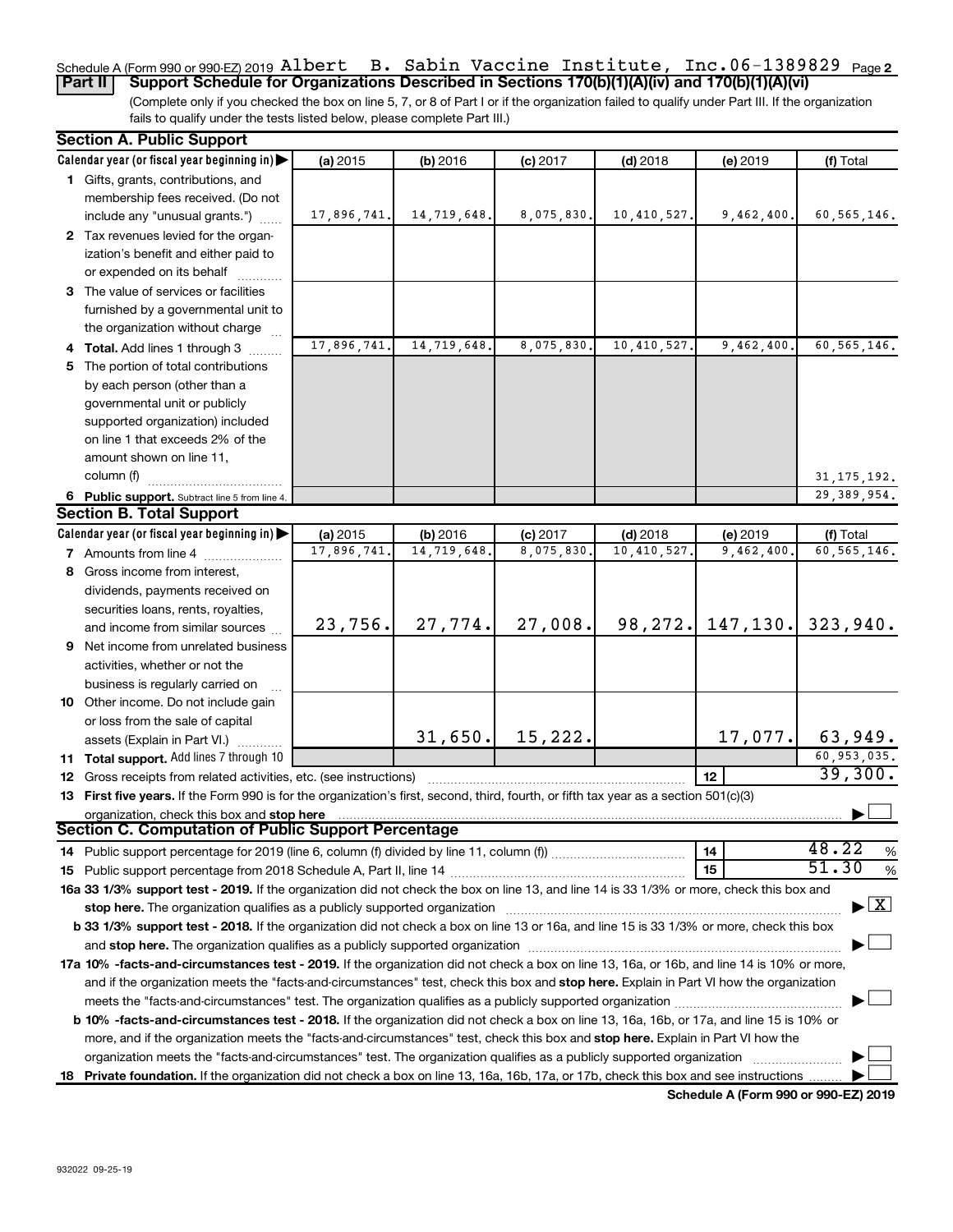## Schedule A (Form 990 or 990-EZ) 2019 <code>Albert B.</code> Sabin Vaccine Institute, Inc.06-1389829 <code>page</code>3 **Part III Support Schedule for Organizations Described in Section 509(a)(2)**

(Complete only if you checked the box on line 10 of Part I or if the organization failed to qualify under Part II. If the organization fails to qualify under the tests listed below, please complete Part II.)

|    | <b>Section A. Public Support</b>                                                                                                                    |          |          |            |            |          |           |
|----|-----------------------------------------------------------------------------------------------------------------------------------------------------|----------|----------|------------|------------|----------|-----------|
|    | Calendar year (or fiscal year beginning in)                                                                                                         | (a) 2015 | (b) 2016 | $(c)$ 2017 | $(d)$ 2018 | (e) 2019 | (f) Total |
|    | 1 Gifts, grants, contributions, and                                                                                                                 |          |          |            |            |          |           |
|    | membership fees received. (Do not                                                                                                                   |          |          |            |            |          |           |
|    | include any "unusual grants.")                                                                                                                      |          |          |            |            |          |           |
|    | 2 Gross receipts from admissions,                                                                                                                   |          |          |            |            |          |           |
|    | merchandise sold or services per-                                                                                                                   |          |          |            |            |          |           |
|    | formed, or facilities furnished in<br>any activity that is related to the                                                                           |          |          |            |            |          |           |
|    | organization's tax-exempt purpose                                                                                                                   |          |          |            |            |          |           |
| 3  | Gross receipts from activities that                                                                                                                 |          |          |            |            |          |           |
|    | are not an unrelated trade or bus-                                                                                                                  |          |          |            |            |          |           |
|    | iness under section 513                                                                                                                             |          |          |            |            |          |           |
|    | 4 Tax revenues levied for the organ-                                                                                                                |          |          |            |            |          |           |
|    | ization's benefit and either paid to                                                                                                                |          |          |            |            |          |           |
|    | or expended on its behalf                                                                                                                           |          |          |            |            |          |           |
| 5. | The value of services or facilities                                                                                                                 |          |          |            |            |          |           |
|    | furnished by a governmental unit to                                                                                                                 |          |          |            |            |          |           |
|    | the organization without charge                                                                                                                     |          |          |            |            |          |           |
|    | 6 Total. Add lines 1 through 5                                                                                                                      |          |          |            |            |          |           |
|    | 7a Amounts included on lines 1, 2, and                                                                                                              |          |          |            |            |          |           |
|    | 3 received from disqualified persons                                                                                                                |          |          |            |            |          |           |
|    | <b>b</b> Amounts included on lines 2 and 3 received                                                                                                 |          |          |            |            |          |           |
|    | from other than disqualified persons that                                                                                                           |          |          |            |            |          |           |
|    | exceed the greater of \$5,000 or 1% of the<br>amount on line 13 for the year                                                                        |          |          |            |            |          |           |
|    | c Add lines 7a and 7b                                                                                                                               |          |          |            |            |          |           |
|    | 8 Public support. (Subtract line 7c from line 6.)                                                                                                   |          |          |            |            |          |           |
|    | <b>Section B. Total Support</b>                                                                                                                     |          |          |            |            |          |           |
|    | Calendar year (or fiscal year beginning in)                                                                                                         | (a) 2015 | (b) 2016 | $(c)$ 2017 | $(d)$ 2018 | (e) 2019 | (f) Total |
|    | 9 Amounts from line 6                                                                                                                               |          |          |            |            |          |           |
|    | <b>10a</b> Gross income from interest,                                                                                                              |          |          |            |            |          |           |
|    | dividends, payments received on                                                                                                                     |          |          |            |            |          |           |
|    | securities loans, rents, royalties,<br>and income from similar sources                                                                              |          |          |            |            |          |           |
|    | <b>b</b> Unrelated business taxable income                                                                                                          |          |          |            |            |          |           |
|    | (less section 511 taxes) from businesses                                                                                                            |          |          |            |            |          |           |
|    | acquired after June 30, 1975                                                                                                                        |          |          |            |            |          |           |
|    | c Add lines 10a and 10b                                                                                                                             |          |          |            |            |          |           |
|    | <b>11</b> Net income from unrelated business                                                                                                        |          |          |            |            |          |           |
|    | activities not included in line 10b.                                                                                                                |          |          |            |            |          |           |
|    | whether or not the business is<br>regularly carried on                                                                                              |          |          |            |            |          |           |
|    | <b>12</b> Other income. Do not include gain                                                                                                         |          |          |            |            |          |           |
|    | or loss from the sale of capital                                                                                                                    |          |          |            |            |          |           |
|    | assets (Explain in Part VI.)<br>13 Total support. (Add lines 9, 10c, 11, and 12.)                                                                   |          |          |            |            |          |           |
|    | 14 First five years. If the Form 990 is for the organization's first, second, third, fourth, or fifth tax year as a section 501(c)(3) organization, |          |          |            |            |          |           |
|    | check this box and stop here                                                                                                                        |          |          |            |            |          |           |
|    | <b>Section C. Computation of Public Support Percentage</b>                                                                                          |          |          |            |            |          |           |
|    |                                                                                                                                                     |          |          |            |            | 15       | %         |
|    | 16 Public support percentage from 2018 Schedule A, Part III, line 15                                                                                |          |          |            |            | 16       | %         |
|    | Section D. Computation of Investment Income Percentage                                                                                              |          |          |            |            |          |           |
|    |                                                                                                                                                     |          |          |            |            | 17       | %         |
|    | 18 Investment income percentage from 2018 Schedule A, Part III, line 17                                                                             |          |          |            |            | 18       | %         |
|    | 19a 33 1/3% support tests - 2019. If the organization did not check the box on line 14, and line 15 is more than 33 1/3%, and line 17 is not        |          |          |            |            |          |           |
|    | more than 33 1/3%, check this box and stop here. The organization qualifies as a publicly supported organization                                    |          |          |            |            |          |           |
|    |                                                                                                                                                     |          |          |            |            |          |           |
|    | b 33 1/3% support tests - 2018. If the organization did not check a box on line 14 or line 19a, and line 16 is more than 33 1/3%, and               |          |          |            |            |          |           |
|    | line 18 is not more than 33 1/3%, check this box and stop here. The organization qualifies as a publicly supported organization                     |          |          |            |            |          |           |
|    |                                                                                                                                                     |          |          |            |            |          |           |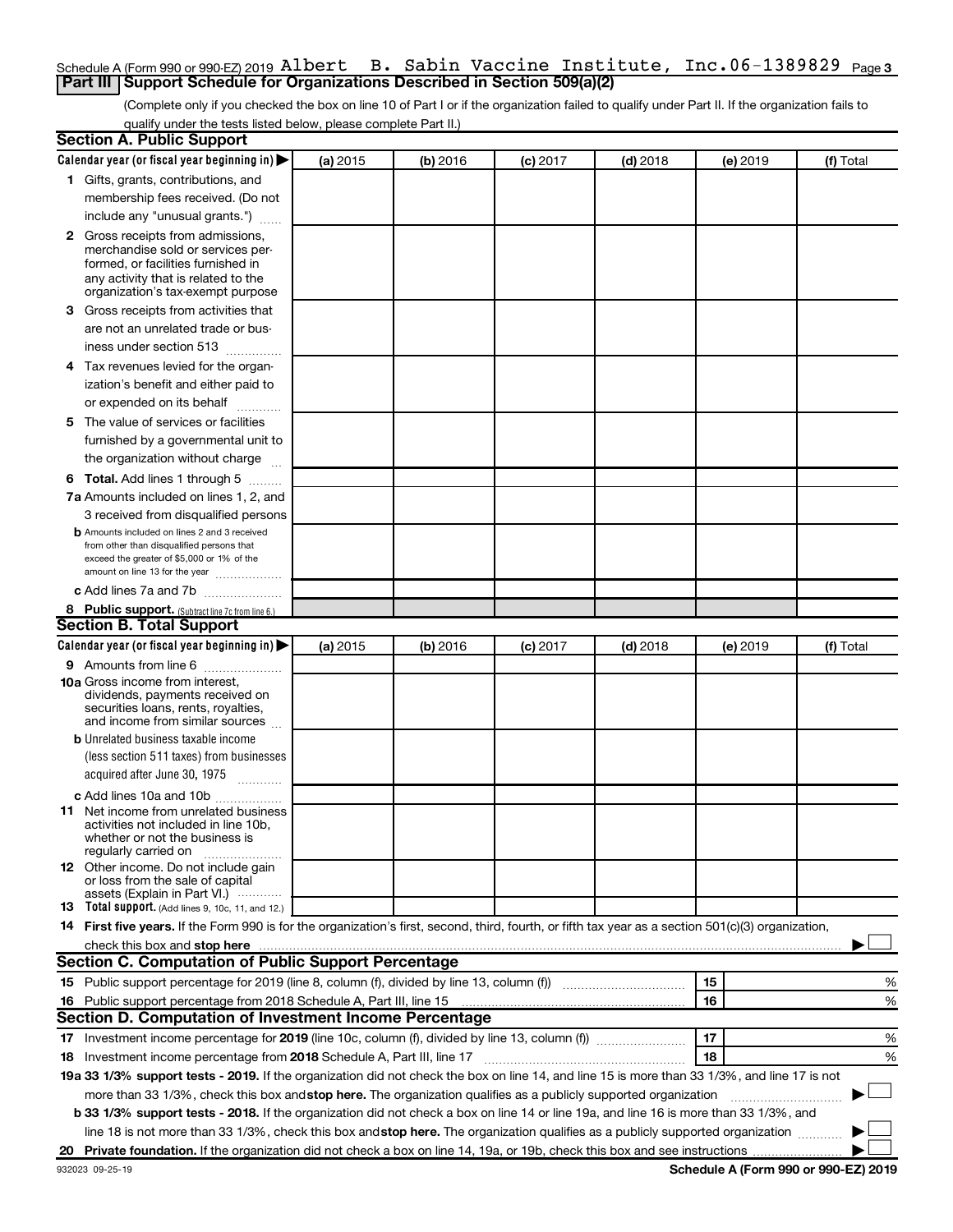## Schedule A (Form 990 or 990-EZ) 2019 <code>Albert B.</code> Sabin Vaccine Institute, Inc.06-1389829 <code>page4</code>

## **Part IV Supporting Organizations**

(Complete only if you checked a box in line 12 on Part I. If you checked 12a of Part I, complete Sections A and B. If you checked 12b of Part I, complete Sections A and C. If you checked 12c of Part I, complete Sections A, D, and E. If you checked 12d of Part I, complete Sections A and D, and complete Part V.)

### **Section A. All Supporting Organizations**

- **1** Are all of the organization's supported organizations listed by name in the organization's governing documents? If "No," describe in Part VI how the supported organizations are designated. If designated by *class or purpose, describe the designation. If historic and continuing relationship, explain.*
- **2** Did the organization have any supported organization that does not have an IRS determination of status under section 509(a)(1) or (2)? If "Yes," explain in Part **VI** how the organization determined that the supported *organization was described in section 509(a)(1) or (2).*
- **3a** Did the organization have a supported organization described in section 501(c)(4), (5), or (6)? If "Yes," answer *(b) and (c) below.*
- **b** Did the organization confirm that each supported organization qualified under section 501(c)(4), (5), or (6) and satisfied the public support tests under section 509(a)(2)? If "Yes," describe in Part VI when and how the *organization made the determination.*
- **c** Did the organization ensure that all support to such organizations was used exclusively for section 170(c)(2)(B) purposes? If "Yes," explain in Part VI what controls the organization put in place to ensure such use.
- **4 a** *If* Was any supported organization not organized in the United States ("foreign supported organization")? *"Yes," and if you checked 12a or 12b in Part I, answer (b) and (c) below.*
- **b** Did the organization have ultimate control and discretion in deciding whether to make grants to the foreign supported organization? If "Yes," describe in Part VI how the organization had such control and discretion *despite being controlled or supervised by or in connection with its supported organizations.*
- **c** Did the organization support any foreign supported organization that does not have an IRS determination under sections 501(c)(3) and 509(a)(1) or (2)? If "Yes," explain in Part VI what controls the organization used *to ensure that all support to the foreign supported organization was used exclusively for section 170(c)(2)(B) purposes.*
- **5a** Did the organization add, substitute, or remove any supported organizations during the tax year? If "Yes," answer (b) and (c) below (if applicable). Also, provide detail in **Part VI,** including (i) the names and EIN *numbers of the supported organizations added, substituted, or removed; (ii) the reasons for each such action; (iii) the authority under the organization's organizing document authorizing such action; and (iv) how the action was accomplished (such as by amendment to the organizing document).*
- **b** Type I or Type II only. Was any added or substituted supported organization part of a class already designated in the organization's organizing document?
- **c Substitutions only.**  Was the substitution the result of an event beyond the organization's control?
- **6** Did the organization provide support (whether in the form of grants or the provision of services or facilities) to **Part VI.** support or benefit one or more of the filing organization's supported organizations? If "Yes," provide detail in anyone other than (i) its supported organizations, (ii) individuals that are part of the charitable class benefited by one or more of its supported organizations, or (iii) other supporting organizations that also
- **7** Did the organization provide a grant, loan, compensation, or other similar payment to a substantial contributor regard to a substantial contributor? If "Yes," complete Part I of Schedule L (Form 990 or 990-EZ). (as defined in section 4958(c)(3)(C)), a family member of a substantial contributor, or a 35% controlled entity with
- **8** Did the organization make a loan to a disqualified person (as defined in section 4958) not described in line 7? *If "Yes," complete Part I of Schedule L (Form 990 or 990-EZ).*
- **9 a** Was the organization controlled directly or indirectly at any time during the tax year by one or more in section 509(a)(1) or (2))? If "Yes," provide detail in **Part VI.** disqualified persons as defined in section 4946 (other than foundation managers and organizations described
- **b** Did one or more disqualified persons (as defined in line 9a) hold a controlling interest in any entity in which the supporting organization had an interest? If "Yes," provide detail in Part VI.
- **c** Did a disqualified person (as defined in line 9a) have an ownership interest in, or derive any personal benefit from, assets in which the supporting organization also had an interest? If "Yes," provide detail in Part VI.
- **10 a** Was the organization subject to the excess business holdings rules of section 4943 because of section supporting organizations)? If "Yes," answer 10b below. 4943(f) (regarding certain Type II supporting organizations, and all Type III non-functionally integrated
	- **b** Did the organization have any excess business holdings in the tax year? (Use Schedule C, Form 4720, to *determine whether the organization had excess business holdings.)*

**Yes No**

**10b**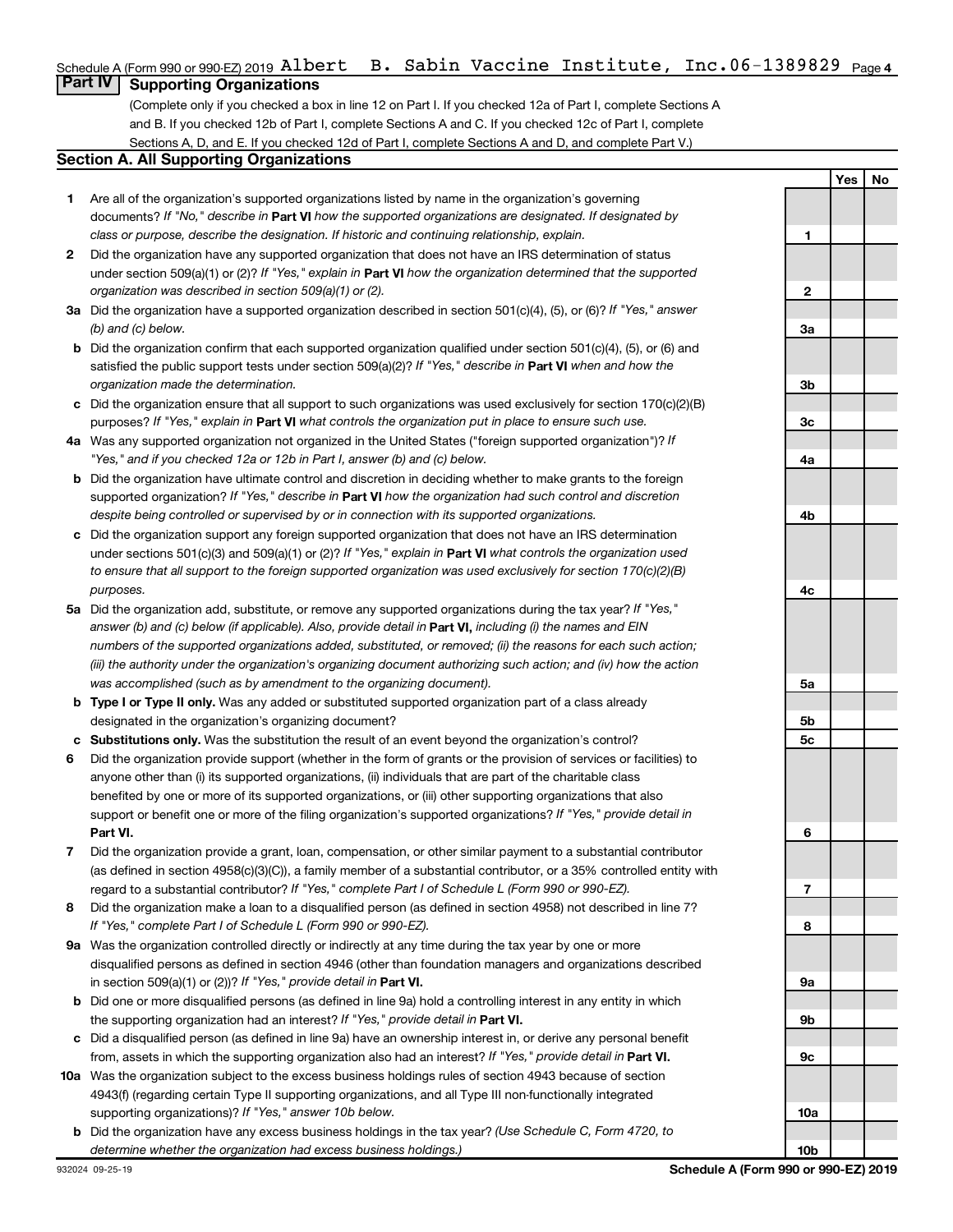### Schedule A (Form 990 or 990-EZ) 2019 <code>AlDert B.</code> Sabin Vaccine Institute, Inc.06-1389829  $\,$  Page 5  $\,$ **Part IV Supporting Organizations** *(continued)* Albert B. Sabin Vaccine Institute, Inc.06-1389829

|              |                                                                                                                                 |              | <b>Yes</b> | No |
|--------------|---------------------------------------------------------------------------------------------------------------------------------|--------------|------------|----|
| 11           | Has the organization accepted a gift or contribution from any of the following persons?                                         |              |            |    |
| а            | A person who directly or indirectly controls, either alone or together with persons described in (b) and (c)                    |              |            |    |
|              | below, the governing body of a supported organization?                                                                          | 11a          |            |    |
|              | <b>b</b> A family member of a person described in (a) above?                                                                    | 11b          |            |    |
|              | c A 35% controlled entity of a person described in (a) or (b) above? If "Yes" to a, b, or c, provide detail in Part VI.         | 11c          |            |    |
|              | <b>Section B. Type I Supporting Organizations</b>                                                                               |              |            |    |
|              |                                                                                                                                 |              | Yes        | No |
| 1            | Did the directors, trustees, or membership of one or more supported organizations have the power to                             |              |            |    |
|              | regularly appoint or elect at least a majority of the organization's directors or trustees at all times during the              |              |            |    |
|              | tax year? If "No," describe in Part VI how the supported organization(s) effectively operated, supervised, or                   |              |            |    |
|              | controlled the organization's activities. If the organization had more than one supported organization,                         |              |            |    |
|              | describe how the powers to appoint and/or remove directors or trustees were allocated among the supported                       |              |            |    |
|              | organizations and what conditions or restrictions, if any, applied to such powers during the tax year.                          | 1            |            |    |
| $\mathbf{2}$ | Did the organization operate for the benefit of any supported organization other than the supported                             |              |            |    |
|              | organization(s) that operated, supervised, or controlled the supporting organization? If "Yes," explain in                      |              |            |    |
|              | Part VI how providing such benefit carried out the purposes of the supported organization(s) that operated,                     |              |            |    |
|              | supervised, or controlled the supporting organization.                                                                          | $\mathbf{2}$ |            |    |
|              | <b>Section C. Type II Supporting Organizations</b>                                                                              |              |            |    |
|              |                                                                                                                                 |              | Yes        | No |
| 1.           | Were a majority of the organization's directors or trustees during the tax year also a majority of the directors                |              |            |    |
|              | or trustees of each of the organization's supported organization(s)? If "No," describe in Part VI how control                   |              |            |    |
|              | or management of the supporting organization was vested in the same persons that controlled or managed                          |              |            |    |
|              | the supported organization(s).                                                                                                  | 1            |            |    |
|              | <b>Section D. All Type III Supporting Organizations</b>                                                                         |              |            |    |
|              |                                                                                                                                 |              | Yes        | No |
| 1            | Did the organization provide to each of its supported organizations, by the last day of the fifth month of the                  |              |            |    |
|              | organization's tax year, (i) a written notice describing the type and amount of support provided during the prior tax           |              |            |    |
|              | year, (ii) a copy of the Form 990 that was most recently filed as of the date of notification, and (iii) copies of the          |              |            |    |
|              | organization's governing documents in effect on the date of notification, to the extent not previously provided?                | 1            |            |    |
| 2            | Were any of the organization's officers, directors, or trustees either (i) appointed or elected by the supported                |              |            |    |
|              | organization(s) or (ii) serving on the governing body of a supported organization? If "No," explain in <b>Part VI</b> how       |              |            |    |
|              | the organization maintained a close and continuous working relationship with the supported organization(s).                     | $\mathbf{2}$ |            |    |
| 3            | By reason of the relationship described in (2), did the organization's supported organizations have a                           |              |            |    |
|              | significant voice in the organization's investment policies and in directing the use of the organization's                      |              |            |    |
|              | income or assets at all times during the tax year? If "Yes," describe in Part VI the role the organization's                    |              |            |    |
|              | supported organizations played in this regard.                                                                                  | 3            |            |    |
|              | <b>Section E. Type III Functionally Integrated Supporting Organizations</b>                                                     |              |            |    |
| 1            | Check the box next to the method that the organization used to satisfy the Integral Part Test during the yealsee instructions). |              |            |    |
| a            | The organization satisfied the Activities Test. Complete line 2 below.                                                          |              |            |    |
| $\mathbf b$  | The organization is the parent of each of its supported organizations. Complete line 3 below.                                   |              |            |    |
| с            | The organization supported a governmental entity. Describe in Part VI how you supported a government entity (see instructions). |              |            |    |
| 2            | Activities Test. Answer (a) and (b) below.                                                                                      |              | Yes        | No |
| а            | Did substantially all of the organization's activities during the tax year directly further the exempt purposes of              |              |            |    |
|              | the supported organization(s) to which the organization was responsive? If "Yes," then in Part VI identify                      |              |            |    |
|              | those supported organizations and explain how these activities directly furthered their exempt purposes,                        |              |            |    |
|              | how the organization was responsive to those supported organizations, and how the organization determined                       |              |            |    |
|              | that these activities constituted substantially all of its activities.                                                          | 2a           |            |    |
|              | <b>b</b> Did the activities described in (a) constitute activities that, but for the organization's involvement, one or more    |              |            |    |
|              | of the organization's supported organization(s) would have been engaged in? If "Yes," explain in Part VI the                    |              |            |    |
|              | reasons for the organization's position that its supported organization(s) would have engaged in these                          |              |            |    |
|              | activities but for the organization's involvement.                                                                              | 2b           |            |    |
| 3            | Parent of Supported Organizations. Answer (a) and (b) below.                                                                    |              |            |    |
| а            | Did the organization have the power to regularly appoint or elect a majority of the officers, directors, or                     |              |            |    |
|              | trustees of each of the supported organizations? Provide details in Part VI.                                                    | За           |            |    |
| b            | Did the organization exercise a substantial degree of direction over the policies, programs, and activities of each             |              |            |    |
|              | of its supported organizations? If "Yes," describe in Part VI the role played by the organization in this regard.               | 3b           |            |    |
|              |                                                                                                                                 |              |            |    |

**Schedule A (Form 990 or 990-EZ) 2019**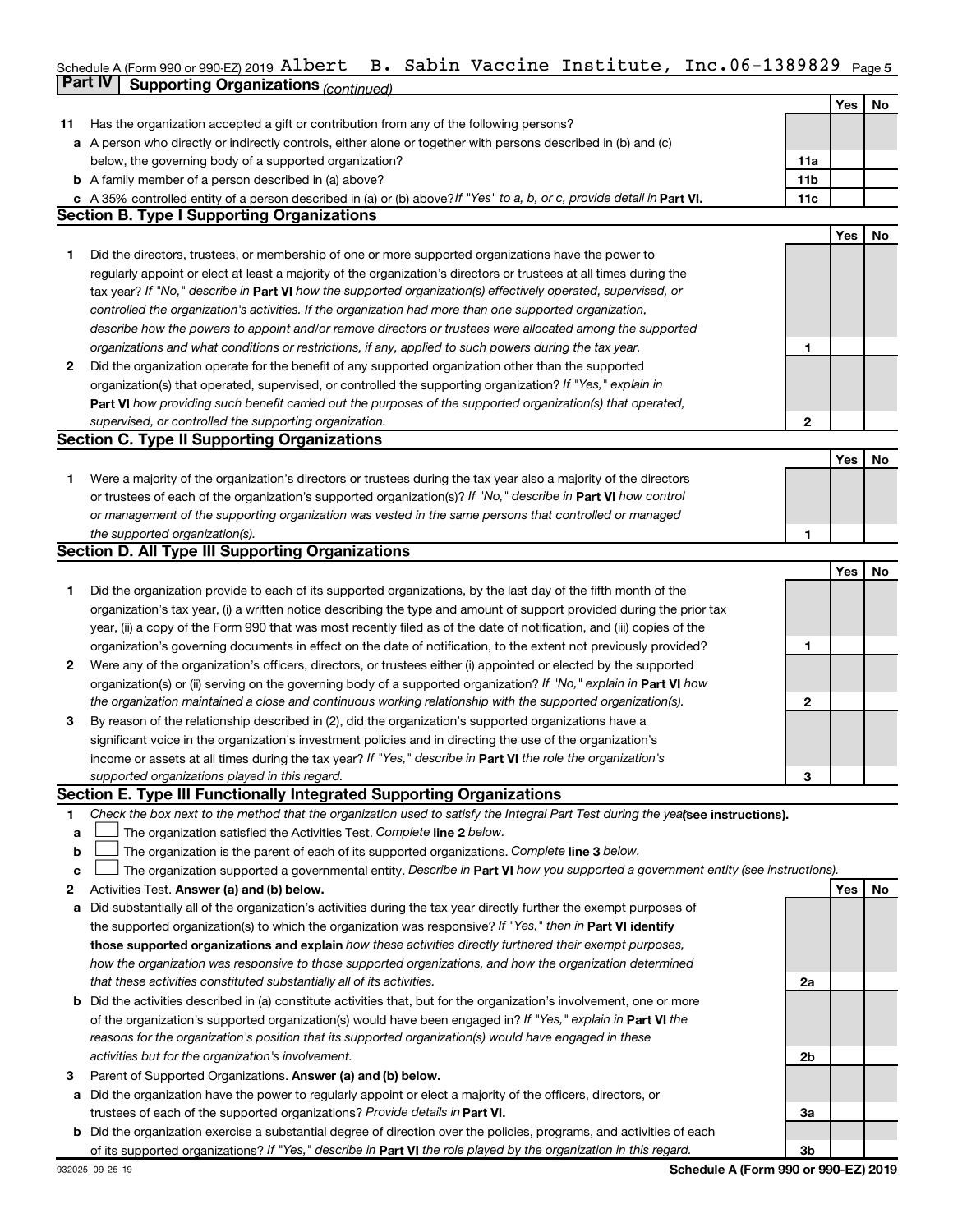|                                                                                         |  |  | Schedule A (Form 990 or 990-EZ) 2019 Albert B. Sabin Vaccine Institute, Inc. $06-1389829$ Page 6 |  |
|-----------------------------------------------------------------------------------------|--|--|--------------------------------------------------------------------------------------------------|--|
| <b>Part V</b>   Type III Non-Functionally Integrated 509(a)(3) Supporting Organizations |  |  |                                                                                                  |  |

1 **Letter See instructions.** All Check here if the organization satisfied the Integral Part Test as a qualifying trust on Nov. 20, 1970 (explain in Part VI). See instructions. All other Type III non-functionally integrated supporting organizations must complete Sections A through E.

|    | Section A - Adjusted Net Income                                              | (A) Prior Year | (B) Current Year<br>(optional) |                                |
|----|------------------------------------------------------------------------------|----------------|--------------------------------|--------------------------------|
| 1  | Net short-term capital gain                                                  | 1              |                                |                                |
| 2  | Recoveries of prior-year distributions                                       | $\mathbf{2}$   |                                |                                |
| 3  | Other gross income (see instructions)                                        | 3              |                                |                                |
| 4  | Add lines 1 through 3.                                                       | 4              |                                |                                |
| 5  | Depreciation and depletion                                                   | 5              |                                |                                |
| 6  | Portion of operating expenses paid or incurred for production or             |                |                                |                                |
|    | collection of gross income or for management, conservation, or               |                |                                |                                |
|    | maintenance of property held for production of income (see instructions)     | 6              |                                |                                |
| 7  | Other expenses (see instructions)                                            | $\overline{7}$ |                                |                                |
| 8  | Adjusted Net Income (subtract lines 5, 6, and 7 from line 4)                 | 8              |                                |                                |
|    | <b>Section B - Minimum Asset Amount</b>                                      |                | (A) Prior Year                 | (B) Current Year<br>(optional) |
| 1. | Aggregate fair market value of all non-exempt-use assets (see                |                |                                |                                |
|    | instructions for short tax year or assets held for part of year):            |                |                                |                                |
|    | a Average monthly value of securities                                        | 1a             |                                |                                |
|    | <b>b</b> Average monthly cash balances                                       | 1 <sub>b</sub> |                                |                                |
|    | c Fair market value of other non-exempt-use assets                           | 1c             |                                |                                |
|    | <b>d</b> Total (add lines 1a, 1b, and 1c)                                    | 1 <sub>d</sub> |                                |                                |
|    | e Discount claimed for blockage or other                                     |                |                                |                                |
|    | factors (explain in detail in Part VI):                                      |                |                                |                                |
| 2  | Acquisition indebtedness applicable to non-exempt-use assets                 | $\mathbf{2}$   |                                |                                |
| З  | Subtract line 2 from line 1d.                                                | 3              |                                |                                |
| 4  | Cash deemed held for exempt use. Enter 1-1/2% of line 3 (for greater amount, |                |                                |                                |
|    | see instructions).                                                           | 4              |                                |                                |
| 5  | Net value of non-exempt-use assets (subtract line 4 from line 3)             | 5              |                                |                                |
| 6  | Multiply line 5 by .035.                                                     | 6              |                                |                                |
| 7  | Recoveries of prior-year distributions                                       | $\overline{7}$ |                                |                                |
| 8  | Minimum Asset Amount (add line 7 to line 6)                                  | 8              |                                |                                |
|    | <b>Section C - Distributable Amount</b>                                      |                |                                | <b>Current Year</b>            |
| 1  | Adjusted net income for prior year (from Section A, line 8, Column A)        | 1              |                                |                                |
| 2  | Enter 85% of line 1.                                                         | $\overline{2}$ |                                |                                |
| З  | Minimum asset amount for prior year (from Section B, line 8, Column A)       | 3              |                                |                                |
| 4  | Enter greater of line 2 or line 3.                                           | 4              |                                |                                |
| 5  | Income tax imposed in prior year                                             | 5              |                                |                                |
| 6  | <b>Distributable Amount.</b> Subtract line 5 from line 4, unless subject to  |                |                                |                                |
|    | emergency temporary reduction (see instructions).                            | 6              |                                |                                |
|    |                                                                              |                |                                |                                |

**7** Let Check here if the current year is the organization's first as a non-functionally integrated Type III supporting organization (see instructions).

**Schedule A (Form 990 or 990-EZ) 2019**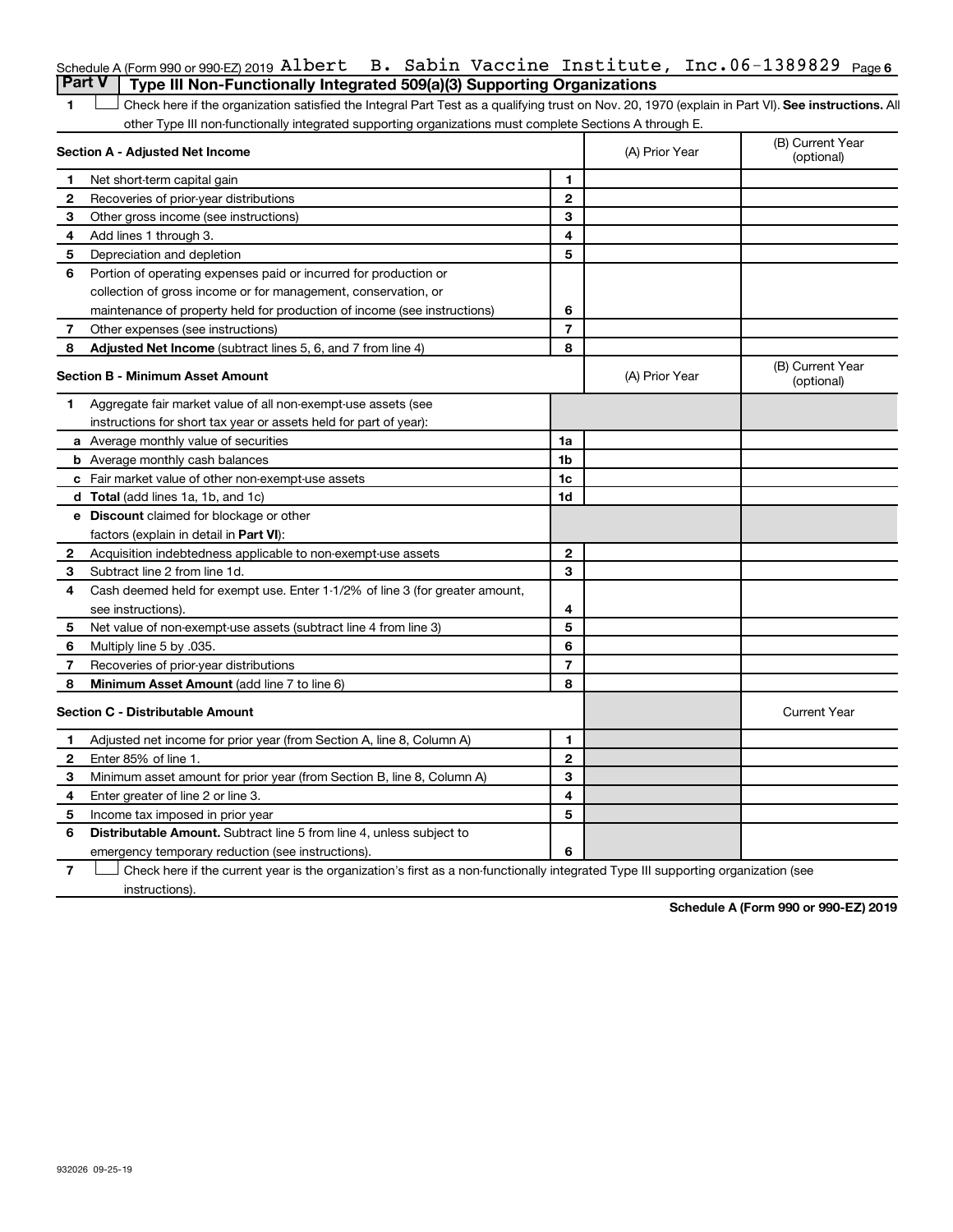#### Schedule A (Form 990 or 990-EZ) 2019 <code>AlDert B.</code> Sabin Vaccine Institute, Inc.06-1389829 <code>page7</code> Albert B. Sabin Vaccine Institute, Inc.06-1389829

| <b>Part V</b> | Type III Non-Functionally Integrated 509(a)(3) Supporting Organizations (continued)        |                             |                                       |                                                |  |  |  |  |  |  |
|---------------|--------------------------------------------------------------------------------------------|-----------------------------|---------------------------------------|------------------------------------------------|--|--|--|--|--|--|
|               | <b>Section D - Distributions</b>                                                           |                             |                                       | <b>Current Year</b>                            |  |  |  |  |  |  |
| 1             | Amounts paid to supported organizations to accomplish exempt purposes                      |                             |                                       |                                                |  |  |  |  |  |  |
| 2             | Amounts paid to perform activity that directly furthers exempt purposes of supported       |                             |                                       |                                                |  |  |  |  |  |  |
|               | organizations, in excess of income from activity                                           |                             |                                       |                                                |  |  |  |  |  |  |
| 3             | Administrative expenses paid to accomplish exempt purposes of supported organizations      |                             |                                       |                                                |  |  |  |  |  |  |
| 4             | Amounts paid to acquire exempt-use assets                                                  |                             |                                       |                                                |  |  |  |  |  |  |
| 5             | Qualified set-aside amounts (prior IRS approval required)                                  |                             |                                       |                                                |  |  |  |  |  |  |
| 6             | Other distributions (describe in <b>Part VI</b> ). See instructions.                       |                             |                                       |                                                |  |  |  |  |  |  |
| 7             | Total annual distributions. Add lines 1 through 6.                                         |                             |                                       |                                                |  |  |  |  |  |  |
| 8             | Distributions to attentive supported organizations to which the organization is responsive |                             |                                       |                                                |  |  |  |  |  |  |
|               | (provide details in Part VI). See instructions.                                            |                             |                                       |                                                |  |  |  |  |  |  |
| 9             | Distributable amount for 2019 from Section C, line 6                                       |                             |                                       |                                                |  |  |  |  |  |  |
| 10            | Line 8 amount divided by line 9 amount                                                     |                             |                                       |                                                |  |  |  |  |  |  |
|               |                                                                                            | (i)                         | (ii)                                  | (iii)                                          |  |  |  |  |  |  |
|               | <b>Section E - Distribution Allocations (see instructions)</b>                             | <b>Excess Distributions</b> | <b>Underdistributions</b><br>Pre-2019 | <b>Distributable</b><br><b>Amount for 2019</b> |  |  |  |  |  |  |
| 1             | Distributable amount for 2019 from Section C, line 6                                       |                             |                                       |                                                |  |  |  |  |  |  |
| $\mathbf{2}$  | Underdistributions, if any, for years prior to 2019 (reason-                               |                             |                                       |                                                |  |  |  |  |  |  |
|               | able cause required-explain in Part VI). See instructions.                                 |                             |                                       |                                                |  |  |  |  |  |  |
| 3             | Excess distributions carryover, if any, to 2019                                            |                             |                                       |                                                |  |  |  |  |  |  |
|               | a From 2014                                                                                |                             |                                       |                                                |  |  |  |  |  |  |
|               | $b$ From 2015                                                                              |                             |                                       |                                                |  |  |  |  |  |  |
|               | c From 2016                                                                                |                             |                                       |                                                |  |  |  |  |  |  |
|               | d From 2017                                                                                |                             |                                       |                                                |  |  |  |  |  |  |
|               | e From 2018                                                                                |                             |                                       |                                                |  |  |  |  |  |  |
|               | <b>Total</b> of lines 3a through e                                                         |                             |                                       |                                                |  |  |  |  |  |  |
|               | <b>g</b> Applied to underdistributions of prior years                                      |                             |                                       |                                                |  |  |  |  |  |  |
|               | <b>h</b> Applied to 2019 distributable amount                                              |                             |                                       |                                                |  |  |  |  |  |  |
|               | Carryover from 2014 not applied (see instructions)                                         |                             |                                       |                                                |  |  |  |  |  |  |
|               | Remainder. Subtract lines 3g, 3h, and 3i from 3f.                                          |                             |                                       |                                                |  |  |  |  |  |  |
| 4             | Distributions for 2019 from Section D,                                                     |                             |                                       |                                                |  |  |  |  |  |  |
|               | line $7:$                                                                                  |                             |                                       |                                                |  |  |  |  |  |  |
|               | <b>a</b> Applied to underdistributions of prior years                                      |                             |                                       |                                                |  |  |  |  |  |  |
|               | <b>b</b> Applied to 2019 distributable amount                                              |                             |                                       |                                                |  |  |  |  |  |  |
| с             | Remainder. Subtract lines 4a and 4b from 4.                                                |                             |                                       |                                                |  |  |  |  |  |  |
| 5             | Remaining underdistributions for years prior to 2019, if                                   |                             |                                       |                                                |  |  |  |  |  |  |
|               | any. Subtract lines 3g and 4a from line 2. For result greater                              |                             |                                       |                                                |  |  |  |  |  |  |
|               | than zero, explain in Part VI. See instructions.                                           |                             |                                       |                                                |  |  |  |  |  |  |
| 6             | Remaining underdistributions for 2019. Subtract lines 3h                                   |                             |                                       |                                                |  |  |  |  |  |  |
|               | and 4b from line 1. For result greater than zero, explain in                               |                             |                                       |                                                |  |  |  |  |  |  |
|               | <b>Part VI.</b> See instructions.                                                          |                             |                                       |                                                |  |  |  |  |  |  |
| $\mathbf{7}$  | Excess distributions carryover to 2020. Add lines 3j                                       |                             |                                       |                                                |  |  |  |  |  |  |
|               | and 4c.                                                                                    |                             |                                       |                                                |  |  |  |  |  |  |
| 8             | Breakdown of line 7:                                                                       |                             |                                       |                                                |  |  |  |  |  |  |
|               | a Excess from 2015                                                                         |                             |                                       |                                                |  |  |  |  |  |  |
|               | <b>b</b> Excess from 2016                                                                  |                             |                                       |                                                |  |  |  |  |  |  |
|               | c Excess from 2017                                                                         |                             |                                       |                                                |  |  |  |  |  |  |
|               | d Excess from 2018                                                                         |                             |                                       |                                                |  |  |  |  |  |  |
|               | e Excess from 2019                                                                         |                             |                                       |                                                |  |  |  |  |  |  |

**Schedule A (Form 990 or 990-EZ) 2019**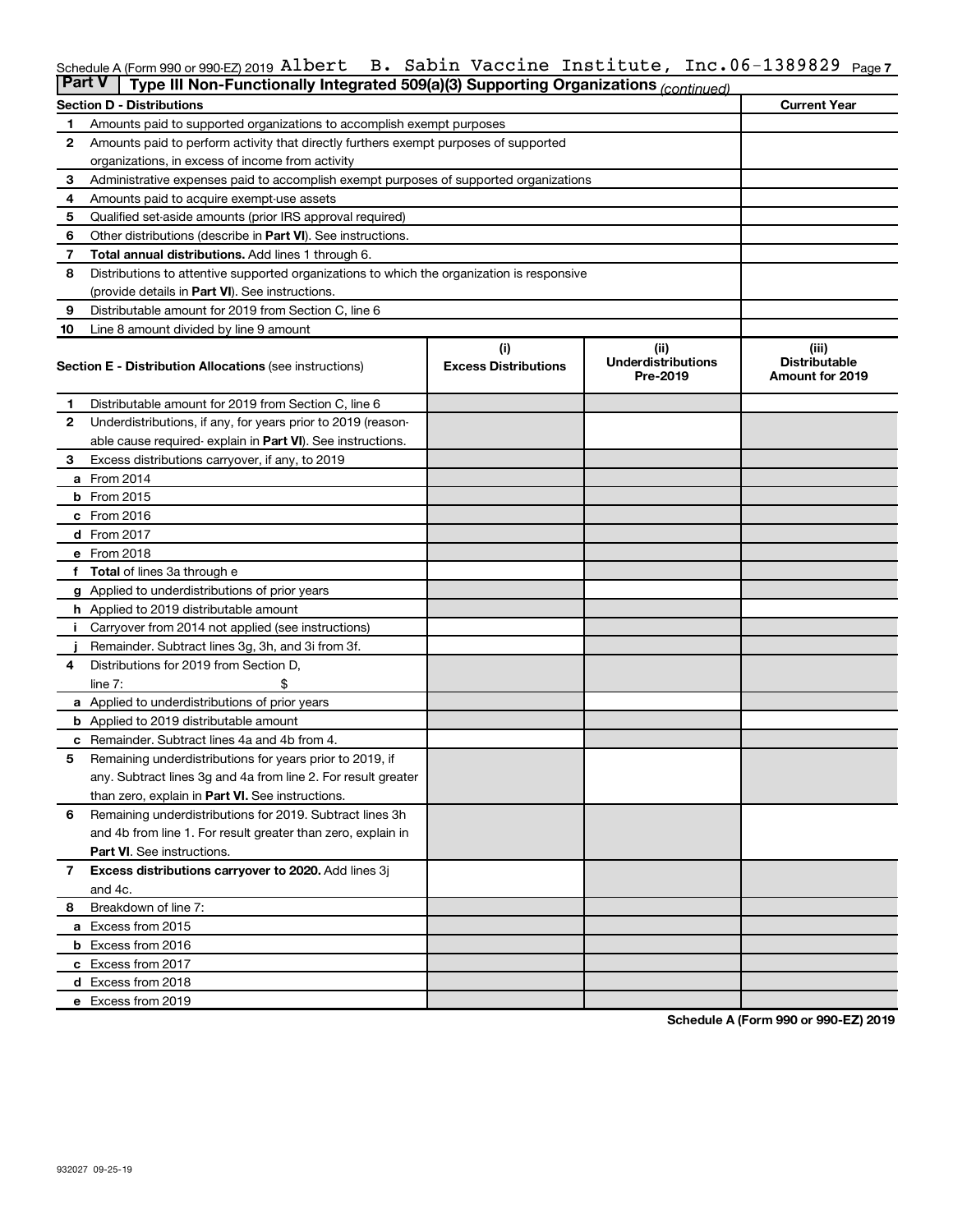|                | Schedule A (Form 990 or 990-EZ) 2019 Albert |  |  |  | B. Sabin Vaccine Institute, Inc.06-1389829 Page8                                                                                                                                                                                                                                                 |  |
|----------------|---------------------------------------------|--|--|--|--------------------------------------------------------------------------------------------------------------------------------------------------------------------------------------------------------------------------------------------------------------------------------------------------|--|
| <b>Part VI</b> |                                             |  |  |  | Supplemental Information. Provide the explanations required by Part II, line 10; Part II, line 17a or 17b; Part III, line 12;                                                                                                                                                                    |  |
|                |                                             |  |  |  | Part IV, Section A, lines 1, 2, 3b, 3c, 4b, 4c, 5a, 6, 9a, 9b, 9c, 11a, 11b, and 11c; Part IV, Section B, lines 1 and 2; Part IV, Section C,<br>line 1; Part IV, Section D, lines 2 and 3; Part IV, Section E, lines 1c, 2a, 2b, 3a, and 3b; Part V, line 1; Part V, Section B, line 1e; Part V, |  |
|                |                                             |  |  |  | Section D, lines 5, 6, and 8; and Part V, Section E, lines 2, 5, and 6. Also complete this part for any additional information.                                                                                                                                                                  |  |
|                | (See instructions.)                         |  |  |  |                                                                                                                                                                                                                                                                                                  |  |
|                |                                             |  |  |  |                                                                                                                                                                                                                                                                                                  |  |
|                |                                             |  |  |  |                                                                                                                                                                                                                                                                                                  |  |
|                |                                             |  |  |  |                                                                                                                                                                                                                                                                                                  |  |
|                |                                             |  |  |  |                                                                                                                                                                                                                                                                                                  |  |
|                |                                             |  |  |  |                                                                                                                                                                                                                                                                                                  |  |
|                |                                             |  |  |  |                                                                                                                                                                                                                                                                                                  |  |
|                |                                             |  |  |  |                                                                                                                                                                                                                                                                                                  |  |
|                |                                             |  |  |  |                                                                                                                                                                                                                                                                                                  |  |
|                |                                             |  |  |  |                                                                                                                                                                                                                                                                                                  |  |
|                |                                             |  |  |  |                                                                                                                                                                                                                                                                                                  |  |
|                |                                             |  |  |  |                                                                                                                                                                                                                                                                                                  |  |
|                |                                             |  |  |  |                                                                                                                                                                                                                                                                                                  |  |
|                |                                             |  |  |  |                                                                                                                                                                                                                                                                                                  |  |
|                |                                             |  |  |  |                                                                                                                                                                                                                                                                                                  |  |
|                |                                             |  |  |  |                                                                                                                                                                                                                                                                                                  |  |
|                |                                             |  |  |  |                                                                                                                                                                                                                                                                                                  |  |
|                |                                             |  |  |  |                                                                                                                                                                                                                                                                                                  |  |
|                |                                             |  |  |  |                                                                                                                                                                                                                                                                                                  |  |
|                |                                             |  |  |  |                                                                                                                                                                                                                                                                                                  |  |
|                |                                             |  |  |  |                                                                                                                                                                                                                                                                                                  |  |
|                |                                             |  |  |  |                                                                                                                                                                                                                                                                                                  |  |
|                |                                             |  |  |  |                                                                                                                                                                                                                                                                                                  |  |
|                |                                             |  |  |  |                                                                                                                                                                                                                                                                                                  |  |
|                |                                             |  |  |  |                                                                                                                                                                                                                                                                                                  |  |
|                |                                             |  |  |  |                                                                                                                                                                                                                                                                                                  |  |
|                |                                             |  |  |  |                                                                                                                                                                                                                                                                                                  |  |
|                |                                             |  |  |  |                                                                                                                                                                                                                                                                                                  |  |
|                |                                             |  |  |  |                                                                                                                                                                                                                                                                                                  |  |
|                |                                             |  |  |  |                                                                                                                                                                                                                                                                                                  |  |
|                |                                             |  |  |  |                                                                                                                                                                                                                                                                                                  |  |
|                |                                             |  |  |  |                                                                                                                                                                                                                                                                                                  |  |
|                |                                             |  |  |  |                                                                                                                                                                                                                                                                                                  |  |
|                |                                             |  |  |  |                                                                                                                                                                                                                                                                                                  |  |
|                |                                             |  |  |  |                                                                                                                                                                                                                                                                                                  |  |
|                |                                             |  |  |  |                                                                                                                                                                                                                                                                                                  |  |
|                |                                             |  |  |  |                                                                                                                                                                                                                                                                                                  |  |
|                |                                             |  |  |  |                                                                                                                                                                                                                                                                                                  |  |
|                |                                             |  |  |  |                                                                                                                                                                                                                                                                                                  |  |
|                |                                             |  |  |  |                                                                                                                                                                                                                                                                                                  |  |
|                |                                             |  |  |  |                                                                                                                                                                                                                                                                                                  |  |
|                |                                             |  |  |  |                                                                                                                                                                                                                                                                                                  |  |
|                |                                             |  |  |  |                                                                                                                                                                                                                                                                                                  |  |
|                |                                             |  |  |  |                                                                                                                                                                                                                                                                                                  |  |
|                |                                             |  |  |  |                                                                                                                                                                                                                                                                                                  |  |
|                |                                             |  |  |  |                                                                                                                                                                                                                                                                                                  |  |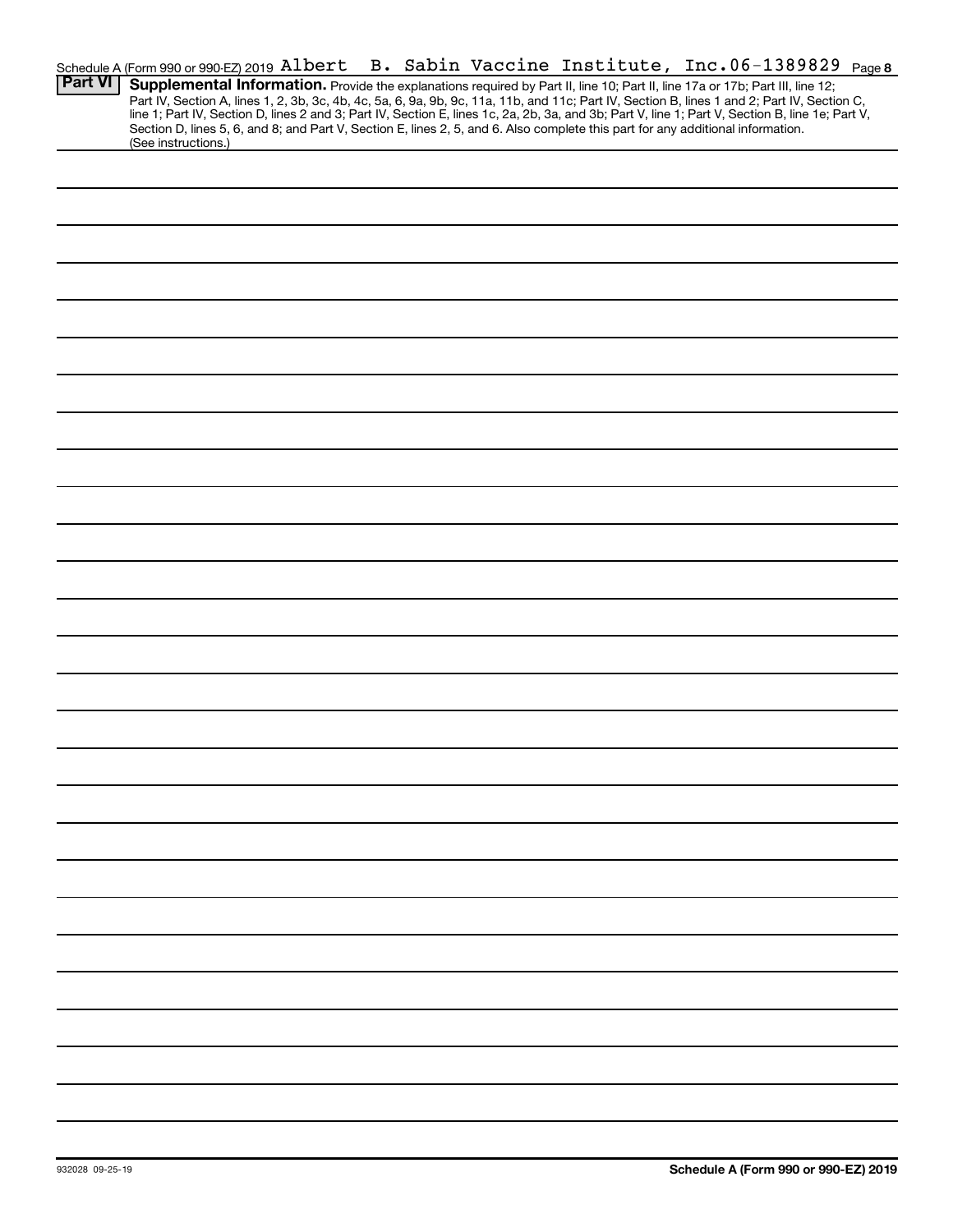Department of the Treasury Internal Revenue Service **(Form 990, 990-EZ,**

Name of the organization

|  |  | ** PUBLIC DISCLOSURE COPY ** |  |  |
|--|--|------------------------------|--|--|
|--|--|------------------------------|--|--|

## **Schedule B Schedule of Contributors**

**or 990-PF) | Attach to Form 990, Form 990-EZ, or Form 990-PF. | Go to www.irs.gov/Form990 for the latest information.** OMB No. 1545-0047

**2019**

**Employer identification number**

|                                | B. Sabin Vaccine Institute, Inc.<br>Albert                                                                                                                                                                                                                                              | 06-1389829 |  |  |  |
|--------------------------------|-----------------------------------------------------------------------------------------------------------------------------------------------------------------------------------------------------------------------------------------------------------------------------------------|------------|--|--|--|
| Organization type (check one): |                                                                                                                                                                                                                                                                                         |            |  |  |  |
| Filers of:                     | Section:                                                                                                                                                                                                                                                                                |            |  |  |  |
| Form 990 or 990-EZ             | $\lfloor x \rfloor$ 501(c)( 3) (enter number) organization                                                                                                                                                                                                                              |            |  |  |  |
|                                | 4947(a)(1) nonexempt charitable trust not treated as a private foundation                                                                                                                                                                                                               |            |  |  |  |
|                                | 527 political organization                                                                                                                                                                                                                                                              |            |  |  |  |
| Form 990-PF                    | 501(c)(3) exempt private foundation                                                                                                                                                                                                                                                     |            |  |  |  |
|                                | 4947(a)(1) nonexempt charitable trust treated as a private foundation                                                                                                                                                                                                                   |            |  |  |  |
|                                | 501(c)(3) taxable private foundation                                                                                                                                                                                                                                                    |            |  |  |  |
|                                | Check if your organization is covered by the General Rule or a Special Rule.<br>Note: Only a section 501(c)(7), (8), or (10) organization can check boxes for both the General Rule and a Special Rule. See instructions.                                                               |            |  |  |  |
| <b>General Rule</b>            |                                                                                                                                                                                                                                                                                         |            |  |  |  |
|                                | For an organization filing Form 990, 990-EZ, or 990-PF that received, during the year, contributions totaling \$5,000 or more (in money or<br>property) from any one contributor. Complete Parts I and II. See instructions for determining a contributor's total contributions.        |            |  |  |  |
| <b>Special Rules</b>           |                                                                                                                                                                                                                                                                                         |            |  |  |  |
| X                              | For an organization described in section 501(c)(3) filing Form 990 or 990-EZ that met the 33 1/3% support test of the regulations under<br>sections 509(a)(1) and 170(b)(1)(A)(vi), that checked Schedule A (Form 990 or 990-EZ), Part II, line 13, 16a, or 16b, and that received from |            |  |  |  |

any one contributor, during the year, total contributions of the greater of (1) \$5,000; or (2) 2% of the amount on (i) Form 990, Part VIII, line 1h; or (ii) Form 990-EZ, line 1. Complete Parts I and II. For an organization described in section 501(c)(7), (8), or (10) filing Form 990 or 990-EZ that received from any one contributor, during the  $\Box$ 

year, total contributions of more than \$1,000 *exclusively* for religious, charitable, scientific, literary, or educational purposes, or for the prevention of cruelty to children or animals. Complete Parts I, II, and III.

purpose. Don't complete any of the parts unless the General Rule applies to this organization because it received nonexclusively year, contributions exclusively for religious, charitable, etc., purposes, but no such contributions totaled more than \$1,000. If this box is checked, enter here the total contributions that were received during the year for an exclusively religious, charitable, etc., For an organization described in section 501(c)(7), (8), or (10) filing Form 990 or 990-EZ that received from any one contributor, during the religious, charitable, etc., contributions totaling \$5,000 or more during the year  $~$   $~$   $~$   $~$   $~$   $~$   $\sim$   $~$   $\bullet$   $~$   $\sim$   $~$   $\bullet$   $~$  $\Box$ 

**Caution:**  An organization that isn't covered by the General Rule and/or the Special Rules doesn't file Schedule B (Form 990, 990-EZ, or 990-PF),  **must** but it answer "No" on Part IV, line 2, of its Form 990; or check the box on line H of its Form 990-EZ or on its Form 990-PF, Part I, line 2, to certify that it doesn't meet the filing requirements of Schedule B (Form 990, 990-EZ, or 990-PF).

**For Paperwork Reduction Act Notice, see the instructions for Form 990, 990-EZ, or 990-PF. Schedule B (Form 990, 990-EZ, or 990-PF) (2019)** LHA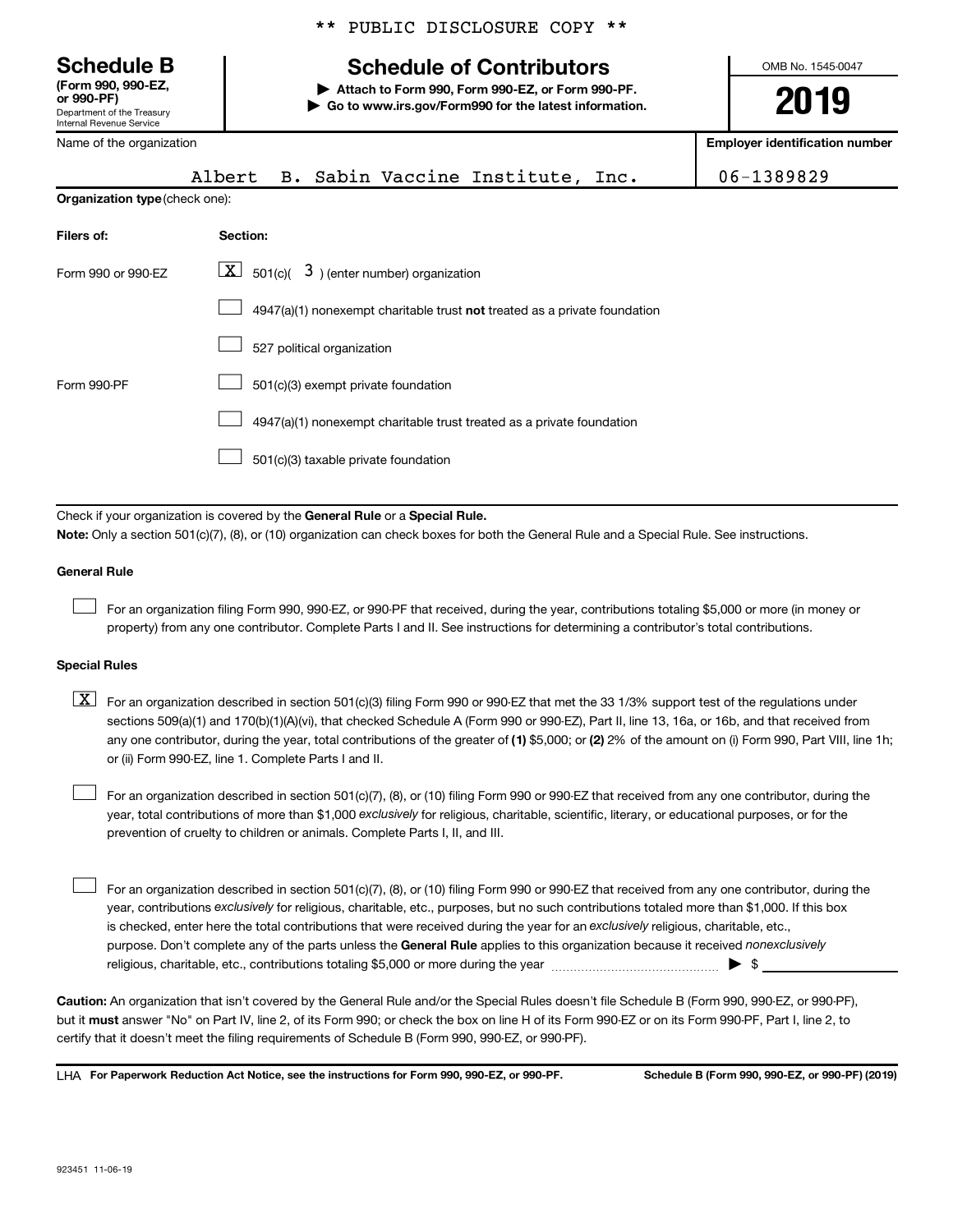Name of organization

**Employer identification number**

## Albert B. Sabin Vaccine Institute, Inc. 1989829

**Part I** Contributors (see instructions). Use duplicate copies of Part I if additional space is needed.

| (a) | (b)                        | (c)                         | (d)                                                                                                                |
|-----|----------------------------|-----------------------------|--------------------------------------------------------------------------------------------------------------------|
| No. | Name, address, and ZIP + 4 | <b>Total contributions</b>  | Type of contribution                                                                                               |
| 1   |                            | 4,404,649.<br>\$            | $\overline{\mathbf{X}}$<br>Person<br>Payroll<br><b>Noncash</b><br>(Complete Part II for<br>noncash contributions.) |
| (a) | (b)                        | (c)                         | (d)                                                                                                                |
| No. | Name, address, and ZIP + 4 | <b>Total contributions</b>  | Type of contribution                                                                                               |
| 2   |                            | 2,305,605.<br>$\frac{1}{2}$ | $\overline{\mathbf{X}}$<br>Person<br>Payroll<br><b>Noncash</b><br>(Complete Part II for<br>noncash contributions.) |
| (a) | (b)                        | (c)                         | (d)                                                                                                                |
| No. | Name, address, and ZIP + 4 | <b>Total contributions</b>  | Type of contribution                                                                                               |
| 3   |                            | 687,989.<br>\$              | $\overline{\text{X}}$<br>Person<br>Payroll<br><b>Noncash</b><br>(Complete Part II for<br>noncash contributions.)   |
| (a) | (b)                        | (c)                         | (d)                                                                                                                |
| No. | Name, address, and ZIP + 4 | <b>Total contributions</b>  | Type of contribution                                                                                               |
| 4   |                            | 576,556.<br>\$              | <u>x</u><br>Person<br>Payroll<br><b>Noncash</b><br>(Complete Part II for<br>noncash contributions.)                |
| (a) | (b)                        | (c)                         | (d)                                                                                                                |
| No. | Name, address, and ZIP + 4 | <b>Total contributions</b>  | Type of contribution                                                                                               |
| 5   |                            | 250,000.<br>\$              | $\boxed{\textbf{X}}$<br>Person<br>Payroll<br>Noncash<br>(Complete Part II for<br>noncash contributions.)           |
| (a) | (b)                        | (c)                         | (d)                                                                                                                |
| No. | Name, address, and ZIP + 4 | <b>Total contributions</b>  | Type of contribution                                                                                               |
| 6   |                            | 231,000.<br>$\,$            | $\boxed{\textbf{X}}$<br>Person<br>Payroll<br>Noncash<br>(Complete Part II for<br>noncash contributions.)           |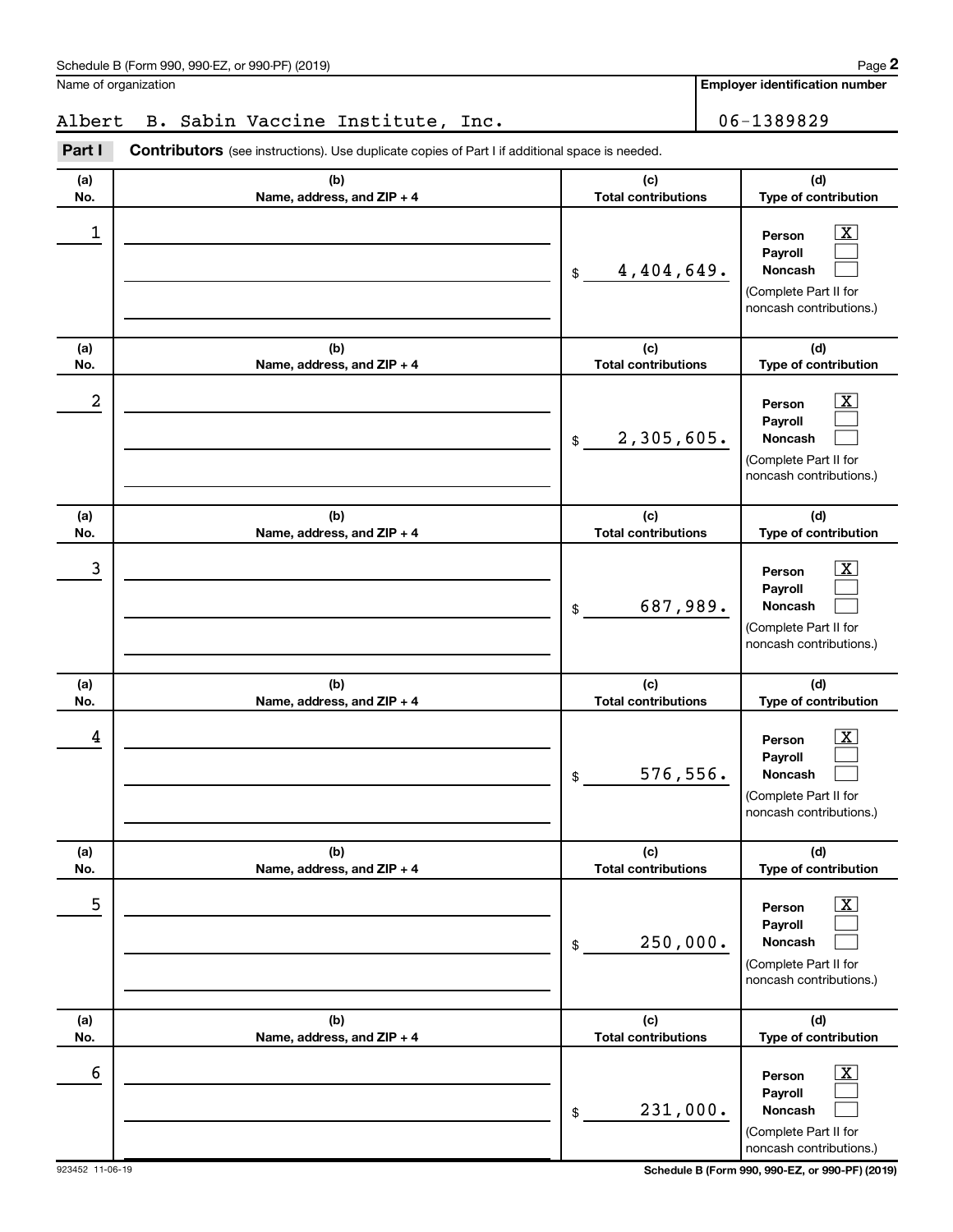Name of organization

**Employer identification number**

## Albert B. Sabin Vaccine Institute, Inc. 1989829

**Part I** Contributors (see instructions). Use duplicate copies of Part I if additional space is needed.

| (a)<br>No. | (b)<br>Name, address, and ZIP + 4 | (c)<br><b>Total contributions</b> | (d)<br>Type of contribution                                                                                      |
|------------|-----------------------------------|-----------------------------------|------------------------------------------------------------------------------------------------------------------|
| 7          |                                   | 222,675.<br>\$                    | $\overline{\text{X}}$<br>Person<br>Payroll<br><b>Noncash</b><br>(Complete Part II for<br>noncash contributions.) |
| (a)<br>No. | (b)<br>Name, address, and ZIP + 4 | (c)<br><b>Total contributions</b> | (d)<br>Type of contribution                                                                                      |
| 8          |                                   | 210,569.<br>\$                    | $\overline{\text{X}}$<br>Person<br>Payroll<br>Noncash<br>(Complete Part II for<br>noncash contributions.)        |
| (a)<br>No. | (b)<br>Name, address, and ZIP + 4 | (c)<br><b>Total contributions</b> | (d)<br>Type of contribution                                                                                      |
|            |                                   | \$                                | Person<br>Payroll<br>Noncash<br>(Complete Part II for<br>noncash contributions.)                                 |
| (a)<br>No. | (b)<br>Name, address, and ZIP + 4 | (c)<br><b>Total contributions</b> | (d)<br>Type of contribution                                                                                      |
|            |                                   | \$                                | Person<br>Payroll<br>Noncash<br>(Complete Part II for<br>noncash contributions.)                                 |
| (a)<br>No. | (b)<br>Name, address, and ZIP + 4 | (c)<br><b>Total contributions</b> | (d)<br>Type of contribution                                                                                      |
|            |                                   | \$                                | Person<br>Payroll<br>Noncash<br>(Complete Part II for<br>noncash contributions.)                                 |
| (a)<br>No. | (b)<br>Name, address, and ZIP + 4 | (c)<br><b>Total contributions</b> | (d)<br>Type of contribution                                                                                      |
|            |                                   | \$                                | Person<br>Payroll<br>Noncash<br>(Complete Part II for<br>noncash contributions.)                                 |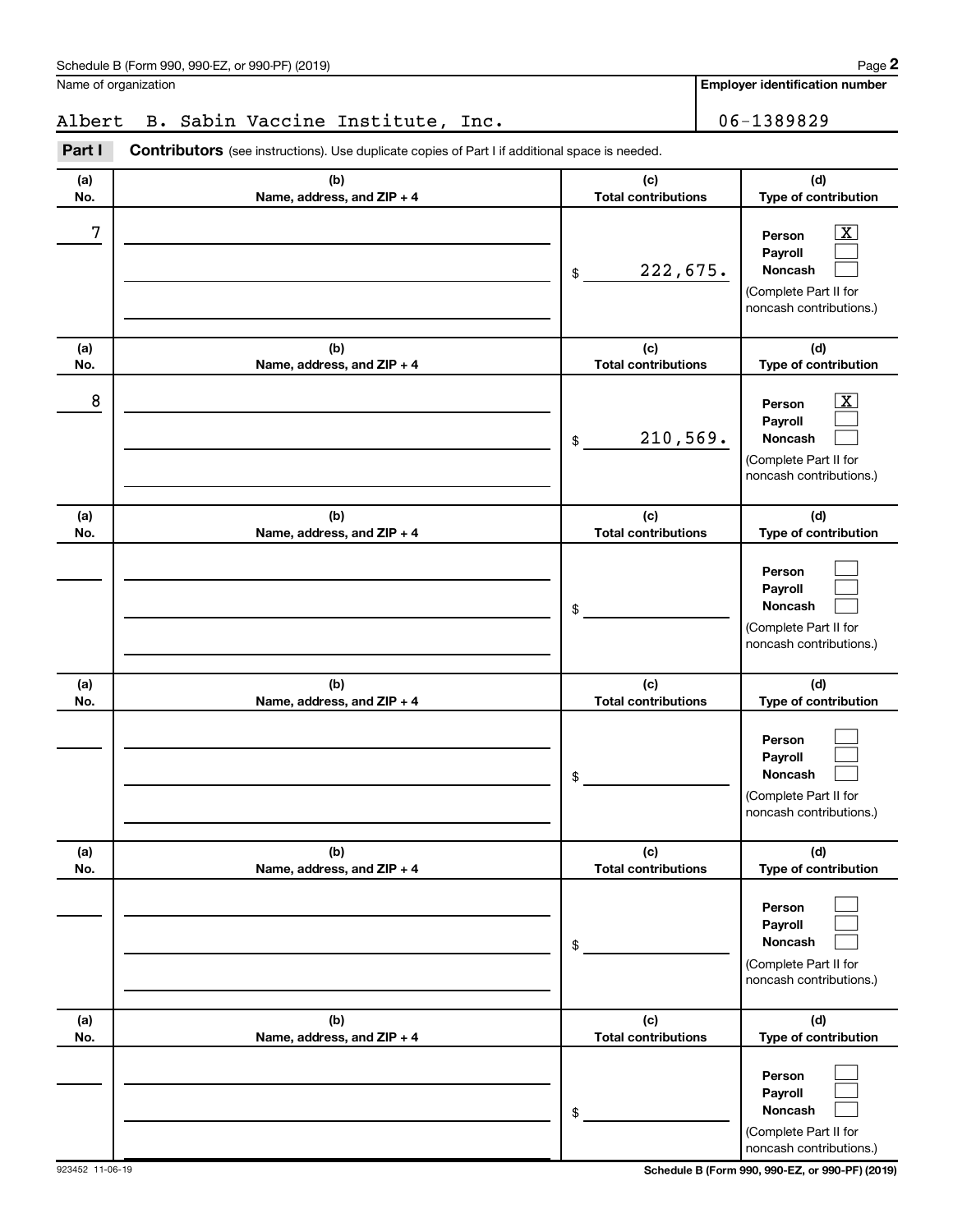| No.<br>from<br>Part I        | (b)<br>Description of noncash property given | (C)<br>FMV (or estimate)<br>(See instructions.) | (d)<br>Date received                            |
|------------------------------|----------------------------------------------|-------------------------------------------------|-------------------------------------------------|
|                              |                                              | \$                                              |                                                 |
| (a)<br>No.<br>from<br>Part I | (b)<br>Description of noncash property given | (c)<br>FMV (or estimate)<br>(See instructions.) | (d)<br>Date received                            |
|                              |                                              | \$                                              |                                                 |
| (a)<br>No.<br>from<br>Part I | (b)<br>Description of noncash property given | (c)<br>FMV (or estimate)<br>(See instructions.) | (d)<br>Date received                            |
|                              |                                              | \$                                              |                                                 |
| (a)<br>No.<br>from<br>Part I | (b)<br>Description of noncash property given | (c)<br>FMV (or estimate)<br>(See instructions.) | (d)<br>Date received                            |
|                              |                                              | \$                                              |                                                 |
| (a)<br>No.<br>from<br>Part I | (b)<br>Description of noncash property given | (c)<br>FMV (or estimate)<br>(See instructions.) | (d)<br>Date received                            |
|                              |                                              | \$                                              |                                                 |
| (a)<br>No.<br>from<br>Part I | (b)<br>Description of noncash property given | (c)<br>FMV (or estimate)<br>(See instructions.) | (d)<br>Date received                            |
| 923453 11-06-19              |                                              | \$                                              | Schedule B (Form 990, 990-EZ, or 990-PF) (2019) |

Part II Noncash Property (see instructions). Use duplicate copies of Part II if additional space is needed.

## Schedule B (Form 990, 990-EZ, or 990-PF) (2019)

Name of organization

**(a)**

**Employer identification number**

Albert B. Sabin Vaccine Institute, Inc. 1989829

**(c)**

**3**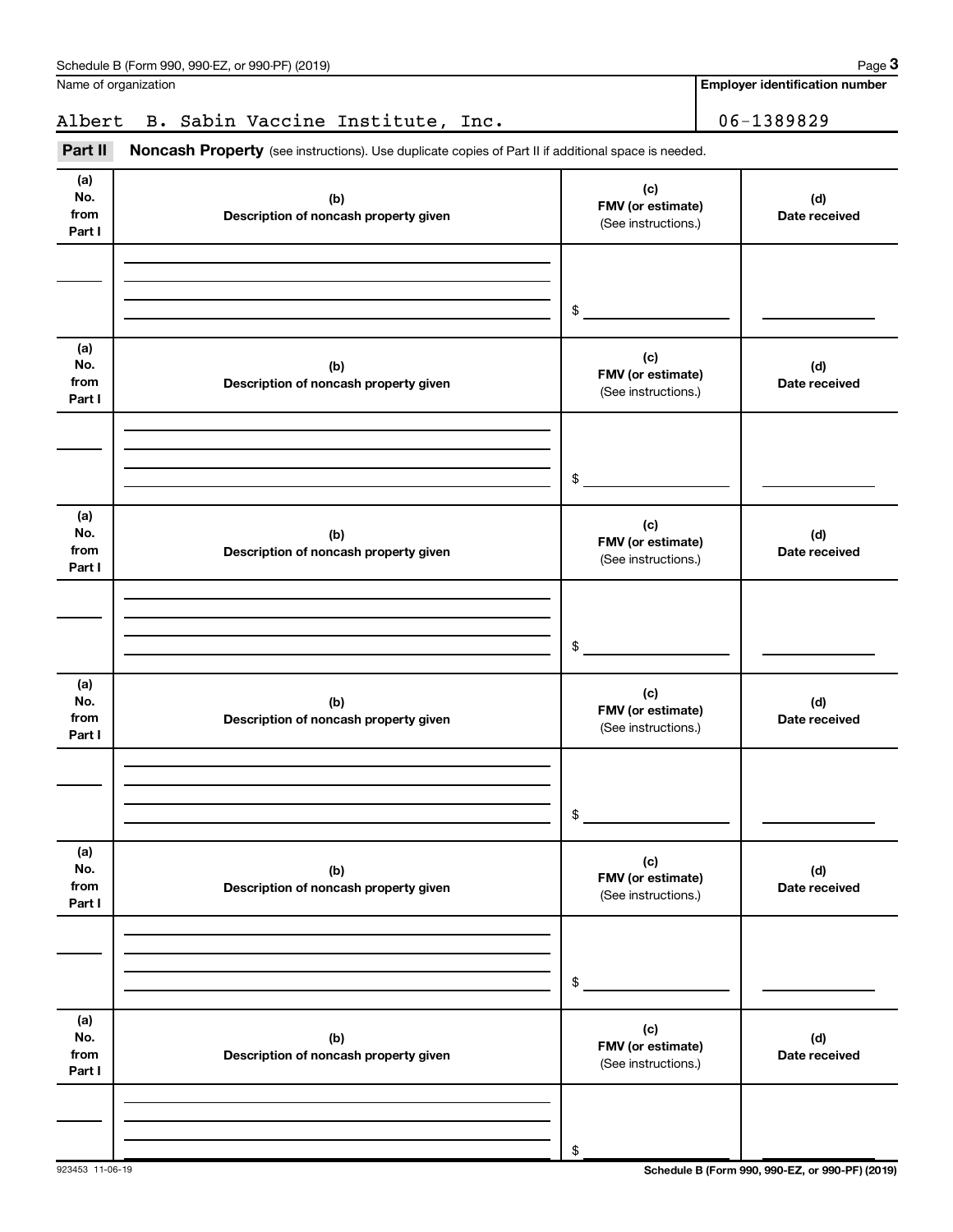|                           | Schedule B (Form 990, 990-EZ, or 990-PF) (2019)                                                                                                                                                                                                                                                                                                                    |                      | Page 4                                                                                                                                                         |  |  |  |  |
|---------------------------|--------------------------------------------------------------------------------------------------------------------------------------------------------------------------------------------------------------------------------------------------------------------------------------------------------------------------------------------------------------------|----------------------|----------------------------------------------------------------------------------------------------------------------------------------------------------------|--|--|--|--|
| Name of organization      |                                                                                                                                                                                                                                                                                                                                                                    |                      | <b>Employer identification number</b>                                                                                                                          |  |  |  |  |
| Albert                    | B. Sabin Vaccine Institute, Inc.                                                                                                                                                                                                                                                                                                                                   |                      | 06-1389829                                                                                                                                                     |  |  |  |  |
| Part III                  | from any one contributor. Complete columns (a) through (e) and the following line entry. For organizations<br>completing Part III, enter the total of exclusively religious, charitable, etc., contributions of \$1,000 or less for the year. (Enter this info. once.) $\blacktriangleright$ \$<br>Use duplicate copies of Part III if additional space is needed. |                      | Exclusively religious, charitable, etc., contributions to organizations described in section 501(c)(7), (8), or (10) that total more than \$1,000 for the year |  |  |  |  |
| (a) No.<br>from<br>Part I | (b) Purpose of gift                                                                                                                                                                                                                                                                                                                                                | (c) Use of gift      | (d) Description of how gift is held                                                                                                                            |  |  |  |  |
|                           |                                                                                                                                                                                                                                                                                                                                                                    |                      |                                                                                                                                                                |  |  |  |  |
|                           |                                                                                                                                                                                                                                                                                                                                                                    | (e) Transfer of gift |                                                                                                                                                                |  |  |  |  |
|                           | Transferee's name, address, and ZIP + 4                                                                                                                                                                                                                                                                                                                            |                      | Relationship of transferor to transferee                                                                                                                       |  |  |  |  |
|                           |                                                                                                                                                                                                                                                                                                                                                                    |                      |                                                                                                                                                                |  |  |  |  |
| (a) No.<br>from<br>Part I | (b) Purpose of gift                                                                                                                                                                                                                                                                                                                                                | (c) Use of gift      | (d) Description of how gift is held                                                                                                                            |  |  |  |  |
|                           |                                                                                                                                                                                                                                                                                                                                                                    |                      |                                                                                                                                                                |  |  |  |  |
|                           | (e) Transfer of gift                                                                                                                                                                                                                                                                                                                                               |                      |                                                                                                                                                                |  |  |  |  |
|                           | Transferee's name, address, and ZIP + 4                                                                                                                                                                                                                                                                                                                            |                      | Relationship of transferor to transferee                                                                                                                       |  |  |  |  |
|                           |                                                                                                                                                                                                                                                                                                                                                                    |                      |                                                                                                                                                                |  |  |  |  |
| (a) No.<br>from<br>Part I | (b) Purpose of gift                                                                                                                                                                                                                                                                                                                                                | (c) Use of gift      | (d) Description of how gift is held                                                                                                                            |  |  |  |  |
|                           |                                                                                                                                                                                                                                                                                                                                                                    |                      |                                                                                                                                                                |  |  |  |  |
|                           | (e) Transfer of gift                                                                                                                                                                                                                                                                                                                                               |                      |                                                                                                                                                                |  |  |  |  |
|                           | Transferee's name, address, and ZIP + 4                                                                                                                                                                                                                                                                                                                            |                      | Relationship of transferor to transferee                                                                                                                       |  |  |  |  |
|                           |                                                                                                                                                                                                                                                                                                                                                                    |                      |                                                                                                                                                                |  |  |  |  |
| (a) No.<br>from<br>Part I | (b) Purpose of gift                                                                                                                                                                                                                                                                                                                                                | (c) Use of gift      | (d) Description of how gift is held                                                                                                                            |  |  |  |  |
|                           |                                                                                                                                                                                                                                                                                                                                                                    |                      |                                                                                                                                                                |  |  |  |  |
|                           | (e) Transfer of gift                                                                                                                                                                                                                                                                                                                                               |                      |                                                                                                                                                                |  |  |  |  |
|                           | Transferee's name, address, and ZIP + 4                                                                                                                                                                                                                                                                                                                            |                      | Relationship of transferor to transferee                                                                                                                       |  |  |  |  |
|                           |                                                                                                                                                                                                                                                                                                                                                                    |                      |                                                                                                                                                                |  |  |  |  |
|                           |                                                                                                                                                                                                                                                                                                                                                                    |                      |                                                                                                                                                                |  |  |  |  |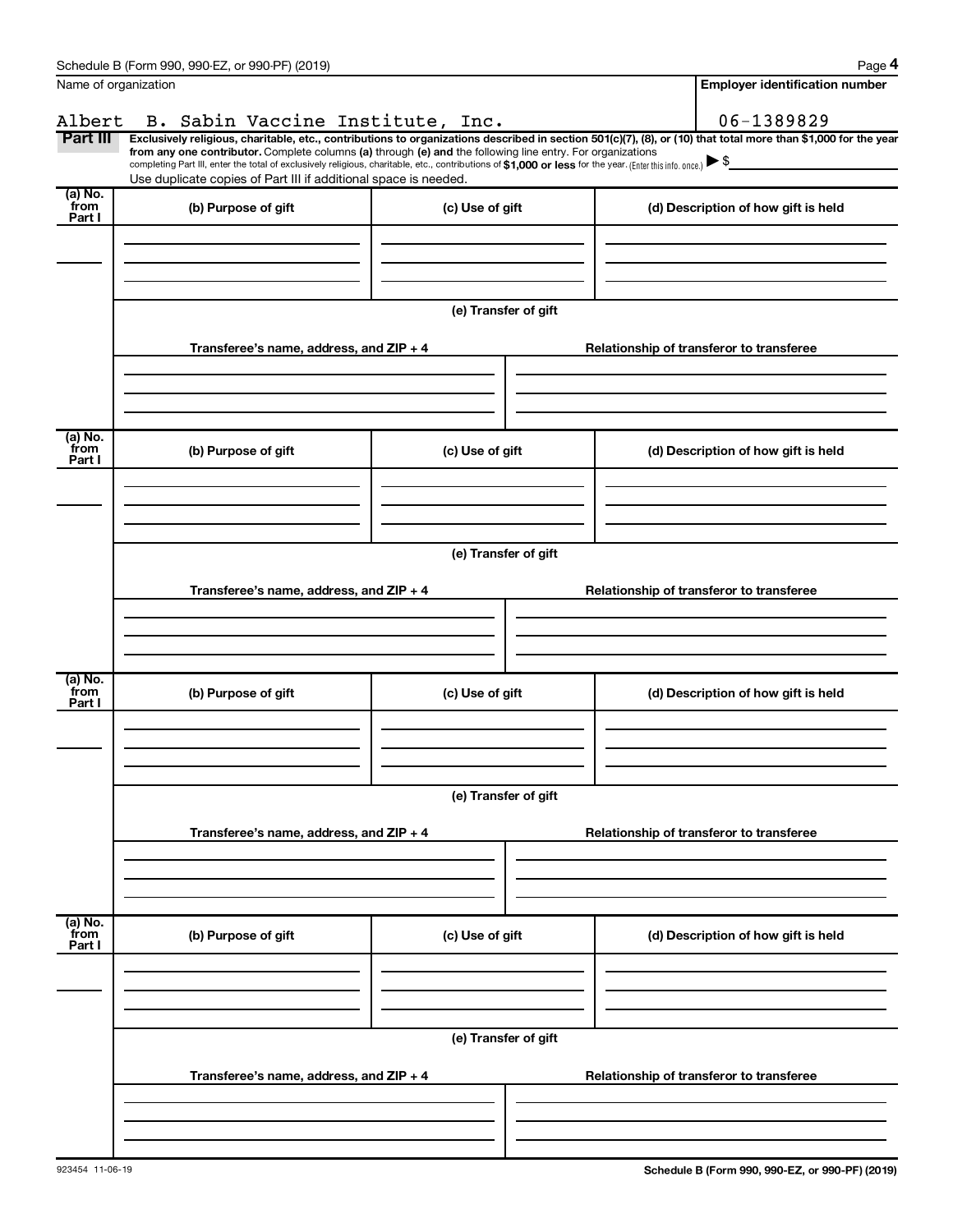| <b>SCHEDULE C</b>                                      | <b>Political Campaign and Lobbying Activities</b>                                                                                                                                                                                                                                                   |         |                            | OMB No. 1545-0047                                |
|--------------------------------------------------------|-----------------------------------------------------------------------------------------------------------------------------------------------------------------------------------------------------------------------------------------------------------------------------------------------------|---------|----------------------------|--------------------------------------------------|
| (Form 990 or 990-EZ)                                   | For Organizations Exempt From Income Tax Under section 501(c) and section 527                                                                                                                                                                                                                       |         |                            | ITY                                              |
|                                                        | Complete if the organization is described below. > Attach to Form 990 or Form 990-EZ.                                                                                                                                                                                                               |         |                            |                                                  |
| Department of the Treasury<br>Internal Revenue Service | $\triangleright$ Go to www.irs.gov/Form990 for instructions and the latest information.                                                                                                                                                                                                             |         |                            | <b>Open to Public</b><br><b>Inspection</b>       |
|                                                        | If the organization answered "Yes," on Form 990, Part IV, line 3, or Form 990-EZ, Part V, line 46 (Political Campaign Activities), then                                                                                                                                                             |         |                            |                                                  |
|                                                        | • Section 501(c)(3) organizations: Complete Parts I-A and B. Do not complete Part I-C.                                                                                                                                                                                                              |         |                            |                                                  |
|                                                        | • Section 501(c) (other than section 501(c)(3)) organizations: Complete Parts I-A and C below. Do not complete Part I-B.                                                                                                                                                                            |         |                            |                                                  |
| • Section 527 organizations: Complete Part I-A only.   |                                                                                                                                                                                                                                                                                                     |         |                            |                                                  |
|                                                        | If the organization answered "Yes," on Form 990, Part IV, line 4, or Form 990-EZ, Part VI, line 47 (Lobbying Activities), then                                                                                                                                                                      |         |                            |                                                  |
|                                                        | • Section 501(c)(3) organizations that have filed Form 5768 (election under section 501(h)): Complete Part II-A. Do not complete Part II-B.                                                                                                                                                         |         |                            |                                                  |
|                                                        | • Section 501(c)(3) organizations that have NOT filed Form 5768 (election under section 501(h)): Complete Part II-B. Do not complete Part II-A.<br>If the organization answered "Yes," on Form 990, Part IV, line 5 (Proxy Tax) (see separate instructions) or Form 990-EZ, Part V, line 35c (Proxy |         |                            |                                                  |
| Tax) (see separate instructions), then                 |                                                                                                                                                                                                                                                                                                     |         |                            |                                                  |
|                                                        | • Section 501(c)(4), (5), or (6) organizations: Complete Part III.                                                                                                                                                                                                                                  |         |                            |                                                  |
| Name of organization                                   |                                                                                                                                                                                                                                                                                                     |         |                            | <b>Employer identification number</b>            |
|                                                        | Albert B. Sabin Vaccine Institute, Inc.                                                                                                                                                                                                                                                             |         |                            | 06-1389829                                       |
| Part I-A                                               | Complete if the organization is exempt under section 501(c) or is a section 527 organization.                                                                                                                                                                                                       |         |                            |                                                  |
|                                                        |                                                                                                                                                                                                                                                                                                     |         |                            |                                                  |
|                                                        | 1 Provide a description of the organization's direct and indirect political campaign activities in Part IV.                                                                                                                                                                                         |         |                            |                                                  |
| Political campaign activity expenditures<br>2          |                                                                                                                                                                                                                                                                                                     |         | $\triangleright$ \$        |                                                  |
| Volunteer hours for political campaign activities<br>З |                                                                                                                                                                                                                                                                                                     |         |                            |                                                  |
| Part I-B                                               | Complete if the organization is exempt under section 501(c)(3).                                                                                                                                                                                                                                     |         |                            |                                                  |
|                                                        |                                                                                                                                                                                                                                                                                                     |         | $\triangleright$ \$        |                                                  |
| 2                                                      |                                                                                                                                                                                                                                                                                                     |         |                            |                                                  |
| 3                                                      |                                                                                                                                                                                                                                                                                                     |         |                            | Yes<br>No                                        |
|                                                        |                                                                                                                                                                                                                                                                                                     |         |                            | Yes<br>No                                        |
| <b>b</b> If "Yes," describe in Part IV.                |                                                                                                                                                                                                                                                                                                     |         |                            |                                                  |
|                                                        | Part I-C Complete if the organization is exempt under section 501(c), except section 501(c)(3).                                                                                                                                                                                                     |         |                            |                                                  |
|                                                        | 1 Enter the amount directly expended by the filing organization for section 527 exempt function activities                                                                                                                                                                                          |         | $\blacktriangleright$ \$   |                                                  |
| 2                                                      | Enter the amount of the filing organization's funds contributed to other organizations for section 527                                                                                                                                                                                              |         |                            |                                                  |
|                                                        | exempt function activities [111] www.communications.com/www.communications.com/www.communications.com                                                                                                                                                                                               |         | ▶ \$                       |                                                  |
| 3.                                                     | Total exempt function expenditures. Add lines 1 and 2. Enter here and on Form 1120-POL,                                                                                                                                                                                                             |         |                            |                                                  |
|                                                        |                                                                                                                                                                                                                                                                                                     |         | $\triangleright$ \$        | <b>No</b>                                        |
| 4                                                      | Did the filing organization file Form 1120-POL for this year?                                                                                                                                                                                                                                       |         |                            | Yes                                              |
| 5                                                      | Enter the names, addresses and employer identification number (EIN) of all section 527 political organizations to which the filing organization<br>made payments. For each organization listed, enter the amount paid from the filing organization's funds. Also enter the amount of political      |         |                            |                                                  |
|                                                        | contributions received that were promptly and directly delivered to a separate political organization, such as a separate segregated fund or a                                                                                                                                                      |         |                            |                                                  |
|                                                        | political action committee (PAC). If additional space is needed, provide information in Part IV.                                                                                                                                                                                                    |         |                            |                                                  |
| (a) Name                                               | (b) Address                                                                                                                                                                                                                                                                                         | (c) EIN | (d) Amount paid from       | (e) Amount of political                          |
|                                                        |                                                                                                                                                                                                                                                                                                     |         | filing organization's      | contributions received and                       |
|                                                        |                                                                                                                                                                                                                                                                                                     |         | funds. If none, enter -0-. | promptly and directly<br>delivered to a separate |
|                                                        |                                                                                                                                                                                                                                                                                                     |         |                            | political organization.                          |
|                                                        |                                                                                                                                                                                                                                                                                                     |         |                            | If none, enter -0-.                              |
|                                                        |                                                                                                                                                                                                                                                                                                     |         |                            |                                                  |
|                                                        |                                                                                                                                                                                                                                                                                                     |         |                            |                                                  |
|                                                        |                                                                                                                                                                                                                                                                                                     |         |                            |                                                  |
|                                                        |                                                                                                                                                                                                                                                                                                     |         |                            |                                                  |
|                                                        |                                                                                                                                                                                                                                                                                                     |         |                            |                                                  |
|                                                        |                                                                                                                                                                                                                                                                                                     |         |                            |                                                  |
|                                                        |                                                                                                                                                                                                                                                                                                     |         |                            |                                                  |
|                                                        |                                                                                                                                                                                                                                                                                                     |         |                            |                                                  |
|                                                        |                                                                                                                                                                                                                                                                                                     |         |                            |                                                  |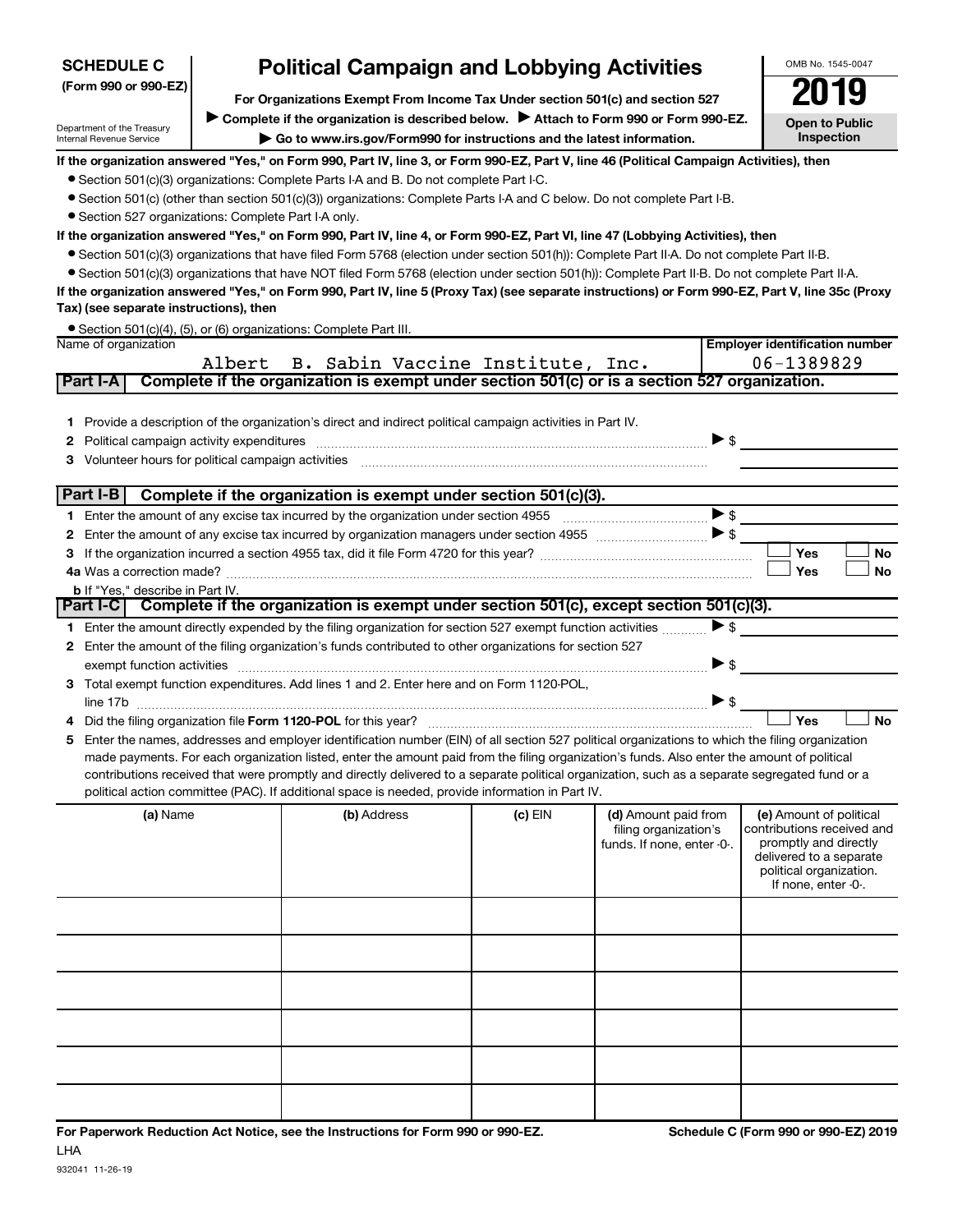| Schedule C (Form 990 or 990-EZ) 2019 Albert B. Sabin Vaccine Institute, Inc 06-1389829 Page2                                                                             |                                        |              |                                                                                  |            |                                                                                                                                   |                                |
|--------------------------------------------------------------------------------------------------------------------------------------------------------------------------|----------------------------------------|--------------|----------------------------------------------------------------------------------|------------|-----------------------------------------------------------------------------------------------------------------------------------|--------------------------------|
| Complete if the organization is exempt under section 501(c)(3) and filed Form 5768 (election under<br>Part II-A                                                          |                                        |              |                                                                                  |            |                                                                                                                                   |                                |
| section 501(h)).                                                                                                                                                         |                                        |              |                                                                                  |            |                                                                                                                                   |                                |
| A Check $\blacktriangleright$                                                                                                                                            |                                        |              |                                                                                  |            | if the filing organization belongs to an affiliated group (and list in Part IV each affiliated group member's name, address, EIN, |                                |
| expenses, and share of excess lobbying expenditures).                                                                                                                    |                                        |              |                                                                                  |            |                                                                                                                                   |                                |
| <b>B</b> Check $\blacktriangleright$                                                                                                                                     |                                        |              | if the filing organization checked box A and "limited control" provisions apply. |            |                                                                                                                                   |                                |
|                                                                                                                                                                          | <b>Limits on Lobbying Expenditures</b> |              | (The term "expenditures" means amounts paid or incurred.)                        |            | (a) Filing<br>organization's<br>totals                                                                                            | (b) Affiliated group<br>totals |
| 1a Total lobbying expenditures to influence public opinion (grassroots lobbying) [11] [12] Total lobbying expenditures to influence public opinion (grassroots lobbying) |                                        |              |                                                                                  |            | о.                                                                                                                                |                                |
| <b>b</b> Total lobbying expenditures to influence a legislative body (direct lobbying) <i>manumumumum</i>                                                                |                                        |              |                                                                                  |            | σ.                                                                                                                                |                                |
|                                                                                                                                                                          |                                        |              |                                                                                  |            | σ.                                                                                                                                |                                |
| d Other exempt purpose expenditures                                                                                                                                      |                                        |              |                                                                                  |            | 13,760,485.                                                                                                                       |                                |
|                                                                                                                                                                          |                                        |              |                                                                                  |            | 13,760,485 <b>.</b>                                                                                                               |                                |
| f Lobbying nontaxable amount. Enter the amount from the following table in both columns.                                                                                 |                                        |              |                                                                                  |            | 838,024.                                                                                                                          |                                |
| If the amount on line $1e$ , column $(a)$ or $(b)$ is:                                                                                                                   |                                        |              | The lobbying nontaxable amount is:                                               |            |                                                                                                                                   |                                |
| Not over \$500,000                                                                                                                                                       |                                        |              | 20% of the amount on line 1e.                                                    |            |                                                                                                                                   |                                |
| Over \$500,000 but not over \$1,000,000                                                                                                                                  |                                        |              | \$100,000 plus 15% of the excess over \$500,000.                                 |            |                                                                                                                                   |                                |
| Over \$1,000,000 but not over \$1,500,000                                                                                                                                |                                        |              | \$175,000 plus 10% of the excess over \$1,000,000                                |            |                                                                                                                                   |                                |
| Over \$1,500,000 but not over \$17,000,000                                                                                                                               |                                        |              | \$225,000 plus 5% of the excess over \$1,500,000.                                |            |                                                                                                                                   |                                |
| Over \$17,000,000                                                                                                                                                        |                                        | \$1,000,000. |                                                                                  |            |                                                                                                                                   |                                |
|                                                                                                                                                                          |                                        |              |                                                                                  |            |                                                                                                                                   |                                |
| g Grassroots nontaxable amount (enter 25% of line 1f)                                                                                                                    |                                        |              |                                                                                  |            | 209,506.                                                                                                                          |                                |
| h Subtract line 1g from line 1a. If zero or less, enter -0-                                                                                                              |                                        |              |                                                                                  |            | 0.                                                                                                                                |                                |
| i Subtract line 1f from line 1c. If zero or less, enter -0-                                                                                                              |                                        |              |                                                                                  |            | $\Omega$ .                                                                                                                        |                                |
| If there is an amount other than zero on either line 1h or line 1i, did the organization file Form 4720                                                                  |                                        |              |                                                                                  |            |                                                                                                                                   |                                |
| reporting section 4911 tax for this year?                                                                                                                                |                                        |              |                                                                                  |            |                                                                                                                                   | Yes<br>No                      |
|                                                                                                                                                                          |                                        |              | 4-Year Averaging Period Under Section 501(h)                                     |            |                                                                                                                                   |                                |
| (Some organizations that made a section 501(h) election do not have to complete all of the five columns below.                                                           |                                        |              | See the separate instructions for lines 2a through 2f.)                          |            |                                                                                                                                   |                                |
|                                                                                                                                                                          |                                        |              | Lobbying Expenditures During 4-Year Averaging Period                             |            |                                                                                                                                   |                                |
| Calendar year<br>(or fiscal year beginning in)                                                                                                                           | (a) 2016                               |              | (b) 2017                                                                         | $(c)$ 2018 | $(d)$ 2019                                                                                                                        | (e) Total                      |
| 2a Lobbying nontaxable amount                                                                                                                                            | 1,000,000.                             |              | 678,334.                                                                         | 669,505.   |                                                                                                                                   | $838,024.$ 3, 185, 863.        |
| <b>b</b> Lobbying ceiling amount<br>$(150\% \text{ of line } 2a, \text{column}(e))$                                                                                      |                                        |              |                                                                                  |            |                                                                                                                                   | 4,778,795.                     |
| c Total lobbying expenditures                                                                                                                                            |                                        | 4,263.       | 980.                                                                             | 59.        |                                                                                                                                   | 5,302.                         |
| d Grassroots nontaxable amount                                                                                                                                           |                                        | 250,000.     | 169,584.                                                                         | 167,376.   | 209,506.                                                                                                                          | 796,466.                       |
| e Grassroots ceiling amount                                                                                                                                              |                                        |              |                                                                                  |            |                                                                                                                                   |                                |
| (150% of line 2d, column (e))                                                                                                                                            |                                        |              |                                                                                  |            |                                                                                                                                   | 1,194,699.                     |
| f Grassroots lobbying expenditures                                                                                                                                       |                                        | 784.         |                                                                                  |            |                                                                                                                                   | 784.                           |

**Schedule C (Form 990 or 990-EZ) 2019**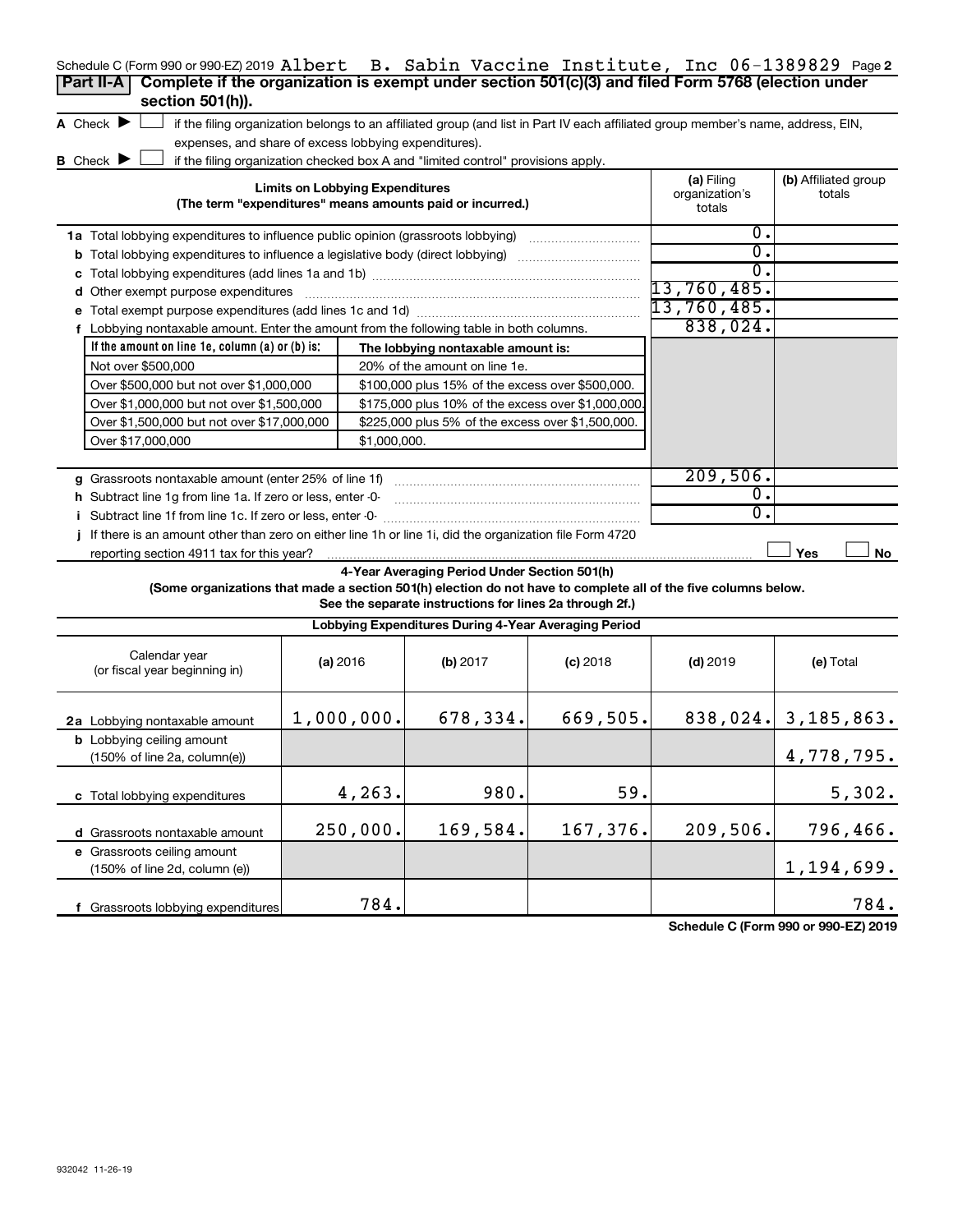### Schedule C (Form 990 or 990-EZ) 2019  ${\bf A}$   ${\bf D}$  **B.** Sabin Vaccine Institute, Inc  $0$ 6-1389829 Page 3 **Part II-B Complete if the organization is exempt under section 501(c)(3) and has NOT filed Form 5768 (election under section 501(h)).** Albert B. Sabin Vaccine Institute, Inc 06-1389829

|              | For each "Yes" response on lines 1a through 1i below, provide in Part IV a detailed description                                                                                                                                                  | (a) |                |     | (b)    |
|--------------|--------------------------------------------------------------------------------------------------------------------------------------------------------------------------------------------------------------------------------------------------|-----|----------------|-----|--------|
|              | of the lobbying activity.                                                                                                                                                                                                                        | Yes | No             |     | Amount |
| 1.           | During the year, did the filing organization attempt to influence foreign, national, state, or<br>local legislation, including any attempt to influence public opinion on a legislative matter<br>or referendum, through the use of:             |     |                |     |        |
|              | <b>b</b> Paid staff or management (include compensation in expenses reported on lines 1c through 1i)?                                                                                                                                            |     |                |     |        |
|              |                                                                                                                                                                                                                                                  |     |                |     |        |
|              |                                                                                                                                                                                                                                                  |     |                |     |        |
|              |                                                                                                                                                                                                                                                  |     |                |     |        |
|              | g Direct contact with legislators, their staffs, government officials, or a legislative body?                                                                                                                                                    |     |                |     |        |
|              | h Rallies, demonstrations, seminars, conventions, speeches, lectures, or any similar means?                                                                                                                                                      |     |                |     |        |
|              | <i>i</i> Other activities?                                                                                                                                                                                                                       |     |                |     |        |
|              |                                                                                                                                                                                                                                                  |     |                |     |        |
|              | 2a Did the activities in line 1 cause the organization to be not described in section 501(c)(3)?                                                                                                                                                 |     |                |     |        |
|              |                                                                                                                                                                                                                                                  |     |                |     |        |
|              | c If "Yes," enter the amount of any tax incurred by organization managers under section 4912                                                                                                                                                     |     |                |     |        |
|              | d If the filing organization incurred a section 4912 tax, did it file Form 4720 for this year? .                                                                                                                                                 |     |                |     |        |
|              | Part III-A Complete if the organization is exempt under section 501(c)(4), section 501(c)(5), or section                                                                                                                                         |     |                |     |        |
|              | $501(c)(6)$ .                                                                                                                                                                                                                                    |     |                |     |        |
|              |                                                                                                                                                                                                                                                  |     |                | Yes | No     |
| 1            |                                                                                                                                                                                                                                                  |     | $\mathbf{1}$   |     |        |
| 2            |                                                                                                                                                                                                                                                  |     | $\overline{2}$ |     |        |
| З            | Did the organization agree to carry over lobbying and political campaign activity expenditures from the prior year?                                                                                                                              |     | 3              |     |        |
|              | Part III-B Complete if the organization is exempt under section $501(c)(4)$ , section $501(c)(5)$ , or section<br>501(c)(6) and if either (a) BOTH Part III-A, lines 1 and 2, are answered "No" OR (b) Part III-A, line 3, is<br>answered "Yes." |     |                |     |        |
| 1            | Dues, assessments and similar amounts from members [111] Dues, assessments and similar amounts and similar amounts from members [111] Dues, assessments and similar amounts from members [11] Dues and the set of the set of t                   |     | 1              |     |        |
| $\mathbf{2}$ | Section 162(e) nondeductible lobbying and political expenditures (do not include amounts of political                                                                                                                                            |     |                |     |        |
|              | expenses for which the section 527(f) tax was paid).                                                                                                                                                                                             |     |                |     |        |
|              |                                                                                                                                                                                                                                                  |     | 2a             |     |        |
|              | b Carryover from last year manufactured and continuum contract to contact the contract of the contract of the contract of the contract of the contract of the contract of the contract of the contract of the contract of the                    |     | 2 <sub>b</sub> |     |        |
|              |                                                                                                                                                                                                                                                  |     | 2c             |     |        |
| З            |                                                                                                                                                                                                                                                  |     | 3              |     |        |
| 4            | If notices were sent and the amount on line 2c exceeds the amount on line 3, what portion of the excess                                                                                                                                          |     |                |     |        |
|              | does the organization agree to carryover to the reasonable estimate of nondeductible lobbying and political                                                                                                                                      |     |                |     |        |
|              | expenditure next year?                                                                                                                                                                                                                           |     | 4              |     |        |
| 5            |                                                                                                                                                                                                                                                  |     | 5              |     |        |
|              | Part IV  <br><b>Supplemental Information</b>                                                                                                                                                                                                     |     |                |     |        |
|              | Provide the descriptions required for Part I-A line 1: Part I-B line 4: Part I-C line 5: Part II-A (affiliated group list): Part II-A lines 1 and 2 (see                                                                                         |     |                |     |        |

quired for Part I-A, line 1; Part I-B, line 4; Part I-C, line 5; Part II-A (affiliated group list); instructions); and Part II-B, line 1. Also, complete this part for any additional information.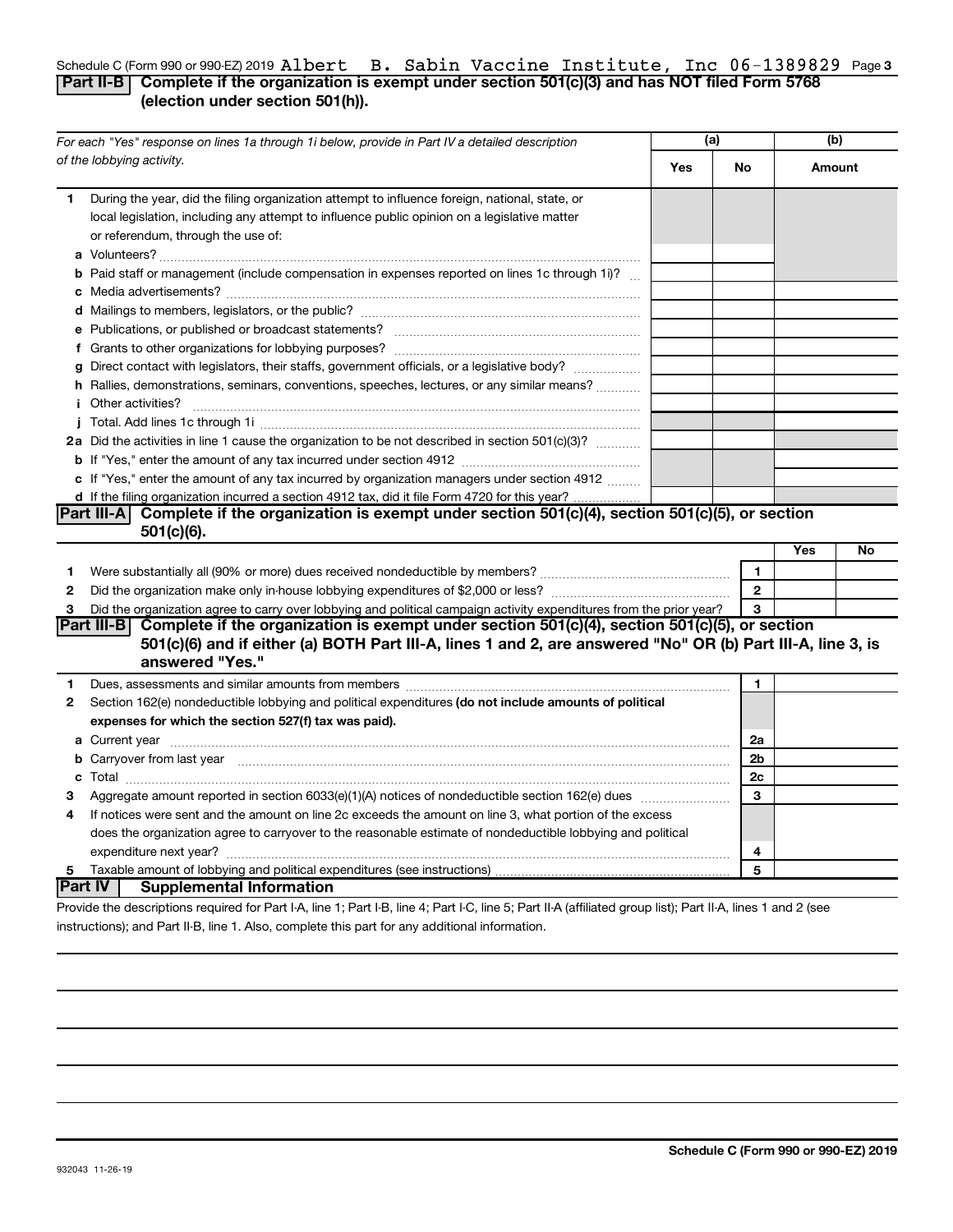|              |                                                               |                                                        |                                                                                                   |                                                                                                                                                                                                                               |                | OMB No. 1545-0047                                                                                    |                       |
|--------------|---------------------------------------------------------------|--------------------------------------------------------|---------------------------------------------------------------------------------------------------|-------------------------------------------------------------------------------------------------------------------------------------------------------------------------------------------------------------------------------|----------------|------------------------------------------------------------------------------------------------------|-----------------------|
|              | <b>SCHEDULE D</b>                                             |                                                        |                                                                                                   | <b>Supplemental Financial Statements</b>                                                                                                                                                                                      |                |                                                                                                      |                       |
|              | (Form 990)                                                    |                                                        |                                                                                                   | Complete if the organization answered "Yes" on Form 990,<br>Part IV, line 6, 7, 8, 9, 10, 11a, 11b, 11c, 11d, 11e, 11f, 12a, or 12b.                                                                                          |                |                                                                                                      |                       |
|              | Department of the Treasury<br><b>Internal Revenue Service</b> |                                                        |                                                                                                   | Attach to Form 990.                                                                                                                                                                                                           |                | <b>Inspection</b>                                                                                    | <b>Open to Public</b> |
|              | Name of the organization                                      |                                                        |                                                                                                   | Go to www.irs.gov/Form990 for instructions and the latest information.                                                                                                                                                        |                | <b>Employer identification number</b>                                                                |                       |
|              |                                                               | Albert                                                 |                                                                                                   | B. Sabin Vaccine Institute, Inc.                                                                                                                                                                                              |                | 06-1389829                                                                                           |                       |
|              | Part I                                                        |                                                        |                                                                                                   | Organizations Maintaining Donor Advised Funds or Other Similar Funds or Accounts. Complete if the                                                                                                                             |                |                                                                                                      |                       |
|              |                                                               |                                                        | organization answered "Yes" on Form 990, Part IV, line 6.                                         |                                                                                                                                                                                                                               |                |                                                                                                      |                       |
|              |                                                               |                                                        |                                                                                                   | (a) Donor advised funds                                                                                                                                                                                                       |                | (b) Funds and other accounts                                                                         |                       |
| 1.           |                                                               |                                                        |                                                                                                   |                                                                                                                                                                                                                               |                |                                                                                                      |                       |
| 2            |                                                               |                                                        | Aggregate value of contributions to (during year)                                                 |                                                                                                                                                                                                                               |                |                                                                                                      |                       |
| З            |                                                               |                                                        |                                                                                                   |                                                                                                                                                                                                                               |                |                                                                                                      |                       |
| 4            |                                                               |                                                        |                                                                                                   |                                                                                                                                                                                                                               |                |                                                                                                      |                       |
| 5            |                                                               |                                                        |                                                                                                   | Did the organization inform all donors and donor advisors in writing that the assets held in donor advised funds                                                                                                              |                |                                                                                                      |                       |
|              |                                                               |                                                        |                                                                                                   |                                                                                                                                                                                                                               |                | Yes                                                                                                  | No                    |
| 6            |                                                               |                                                        |                                                                                                   | Did the organization inform all grantees, donors, and donor advisors in writing that grant funds can be used only                                                                                                             |                |                                                                                                      |                       |
|              |                                                               |                                                        |                                                                                                   | for charitable purposes and not for the benefit of the donor or donor advisor, or for any other purpose conferring                                                                                                            |                |                                                                                                      |                       |
|              | impermissible private benefit?<br>Part II                     |                                                        |                                                                                                   |                                                                                                                                                                                                                               |                | <b>Yes</b>                                                                                           | No                    |
|              |                                                               |                                                        |                                                                                                   | Conservation Easements. Complete if the organization answered "Yes" on Form 990, Part IV, line 7.                                                                                                                             |                |                                                                                                      |                       |
| 1.           |                                                               |                                                        |                                                                                                   | Purpose(s) of conservation easements held by the organization (check all that apply).                                                                                                                                         |                |                                                                                                      |                       |
|              |                                                               | Protection of natural habitat                          | Preservation of land for public use (for example, recreation or education)                        |                                                                                                                                                                                                                               |                | Preservation of a historically important land area<br>Preservation of a certified historic structure |                       |
|              |                                                               | Preservation of open space                             |                                                                                                   |                                                                                                                                                                                                                               |                |                                                                                                      |                       |
| $\mathbf{2}$ |                                                               |                                                        |                                                                                                   | Complete lines 2a through 2d if the organization held a qualified conservation contribution in the form of a conservation easement on the last                                                                                |                |                                                                                                      |                       |
|              | day of the tax year.                                          |                                                        |                                                                                                   |                                                                                                                                                                                                                               |                | Held at the End of the Tax Year                                                                      |                       |
| а            |                                                               |                                                        |                                                                                                   |                                                                                                                                                                                                                               | 2a             |                                                                                                      |                       |
| b            |                                                               | Total acreage restricted by conservation easements     |                                                                                                   |                                                                                                                                                                                                                               | 2 <sub>b</sub> |                                                                                                      |                       |
| с            |                                                               |                                                        |                                                                                                   |                                                                                                                                                                                                                               | 2c             |                                                                                                      |                       |
| d            |                                                               |                                                        |                                                                                                   | Number of conservation easements included in (c) acquired after 7/25/06, and not on a historic structure                                                                                                                      |                |                                                                                                      |                       |
|              |                                                               |                                                        |                                                                                                   | listed in the National Register [111] Marshall Register [11] Marshall Register [11] Marshall Register [11] Marshall Register [11] Marshall Register [11] Marshall Register [11] Marshall Register [11] Marshall Register [11] | 2d             |                                                                                                      |                       |
| 3            |                                                               |                                                        |                                                                                                   | Number of conservation easements modified, transferred, released, extinguished, or terminated by the organization during the tax                                                                                              |                |                                                                                                      |                       |
|              | $year \blacktriangleright$                                    |                                                        |                                                                                                   |                                                                                                                                                                                                                               |                |                                                                                                      |                       |
| 4            |                                                               |                                                        | Number of states where property subject to conservation easement is located $\blacktriangleright$ |                                                                                                                                                                                                                               |                |                                                                                                      |                       |
| 5            |                                                               |                                                        |                                                                                                   | Does the organization have a written policy regarding the periodic monitoring, inspection, handling of                                                                                                                        |                |                                                                                                      |                       |
|              |                                                               |                                                        | violations, and enforcement of the conservation easements it holds?                               |                                                                                                                                                                                                                               |                | Yes                                                                                                  | No                    |
| 6            |                                                               |                                                        |                                                                                                   | Staff and volunteer hours devoted to monitoring, inspecting, handling of violations, and enforcing conservation easements during the year                                                                                     |                |                                                                                                      |                       |
|              |                                                               |                                                        |                                                                                                   |                                                                                                                                                                                                                               |                |                                                                                                      |                       |
| 7            | $\blacktriangleright$ \$                                      |                                                        |                                                                                                   | Amount of expenses incurred in monitoring, inspecting, handling of violations, and enforcing conservation easements during the year                                                                                           |                |                                                                                                      |                       |
| 8            |                                                               |                                                        |                                                                                                   | Does each conservation easement reported on line $2(d)$ above satisfy the requirements of section 170(h)(4)(B)(i)                                                                                                             |                |                                                                                                      |                       |
|              |                                                               |                                                        |                                                                                                   |                                                                                                                                                                                                                               |                | Yes                                                                                                  | No                    |
| 9            |                                                               |                                                        |                                                                                                   | In Part XIII, describe how the organization reports conservation easements in its revenue and expense statement and                                                                                                           |                |                                                                                                      |                       |
|              |                                                               |                                                        |                                                                                                   | balance sheet, and include, if applicable, the text of the footnote to the organization's financial statements that describes the                                                                                             |                |                                                                                                      |                       |
|              |                                                               | organization's accounting for conservation easements.  |                                                                                                   |                                                                                                                                                                                                                               |                |                                                                                                      |                       |
|              | Part III                                                      |                                                        |                                                                                                   | Organizations Maintaining Collections of Art, Historical Treasures, or Other Similar Assets.                                                                                                                                  |                |                                                                                                      |                       |
|              |                                                               |                                                        | Complete if the organization answered "Yes" on Form 990, Part IV, line 8.                         |                                                                                                                                                                                                                               |                |                                                                                                      |                       |
|              |                                                               |                                                        |                                                                                                   | 1a If the organization elected, as permitted under FASB ASC 958, not to report in its revenue statement and balance sheet works                                                                                               |                |                                                                                                      |                       |
|              |                                                               |                                                        |                                                                                                   | of art, historical treasures, or other similar assets held for public exhibition, education, or research in furtherance of public                                                                                             |                |                                                                                                      |                       |
|              |                                                               |                                                        |                                                                                                   | service, provide in Part XIII the text of the footnote to its financial statements that describes these items.                                                                                                                |                |                                                                                                      |                       |
| b            |                                                               |                                                        |                                                                                                   | If the organization elected, as permitted under FASB ASC 958, to report in its revenue statement and balance sheet works of                                                                                                   |                |                                                                                                      |                       |
|              |                                                               |                                                        |                                                                                                   | art, historical treasures, or other similar assets held for public exhibition, education, or research in furtherance of public service,                                                                                       |                |                                                                                                      |                       |
|              |                                                               | provide the following amounts relating to these items: |                                                                                                   |                                                                                                                                                                                                                               |                |                                                                                                      |                       |
|              |                                                               | (ii) Assets included in Form 990, Part X               |                                                                                                   |                                                                                                                                                                                                                               |                | - \$                                                                                                 |                       |
| 2            |                                                               |                                                        |                                                                                                   | If the organization received or held works of art, historical treasures, or other similar assets for financial gain, provide                                                                                                  |                |                                                                                                      |                       |
|              |                                                               |                                                        |                                                                                                   | the following amounts required to be reported under FASB ASC 958 relating to these items:                                                                                                                                     |                |                                                                                                      |                       |
|              |                                                               |                                                        |                                                                                                   |                                                                                                                                                                                                                               |                | -\$                                                                                                  |                       |
|              |                                                               |                                                        |                                                                                                   |                                                                                                                                                                                                                               |                |                                                                                                      |                       |

| \$

932051 10-02-19 **For Paperwork Reduction Act Notice, see the Instructions for Form 990. Schedule D (Form 990) 2019** LHA

**b** Assets included in Form 990, Part X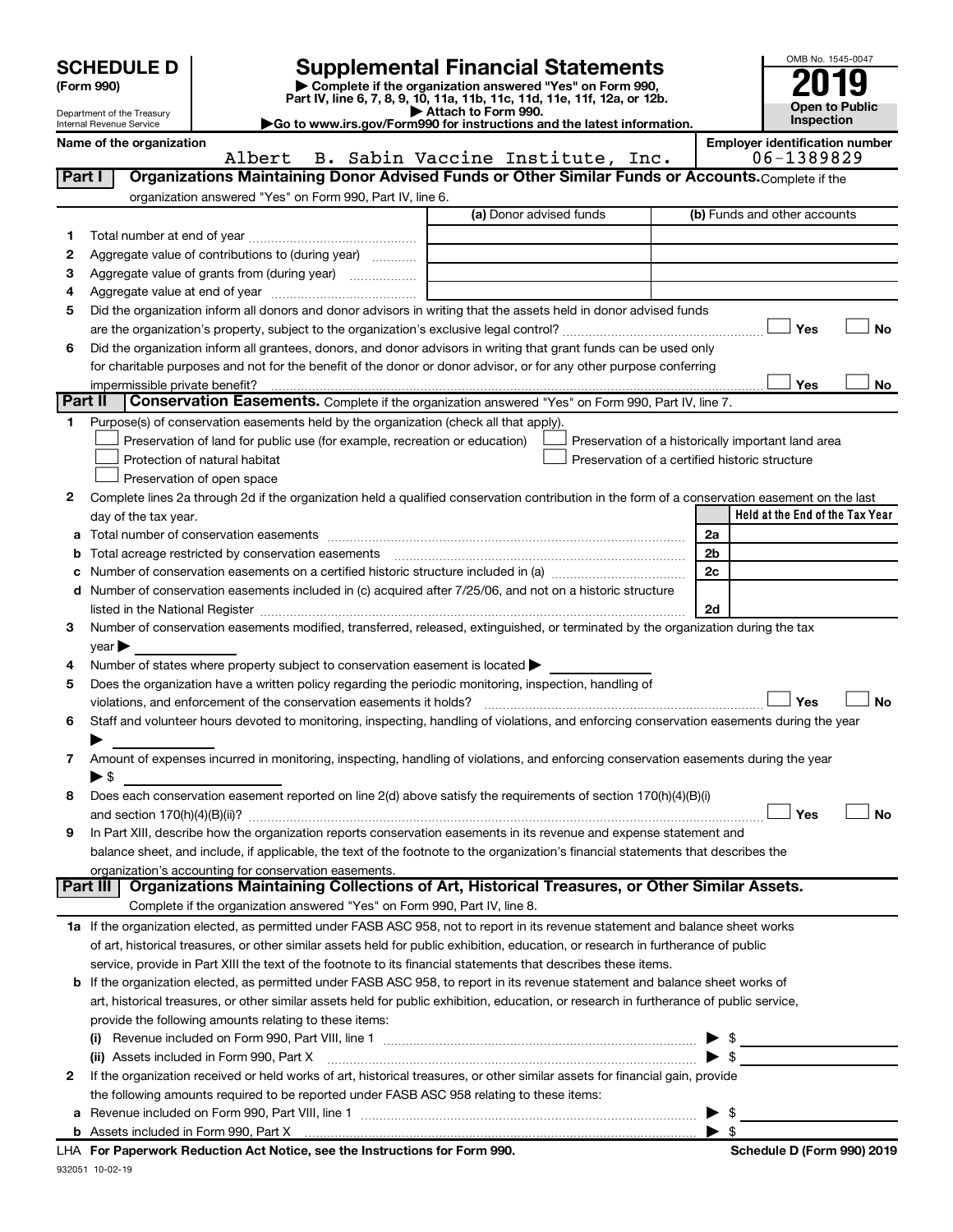|               | Albert<br>Schedule D (Form 990) 2019                                                                                                 | B. Sabin Vaccine Institute, Inc. |   |                |                                                                                                                                                                                                                                |                 | 06-1389829 |                | Page $\bm{2}$ |
|---------------|--------------------------------------------------------------------------------------------------------------------------------------|----------------------------------|---|----------------|--------------------------------------------------------------------------------------------------------------------------------------------------------------------------------------------------------------------------------|-----------------|------------|----------------|---------------|
|               | Part III<br>Organizations Maintaining Collections of Art, Historical Treasures, or Other Similar Assets (continued)                  |                                  |   |                |                                                                                                                                                                                                                                |                 |            |                |               |
| 3             | Using the organization's acquisition, accession, and other records, check any of the following that make significant use of its      |                                  |   |                |                                                                                                                                                                                                                                |                 |            |                |               |
|               | collection items (check all that apply):                                                                                             |                                  |   |                |                                                                                                                                                                                                                                |                 |            |                |               |
| a             | Public exhibition                                                                                                                    | d                                |   |                | Loan or exchange program                                                                                                                                                                                                       |                 |            |                |               |
| b             | Scholarly research                                                                                                                   | е                                |   |                | Other the contract of the contract of the contract of the contract of the contract of the contract of the contract of the contract of the contract of the contract of the contract of the contract of the contract of the cont |                 |            |                |               |
| c             | Preservation for future generations                                                                                                  |                                  |   |                |                                                                                                                                                                                                                                |                 |            |                |               |
| 4             | Provide a description of the organization's collections and explain how they further the organization's exempt purpose in Part XIII. |                                  |   |                |                                                                                                                                                                                                                                |                 |            |                |               |
| 5             | During the year, did the organization solicit or receive donations of art, historical treasures, or other similar assets             |                                  |   |                |                                                                                                                                                                                                                                |                 |            |                |               |
|               |                                                                                                                                      |                                  |   |                |                                                                                                                                                                                                                                |                 |            | Yes            | No            |
|               | Part IV<br>Escrow and Custodial Arrangements. Complete if the organization answered "Yes" on Form 990, Part IV, line 9, or           |                                  |   |                |                                                                                                                                                                                                                                |                 |            |                |               |
|               | reported an amount on Form 990, Part X, line 21.                                                                                     |                                  |   |                |                                                                                                                                                                                                                                |                 |            |                |               |
|               | 1a Is the organization an agent, trustee, custodian or other intermediary for contributions or other assets not included             |                                  |   |                |                                                                                                                                                                                                                                |                 |            |                |               |
|               |                                                                                                                                      |                                  |   |                |                                                                                                                                                                                                                                |                 |            | Yes            | No            |
|               | b If "Yes," explain the arrangement in Part XIII and complete the following table:                                                   |                                  |   |                |                                                                                                                                                                                                                                |                 |            |                |               |
|               |                                                                                                                                      |                                  |   |                |                                                                                                                                                                                                                                |                 |            | Amount         |               |
|               |                                                                                                                                      |                                  |   |                |                                                                                                                                                                                                                                | 1c              |            |                |               |
|               |                                                                                                                                      |                                  |   |                |                                                                                                                                                                                                                                | 1d              |            |                |               |
|               | Distributions during the year measurement contains and all the year measurement of the state of the state of t                       |                                  |   |                |                                                                                                                                                                                                                                | 1e              |            |                |               |
| f             |                                                                                                                                      |                                  |   |                |                                                                                                                                                                                                                                | 1f              |            |                |               |
|               | 2a Did the organization include an amount on Form 990, Part X, line 21, for escrow or custodial account liability?                   |                                  |   |                |                                                                                                                                                                                                                                |                 |            | Yes            | No            |
|               | <b>b</b> If "Yes," explain the arrangement in Part XIII. Check here if the explanation has been provided on Part XIII                |                                  |   |                |                                                                                                                                                                                                                                |                 |            |                |               |
| <b>Part V</b> | Endowment Funds. Complete if the organization answered "Yes" on Form 990, Part IV, line 10.                                          |                                  |   |                |                                                                                                                                                                                                                                |                 |            |                |               |
|               |                                                                                                                                      | (a) Current year                 |   | (b) Prior year | (c) Two years back $\vert$ (d) Three years back $\vert$ (e) Four years back                                                                                                                                                    |                 |            |                |               |
|               |                                                                                                                                      |                                  |   |                |                                                                                                                                                                                                                                |                 |            |                |               |
| b             |                                                                                                                                      |                                  |   |                |                                                                                                                                                                                                                                |                 |            |                |               |
|               | Net investment earnings, gains, and losses                                                                                           |                                  |   |                |                                                                                                                                                                                                                                |                 |            |                |               |
|               |                                                                                                                                      |                                  |   |                |                                                                                                                                                                                                                                |                 |            |                |               |
|               | e Other expenditures for facilities                                                                                                  |                                  |   |                |                                                                                                                                                                                                                                |                 |            |                |               |
|               | and programs                                                                                                                         |                                  |   |                |                                                                                                                                                                                                                                |                 |            |                |               |
| f             |                                                                                                                                      |                                  |   |                |                                                                                                                                                                                                                                |                 |            |                |               |
|               | End of year balance                                                                                                                  |                                  |   |                |                                                                                                                                                                                                                                |                 |            |                |               |
| 2             | Provide the estimated percentage of the current year end balance (line 1g, column (a)) held as:                                      |                                  |   |                |                                                                                                                                                                                                                                |                 |            |                |               |
| а             | Board designated or quasi-endowment >                                                                                                |                                  | ℅ |                |                                                                                                                                                                                                                                |                 |            |                |               |
| b             | Permanent endowment $\blacktriangleright$                                                                                            | %                                |   |                |                                                                                                                                                                                                                                |                 |            |                |               |
|               | $\mathbf c$ Term endowment $\blacktriangleright$                                                                                     | %                                |   |                |                                                                                                                                                                                                                                |                 |            |                |               |
|               | The percentages on lines 2a, 2b, and 2c should equal 100%.                                                                           |                                  |   |                |                                                                                                                                                                                                                                |                 |            |                |               |
|               | 3a Are there endowment funds not in the possession of the organization that are held and administered for the organization           |                                  |   |                |                                                                                                                                                                                                                                |                 |            |                |               |
|               | by:                                                                                                                                  |                                  |   |                |                                                                                                                                                                                                                                |                 |            |                | Yes<br>No     |
|               | (i)                                                                                                                                  |                                  |   |                |                                                                                                                                                                                                                                |                 |            | 3a(i)          |               |
|               |                                                                                                                                      |                                  |   |                |                                                                                                                                                                                                                                |                 |            | 3a(ii)         |               |
|               |                                                                                                                                      |                                  |   |                |                                                                                                                                                                                                                                |                 |            | 3b             |               |
|               | Describe in Part XIII the intended uses of the organization's endowment funds.                                                       |                                  |   |                |                                                                                                                                                                                                                                |                 |            |                |               |
|               | Part VI<br>Land, Buildings, and Equipment.                                                                                           |                                  |   |                |                                                                                                                                                                                                                                |                 |            |                |               |
|               | Complete if the organization answered "Yes" on Form 990, Part IV, line 11a. See Form 990, Part X, line 10.                           |                                  |   |                |                                                                                                                                                                                                                                |                 |            |                |               |
|               | Description of property                                                                                                              | (a) Cost or other                |   |                | (b) Cost or other                                                                                                                                                                                                              | (c) Accumulated |            | (d) Book value |               |
|               |                                                                                                                                      | basis (investment)               |   |                | basis (other)                                                                                                                                                                                                                  | depreciation    |            |                |               |
|               |                                                                                                                                      |                                  |   |                |                                                                                                                                                                                                                                |                 |            |                |               |
|               |                                                                                                                                      |                                  |   |                |                                                                                                                                                                                                                                |                 |            |                |               |
|               |                                                                                                                                      |                                  |   |                | 1,192,938.                                                                                                                                                                                                                     | 292,302.        |            |                | 900,636.      |
|               |                                                                                                                                      |                                  |   |                | 329,008.                                                                                                                                                                                                                       | 325,582.        |            |                | 3,426.        |
|               |                                                                                                                                      |                                  |   |                |                                                                                                                                                                                                                                |                 |            |                |               |
|               |                                                                                                                                      |                                  |   |                |                                                                                                                                                                                                                                |                 |            |                | 904,062.      |

**Schedule D (Form 990) 2019**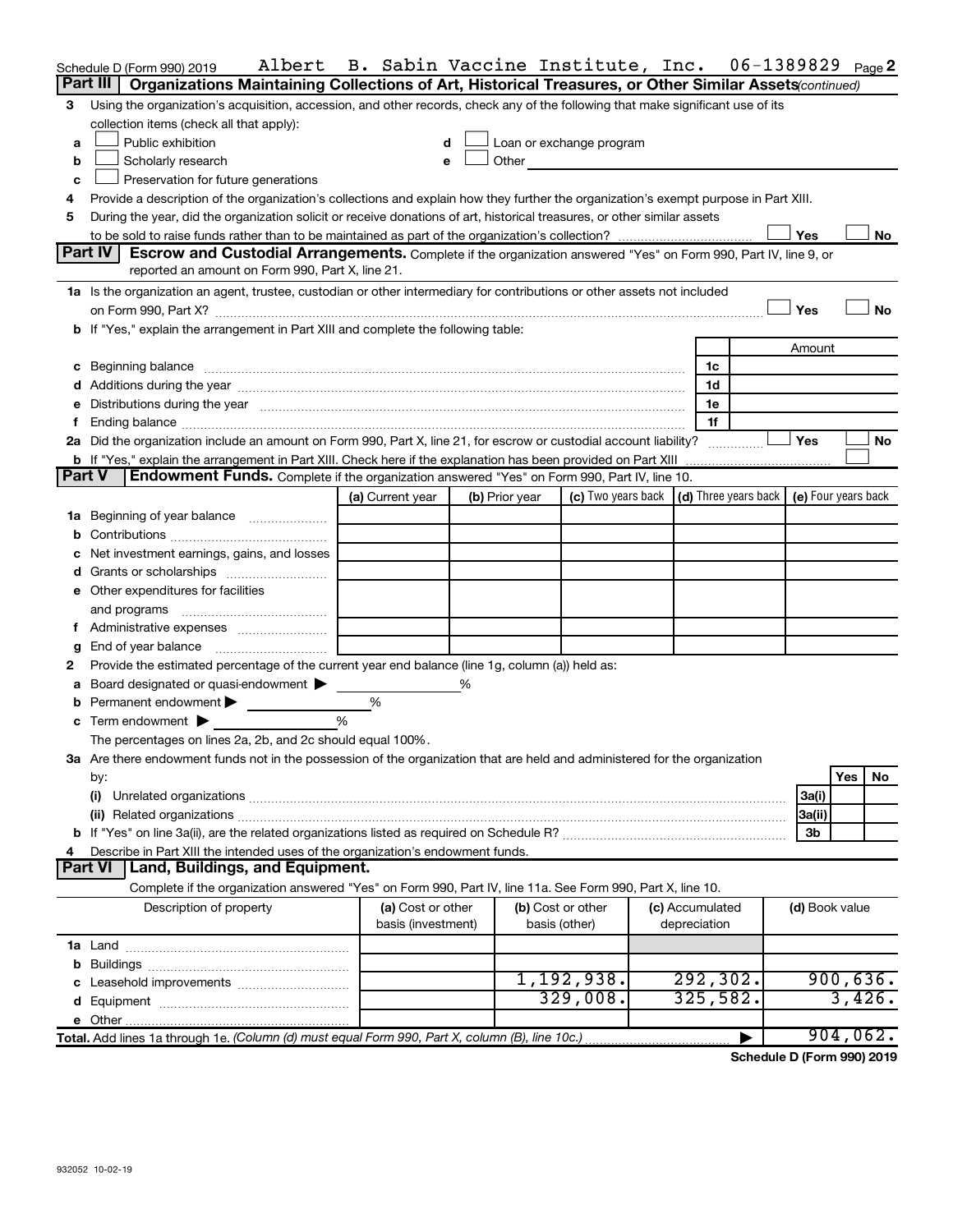|             | Schedule D (Form 990) 2019 | Albert                                                               |                 |                | B. Sabin Vaccine Institute, Inc.                                                                                                                     | 06-1389829                                                | Page $3$ |
|-------------|----------------------------|----------------------------------------------------------------------|-----------------|----------------|------------------------------------------------------------------------------------------------------------------------------------------------------|-----------------------------------------------------------|----------|
|             |                            | Part VII Investments - Other Securities.                             |                 |                |                                                                                                                                                      |                                                           |          |
|             |                            |                                                                      |                 |                | Complete if the organization answered "Yes" on Form 990, Part IV, line 11b. See Form 990, Part X, line 12.                                           |                                                           |          |
|             |                            | (a) Description of security or category (including name of security) |                 | (b) Book value |                                                                                                                                                      | (c) Method of valuation: Cost or end-of-year market value |          |
|             | (1) Financial derivatives  |                                                                      |                 |                |                                                                                                                                                      |                                                           |          |
|             |                            |                                                                      |                 |                |                                                                                                                                                      |                                                           |          |
| $(3)$ Other |                            |                                                                      |                 |                |                                                                                                                                                      |                                                           |          |
|             |                            |                                                                      |                 |                |                                                                                                                                                      |                                                           |          |
| (A)         |                            |                                                                      |                 |                |                                                                                                                                                      |                                                           |          |
| (B)         |                            |                                                                      |                 |                |                                                                                                                                                      |                                                           |          |
| (C)         |                            |                                                                      |                 |                |                                                                                                                                                      |                                                           |          |
| (D)         |                            |                                                                      |                 |                |                                                                                                                                                      |                                                           |          |
| (E)         |                            |                                                                      |                 |                |                                                                                                                                                      |                                                           |          |
| (F)         |                            |                                                                      |                 |                |                                                                                                                                                      |                                                           |          |
| (G)         |                            |                                                                      |                 |                |                                                                                                                                                      |                                                           |          |
| (H)         |                            |                                                                      |                 |                |                                                                                                                                                      |                                                           |          |
|             |                            | Total. (Col. (b) must equal Form 990, Part X, col. (B) line 12.)     |                 |                |                                                                                                                                                      |                                                           |          |
|             |                            | Part VIII Investments - Program Related.                             |                 |                |                                                                                                                                                      |                                                           |          |
|             |                            |                                                                      |                 |                | Complete if the organization answered "Yes" on Form 990, Part IV, line 11c. See Form 990, Part X, line 13.                                           |                                                           |          |
|             |                            | (a) Description of investment                                        |                 | (b) Book value |                                                                                                                                                      | (c) Method of valuation: Cost or end-of-year market value |          |
| (1)         |                            |                                                                      |                 |                |                                                                                                                                                      |                                                           |          |
| (2)         |                            |                                                                      |                 |                |                                                                                                                                                      |                                                           |          |
|             |                            |                                                                      |                 |                |                                                                                                                                                      |                                                           |          |
| (3)         |                            |                                                                      |                 |                |                                                                                                                                                      |                                                           |          |
| (4)         |                            |                                                                      |                 |                |                                                                                                                                                      |                                                           |          |
| (5)         |                            |                                                                      |                 |                |                                                                                                                                                      |                                                           |          |
| (6)         |                            |                                                                      |                 |                |                                                                                                                                                      |                                                           |          |
| (7)         |                            |                                                                      |                 |                |                                                                                                                                                      |                                                           |          |
| (8)         |                            |                                                                      |                 |                |                                                                                                                                                      |                                                           |          |
| (9)         |                            |                                                                      |                 |                |                                                                                                                                                      |                                                           |          |
|             |                            | Total. (Col. (b) must equal Form 990, Part X, col. (B) line 13.)     |                 |                |                                                                                                                                                      |                                                           |          |
| Part IX     | <b>Other Assets.</b>       |                                                                      |                 |                |                                                                                                                                                      |                                                           |          |
|             |                            |                                                                      |                 |                | Complete if the organization answered "Yes" on Form 990, Part IV, line 11d. See Form 990, Part X, line 15.                                           |                                                           |          |
|             |                            |                                                                      | (a) Description |                |                                                                                                                                                      | (b) Book value                                            |          |
| (1)         |                            |                                                                      |                 |                |                                                                                                                                                      |                                                           |          |
| (2)         |                            |                                                                      |                 |                |                                                                                                                                                      |                                                           |          |
| (3)         |                            |                                                                      |                 |                |                                                                                                                                                      |                                                           |          |
|             |                            |                                                                      |                 |                |                                                                                                                                                      |                                                           |          |
| (4)         |                            |                                                                      |                 |                |                                                                                                                                                      |                                                           |          |
| (5)         |                            |                                                                      |                 |                |                                                                                                                                                      |                                                           |          |
| (6)         |                            |                                                                      |                 |                |                                                                                                                                                      |                                                           |          |
| (7)         |                            |                                                                      |                 |                |                                                                                                                                                      |                                                           |          |
| (8)         |                            |                                                                      |                 |                |                                                                                                                                                      |                                                           |          |
| (9)         |                            |                                                                      |                 |                |                                                                                                                                                      |                                                           |          |
|             |                            | Total. (Column (b) must equal Form 990, Part X, col. (B) line 15.)   |                 |                |                                                                                                                                                      |                                                           |          |
| Part X      | <b>Other Liabilities.</b>  |                                                                      |                 |                |                                                                                                                                                      |                                                           |          |
|             |                            |                                                                      |                 |                | Complete if the organization answered "Yes" on Form 990, Part IV, line 11e or 11f. See Form 990, Part X, line 25.                                    |                                                           |          |
| 1.          |                            | (a) Description of liability                                         |                 |                |                                                                                                                                                      | (b) Book value                                            |          |
| (1)         | Federal income taxes       |                                                                      |                 |                |                                                                                                                                                      |                                                           |          |
| (2)         | Deferred rent              |                                                                      |                 |                |                                                                                                                                                      | 1,520,546.                                                |          |
| (3)         |                            | Deferred compensation liability                                      |                 |                |                                                                                                                                                      |                                                           | 391,732. |
| (4)         | Security deposit           |                                                                      |                 |                |                                                                                                                                                      |                                                           | 5,969.   |
|             |                            |                                                                      |                 |                |                                                                                                                                                      |                                                           |          |
| (5)         |                            |                                                                      |                 |                |                                                                                                                                                      |                                                           |          |
| (6)         |                            |                                                                      |                 |                |                                                                                                                                                      |                                                           |          |
| (7)         |                            |                                                                      |                 |                |                                                                                                                                                      |                                                           |          |
| (8)         |                            |                                                                      |                 |                |                                                                                                                                                      |                                                           |          |
| (9)         |                            |                                                                      |                 |                |                                                                                                                                                      |                                                           |          |
|             |                            | Total. (Column (b) must equal Form 990, Part X, col. (B) line 25.).  |                 |                |                                                                                                                                                      | 1,918,247.                                                |          |
|             |                            |                                                                      |                 |                | 2. Liability for uncertain tax positions. In Part XIII, provide the text of the footnote to the organization's financial statements that reports the |                                                           |          |

organization's liability for uncertain tax positions under FASB ASC 740. Check here if the text of the footnote has been provided in Part XIII ...  $\fbox{\bf X}$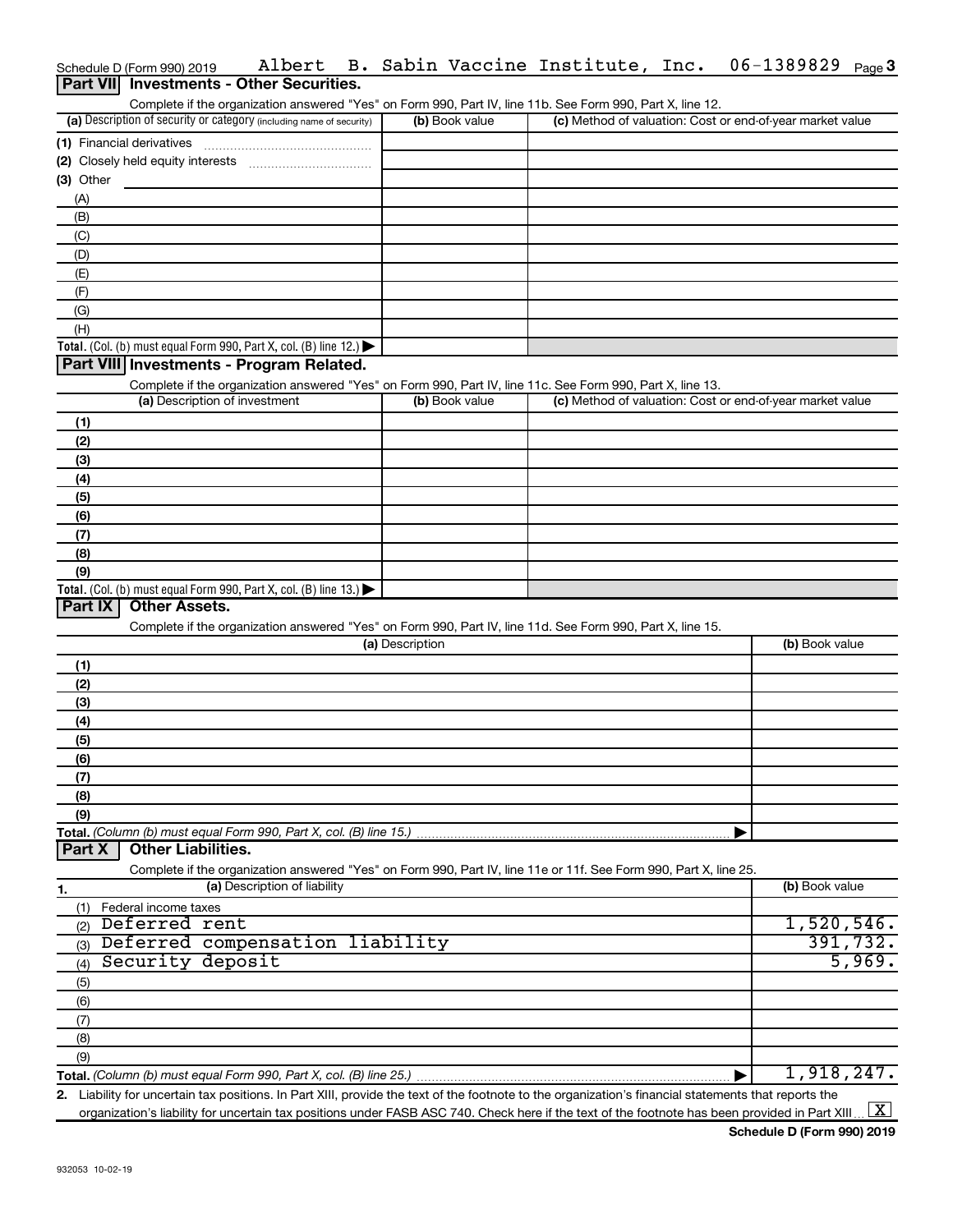| Schedule D (Form 990) 2019 |  |
|----------------------------|--|
|                            |  |

|                                                                   |  |  | Management evaluated the Institute's tax positions and concluded that the |  |
|-------------------------------------------------------------------|--|--|---------------------------------------------------------------------------|--|
| Institute's financial statements do not include any uncertain tax |  |  |                                                                           |  |
| positions.                                                        |  |  |                                                                           |  |

Part XI, Line 4b - Other Adjustments:

**2** Amounts included on line 1 but not on Form 990, Part VIII, line 12:

**a** Net unrealized gains (losses) on investments ~~~~~~~~~~~~~~~~~~ **b** Donated services and use of facilities ~~~~~~~~~~~~~~~~~~~~~~ **c** Recoveries of prior year grants ~~~~~~~~~~~~~~~~~~~~~~~~~ **d** Other (Describe in Part XIII.) ~~~~~~~~~~~~~~~~~~~~~~~~~~

Complete if the organization answered "Yes" on Form 990, Part IV, line 12a.

Rental Expense -78,417.

## Part XII, Line 2d - Other Adjustments:

## Rental Expense 78,417.

**1**

**5 c 4a 4b 3** and **4c. 4c 5** *(This must equal Form 990, Part I, line 18.)* Add lines 4a and Total expenses. Add lines 3 and ~~~~~~~~~~~~~~~~~~~~~~~~~~~~~~~~~~~~~~~~~~~~~ **Part XIII Supplemental Information.**

Provide the descriptions required for Part II, lines 3, 5, and 9; Part III, lines 1a and 4; Part IV, lines 1b and 2b; Part V, line 4; Part X, line 2; Part XI, lines 2d and 4b; and Part XII, lines 2d and 4b. Also complete this part to provide any additional information.

# Complete if the organization answered "Yes" on Form 990, Part IV, line 12a.

**e 2a 2d 2e** Add lines through ~~~~~~~~~~~~~~~~~~~~~~~~~~~~~~~~~~~~~~~~~~~

Total revenue, gains, and other support per audited financial statements ~~~~~~~~~~~~~~~~~~~

**Part XI** Reconciliation of Revenue per Audited Financial Statements With Revenue per Return.

| З.           | Subtract line 2e from line 1                                                                                                                                                                                                                       |                |            | 3  | 9,626,607.  |
|--------------|----------------------------------------------------------------------------------------------------------------------------------------------------------------------------------------------------------------------------------------------------|----------------|------------|----|-------------|
| 4            | Amounts included on Form 990, Part VIII, line 12, but not on line 1:                                                                                                                                                                               |                |            |    |             |
|              |                                                                                                                                                                                                                                                    | 4a             |            |    |             |
|              |                                                                                                                                                                                                                                                    | 4b             | $-78,417.$ |    |             |
|              | c Add lines 4a and 4b                                                                                                                                                                                                                              |                |            | 4c | $-78,417.$  |
|              |                                                                                                                                                                                                                                                    |                |            | 5  | 9,548,190.  |
|              | Part XII Reconciliation of Expenses per Audited Financial Statements With Expenses per Return.                                                                                                                                                     |                |            |    |             |
|              | Complete if the organization answered "Yes" on Form 990, Part IV, line 12a.                                                                                                                                                                        |                |            |    |             |
| 1.           |                                                                                                                                                                                                                                                    |                |            | 1. | 13,943,408. |
| $\mathbf{2}$ | Amounts included on line 1 but not on Form 990, Part IX, line 25:                                                                                                                                                                                  |                |            |    |             |
|              | a Donated services and use of facilities <i>manual content content of the content of the content of a</i>                                                                                                                                          | 2a             | 104,506.   |    |             |
|              |                                                                                                                                                                                                                                                    | 2 <sub>b</sub> |            |    |             |
|              |                                                                                                                                                                                                                                                    | 2c             |            |    |             |
| d            |                                                                                                                                                                                                                                                    | 2d             | 78,417.    |    |             |
|              | e Add lines 2a through 2d <b>[16]</b> Manuscription and the Add lines 2a through 2d <b>[16]</b> Manuscription and the Add lines 2a through 2d <b>[16]</b> Manuscription and the Add lines 2a through 2d <b>[16]</b> Manuscription and the Add line |                |            | 2e | 182,923.    |
| 3            | Subtract line 2e from line 1                                                                                                                                                                                                                       |                |            | 3  | 13,760,485. |
| 4            | Amounts included on Form 990, Part IX, line 25, but not on line 1:                                                                                                                                                                                 |                |            |    |             |
|              |                                                                                                                                                                                                                                                    | 4a             |            |    |             |
|              | <b>b</b> Other (Describe in Part XIII.)                                                                                                                                                                                                            | 4b             |            |    |             |
|              | c Add lines 4a and 4b                                                                                                                                                                                                                              |                |            | 4c | $0$ .       |
| 5.           |                                                                                                                                                                                                                                                    |                |            | 5  | 13,760,485. |
|              | Dout VIII Curricus entel Information                                                                                                                                                                                                               |                |            |    |             |

Schedule D (Form 990) 2019 Page Albert B. Sabin Vaccine Institute, Inc. 06-1389829

**2a 2b 2c 2d**

## 932054 10-02-19

**1**

52,245. 104,506. 06-1389829 <sub>Page</sub> 4

9,783,358.

156,751.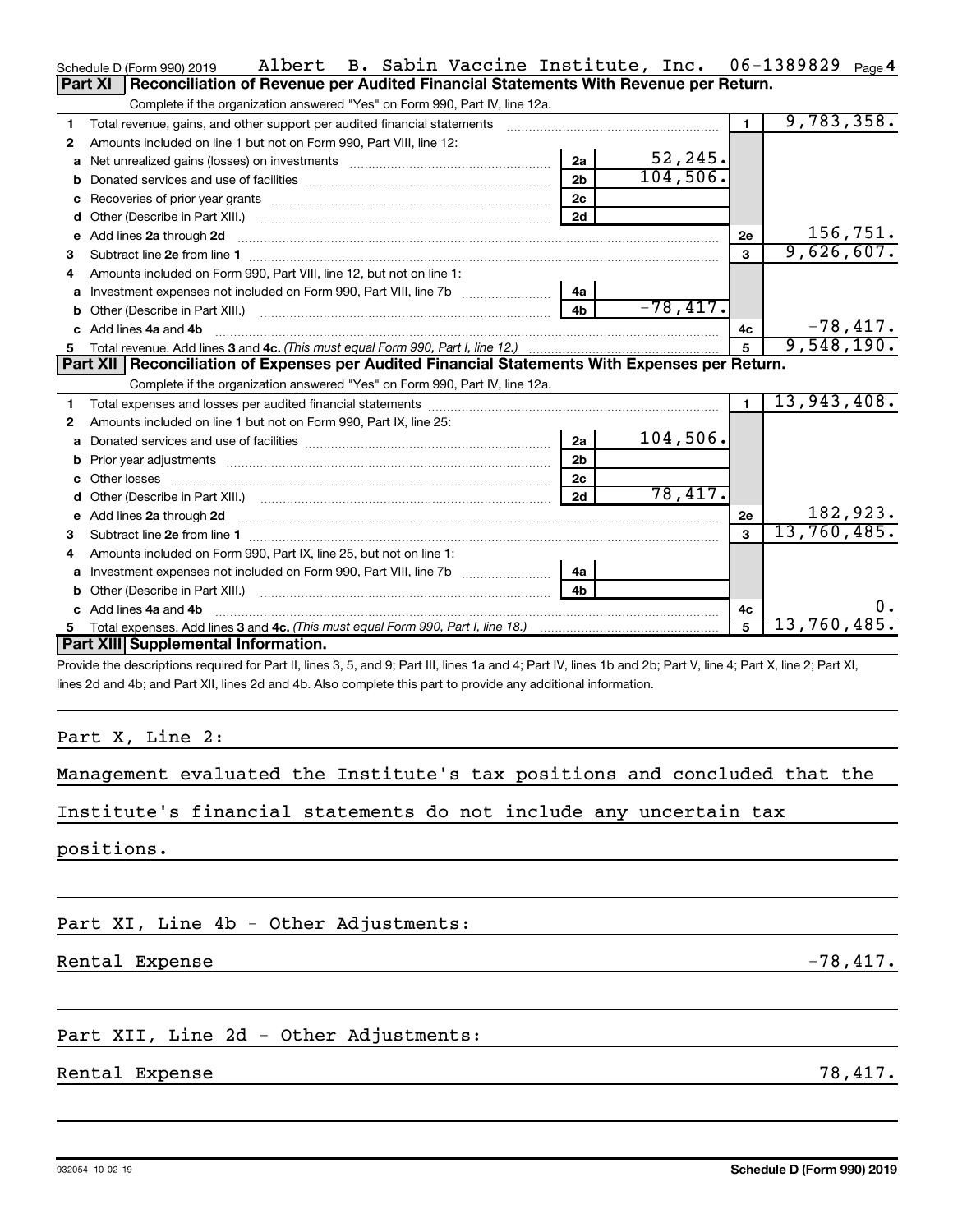| Schedule D (Form 990) 2019 Albert B.<br><b>Part XIII Supplemental Information</b> (continued) | Albert |  |  | B. Sabin Vaccine Institute, Inc.06-1389829 Page5 |  |
|-----------------------------------------------------------------------------------------------|--------|--|--|--------------------------------------------------|--|
|                                                                                               |        |  |  |                                                  |  |
|                                                                                               |        |  |  |                                                  |  |
|                                                                                               |        |  |  |                                                  |  |
|                                                                                               |        |  |  |                                                  |  |
|                                                                                               |        |  |  |                                                  |  |
|                                                                                               |        |  |  |                                                  |  |
|                                                                                               |        |  |  |                                                  |  |
|                                                                                               |        |  |  |                                                  |  |
|                                                                                               |        |  |  |                                                  |  |
|                                                                                               |        |  |  |                                                  |  |
|                                                                                               |        |  |  |                                                  |  |
|                                                                                               |        |  |  |                                                  |  |
|                                                                                               |        |  |  |                                                  |  |
|                                                                                               |        |  |  |                                                  |  |
|                                                                                               |        |  |  |                                                  |  |
|                                                                                               |        |  |  |                                                  |  |
|                                                                                               |        |  |  |                                                  |  |
|                                                                                               |        |  |  |                                                  |  |
|                                                                                               |        |  |  |                                                  |  |
|                                                                                               |        |  |  |                                                  |  |
|                                                                                               |        |  |  |                                                  |  |
|                                                                                               |        |  |  |                                                  |  |
|                                                                                               |        |  |  |                                                  |  |
|                                                                                               |        |  |  |                                                  |  |
|                                                                                               |        |  |  |                                                  |  |
|                                                                                               |        |  |  |                                                  |  |
|                                                                                               |        |  |  |                                                  |  |
|                                                                                               |        |  |  |                                                  |  |
|                                                                                               |        |  |  |                                                  |  |
|                                                                                               |        |  |  |                                                  |  |
|                                                                                               |        |  |  |                                                  |  |
|                                                                                               |        |  |  |                                                  |  |
|                                                                                               |        |  |  |                                                  |  |
|                                                                                               |        |  |  |                                                  |  |
|                                                                                               |        |  |  |                                                  |  |
|                                                                                               |        |  |  |                                                  |  |
|                                                                                               |        |  |  |                                                  |  |
|                                                                                               |        |  |  |                                                  |  |
|                                                                                               |        |  |  |                                                  |  |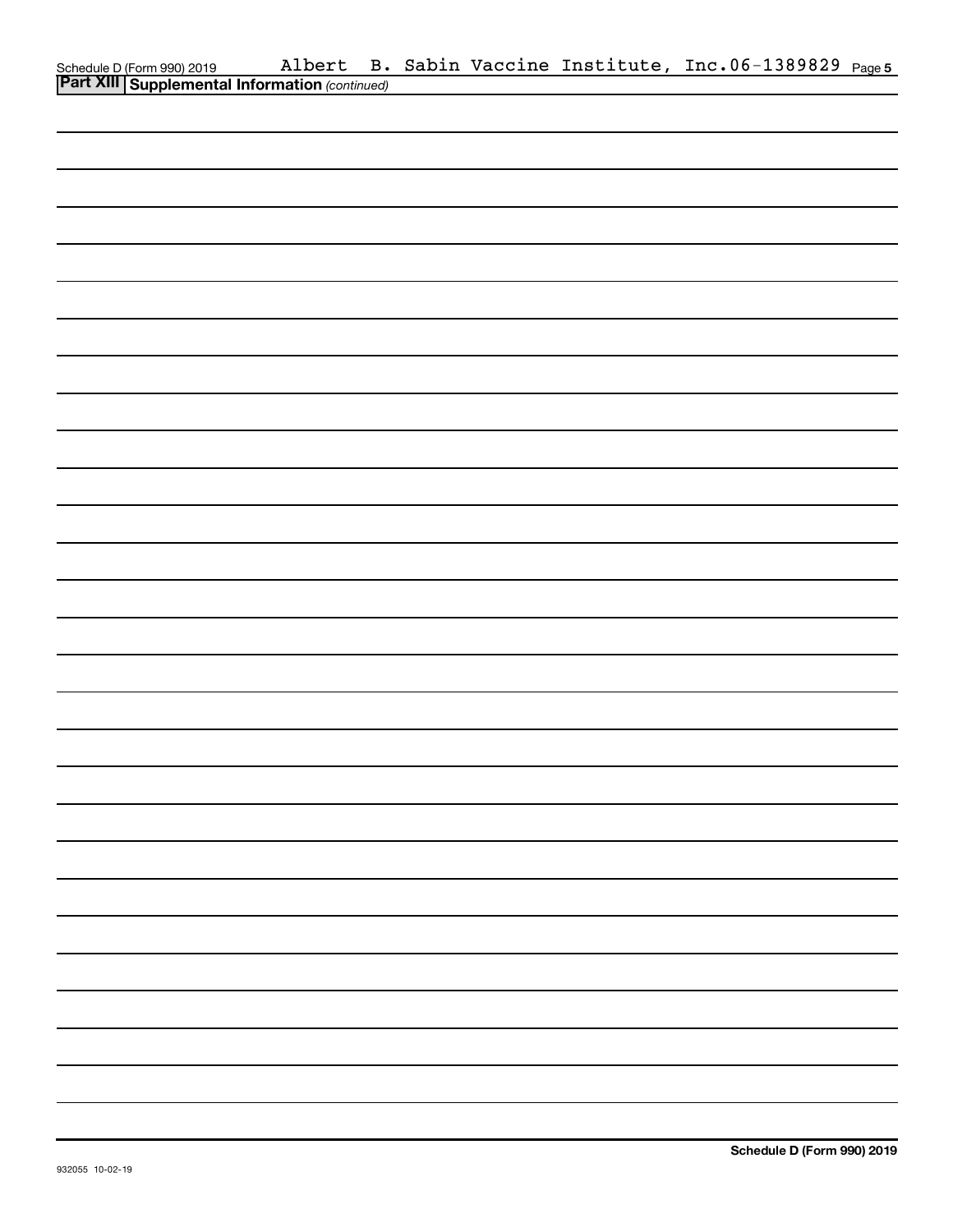| (Form 990)<br>▶ Complete if the organization answered "Yes" on Form 990, Part IV, line 14b, 15, or 16. |                          |                            |                                                                                                                                           |                      | ZU IY                                                  |                              |
|--------------------------------------------------------------------------------------------------------|--------------------------|----------------------------|-------------------------------------------------------------------------------------------------------------------------------------------|----------------------|--------------------------------------------------------|------------------------------|
| Department of the Treasury                                                                             |                          |                            | Attach to Form 990.                                                                                                                       |                      |                                                        | <b>Open to Public</b>        |
| Internal Revenue Service                                                                               |                          |                            | Go to www.irs.gov/Form990 for instructions and the latest information.                                                                    |                      |                                                        | Inspection                   |
| Name of the organization                                                                               |                          |                            |                                                                                                                                           |                      | <b>Employer identification number</b>                  |                              |
| Albert                                                                                                 |                          |                            | B. Sabin Vaccine Institute, Inc.                                                                                                          |                      | 06-1389829                                             |                              |
| Part I                                                                                                 |                          |                            | General Information on Activities Outside the United States. Complete if the organization answered "Yes" on                               |                      |                                                        |                              |
| Form 990, Part IV, line 14b.                                                                           |                          |                            |                                                                                                                                           |                      |                                                        |                              |
| 1.                                                                                                     |                          |                            | For grantmakers. Does the organization maintain records to substantiate the amount of its grants and other assistance,                    |                      |                                                        |                              |
|                                                                                                        |                          |                            | the grantees' eligibility for the grants or assistance, and the selection criteria used to award the grants or assistance?                |                      |                                                        | $X$ Yes<br><b>No</b>         |
|                                                                                                        |                          |                            |                                                                                                                                           |                      |                                                        |                              |
|                                                                                                        |                          |                            | 2 For grantmakers. Describe in Part V the organization's procedures for monitoring the use of its grants and other assistance outside the |                      |                                                        |                              |
| United States.                                                                                         |                          |                            |                                                                                                                                           |                      |                                                        |                              |
| 3                                                                                                      |                          |                            | Activities per Region. (The following Part I, line 3 table can be duplicated if additional space is needed.)                              |                      |                                                        |                              |
| (a) Region                                                                                             | (b) Number of<br>offices | employees,                 | (c) Number of (d) Activities conducted in the region<br>(by type) (such as, fundraising, pro-                                             |                      | (e) If activity listed in (d)<br>is a program service, | (f) Total<br>expenditures    |
|                                                                                                        | in the region            | agents, and<br>independent | gram services, investments, grants to                                                                                                     |                      | describe specific type                                 | for and                      |
|                                                                                                        |                          | contractors                | recipients located in the region)                                                                                                         |                      | of service(s) in the region                            | investments<br>in the region |
|                                                                                                        |                          | in the region              |                                                                                                                                           |                      |                                                        |                              |
|                                                                                                        |                          |                            |                                                                                                                                           | Typhoid study sites. |                                                        |                              |
|                                                                                                        |                          |                            | Grants to recipients                                                                                                                      |                      | Vaccine Acceptance Small                               |                              |
| South Asia                                                                                             | 0                        | 0                          | located in region                                                                                                                         |                      | Grants Program awardee                                 | 1,634,958.                   |
| South America -                                                                                        |                          |                            |                                                                                                                                           |                      |                                                        |                              |
| Argentina, Bolivia,                                                                                    |                          |                            |                                                                                                                                           | Dengue vaccine       |                                                        |                              |
| Brazil, Chile,                                                                                         |                          |                            | Grants to recipients                                                                                                                      |                      | effectiveness study &                                  |                              |
| Columbia, Ecuador,                                                                                     | 0                        | 0                          | located in region                                                                                                                         | clinical trial site  |                                                        | 74, 515.                     |
|                                                                                                        |                          |                            |                                                                                                                                           |                      |                                                        |                              |
|                                                                                                        |                          |                            |                                                                                                                                           |                      |                                                        |                              |
|                                                                                                        |                          |                            | Grants to recipients                                                                                                                      |                      | Vaccine acceptance small                               |                              |
| Sub-Saharan Africa                                                                                     | 0                        | 0                          | located in region                                                                                                                         |                      | grants program awardee                                 | 21,596.                      |
| Europe (Including                                                                                      |                          |                            |                                                                                                                                           | Bulk drug substance  |                                                        |                              |
| Iceland & Greenland)                                                                                   |                          |                            |                                                                                                                                           | production for       |                                                        |                              |
| - Albania, Andorra,                                                                                    |                          |                            | Grants to recipients                                                                                                                      |                      | ebola/marburg, Vaccine                                 |                              |
| Austria, Belgium                                                                                       | 0                        | 0                          | located in region                                                                                                                         |                      | Acceptance Small Grants                                | 371,546.                     |
|                                                                                                        |                          |                            |                                                                                                                                           |                      |                                                        |                              |
|                                                                                                        |                          |                            |                                                                                                                                           |                      |                                                        |                              |
|                                                                                                        |                          |                            |                                                                                                                                           |                      |                                                        |                              |
|                                                                                                        |                          |                            |                                                                                                                                           |                      |                                                        |                              |
|                                                                                                        |                          |                            |                                                                                                                                           |                      |                                                        |                              |
|                                                                                                        |                          |                            |                                                                                                                                           |                      |                                                        |                              |
|                                                                                                        |                          |                            |                                                                                                                                           |                      |                                                        |                              |
|                                                                                                        |                          |                            |                                                                                                                                           |                      |                                                        |                              |
|                                                                                                        |                          |                            |                                                                                                                                           |                      |                                                        |                              |
|                                                                                                        |                          |                            |                                                                                                                                           |                      |                                                        |                              |
|                                                                                                        |                          |                            |                                                                                                                                           |                      |                                                        |                              |
|                                                                                                        |                          |                            |                                                                                                                                           |                      |                                                        |                              |
|                                                                                                        |                          |                            |                                                                                                                                           |                      |                                                        |                              |
|                                                                                                        |                          |                            |                                                                                                                                           |                      |                                                        |                              |
|                                                                                                        |                          |                            |                                                                                                                                           |                      |                                                        |                              |
| <b>3 a</b> Subtotal                                                                                    | $\Omega$                 | 0                          |                                                                                                                                           |                      |                                                        | 2,102,615.                   |
| <b>b</b> Total from continuation                                                                       |                          |                            |                                                                                                                                           |                      |                                                        |                              |
| sheets to Part I                                                                                       |                          | 0                          |                                                                                                                                           |                      |                                                        | 0.                           |
| c Totals (add lines 3a                                                                                 |                          |                            |                                                                                                                                           |                      |                                                        |                              |
| and 3b)                                                                                                |                          | 0                          |                                                                                                                                           |                      |                                                        | 2,102,615.                   |

**Statement of Activities Outside the United States**  $\begin{array}{|c|c|c|c|c|c|}\n\hline\n\text{OM-MS} & \text{OM-MS} & \text{OM-MS} \\
\hline\n\text{OM-MS} & \text{OM-MS} & \text{OM-MS} & \text{OM-MS} \\
\hline\n\end{array}$ 

**For Paperwork Reduction Act Notice, see the Instructions for Form 990. Schedule F (Form 990) 2019** LHA See Part V for Column (e) descriptions

OMB No. 1545-0047

**SCHEDULE F**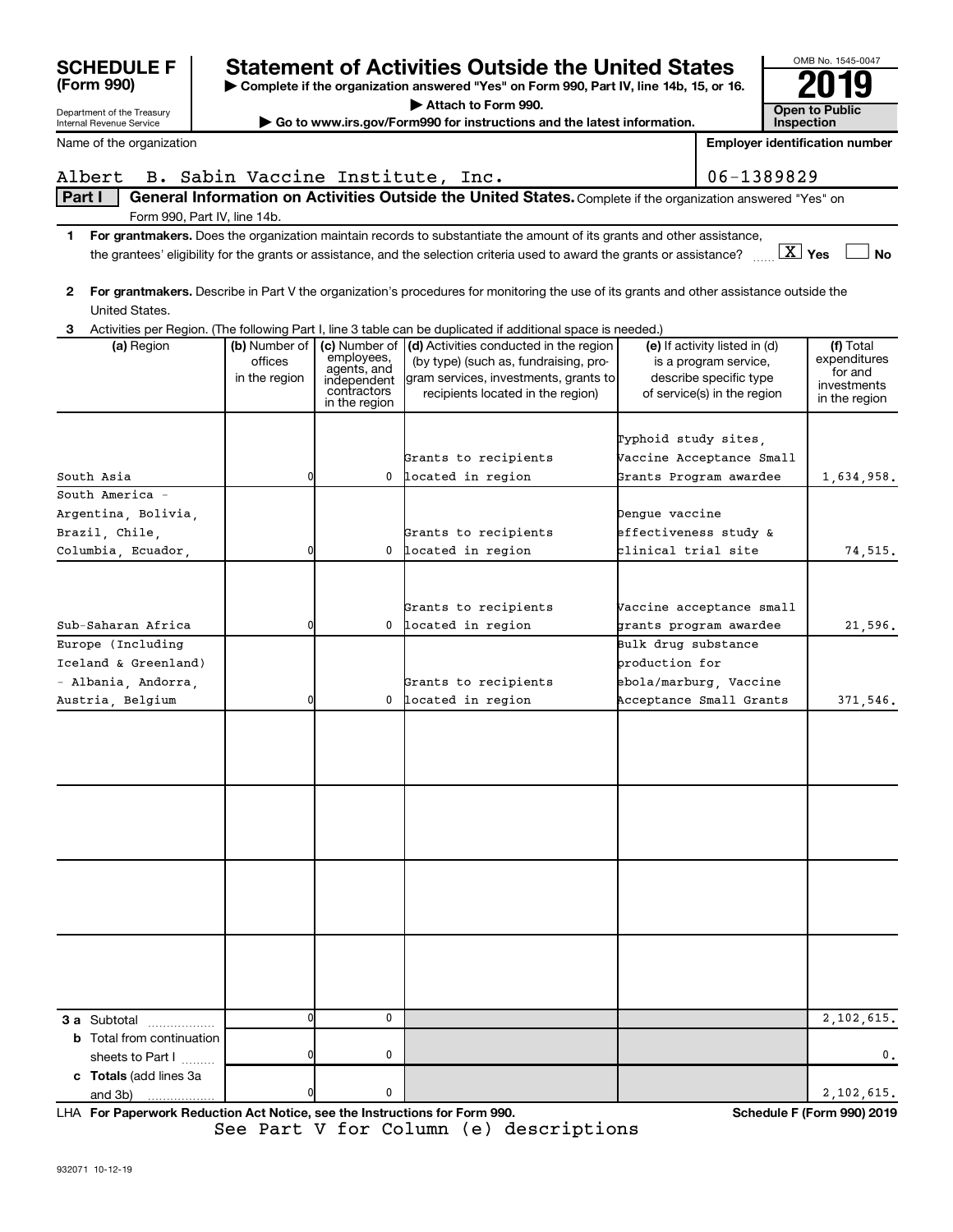Part II | Grants and Other Assistance to Organizations or Entities Outside the United States. Complete if the organization answered "Yes" on Form 990, Part IV, line 15, for any recipient who received more than \$5,000. Part II can be duplicated if additional space is needed.

| $\mathbf{1}$<br>(a) Name of organization                   | (b) IRS code section<br>and EIN (if applicable) | (c) Region            | (d) Purpose of<br>grant                                                                                                                      | (e) Amount    | (f) Manner of<br>of cash grant cash disbursement | (g) Amount of<br>noncash<br>assistance | (h) Description<br>of noncash<br>assistance | (i) Method of<br>valuation (book, FMV,<br>appraisal, other) |
|------------------------------------------------------------|-------------------------------------------------|-----------------------|----------------------------------------------------------------------------------------------------------------------------------------------|---------------|--------------------------------------------------|----------------------------------------|---------------------------------------------|-------------------------------------------------------------|
|                                                            |                                                 | South Asia -          |                                                                                                                                              |               |                                                  |                                        |                                             |                                                             |
|                                                            |                                                 | Afghanistan,          |                                                                                                                                              |               |                                                  |                                        |                                             |                                                             |
|                                                            |                                                 | Bangladesh,           |                                                                                                                                              |               |                                                  |                                        |                                             |                                                             |
|                                                            |                                                 | Bhutan, India,        | Typhoid study sites                                                                                                                          | 847,954.EFT   |                                                  | 0.                                     |                                             |                                                             |
|                                                            |                                                 | South America -       |                                                                                                                                              |               |                                                  |                                        |                                             |                                                             |
|                                                            |                                                 | Argentina,            |                                                                                                                                              |               |                                                  |                                        |                                             |                                                             |
|                                                            |                                                 | Bolivia, Brazil,      | Dengue vaccine                                                                                                                               |               |                                                  |                                        |                                             |                                                             |
|                                                            |                                                 | Chile, Columbia,      | effectiveness study                                                                                                                          | 74, 515. EFT  |                                                  | 0.                                     |                                             |                                                             |
|                                                            |                                                 | South Asia -          |                                                                                                                                              |               |                                                  |                                        |                                             |                                                             |
|                                                            |                                                 | Afghanistan,          |                                                                                                                                              |               |                                                  |                                        |                                             |                                                             |
|                                                            |                                                 | Bangladesh,           |                                                                                                                                              |               |                                                  |                                        |                                             |                                                             |
|                                                            |                                                 | Bhutan, India,        | Typhoid study sites                                                                                                                          | 550, 518. EFT |                                                  | 0                                      |                                             |                                                             |
|                                                            |                                                 | South Asia -          |                                                                                                                                              |               |                                                  |                                        |                                             |                                                             |
|                                                            |                                                 | Afghanistan,          |                                                                                                                                              |               |                                                  |                                        |                                             |                                                             |
|                                                            |                                                 | Bangladesh,           |                                                                                                                                              |               |                                                  |                                        |                                             |                                                             |
|                                                            |                                                 | Bhutan, India,        | Typhoid study site                                                                                                                           | 215,000.EFT   |                                                  | 0                                      |                                             |                                                             |
|                                                            |                                                 | Sub-Saharan<br>Africa | Vaccine acceptance<br>small grants program<br>awardee                                                                                        | 21,596.EFT    |                                                  | $\mathbf{0}$                           |                                             |                                                             |
|                                                            |                                                 | Europe (Including     |                                                                                                                                              |               |                                                  |                                        |                                             |                                                             |
|                                                            |                                                 | Iceland &             | Bulk drug substance                                                                                                                          |               |                                                  |                                        |                                             |                                                             |
|                                                            |                                                 | $\beta$ reenland) -   | production for                                                                                                                               |               |                                                  |                                        |                                             |                                                             |
|                                                            |                                                 | Albania, Andorra      | ebola/marburg                                                                                                                                | 350,000.EFT   |                                                  | 0                                      |                                             |                                                             |
|                                                            |                                                 | South Asia -          |                                                                                                                                              |               |                                                  |                                        |                                             |                                                             |
|                                                            |                                                 | Afghanistan,          | Vaccine acceptance                                                                                                                           |               |                                                  |                                        |                                             |                                                             |
|                                                            |                                                 | Bangladesh,           | small grants program                                                                                                                         |               |                                                  |                                        |                                             |                                                             |
|                                                            |                                                 | Bhutan, India,        | awardee                                                                                                                                      | 21,486.EFT    |                                                  | $\mathbf{0}$                           |                                             |                                                             |
|                                                            |                                                 |                       |                                                                                                                                              |               |                                                  |                                        |                                             |                                                             |
|                                                            |                                                 |                       |                                                                                                                                              |               |                                                  |                                        |                                             |                                                             |
|                                                            |                                                 |                       |                                                                                                                                              |               |                                                  |                                        |                                             |                                                             |
| 2                                                          |                                                 |                       | Enter total number of recipient organizations listed above that are recognized as charities by the foreign country, recognized as tax-exempt |               |                                                  |                                        |                                             |                                                             |
|                                                            |                                                 |                       |                                                                                                                                              |               |                                                  |                                        |                                             | 7                                                           |
| Enter total number of other organizations or entities<br>3 |                                                 |                       |                                                                                                                                              |               |                                                  |                                        |                                             | $\overline{0}$                                              |

**Schedule F (Form 990) 2019**

**2**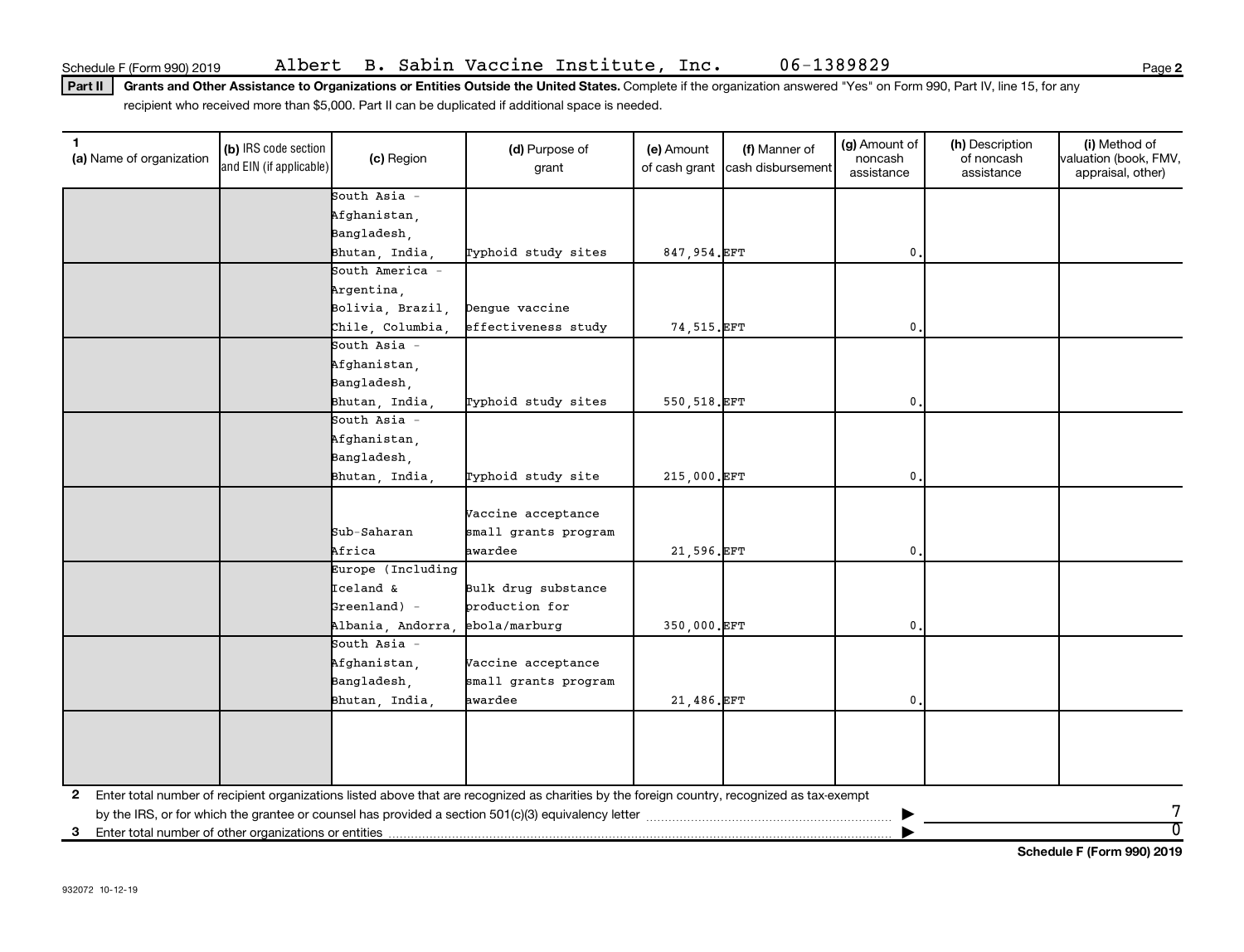Part III Grants and Other Assistance to Individuals Outside the United States. Complete if the organization answered "Yes" on Form 990, Part IV, line 16. Part III can be duplicated if additional space is needed.

| r are in barried depiloated in additional opabo io nobaba.<br>(a) Type of grant or assistance | (b) Region        | recipients   | (c) Number of (d) Amount of<br>cash grant | (e) Manner of<br>cash disbursement | (f) Amount of<br>noncash<br>assistance | (g) Description of<br>noncash assistance | (h) Method of<br>valuation<br>(book, FMV,<br>appraisal, other) |
|-----------------------------------------------------------------------------------------------|-------------------|--------------|-------------------------------------------|------------------------------------|----------------------------------------|------------------------------------------|----------------------------------------------------------------|
|                                                                                               | Europe (Including |              |                                           |                                    |                                        |                                          |                                                                |
|                                                                                               | Iceland &         |              |                                           |                                    |                                        |                                          |                                                                |
| Vaccine acceptance small                                                                      | $Greenland$ ) -   |              |                                           |                                    |                                        |                                          |                                                                |
| grants program awardee                                                                        | Albania, Andorra, | $\mathbf{1}$ | 21,546.EFT                                |                                    | $\mathbf 0$ .                          |                                          |                                                                |
|                                                                                               |                   |              |                                           |                                    |                                        |                                          |                                                                |
|                                                                                               |                   |              |                                           |                                    |                                        |                                          |                                                                |
|                                                                                               |                   |              |                                           |                                    |                                        |                                          |                                                                |
|                                                                                               |                   |              |                                           |                                    |                                        |                                          |                                                                |
|                                                                                               |                   |              |                                           |                                    |                                        |                                          |                                                                |
|                                                                                               |                   |              |                                           |                                    |                                        |                                          |                                                                |
|                                                                                               |                   |              |                                           |                                    |                                        |                                          |                                                                |
|                                                                                               |                   |              |                                           |                                    |                                        |                                          |                                                                |
|                                                                                               |                   |              |                                           |                                    |                                        |                                          |                                                                |
|                                                                                               |                   |              |                                           |                                    |                                        |                                          |                                                                |
|                                                                                               |                   |              |                                           |                                    |                                        |                                          |                                                                |
|                                                                                               |                   |              |                                           |                                    |                                        |                                          |                                                                |
|                                                                                               |                   |              |                                           |                                    |                                        |                                          |                                                                |
|                                                                                               |                   |              |                                           |                                    |                                        |                                          |                                                                |
|                                                                                               |                   |              |                                           |                                    |                                        |                                          |                                                                |
|                                                                                               |                   |              |                                           |                                    |                                        |                                          |                                                                |
|                                                                                               |                   |              |                                           |                                    |                                        |                                          |                                                                |
|                                                                                               |                   |              |                                           |                                    |                                        |                                          |                                                                |
|                                                                                               |                   |              |                                           |                                    |                                        |                                          |                                                                |
|                                                                                               |                   |              |                                           |                                    |                                        |                                          |                                                                |
|                                                                                               |                   |              |                                           |                                    |                                        |                                          |                                                                |
|                                                                                               |                   |              |                                           |                                    |                                        |                                          |                                                                |
|                                                                                               |                   |              |                                           |                                    |                                        |                                          |                                                                |
|                                                                                               |                   |              |                                           |                                    |                                        |                                          |                                                                |
|                                                                                               |                   |              |                                           |                                    |                                        |                                          |                                                                |
|                                                                                               |                   |              |                                           |                                    |                                        |                                          |                                                                |
|                                                                                               |                   |              |                                           |                                    |                                        |                                          |                                                                |
|                                                                                               |                   |              |                                           |                                    |                                        |                                          |                                                                |

**Schedule F (Form 990) 2019**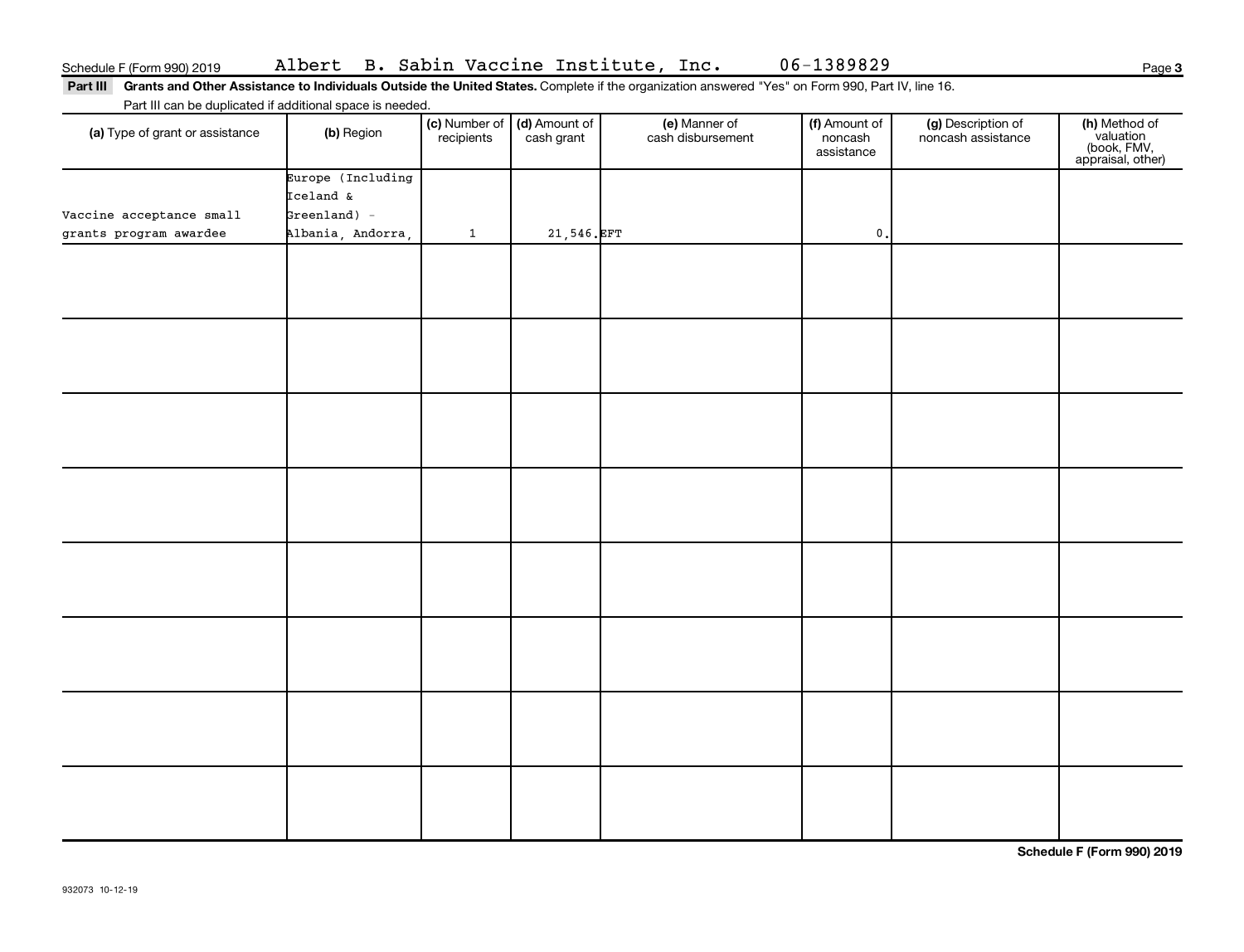#### **4** Schedule F (Form 990) 2019 Albert B. Sabin Vaccine Institute, Inc. 06-1389829 <sub>Page</sub> **Part IV F** (Form 990) 2019 **19**<br>**Part IV Foreign Forms**

| $\mathbf{1}$   | Was the organization a U.S. transferor of property to a foreign corporation during the tax year? If "Yes," the<br>organization may be required to file Form 926, Return by a U.S. Transferor of Property to a Foreign<br>Corporation (see Instructions for Form 926) manufactured controller controller to the control of the control of                       | Yes | $X _{\mathsf{No}}$ |
|----------------|----------------------------------------------------------------------------------------------------------------------------------------------------------------------------------------------------------------------------------------------------------------------------------------------------------------------------------------------------------------|-----|--------------------|
| $\overline{2}$ | Did the organization have an interest in a foreign trust during the tax year? If "Yes," the organization<br>may be required to separately file Form 3520, Annual Return To Report Transactions With Foreign<br>Trusts and Receipt of Certain Foreign Gifts, and/or Form 3520-A, Annual Information Return of Foreign                                           | Yes | $X _{\text{No}}$   |
| 3              | Did the organization have an ownership interest in a foreign corporation during the tax year? If "Yes,"<br>the organization may be required to file Form 5471, Information Return of U.S. Persons With Respect to                                                                                                                                              | Yes | $ X $ No.          |
| 4              | Was the organization a direct or indirect shareholder of a passive foreign investment company or a<br>qualified electing fund during the tax year? If "Yes," the organization may be required to file Form 8621,<br>Information Return by a Shareholder of a Passive Foreign Investment Company or Qualified Electing Fund<br>(see Instructions for Form 8621) | Yes | $X_{\text{No}}$    |
| 5              | Did the organization have an ownership interest in a foreign partnership during the tax year? If "Yes,"<br>the organization may be required to file Form 8865, Return of U.S. Persons With Respect to Certain                                                                                                                                                  | Yes | $X _{\mathsf{No}}$ |
| 6              | Did the organization have any operations in or related to any boycotting countries during the tax year? If<br>"Yes," the organization may be required to separately file Form 5713, International Boycott Report (see                                                                                                                                          | Yes |                    |

**Schedule F (Form 990) 2019**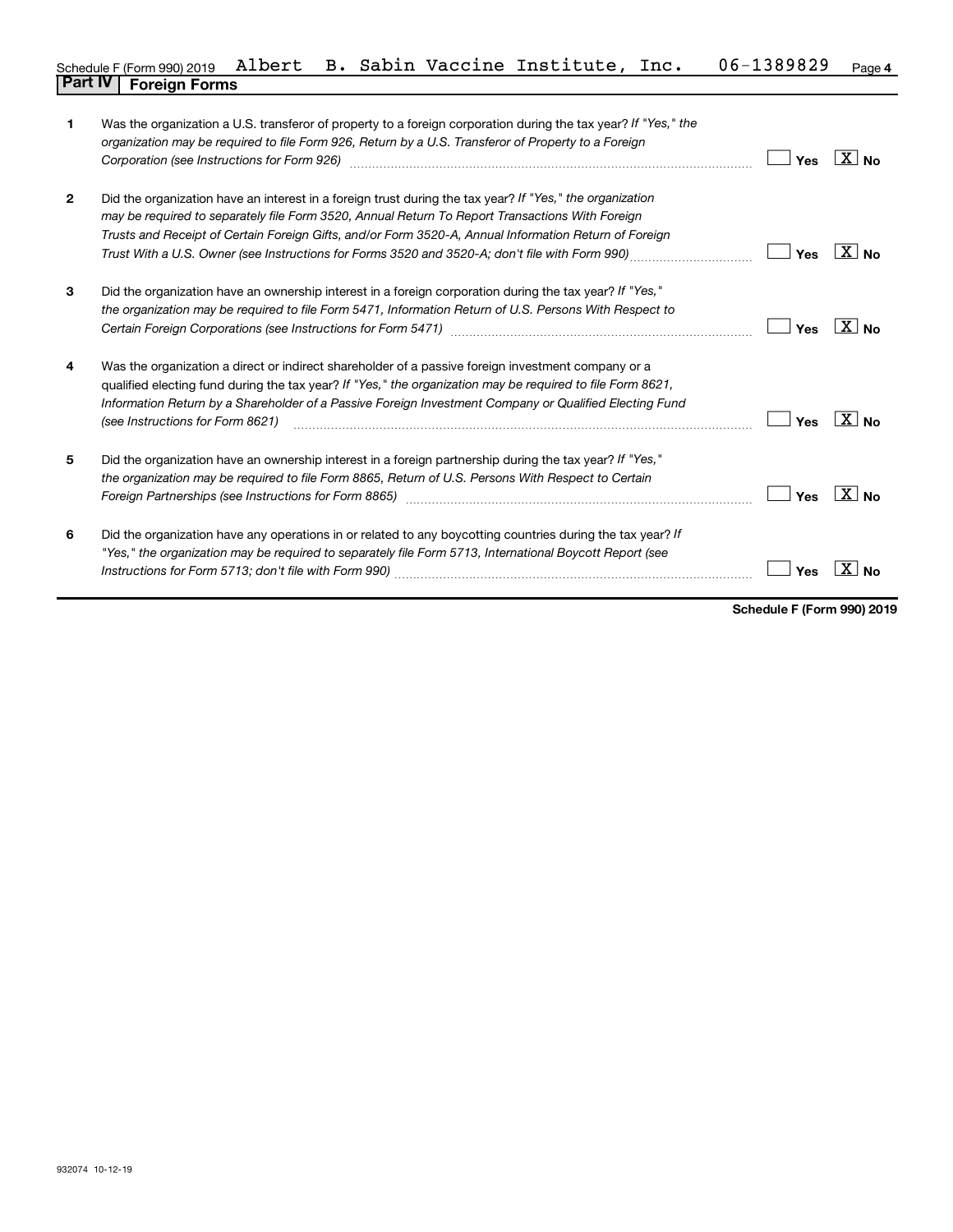| 06-1389829<br>Albert B. Sabin Vaccine Institute, Inc.<br>Schedule F (Form 990) 2019<br>Page 5                                         |
|---------------------------------------------------------------------------------------------------------------------------------------|
| <b>Part V</b><br><b>Supplemental Information</b>                                                                                      |
| Provide the information required by Part I, line 2 (monitoring of funds); Part I, line 3, column (f) (accounting method; amounts of   |
| investments vs. expenditures per region); Part II, line 1 (accounting method); Part III (accounting method); and Part III, column (c) |
| (estimated number of recipients), as applicable. Also complete this part to provide any additional information. See instructions.     |
|                                                                                                                                       |
| Part I, Line 2:                                                                                                                       |
|                                                                                                                                       |
| Grants are monitored in several ways. First, there is a due diligence                                                                 |
|                                                                                                                                       |
| process in awarding the grant. Second, a written and signed agreement is                                                              |
| executed, which includes a detailed scope of work, budget and reporting                                                               |
|                                                                                                                                       |
| requirements. Typically, payments are sent either when milestones are                                                                 |
| met or in accordance with an established payment schedule.<br>Third, we                                                               |
|                                                                                                                                       |
| require monthly, quarterly, and/or annual financial and technical reports                                                             |
|                                                                                                                                       |
| from recipients prior to sending the subsequent payment. Fourth, and as                                                               |
| needed, we conduct site visits. And finally, if deemed necessary, a                                                                   |
|                                                                                                                                       |

third party reviews the accounting records of the recipient(s).

Part I, Line 3, Column (e):

(a) Region:

Europe (Including Iceland & Greenland) - Albania, Andorra, Austria, Belgiu

(e) Specific Types of Services in Region: Bulk drug substance production

for ebola/marburg, Vaccine Acceptance Small Grants Program awardee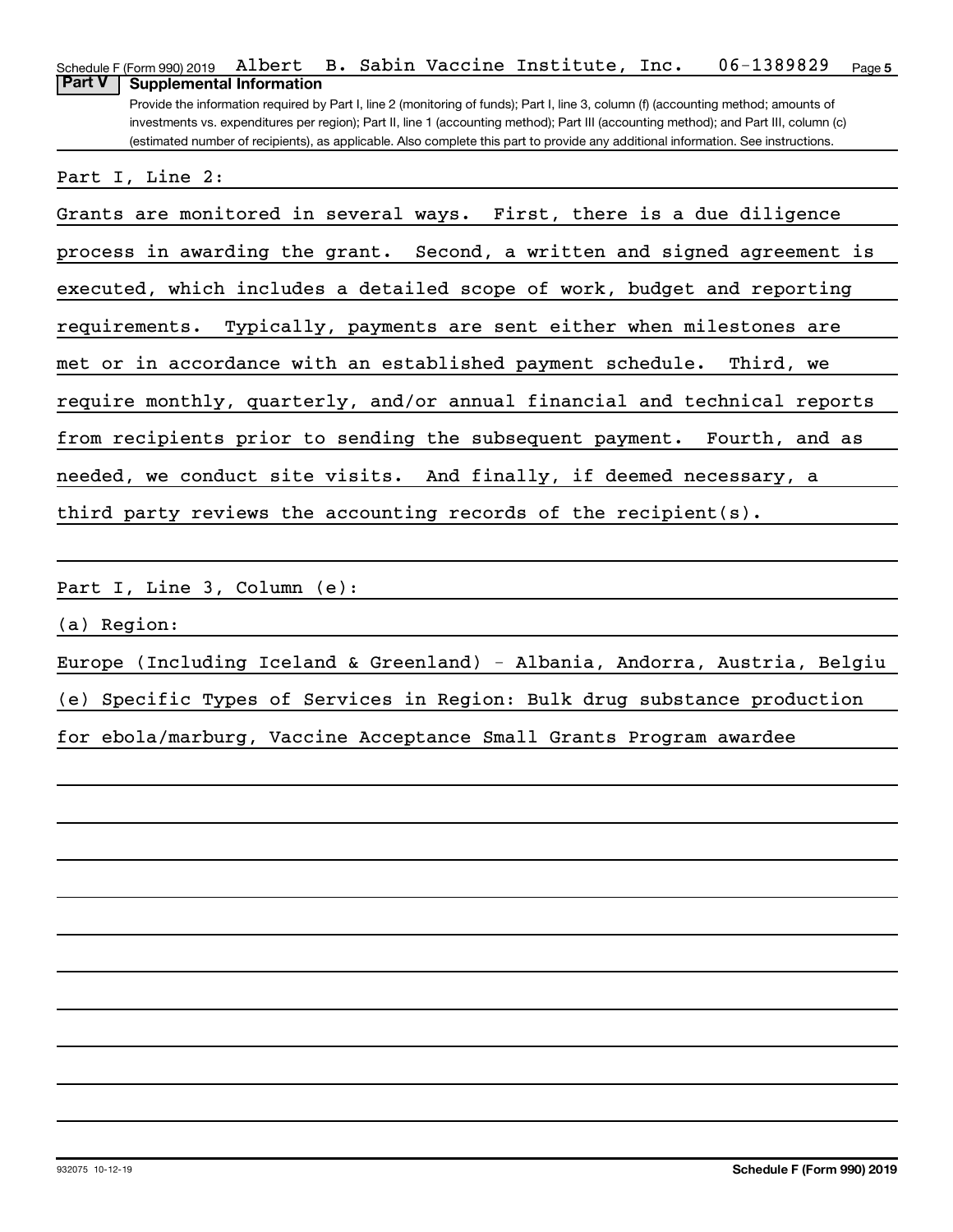| <b>Grants and Other Assistance to Organizations,</b><br><b>SCHEDULE I</b><br>(Form 990)<br>Governments, and Individuals in the United States<br>Complete if the organization answered "Yes" on Form 990, Part IV, line 21 or 22.<br>Attach to Form 990.<br>Department of the Treasury<br>Internal Revenue Service<br>Go to www.irs.gov/Form990 for the latest information. |            |                                    |                             |                                         |                                                                |                                          | OMB No. 1545-0047<br>IJ<br><b>Open to Public</b><br>Inspection |
|----------------------------------------------------------------------------------------------------------------------------------------------------------------------------------------------------------------------------------------------------------------------------------------------------------------------------------------------------------------------------|------------|------------------------------------|-----------------------------|-----------------------------------------|----------------------------------------------------------------|------------------------------------------|----------------------------------------------------------------|
| Name of the organization                                                                                                                                                                                                                                                                                                                                                   |            |                                    |                             |                                         |                                                                |                                          | <b>Employer identification number</b>                          |
| Albert                                                                                                                                                                                                                                                                                                                                                                     |            | B. Sabin Vaccine Institute, Inc.   |                             |                                         |                                                                |                                          | 06-1389829                                                     |
| Part I<br><b>General Information on Grants and Assistance</b>                                                                                                                                                                                                                                                                                                              |            |                                    |                             |                                         |                                                                |                                          |                                                                |
| Does the organization maintain records to substantiate the amount of the grants or assistance, the grantees' eligibility for the grants or assistance, and the selection<br>$\mathbf 1$<br>Describe in Part IV the organization's procedures for monitoring the use of grant funds in the United States.<br>$\mathbf{2}$                                                   |            |                                    |                             |                                         |                                                                |                                          | $\lceil \text{X} \rceil$ Yes<br>l No                           |
| Part II<br>Grants and Other Assistance to Domestic Organizations and Domestic Governments. Complete if the organization answered "Yes" on Form 990, Part IV, line 21, for any                                                                                                                                                                                              |            |                                    |                             |                                         |                                                                |                                          |                                                                |
| recipient that received more than \$5,000. Part II can be duplicated if additional space is needed.                                                                                                                                                                                                                                                                        |            |                                    |                             |                                         |                                                                |                                          |                                                                |
| 1 (a) Name and address of organization<br>or government                                                                                                                                                                                                                                                                                                                    | $(b)$ EIN  | (c) IRC section<br>(if applicable) | (d) Amount of<br>cash grant | (e) Amount of<br>non-cash<br>assistance | (f) Method of<br>valuation (book,<br>FMV, appraisal,<br>other) | (g) Description of<br>noncash assistance | (h) Purpose of grant<br>or assistance                          |
| Massachusetts General Hospital                                                                                                                                                                                                                                                                                                                                             |            |                                    |                             |                                         |                                                                |                                          |                                                                |
| 55 Fruit Street, GRJ 504                                                                                                                                                                                                                                                                                                                                                   | 04-1564655 | 501C3                              |                             | $\mathbf{0}$                            |                                                                |                                          | Typhoid study site                                             |
| Boston, MA 02114<br>National Foundation for the                                                                                                                                                                                                                                                                                                                            |            |                                    | 120,000.                    |                                         |                                                                |                                          |                                                                |
| Centers for Disease Control and                                                                                                                                                                                                                                                                                                                                            |            |                                    |                             |                                         |                                                                |                                          |                                                                |
| Prevention - 600 Peachtree Street                                                                                                                                                                                                                                                                                                                                          |            |                                    |                             |                                         |                                                                |                                          |                                                                |
| NE, Suite 1000 - Atlanta, GA 30308                                                                                                                                                                                                                                                                                                                                         | 58-2106707 | 501C3                              | 115,000.                    | $\mathbf{0}$                            |                                                                |                                          | Typhoid study site                                             |
| Stanford University Lockbox<br>P.O. Box 44253                                                                                                                                                                                                                                                                                                                              |            |                                    |                             |                                         |                                                                |                                          |                                                                |
| San Francisco, CA 94144                                                                                                                                                                                                                                                                                                                                                    | 94-1156365 | 501C3                              | 247,048.                    | $\mathbf{0}$                            |                                                                |                                          | Typhoid study site                                             |
|                                                                                                                                                                                                                                                                                                                                                                            |            |                                    |                             |                                         |                                                                |                                          |                                                                |
| Enter total number of other organizations listed in the line 1 table<br>3                                                                                                                                                                                                                                                                                                  |            |                                    |                             |                                         |                                                                |                                          | $\overline{3}$ .<br>σ.                                         |

**For Paperwork Reduction Act Notice, see the Instructions for Form 990. Schedule I (Form 990) (2019)** LHA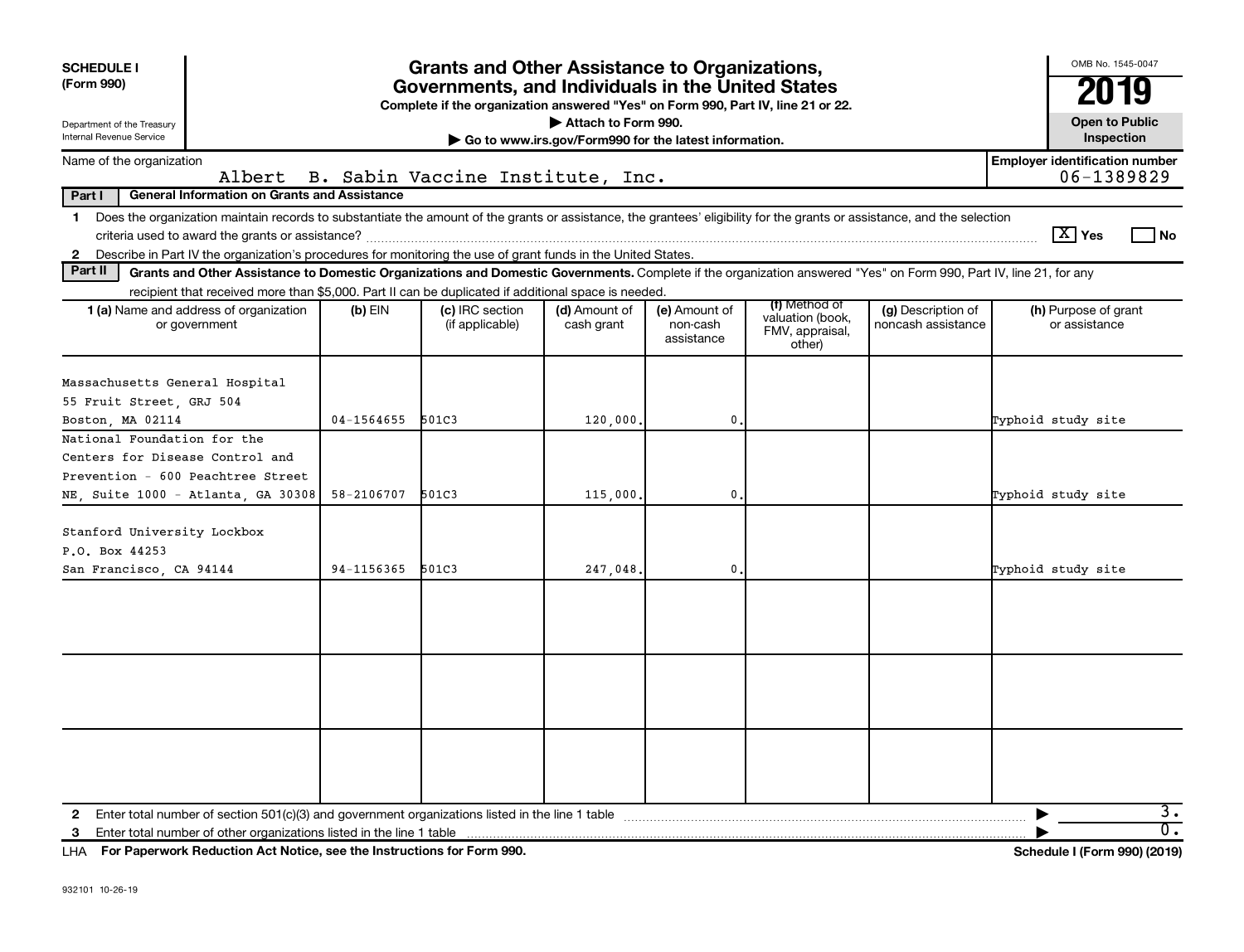**2**

Part III | Grants and Other Assistance to Domestic Individuals. Complete if the organization answered "Yes" on Form 990, Part IV, line 22. Part III can be duplicated if additional space is needed.

| (a) Type of grant or assistance                                                                                                                      | (b) Number of<br>recipients | (c) Amount of<br>cash grant | (d) Amount of non-<br>cash assistance | (e) Method of valuation<br>(book, FMV, appraisal, other) | (f) Description of noncash assistance |  |  |
|------------------------------------------------------------------------------------------------------------------------------------------------------|-----------------------------|-----------------------------|---------------------------------------|----------------------------------------------------------|---------------------------------------|--|--|
|                                                                                                                                                      |                             |                             |                                       |                                                          |                                       |  |  |
|                                                                                                                                                      |                             |                             |                                       |                                                          |                                       |  |  |
|                                                                                                                                                      |                             |                             |                                       |                                                          |                                       |  |  |
|                                                                                                                                                      |                             |                             |                                       |                                                          |                                       |  |  |
|                                                                                                                                                      |                             |                             |                                       |                                                          |                                       |  |  |
|                                                                                                                                                      |                             |                             |                                       |                                                          |                                       |  |  |
|                                                                                                                                                      |                             |                             |                                       |                                                          |                                       |  |  |
|                                                                                                                                                      |                             |                             |                                       |                                                          |                                       |  |  |
|                                                                                                                                                      |                             |                             |                                       |                                                          |                                       |  |  |
|                                                                                                                                                      |                             |                             |                                       |                                                          |                                       |  |  |
|                                                                                                                                                      |                             |                             |                                       |                                                          |                                       |  |  |
|                                                                                                                                                      |                             |                             |                                       |                                                          |                                       |  |  |
|                                                                                                                                                      |                             |                             |                                       |                                                          |                                       |  |  |
| Part IV<br>Supplemental Information. Provide the information required in Part I, line 2; Part III, column (b); and any other additional information. |                             |                             |                                       |                                                          |                                       |  |  |
| Part I, Line 2:                                                                                                                                      |                             |                             |                                       |                                                          |                                       |  |  |
| Grants are monitored in several ways. First, there is a due diligence                                                                                |                             |                             |                                       |                                                          |                                       |  |  |
| process in awarding the grant. Second, a written and signed agreement is                                                                             |                             |                             |                                       |                                                          |                                       |  |  |
|                                                                                                                                                      |                             |                             |                                       |                                                          |                                       |  |  |
| executed, which includes a detailed scope of work, budget and reporting                                                                              |                             |                             |                                       |                                                          |                                       |  |  |
| requirements. Typically, payments are sent either when milestones are met                                                                            |                             |                             |                                       |                                                          |                                       |  |  |
| or in accordance with an established payment schedule. Third, we require                                                                             |                             |                             |                                       |                                                          |                                       |  |  |
| monthly, quarterly, and/or annual financial and technical reports from                                                                               |                             |                             |                                       |                                                          |                                       |  |  |
| recipients prior to sending the subsequent payment. Fourth, and as needed,                                                                           |                             |                             |                                       |                                                          |                                       |  |  |
|                                                                                                                                                      |                             |                             |                                       |                                                          |                                       |  |  |
| we conduct site visits. And finally, if deemed necessary, a third party                                                                              |                             |                             |                                       |                                                          |                                       |  |  |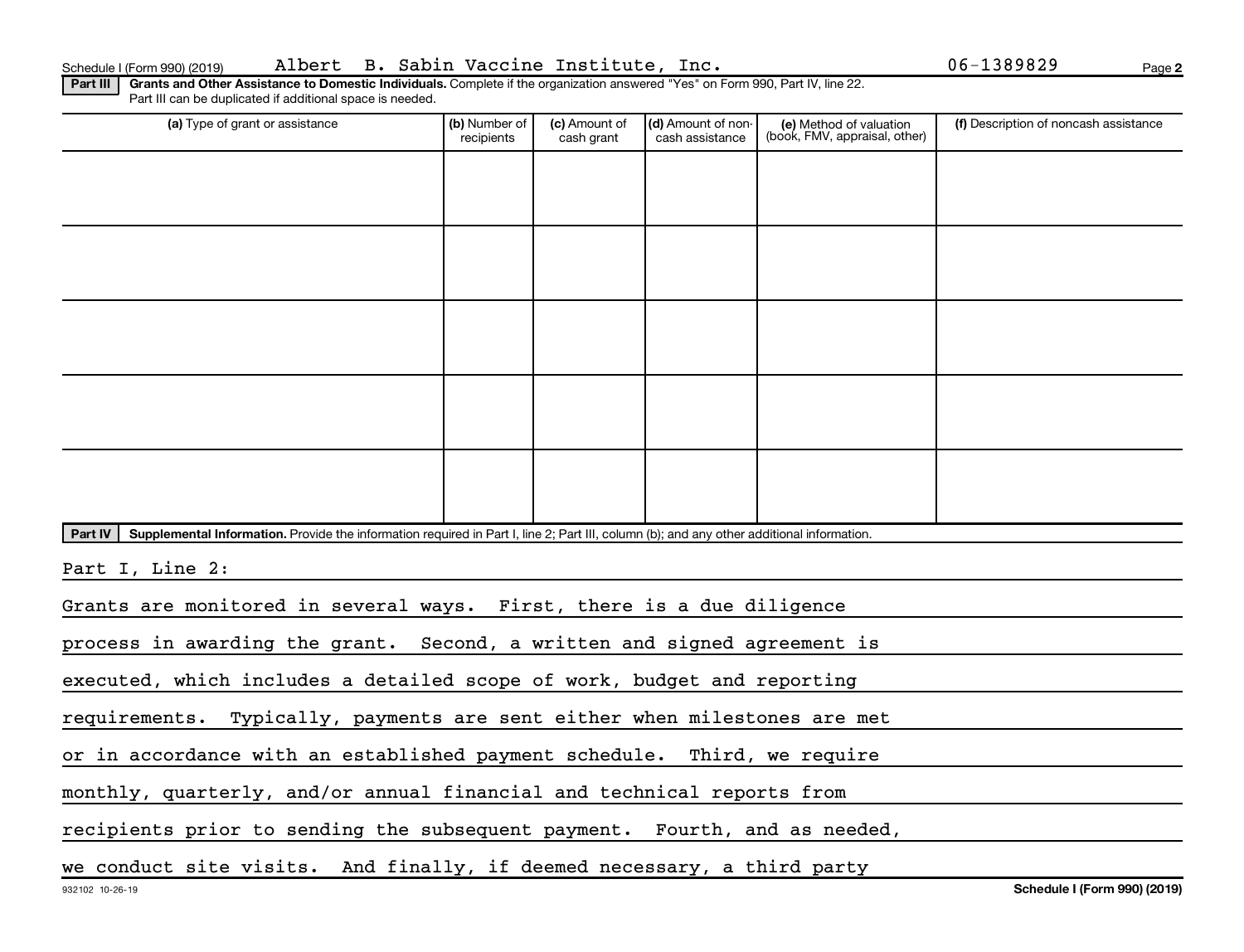| Schedule I (Form 990) Albert<br><b>Part IV   Supplemental Information</b><br>reviews the accounting records of the recipient(s). |  |
|----------------------------------------------------------------------------------------------------------------------------------|--|
|                                                                                                                                  |  |
|                                                                                                                                  |  |
|                                                                                                                                  |  |
|                                                                                                                                  |  |
|                                                                                                                                  |  |
|                                                                                                                                  |  |
|                                                                                                                                  |  |
|                                                                                                                                  |  |
|                                                                                                                                  |  |
|                                                                                                                                  |  |
|                                                                                                                                  |  |
|                                                                                                                                  |  |
|                                                                                                                                  |  |
|                                                                                                                                  |  |
|                                                                                                                                  |  |
|                                                                                                                                  |  |
|                                                                                                                                  |  |
|                                                                                                                                  |  |
|                                                                                                                                  |  |
|                                                                                                                                  |  |
|                                                                                                                                  |  |
|                                                                                                                                  |  |
|                                                                                                                                  |  |
|                                                                                                                                  |  |
|                                                                                                                                  |  |
|                                                                                                                                  |  |
|                                                                                                                                  |  |
|                                                                                                                                  |  |
|                                                                                                                                  |  |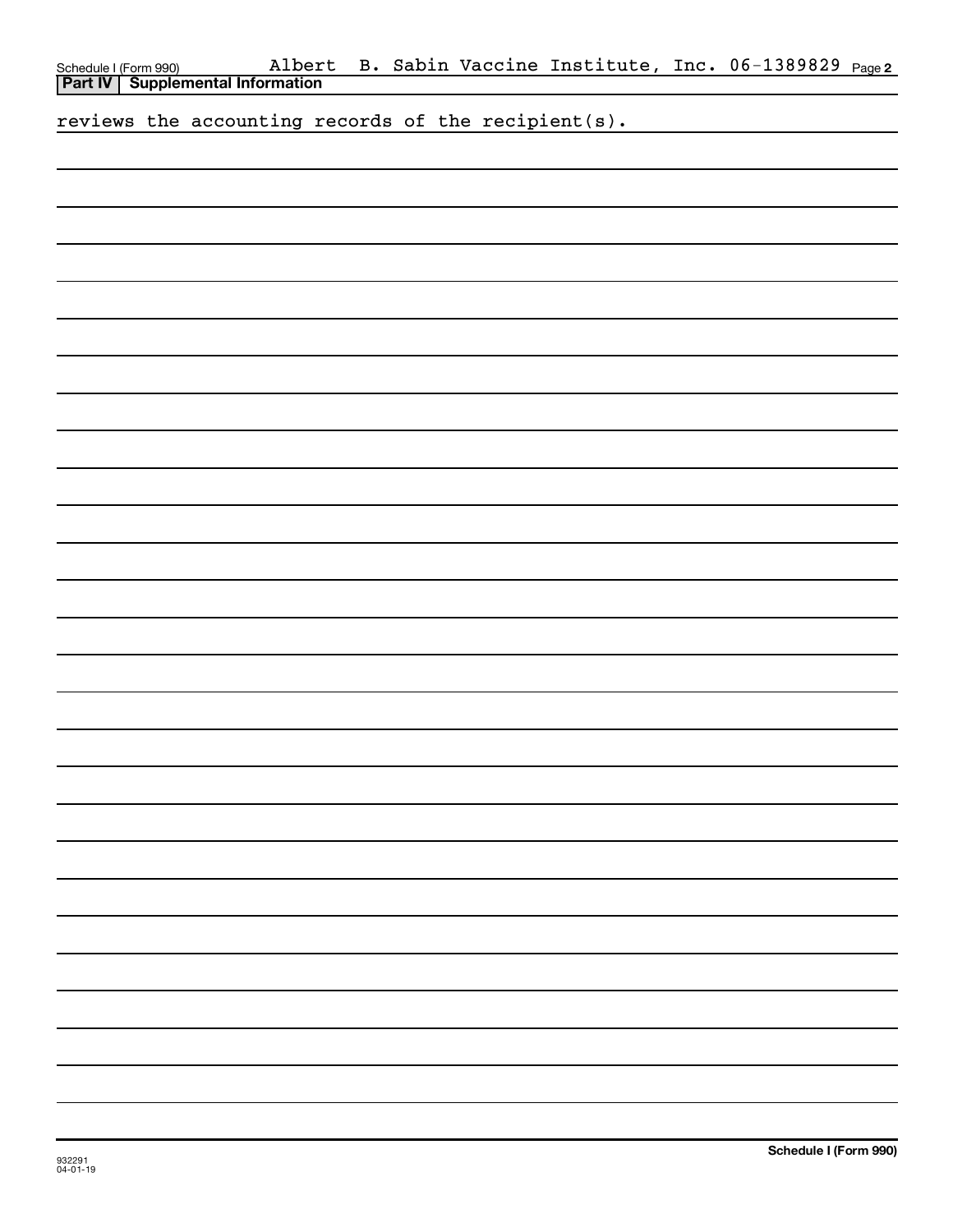|                                                                                                               | <b>SCHEDULE J</b>                                      | <b>Compensation Information</b>                                                                                                                                                                                                     |                                       | OMB No. 1545-0047          |     |                         |
|---------------------------------------------------------------------------------------------------------------|--------------------------------------------------------|-------------------------------------------------------------------------------------------------------------------------------------------------------------------------------------------------------------------------------------|---------------------------------------|----------------------------|-----|-------------------------|
|                                                                                                               | (Form 990)                                             | For certain Officers, Directors, Trustees, Key Employees, and Highest                                                                                                                                                               |                                       | 2019                       |     |                         |
|                                                                                                               |                                                        | <b>Compensated Employees</b>                                                                                                                                                                                                        |                                       |                            |     |                         |
|                                                                                                               |                                                        | Complete if the organization answered "Yes" on Form 990, Part IV, line 23.<br>Attach to Form 990.                                                                                                                                   |                                       | <b>Open to Public</b>      |     |                         |
|                                                                                                               | Department of the Treasury<br>Internal Revenue Service | Go to www.irs.gov/Form990 for instructions and the latest information.                                                                                                                                                              |                                       | Inspection                 |     |                         |
|                                                                                                               | Name of the organization                               |                                                                                                                                                                                                                                     | <b>Employer identification number</b> |                            |     |                         |
|                                                                                                               |                                                        | B. Sabin Vaccine Institute,<br>Albert<br>Inc.                                                                                                                                                                                       |                                       | 06-1389829                 |     |                         |
|                                                                                                               | Part I                                                 | <b>Questions Regarding Compensation</b>                                                                                                                                                                                             |                                       |                            |     |                         |
|                                                                                                               |                                                        |                                                                                                                                                                                                                                     |                                       |                            | Yes | No                      |
|                                                                                                               |                                                        | <b>1a</b> Check the appropriate box(es) if the organization provided any of the following to or for a person listed on Form 990,                                                                                                    |                                       |                            |     |                         |
|                                                                                                               |                                                        | Part VII, Section A, line 1a. Complete Part III to provide any relevant information regarding these items.                                                                                                                          |                                       |                            |     |                         |
|                                                                                                               | First-class or charter travel                          | Housing allowance or residence for personal use                                                                                                                                                                                     |                                       |                            |     |                         |
|                                                                                                               | Travel for companions                                  | Payments for business use of personal residence                                                                                                                                                                                     |                                       |                            |     |                         |
|                                                                                                               |                                                        | Health or social club dues or initiation fees<br>Tax indemnification and gross-up payments                                                                                                                                          |                                       |                            |     |                         |
|                                                                                                               |                                                        | Discretionary spending account<br>Personal services (such as maid, chauffeur, chef)                                                                                                                                                 |                                       |                            |     |                         |
|                                                                                                               |                                                        |                                                                                                                                                                                                                                     |                                       |                            |     |                         |
|                                                                                                               |                                                        | <b>b</b> If any of the boxes on line 1a are checked, did the organization follow a written policy regarding payment or                                                                                                              |                                       |                            |     |                         |
|                                                                                                               |                                                        |                                                                                                                                                                                                                                     |                                       | 1b                         |     |                         |
| 2                                                                                                             |                                                        | Did the organization require substantiation prior to reimbursing or allowing expenses incurred by all directors,                                                                                                                    |                                       |                            |     |                         |
|                                                                                                               |                                                        |                                                                                                                                                                                                                                     |                                       | $\mathbf{2}$               |     |                         |
|                                                                                                               |                                                        |                                                                                                                                                                                                                                     |                                       |                            |     |                         |
| 3                                                                                                             |                                                        | Indicate which, if any, of the following the organization used to establish the compensation of the organization's                                                                                                                  |                                       |                            |     |                         |
|                                                                                                               |                                                        | CEO/Executive Director. Check all that apply. Do not check any boxes for methods used by a related organization to                                                                                                                  |                                       |                            |     |                         |
|                                                                                                               |                                                        | establish compensation of the CEO/Executive Director, but explain in Part III.                                                                                                                                                      |                                       |                            |     |                         |
|                                                                                                               | $\boxed{\textbf{X}}$ Compensation committee            | $\underline{\mathbf{X}}$ Written employment contract                                                                                                                                                                                |                                       |                            |     |                         |
|                                                                                                               | $\mathbf{X}$                                           | $\underline{\textbf{X}}$ Compensation survey or study<br>Independent compensation consultant                                                                                                                                        |                                       |                            |     |                         |
|                                                                                                               | $\boxed{\textbf{X}}$ Form 990 of other organizations   | $\mathbf{X}$ Approval by the board or compensation committee                                                                                                                                                                        |                                       |                            |     |                         |
|                                                                                                               |                                                        |                                                                                                                                                                                                                                     |                                       |                            |     |                         |
| 4                                                                                                             |                                                        | During the year, did any person listed on Form 990, Part VII, Section A, line 1a, with respect to the filing                                                                                                                        |                                       |                            |     |                         |
|                                                                                                               | organization or a related organization:                |                                                                                                                                                                                                                                     |                                       |                            |     | х                       |
| а                                                                                                             |                                                        | Receive a severance payment or change-of-control payment?                                                                                                                                                                           |                                       | 4a<br>4b                   |     | $\overline{\text{x}}$   |
|                                                                                                               | b                                                      |                                                                                                                                                                                                                                     |                                       |                            |     | $\overline{\text{x}}$   |
| c                                                                                                             |                                                        |                                                                                                                                                                                                                                     |                                       |                            |     |                         |
| If "Yes" to any of lines 4a-c, list the persons and provide the applicable amounts for each item in Part III. |                                                        |                                                                                                                                                                                                                                     |                                       |                            |     |                         |
|                                                                                                               |                                                        |                                                                                                                                                                                                                                     |                                       |                            |     |                         |
|                                                                                                               |                                                        | Only section 501(c)(3), 501(c)(4), and 501(c)(29) organizations must complete lines 5-9.<br>For persons listed on Form 990, Part VII, Section A, line 1a, did the organization pay or accrue any compensation                       |                                       |                            |     |                         |
|                                                                                                               | contingent on the revenues of:                         |                                                                                                                                                                                                                                     |                                       |                            |     |                         |
|                                                                                                               |                                                        | a The organization? <b>contracts</b> and contracts are contracted and contract and contract and contract and contract and contract and contract and contract and contract and contract and contract and contract and contract and c |                                       | 5a                         |     | х                       |
|                                                                                                               |                                                        |                                                                                                                                                                                                                                     |                                       | 5b                         |     | $\overline{\mathbf{X}}$ |
|                                                                                                               |                                                        | If "Yes" on line 5a or 5b, describe in Part III.                                                                                                                                                                                    |                                       |                            |     |                         |
|                                                                                                               |                                                        | 6 For persons listed on Form 990, Part VII, Section A, line 1a, did the organization pay or accrue any compensation                                                                                                                 |                                       |                            |     |                         |
|                                                                                                               | contingent on the net earnings of:                     |                                                                                                                                                                                                                                     |                                       |                            |     |                         |
|                                                                                                               |                                                        |                                                                                                                                                                                                                                     |                                       | 6a                         |     | х                       |
|                                                                                                               |                                                        |                                                                                                                                                                                                                                     |                                       | 6b                         |     | $\overline{\mathbf{X}}$ |
|                                                                                                               |                                                        | If "Yes" on line 6a or 6b, describe in Part III.                                                                                                                                                                                    |                                       |                            |     |                         |
|                                                                                                               |                                                        | 7 For persons listed on Form 990, Part VII, Section A, line 1a, did the organization provide any nonfixed payments                                                                                                                  |                                       |                            |     |                         |
|                                                                                                               |                                                        |                                                                                                                                                                                                                                     |                                       | 7                          |     | х                       |
| 8                                                                                                             |                                                        | Were any amounts reported on Form 990, Part VII, paid or accrued pursuant to a contract that was subject to the                                                                                                                     |                                       |                            |     |                         |
|                                                                                                               |                                                        |                                                                                                                                                                                                                                     |                                       | 8                          |     | х                       |
| 9                                                                                                             |                                                        | If "Yes" on line 8, did the organization also follow the rebuttable presumption procedure described in                                                                                                                              |                                       |                            |     |                         |
|                                                                                                               |                                                        |                                                                                                                                                                                                                                     |                                       | 9                          |     |                         |
|                                                                                                               |                                                        | LHA For Paperwork Reduction Act Notice, see the Instructions for Form 990.                                                                                                                                                          |                                       | Schedule J (Form 990) 2019 |     |                         |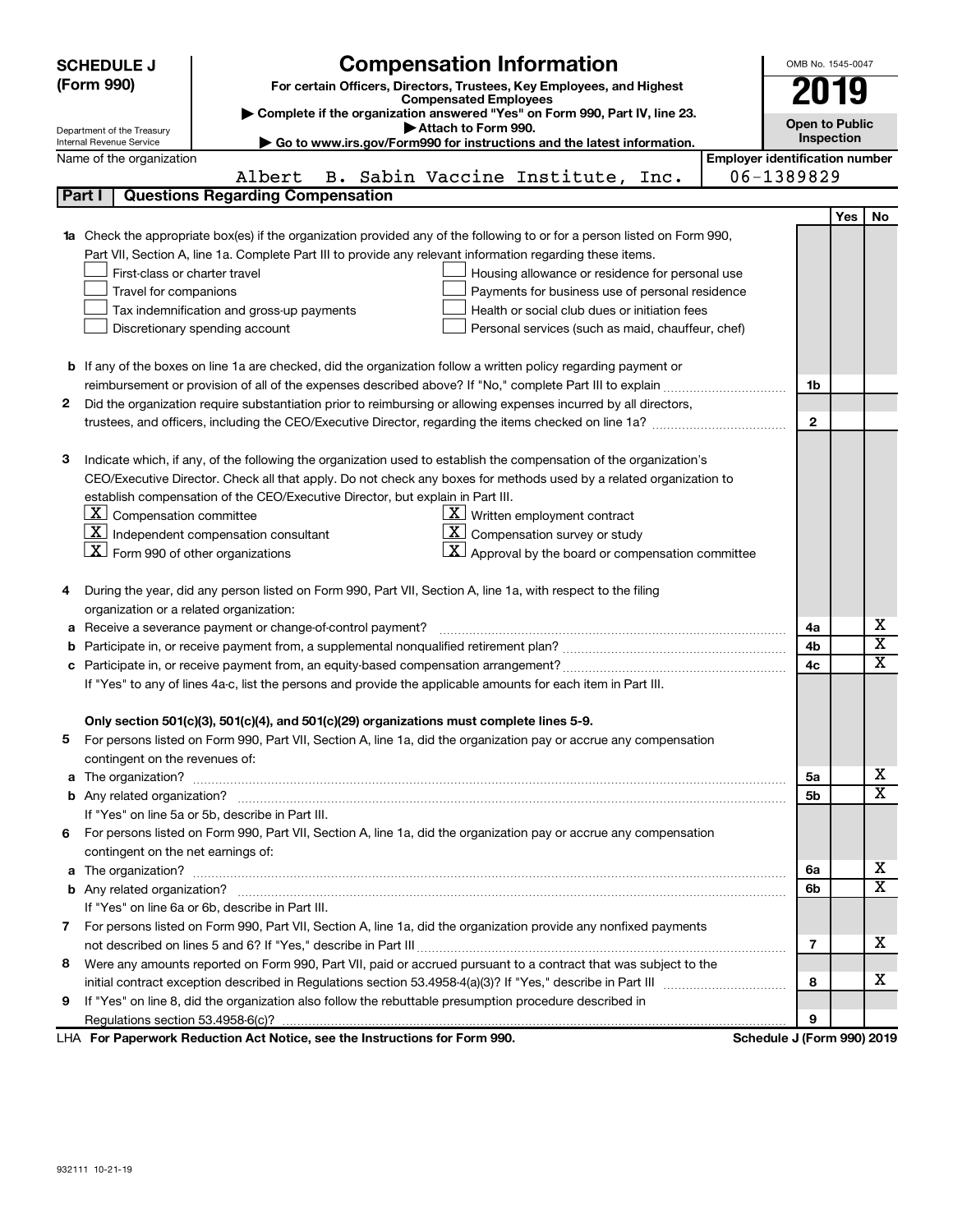### Part II | Officers, Directors, Trustees, Key Employees, and Highest Compensated Employees. Use duplicate copies if additional space is needed.

For each individual whose compensation must be reported on Schedule J, report compensation from the organization on row (i) and from related organizations, described in the instructions, on row (ii). Do not list any individuals that aren't listed on Form 990, Part VII.

Note: The sum of columns (B)(i)-(iii) for each listed individual must equal the total amount of Form 990, Part VII, Section A, line 1a, applicable column (D) and (E) amounts for that individual.

|                                            |                          | (B) Breakdown of W-2 and/or 1099-MISC compensation |                                           | (C) Retirement and             | (D) Nontaxable | (E) Total of columns | (F) Compensation                                           |
|--------------------------------------------|--------------------------|----------------------------------------------------|-------------------------------------------|--------------------------------|----------------|----------------------|------------------------------------------------------------|
| (A) Name and Title                         | (i) Base<br>compensation | (ii) Bonus &<br>incentive<br>compensation          | (iii) Other<br>reportable<br>compensation | other deferred<br>compensation | benefits       | $(B)(i)-(D)$         | in column (B)<br>reported as deferred<br>on prior Form 990 |
| $(1)$ Finan, Amy<br>(i)                    | 342, 297.                | 30,000.                                            | 0.                                        | 9,389.                         | 12,621         | 394, 307.            | $0$ .                                                      |
| Trustee, Officer - CEO; Ex Officio<br>(ii) | 0.                       | 0.                                                 | $\overline{\mathbf{0}}$ .                 | О.                             | 0              | 0.                   | $\overline{0}$ .                                           |
| Davis, Brian<br>(2)<br>(i)                 | 260,903.                 | 30,000.                                            | $\overline{\mathbf{0}}$ .                 | 9,982.                         | 25,569         | 326, 454.            | $\overline{0}$ .                                           |
| Officer - COO<br>(ii)                      | о.                       | 0.                                                 | 0.                                        | 0.                             | 0              | 0.                   | $\overline{0}$ .                                           |
| (3) Gellin, Bruce<br>(i)                   | 299, 118.                | 60,000.                                            | 0.                                        | 8,768.                         | 8,371          | 376, 257.            | $\overline{0}$ .                                           |
| Officer - President, Global Immuniza (ii)  | 0.                       | 0.                                                 | 0.                                        | 0.                             | 0              | 0.                   | $\overline{0}$ .                                           |
| Fluder, Jennifer<br>(4)<br>(i)             | 146, 178.                | $\overline{0}$ .                                   | 0.                                        | 992.                           | 6,039          | 153, 209.            | $\overline{0}$ .                                           |
| Director, Global Community Engagemen (ii)  | 0.                       | $\overline{0}$ .                                   | 0.                                        | 0.                             | 0              | 0.                   | $\overline{0}$ .                                           |
| Garrett, Denise<br>(5)<br>(i)              | 216, 253.                | 10,000.                                            | 0.                                        | 8,722.                         | 16,910         | 251,885.             | $\overline{0}$ .                                           |
| Vice President, Typhoid Programs<br>(ii)   | 0.                       | $\overline{0}$ .                                   | $\overline{\mathbf{0}}$ .                 | σ.                             | 0              | $\mathbf{0}$ .       | $\overline{0}$ .                                           |
| Hayward, Tara<br>(i)<br>(6)                | 165, 153.                | 10,000.                                            | $\overline{\mathbf{0}}$ .                 | 6,747.                         | 16,510         | 198,410.             | $\overline{0}$ .                                           |
| Vice President, Resource Development (ii)  | $\overline{0}$ .         | $\overline{0}$ .                                   | $\overline{0}$ .                          | 0.                             | 0.             | 0.                   | $\overline{0}$ .                                           |
| Knobler, Stacey<br>(7)<br>(i)              | 174,471.                 | $\overline{0}$ .                                   | $\overline{0}$ .                          | 6,094.                         | 1,709          | 182,274.             | $\overline{\mathbf{0}}$ .                                  |
| Director, Influenza Vaccine Innovati (ii)  | 0.                       | $\overline{0}$ .                                   | $\overline{0}$ .                          | о.                             | 0.             | 0.                   | $\overline{0}$ .                                           |
| Woodin, Mary Beth<br>(8)<br>(i)            | 180,580.                 | 10,000.                                            | $\overline{0}$ .                          | 7,455.                         | 21,780         | 219,815.             | $\overline{0}$ .                                           |
| Vice President, Communications<br>(ii)     | $\overline{0}$ .         | $\overline{0}$ .                                   | $\overline{\mathbf{0}}$ .                 | 0.                             | 0.             | $\overline{0}$ .     | $\overline{0}$ .                                           |
| (i)                                        |                          |                                                    |                                           |                                |                |                      |                                                            |
| (ii)                                       |                          |                                                    |                                           |                                |                |                      |                                                            |
| (i)                                        |                          |                                                    |                                           |                                |                |                      |                                                            |
| (ii)                                       |                          |                                                    |                                           |                                |                |                      |                                                            |
| (i)                                        |                          |                                                    |                                           |                                |                |                      |                                                            |
| (ii)                                       |                          |                                                    |                                           |                                |                |                      |                                                            |
| (i)                                        |                          |                                                    |                                           |                                |                |                      |                                                            |
| (ii)                                       |                          |                                                    |                                           |                                |                |                      |                                                            |
| (i)                                        |                          |                                                    |                                           |                                |                |                      |                                                            |
| (ii)                                       |                          |                                                    |                                           |                                |                |                      |                                                            |
| (i)                                        |                          |                                                    |                                           |                                |                |                      |                                                            |
| (ii)                                       |                          |                                                    |                                           |                                |                |                      |                                                            |
| (i)                                        |                          |                                                    |                                           |                                |                |                      |                                                            |
| (ii)                                       |                          |                                                    |                                           |                                |                |                      |                                                            |
| (i)                                        |                          |                                                    |                                           |                                |                |                      |                                                            |
| (iii)                                      |                          |                                                    |                                           |                                |                |                      |                                                            |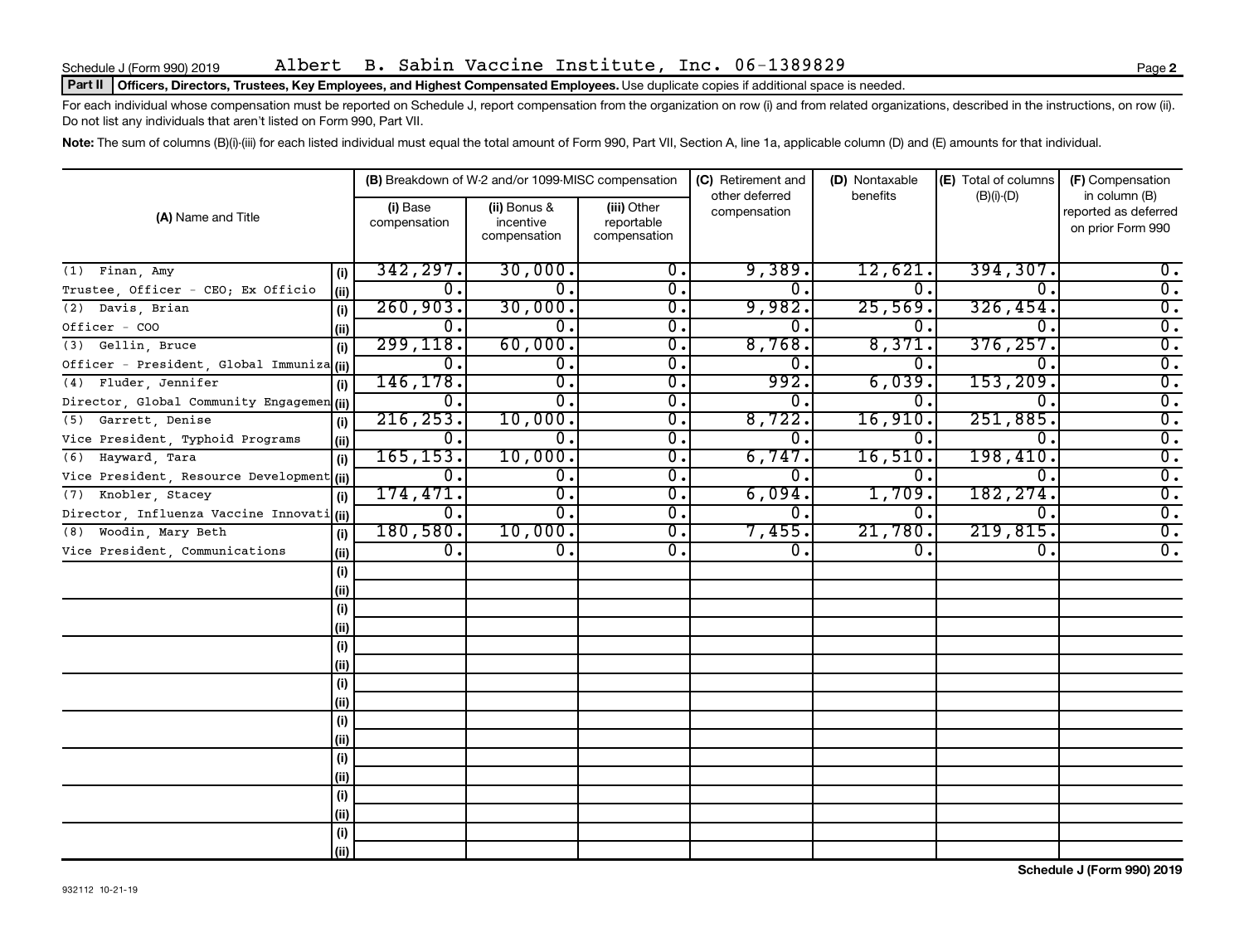## **Part III Supplemental Information**

Provide the information, explanation, or descriptions required for Part I, lines 1a, 1b, 3, 4a, 4b, 4c, 5a, 5b, 6a, 6b, 7, and 8, and for Part II. Also complete this part for any additional information.

**Schedule J (Form 990) 2019**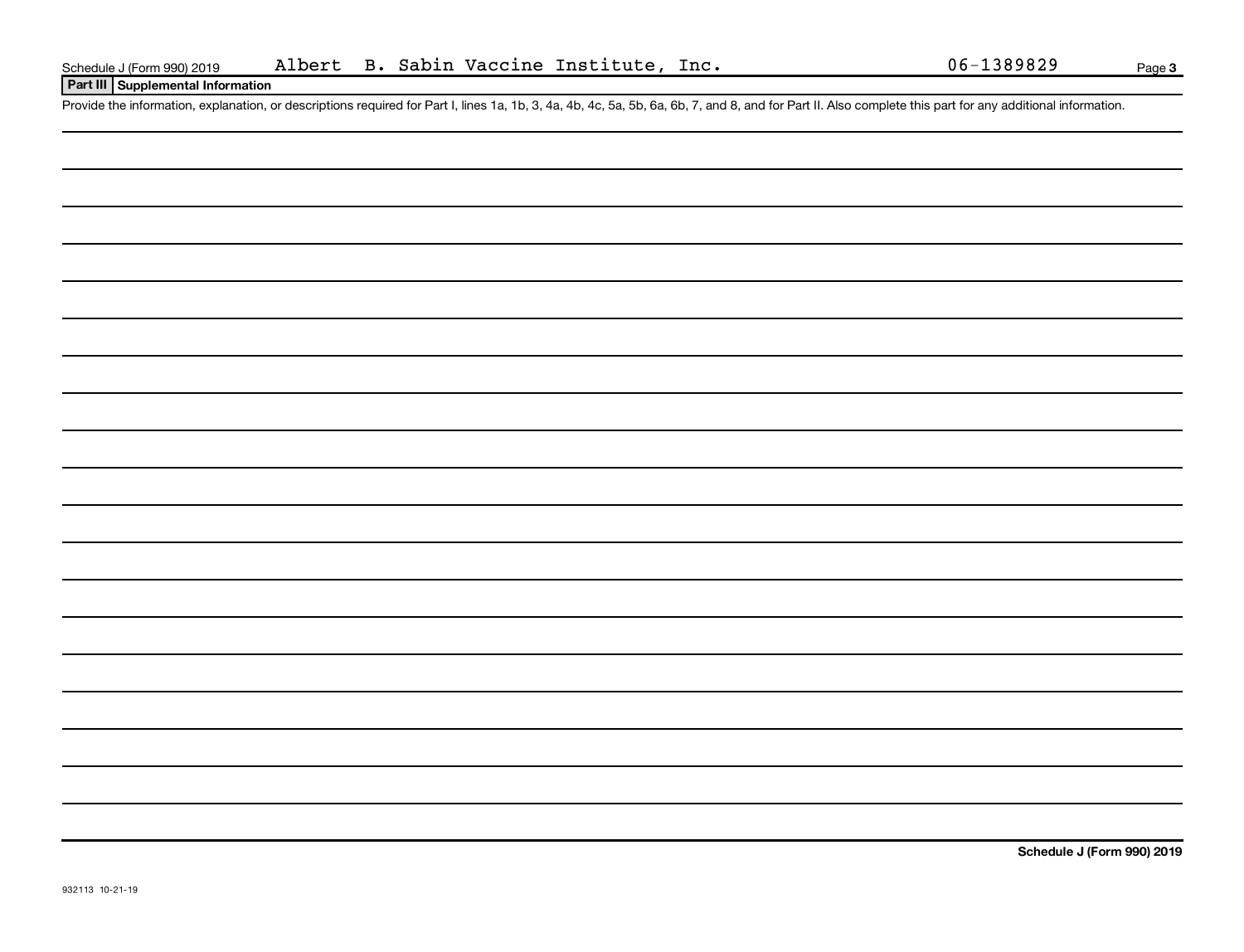| <b>SCHEDULE O</b>                                                 | Supplemental Information to Form 990 or 990-EZ                                                                                         | OMB No. 1545-0047                                   |  |  |  |  |
|-------------------------------------------------------------------|----------------------------------------------------------------------------------------------------------------------------------------|-----------------------------------------------------|--|--|--|--|
| (Form 990 or 990-EZ)                                              | Complete to provide information for responses to specific questions on<br>Form 990 or 990-EZ or to provide any additional information. |                                                     |  |  |  |  |
| Department of the Treasury<br><b>Internal Revenue Service</b>     | Attach to Form 990 or 990-EZ.<br>Go to www.irs.gov/Form990 for the latest information.                                                 | Open to Public<br>Inspection                        |  |  |  |  |
| Name of the organization                                          | Albert<br>B. Sabin Vaccine Institute, Inc.                                                                                             | <b>Employer identification number</b><br>06-1389829 |  |  |  |  |
| Form 990, Part III, Line 4a, Program Service Accomplishments:     |                                                                                                                                        |                                                     |  |  |  |  |
|                                                                   | decisions about vaccine introduction and implementation, countries                                                                     |                                                     |  |  |  |  |
|                                                                   | require high-quality information and evidence. Sabin supports                                                                          |                                                     |  |  |  |  |
|                                                                   | surveillance programs and conducts research to generate essential                                                                      |                                                     |  |  |  |  |
|                                                                   | epidemiological data for well-designed and efficiently implemented                                                                     |                                                     |  |  |  |  |
|                                                                   | immunization programs. By establishing and sharing best practices, we                                                                  |                                                     |  |  |  |  |
|                                                                   | help countries evaluate and streamline vaccine introduction and                                                                        |                                                     |  |  |  |  |
| $scale-up.$                                                       |                                                                                                                                        |                                                     |  |  |  |  |
|                                                                   |                                                                                                                                        |                                                     |  |  |  |  |
|                                                                   | Collaboration across continents and sectors is critical to extend the                                                                  |                                                     |  |  |  |  |
|                                                                   | benefits of immunization around the globe. Through our international                                                                   |                                                     |  |  |  |  |
| scientific meetings, Sabin fosters dialogue between global health |                                                                                                                                        |                                                     |  |  |  |  |
| leaders, researchers and implementers to unify global efforts to  |                                                                                                                                        |                                                     |  |  |  |  |
|                                                                   | accelerate access to new and under-utilized vaccines.                                                                                  |                                                     |  |  |  |  |
|                                                                   |                                                                                                                                        |                                                     |  |  |  |  |
|                                                                   | Form 990, Part III, Line 4b, Program Service Accomplishments:                                                                          |                                                     |  |  |  |  |
|                                                                   | Sabin fosters a global community that enables immunization                                                                             |                                                     |  |  |  |  |

professionals to connect with peers and experts, learn skills that

build capacity and advance careers, and lead immunization programs in

challenging contexts.

Sabin works to shape the vaccine conversation by amplifying reliable information on vaccines. We work to dispel misinformation, understand the social drivers of vaccination decisions through research, and understand the role of social media on vaccine confidence. We serve as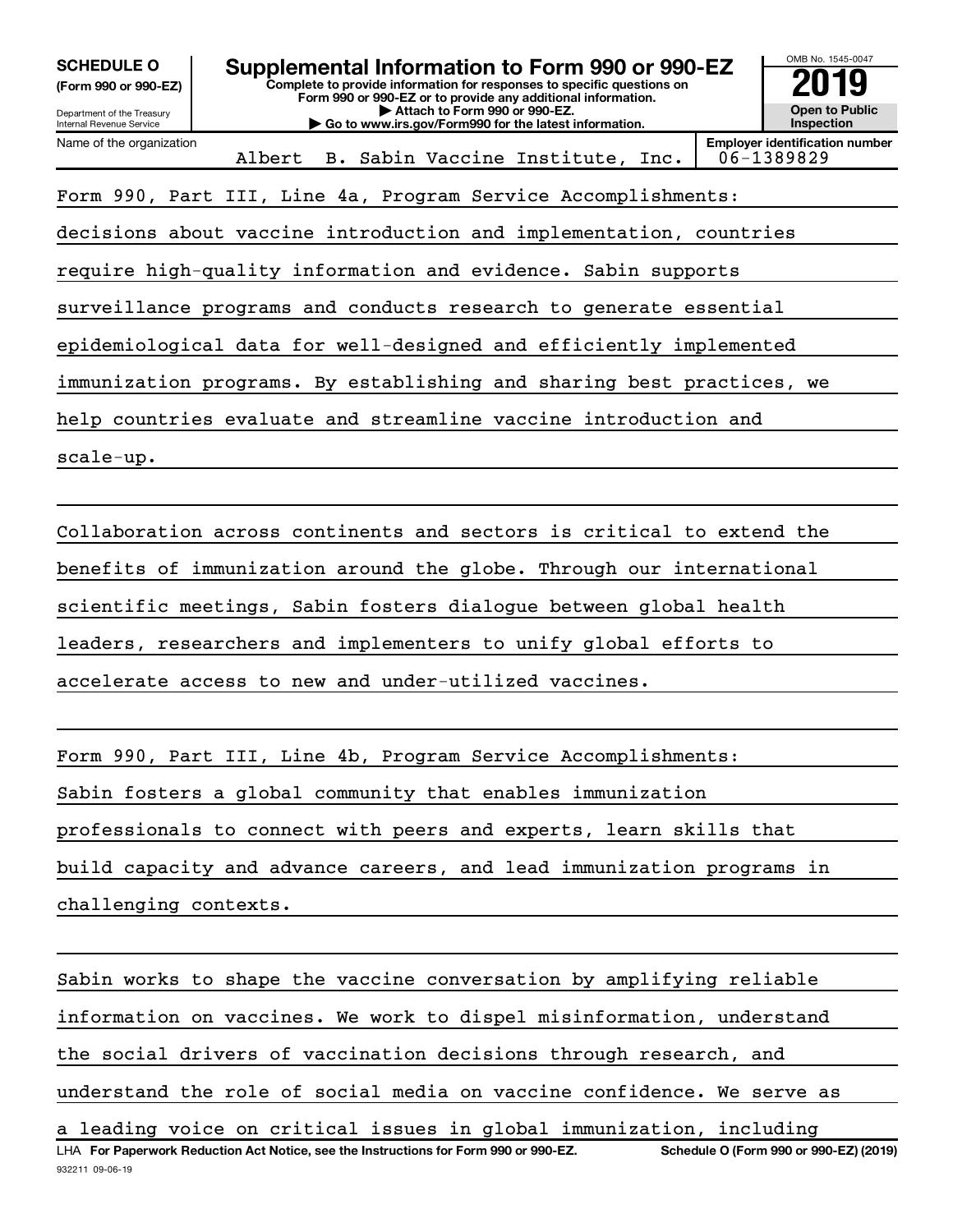| Schedule O (Form 990 or 990-EZ) (2019) |  |                                                                        |  | Page 2                                                  |
|----------------------------------------|--|------------------------------------------------------------------------|--|---------------------------------------------------------|
| Name of the organization               |  | Albert B. Sabin Vaccine Institute, Inc.                                |  | <b>Employer identification number</b><br>$06 - 1389829$ |
|                                        |  | vaccine confidence, vaccine safety and global health innovation. We    |  |                                                         |
|                                        |  | also work to drive more effective, accurate media coverage on vaccines |  |                                                         |
|                                        |  | by equipping journalists and health professionals with the latest      |  |                                                         |
|                                        |  | information on disease burden and immunization.                        |  |                                                         |

Sabin drives vaccine innovation by bringing together big thinkers from various industries to accelerate the development of a universal influenza vaccine.

Form 990, Part III, Line 4c, Program Service Accomplishments: by Ebola and the closely related, but lesser known, Marburg virus, Sabin is developing vaccines based on technology for three clinical-stage candidate vaccines licensed from GSK. The agreement involves prophylactic candidate vaccines to protect against Ebola Zaire, Ebola Sudan and Marburg virus, all based on GSK's proprietary ChAd3 platform. In an additional agreement, Sabin is partnering with the Vaccine Research Center at the National Institute of Allergy and Infectious Disease to continue development of these vaccines.

| Form 990, Part VI, Section B, line 11b:                                    |
|----------------------------------------------------------------------------|
| The Form 990 is prepared by an outside tax accounting firm based on        |
| independently audited financial statements. The Form 990 is then reviewed  |
| by the Director, Accounting and COO. Then the Form 990 is presented to the |
| CEO and Finance and Audit Committee for their review and approval. Finally |
| it is presented to the full Board of Trustees for their review before      |
| filing.                                                                    |

Form 990, Part VI, Section B, Line 12c: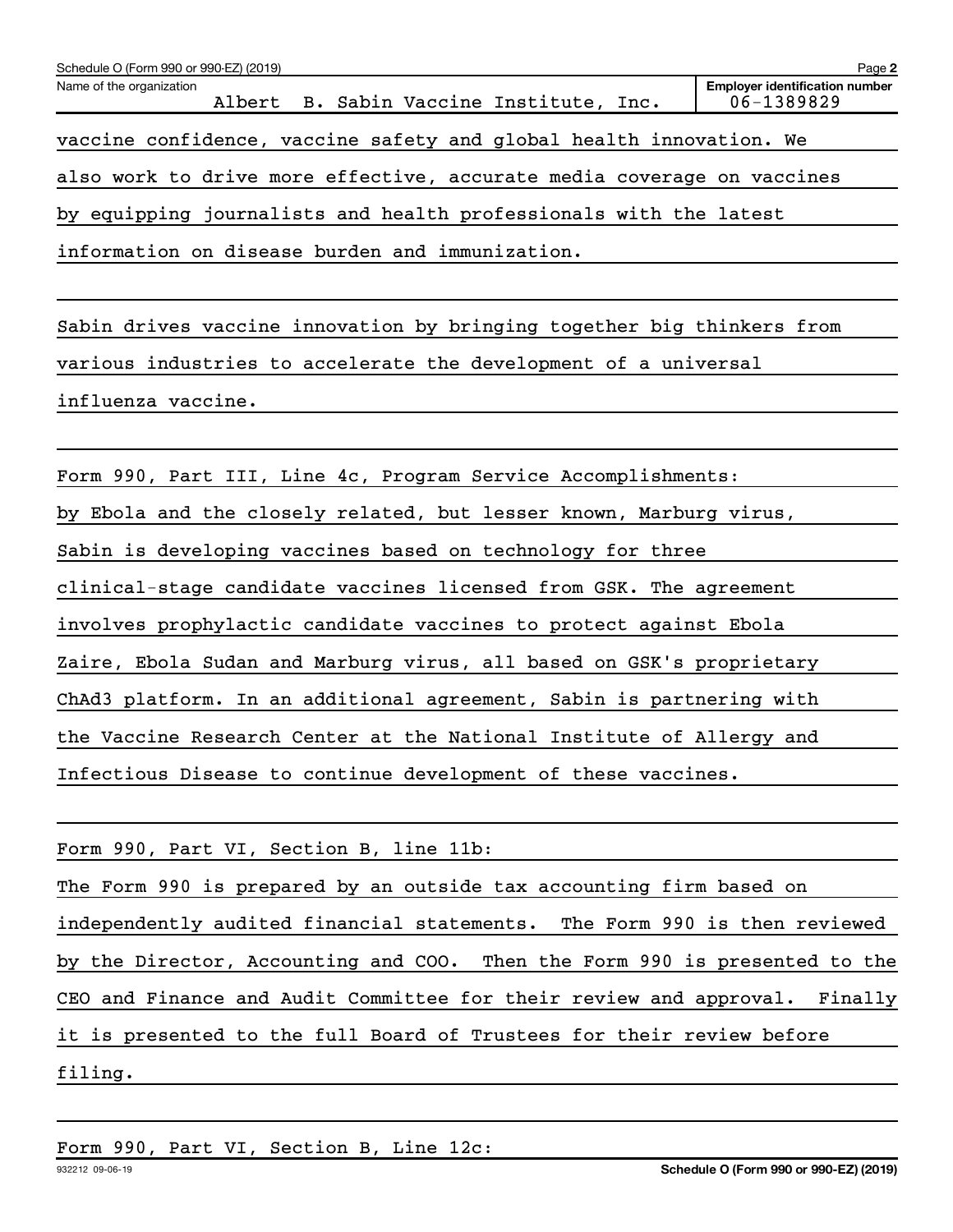| Schedule O (Form 990 or 990-EZ) (2019)                                      | Page 2                                              |
|-----------------------------------------------------------------------------|-----------------------------------------------------|
| Name of the organization<br>Albert B. Sabin Vaccine Institute, Inc.         | <b>Employer identification number</b><br>06-1389829 |
| Sabin's management, Board Chair and Governance Committee are reponsible for |                                                     |
| ensuring the conflict of interest policy is up-to-date and adhered to by    |                                                     |
| the Trustees.                                                               |                                                     |
|                                                                             |                                                     |
| Form 990, Part VI, Section B, Line 15:                                      |                                                     |
| Compensation of officers and/or key employees is set in consultation with   |                                                     |
| input from the Board, Executive Committe or Chair as appropriate. Sabin     |                                                     |
| uses a mix of data points including: independent salary surveys; comparable |                                                     |
| pay by similar organizations; compensation firms and our own internal pay   |                                                     |
| scale.                                                                      |                                                     |
|                                                                             |                                                     |
| Form 990, Part VI, Section C, Line 19:                                      |                                                     |
| Governing documents (upon request), conflict of interest policy (upon       |                                                     |
| request), and financial statement and Form 990 (Sabin's website).           |                                                     |
|                                                                             |                                                     |
| Form 990, Part IX, Line 11g, Other Fees:                                    |                                                     |
| Transcription/translation service:                                          |                                                     |
| Program service expenses                                                    | 17,194.                                             |
| Management and general expenses                                             | $\mathbf 0$ .                                       |
| Fundraising expenses                                                        | $\mathbf 0$ .                                       |
| Total expenses                                                              | 17,194.                                             |
|                                                                             |                                                     |
| Consultants:                                                                |                                                     |
| Program service expenses                                                    | 2,906,666.                                          |
| Management and general expenses                                             | 105,001.                                            |
| Fundraising expenses                                                        | 405.                                                |
| Total expenses                                                              | 3,012,072.                                          |